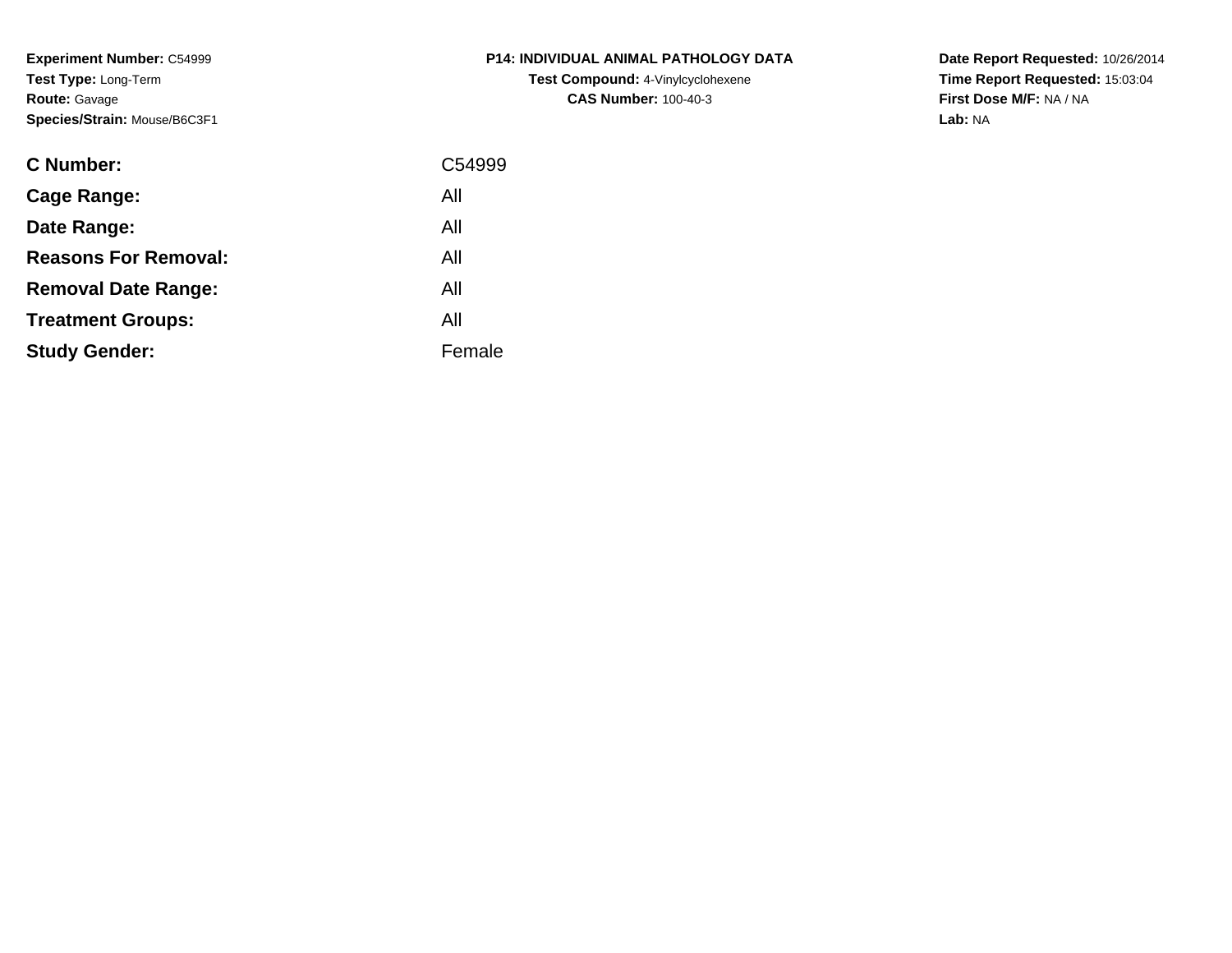| <b>Experiment Number: C54999</b><br><b>Test Type: Long-Term</b><br><b>Route: Gavage</b><br>Species/Strain: Mouse/B6C3F1 |                          | <b>P14: INDIVIDUAL ANIMAL PATHOLOGY DATA</b><br>Test Compound: 4-Vinylcyclohexene<br><b>CAS Number: 100-40-3</b> | Date Report Requested: 10/26/2014<br>Time Report Requested: 15:03:04<br>First Dose M/F: NA / NA<br>Lab: NA |
|-------------------------------------------------------------------------------------------------------------------------|--------------------------|------------------------------------------------------------------------------------------------------------------|------------------------------------------------------------------------------------------------------------|
| <b>ANIMAL ID: 1 001</b>                                                                                                 | <b>TRT#: 1</b>           | <b>SEX: Female</b>                                                                                               | DAY ON TEST:                                                                                               |
|                                                                                                                         | <b>DOSE: 400.0 MG/KG</b> | <b>DISP:</b> Natural Death                                                                                       | HISTO:                                                                                                     |
| <b>OBSERVATIONS</b>                                                                                                     |                          |                                                                                                                  |                                                                                                            |
| Bone                                                                                                                    | Sternum                  | Fibrous Osteodystrophy                                                                                           |                                                                                                            |
| <b>Brain</b>                                                                                                            |                          | Calcification, Focal                                                                                             |                                                                                                            |
| Lung                                                                                                                    |                          | Congestion, Nos                                                                                                  |                                                                                                            |
| Ovary                                                                                                                   |                          | Cyst, Nos                                                                                                        |                                                                                                            |
| Spleen                                                                                                                  |                          | Hematopoiesis                                                                                                    |                                                                                                            |
| PRIMARY CAUSE OF DEATH                                                                                                  |                          |                                                                                                                  |                                                                                                            |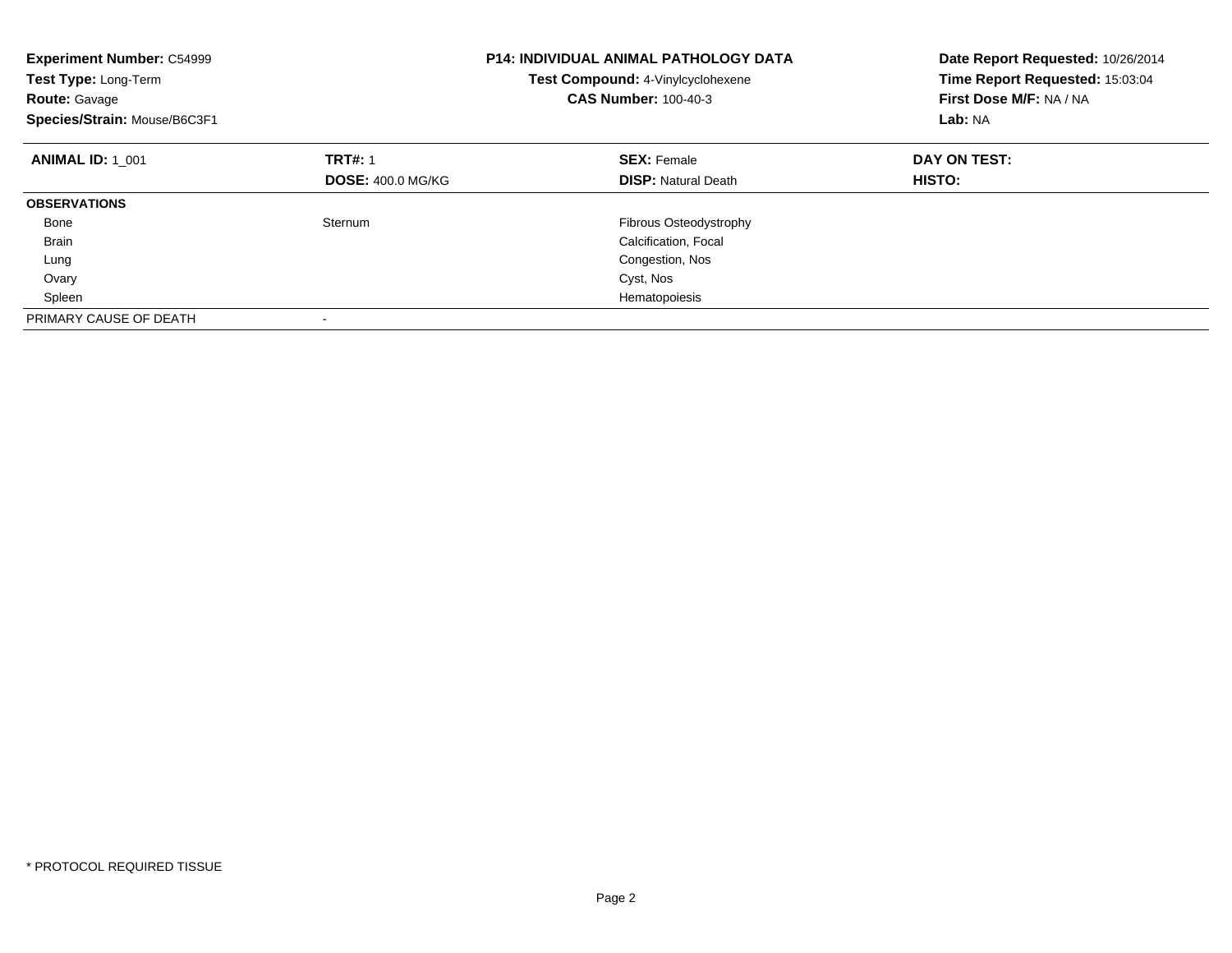| <b>Experiment Number: C54999</b><br>Test Type: Long-Term<br><b>Route: Gavage</b><br>Species/Strain: Mouse/B6C3F1 |                          | <b>P14: INDIVIDUAL ANIMAL PATHOLOGY DATA</b><br>Test Compound: 4-Vinylcyclohexene<br><b>CAS Number: 100-40-3</b> | Date Report Requested: 10/26/2014<br>Time Report Requested: 15:03:04<br>First Dose M/F: NA / NA<br>Lab: NA |
|------------------------------------------------------------------------------------------------------------------|--------------------------|------------------------------------------------------------------------------------------------------------------|------------------------------------------------------------------------------------------------------------|
| <b>ANIMAL ID: 1_002</b>                                                                                          | <b>TRT#: 1</b>           | <b>SEX: Female</b>                                                                                               | DAY ON TEST:                                                                                               |
|                                                                                                                  | <b>DOSE: 400.0 MG/KG</b> | <b>DISP:</b> Terminal Sacrifice                                                                                  | HISTO:                                                                                                     |
| <b>OBSERVATIONS</b>                                                                                              |                          |                                                                                                                  |                                                                                                            |
| Adrenal gland                                                                                                    | Cortex Nos               | Cytologic Alteration, Nos                                                                                        |                                                                                                            |
| Bone                                                                                                             | Sternum                  | Fibrous Osteodystrophy                                                                                           |                                                                                                            |
| Ovary                                                                                                            |                          | Cyst, Nos                                                                                                        |                                                                                                            |
|                                                                                                                  |                          | Hyperplasia, Granulosa Cell                                                                                      |                                                                                                            |
|                                                                                                                  |                          | Hyperplasia, Tubular Cell                                                                                        |                                                                                                            |
| Spleen                                                                                                           |                          | Hematopoiesis                                                                                                    |                                                                                                            |
| Uterus                                                                                                           | Endometrium              | Hyperplasia, Cystic                                                                                              |                                                                                                            |
| Vagina                                                                                                           |                          | Squamous Cell Papilloma                                                                                          |                                                                                                            |
| PRIMARY CAUSE OF DEATH                                                                                           |                          |                                                                                                                  |                                                                                                            |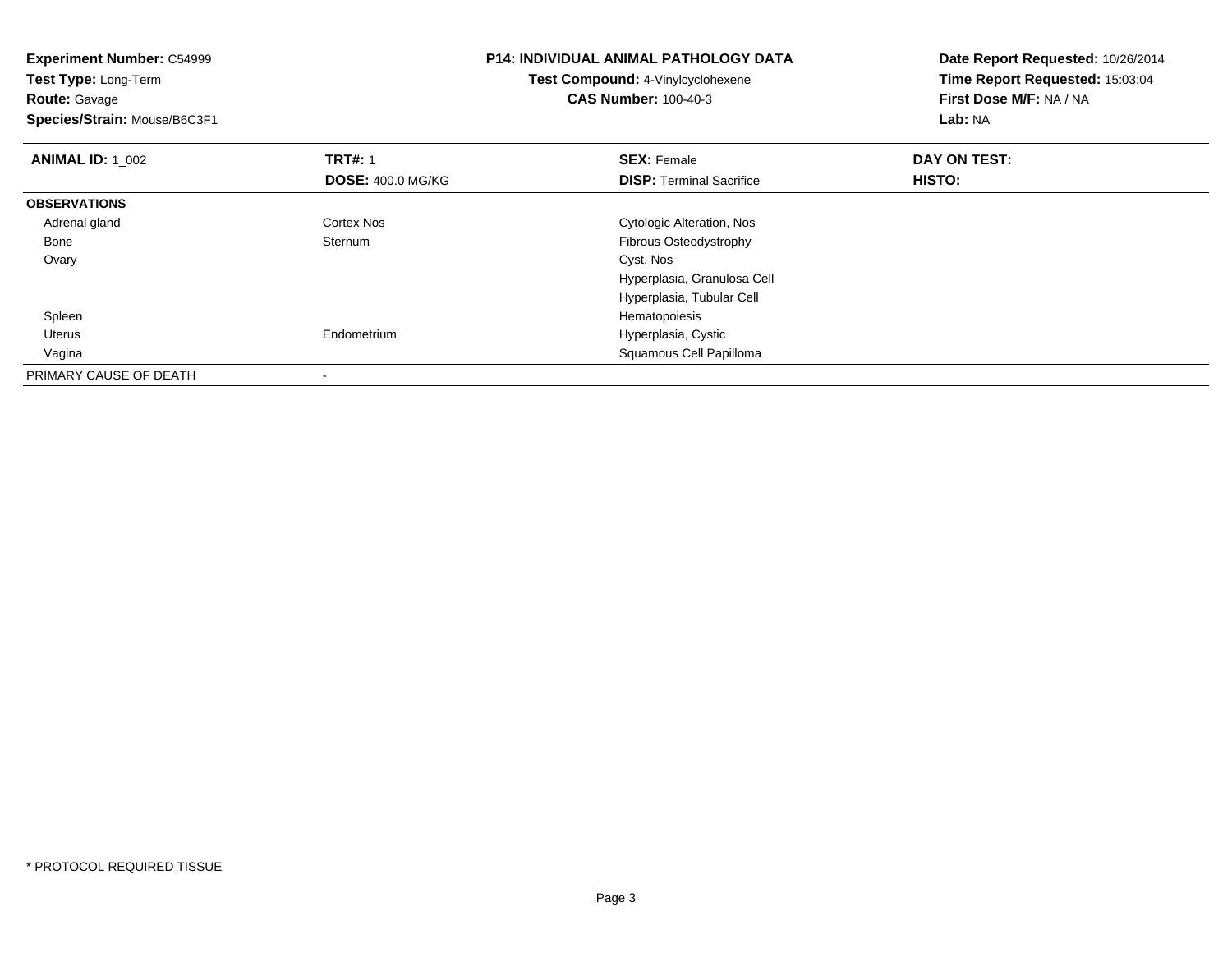| <b>Experiment Number: C54999</b><br>Test Type: Long-Term<br><b>Route: Gavage</b><br>Species/Strain: Mouse/B6C3F1 |                          | <b>P14: INDIVIDUAL ANIMAL PATHOLOGY DATA</b><br>Test Compound: 4-Vinylcyclohexene<br><b>CAS Number: 100-40-3</b> | Date Report Requested: 10/26/2014<br>Time Report Requested: 15:03:04<br>First Dose M/F: NA / NA<br>Lab: NA |
|------------------------------------------------------------------------------------------------------------------|--------------------------|------------------------------------------------------------------------------------------------------------------|------------------------------------------------------------------------------------------------------------|
| <b>ANIMAL ID: 1 003</b>                                                                                          | <b>TRT#: 1</b>           | <b>SEX: Female</b>                                                                                               | DAY ON TEST:                                                                                               |
|                                                                                                                  | <b>DOSE: 400.0 MG/KG</b> | <b>DISP:</b> Natural Death                                                                                       | <b>HISTO:</b>                                                                                              |
| <b>OBSERVATIONS</b>                                                                                              |                          |                                                                                                                  |                                                                                                            |
| Adrenal gland                                                                                                    | Capsule                  | Adenoma, Nos                                                                                                     |                                                                                                            |
| Kidney                                                                                                           |                          | Lymphocytic Inflammatory Infiltrate                                                                              |                                                                                                            |
| Lymph node                                                                                                       | Mandibular Lymph Node    | Hyperplasia, Lymphoid                                                                                            |                                                                                                            |
| Skin                                                                                                             | Eyelid Nos               | Fibrosarcoma                                                                                                     |                                                                                                            |
| Spleen                                                                                                           |                          | Hematopoiesis                                                                                                    |                                                                                                            |
| Uterus                                                                                                           | Endometrium              | Cyst, Nos                                                                                                        |                                                                                                            |
| PRIMARY CAUSE OF DEATH                                                                                           |                          |                                                                                                                  |                                                                                                            |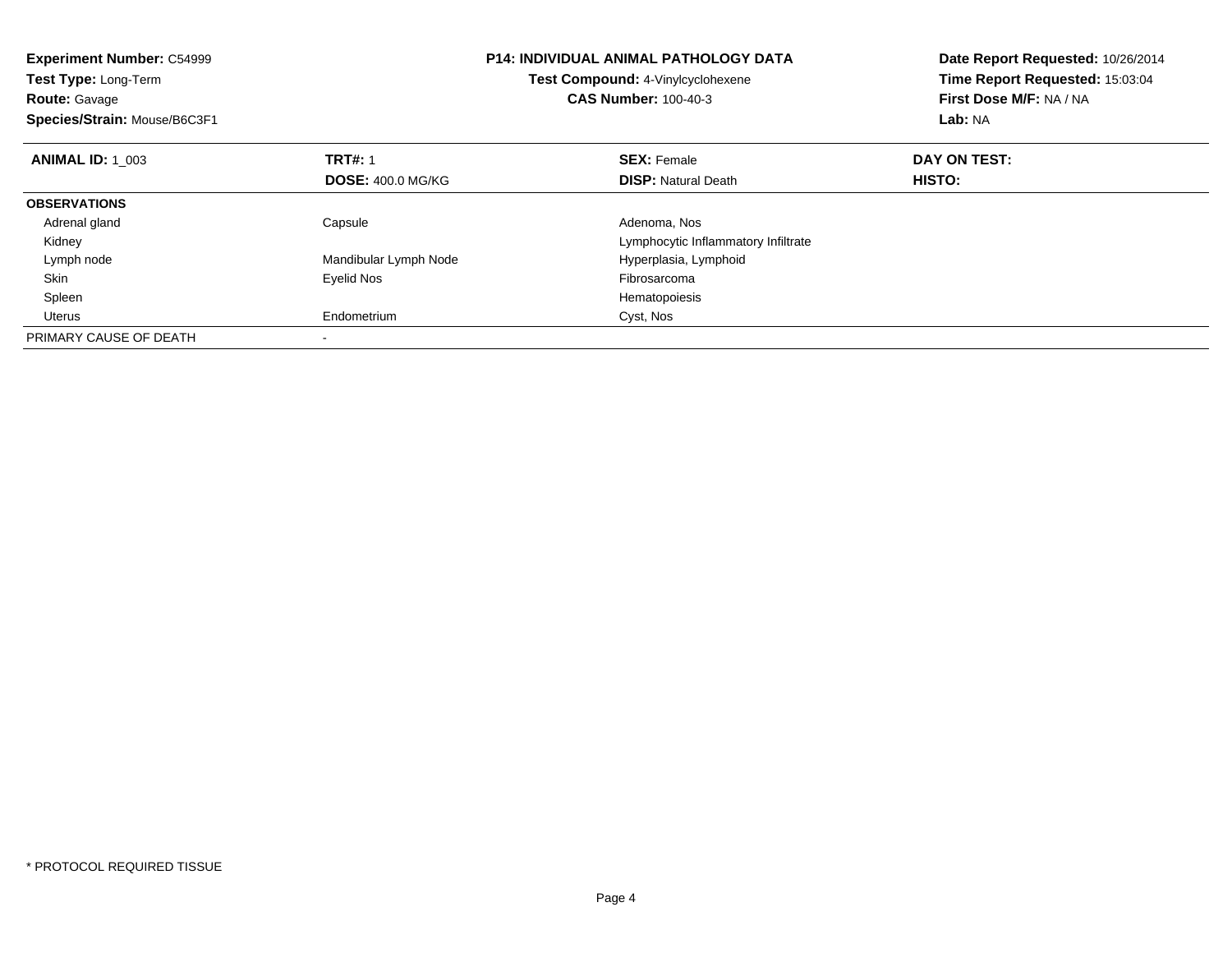| <b>Experiment Number: C54999</b><br>Test Type: Long-Term<br><b>Route: Gavage</b> |                          | <b>P14: INDIVIDUAL ANIMAL PATHOLOGY DATA</b><br>Test Compound: 4-Vinylcyclohexene<br><b>CAS Number: 100-40-3</b> | Date Report Requested: 10/26/2014<br>Time Report Requested: 15:03:04<br>First Dose M/F: NA / NA |
|----------------------------------------------------------------------------------|--------------------------|------------------------------------------------------------------------------------------------------------------|-------------------------------------------------------------------------------------------------|
| Species/Strain: Mouse/B6C3F1                                                     |                          |                                                                                                                  | Lab: NA                                                                                         |
| <b>ANIMAL ID: 1 004</b>                                                          | <b>TRT#: 1</b>           | <b>SEX: Female</b>                                                                                               | DAY ON TEST:                                                                                    |
|                                                                                  | <b>DOSE: 400.0 MG/KG</b> | <b>DISP:</b> Natural Death                                                                                       | HISTO:                                                                                          |
| <b>OBSERVATIONS</b>                                                              |                          |                                                                                                                  |                                                                                                 |
| Adrenal gland                                                                    |                          | Congestion, Nos                                                                                                  |                                                                                                 |
| Lung                                                                             |                          | Congestion, Nos                                                                                                  |                                                                                                 |
| PRIMARY CAUSE OF DEATH                                                           |                          |                                                                                                                  |                                                                                                 |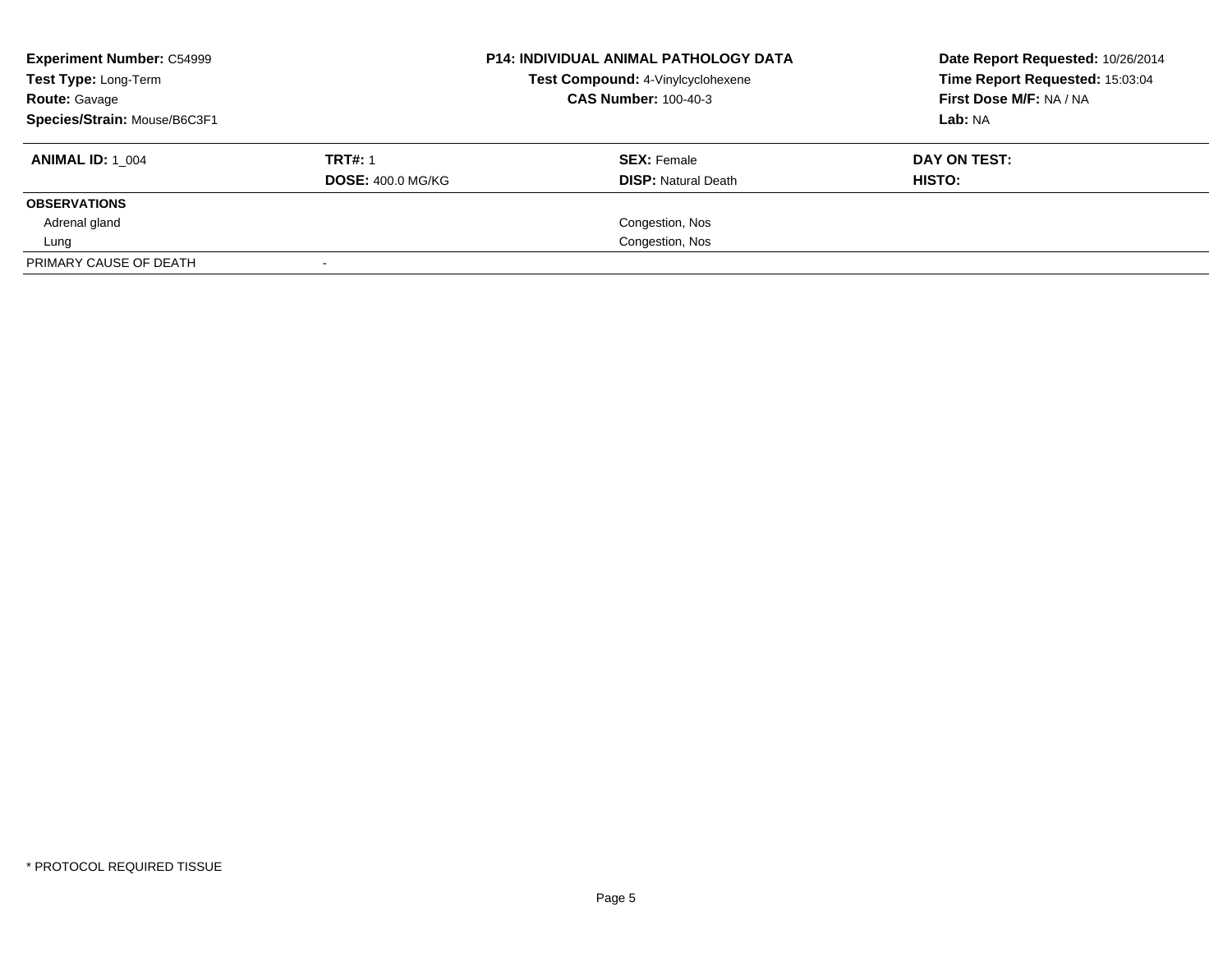| <b>Experiment Number: C54999</b><br><b>Test Type: Long-Term</b><br><b>Route: Gavage</b><br>Species/Strain: Mouse/B6C3F1 |                          | <b>P14: INDIVIDUAL ANIMAL PATHOLOGY DATA</b><br><b>Test Compound: 4-Vinylcyclohexene</b><br><b>CAS Number: 100-40-3</b> | Date Report Requested: 10/26/2014<br>Time Report Requested: 15:03:04<br>First Dose M/F: NA / NA<br>Lab: NA |
|-------------------------------------------------------------------------------------------------------------------------|--------------------------|-------------------------------------------------------------------------------------------------------------------------|------------------------------------------------------------------------------------------------------------|
| <b>ANIMAL ID: 1 005</b>                                                                                                 | <b>TRT#: 1</b>           | <b>SEX: Female</b>                                                                                                      | DAY ON TEST:                                                                                               |
|                                                                                                                         | <b>DOSE: 400.0 MG/KG</b> | <b>DISP:</b> Natural Death                                                                                              | HISTO:                                                                                                     |
| <b>OBSERVATIONS</b>                                                                                                     |                          |                                                                                                                         |                                                                                                            |
| Adrenal gland                                                                                                           |                          | Hemorrhage                                                                                                              |                                                                                                            |
| Bone                                                                                                                    | Sternum                  | <b>Fibrous Osteodystrophy</b>                                                                                           |                                                                                                            |
| Kidney                                                                                                                  |                          | Lymphocytic Inflammatory Infiltrate                                                                                     |                                                                                                            |
| Lung                                                                                                                    |                          | Congestion, Nos                                                                                                         |                                                                                                            |
| Ovary                                                                                                                   |                          | Mixed Tumor, Benign                                                                                                     |                                                                                                            |
| PRIMARY CAUSE OF DEATH                                                                                                  |                          |                                                                                                                         |                                                                                                            |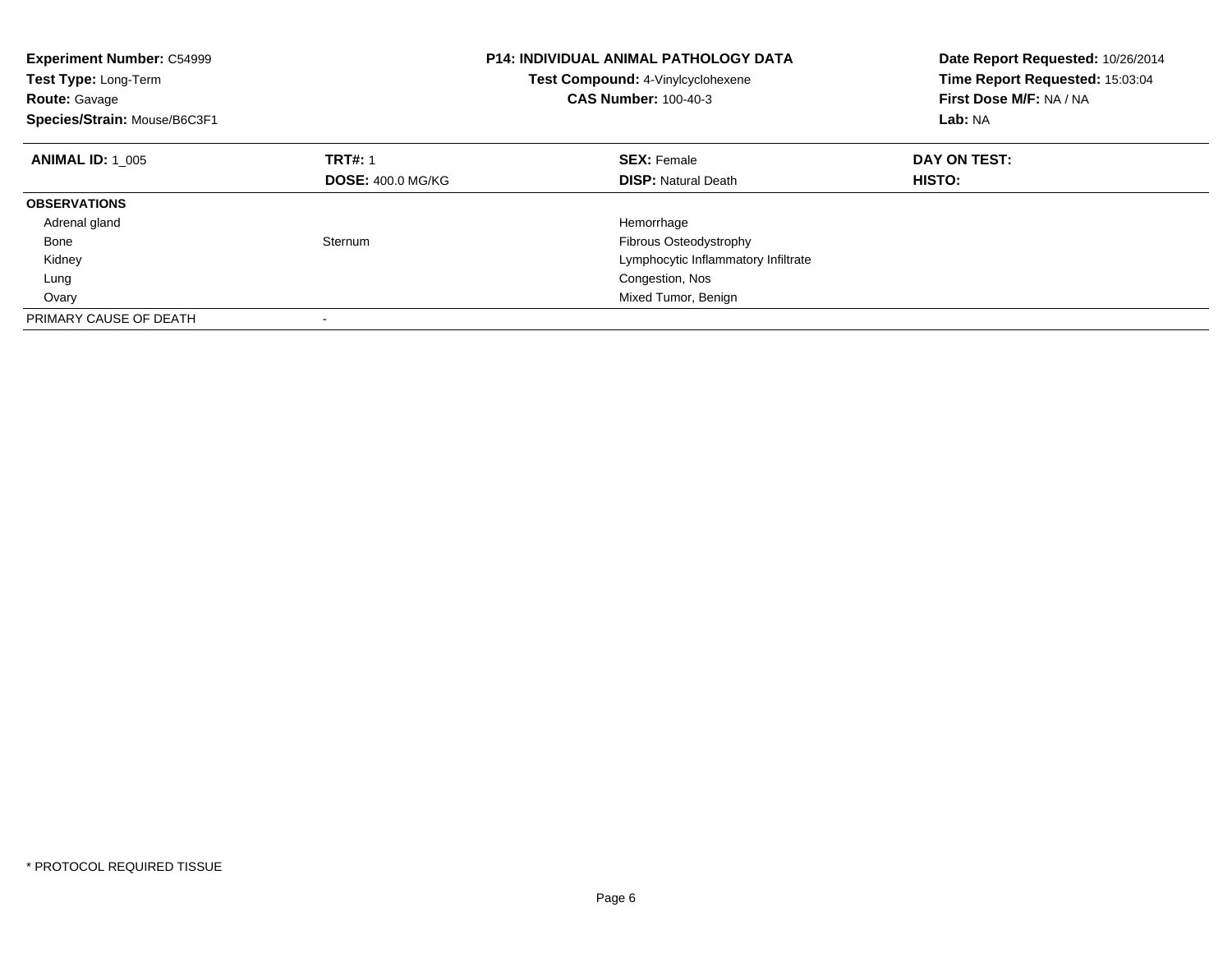| <b>Experiment Number: C54999</b><br>Test Type: Long-Term<br><b>Route: Gavage</b><br>Species/Strain: Mouse/B6C3F1 |                                            | <b>P14: INDIVIDUAL ANIMAL PATHOLOGY DATA</b><br>Test Compound: 4-Vinylcyclohexene<br><b>CAS Number: 100-40-3</b> | Date Report Requested: 10/26/2014<br>Time Report Requested: 15:03:04<br>First Dose M/F: NA / NA<br>Lab: NA |
|------------------------------------------------------------------------------------------------------------------|--------------------------------------------|------------------------------------------------------------------------------------------------------------------|------------------------------------------------------------------------------------------------------------|
| <b>ANIMAL ID: 1 006</b>                                                                                          | <b>TRT#: 1</b><br><b>DOSE: 400.0 MG/KG</b> | <b>SEX: Female</b><br><b>DISP:</b> Natural Death                                                                 | DAY ON TEST:<br>HISTO:                                                                                     |
| <b>OBSERVATIONS</b>                                                                                              |                                            |                                                                                                                  |                                                                                                            |
| Adrenal gland                                                                                                    |                                            | Congestion, Nos                                                                                                  |                                                                                                            |
| Lung                                                                                                             |                                            | Congestion, Nos                                                                                                  |                                                                                                            |
| PRIMARY CAUSE OF DEATH                                                                                           |                                            |                                                                                                                  |                                                                                                            |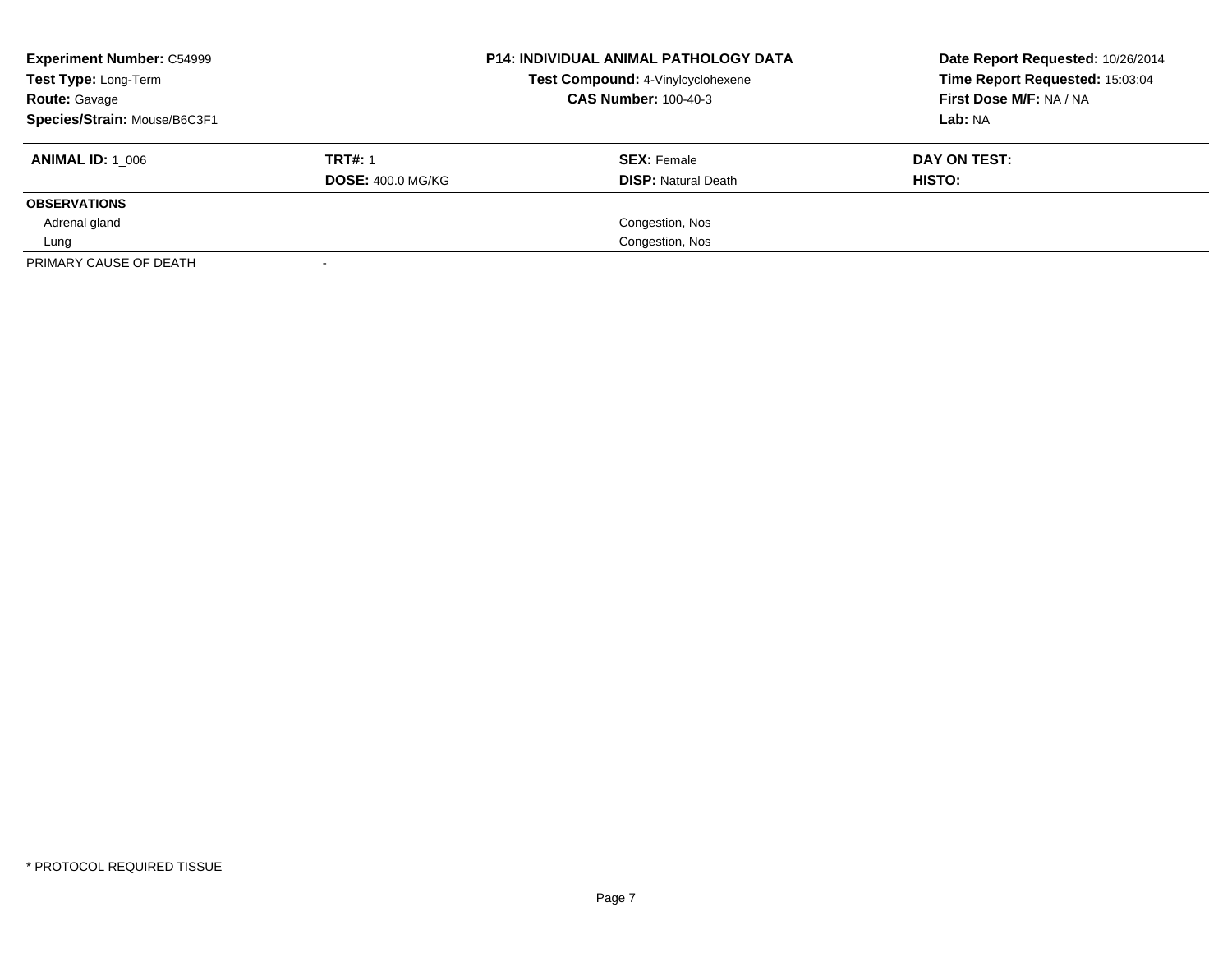| <b>Experiment Number: C54999</b><br>Test Type: Long-Term<br><b>Route: Gavage</b><br>Species/Strain: Mouse/B6C3F1 |                          | <b>P14: INDIVIDUAL ANIMAL PATHOLOGY DATA</b><br>Test Compound: 4-Vinylcyclohexene<br><b>CAS Number: 100-40-3</b> | Date Report Requested: 10/26/2014<br>Time Report Requested: 15:03:04<br>First Dose M/F: NA / NA<br>Lab: NA |
|------------------------------------------------------------------------------------------------------------------|--------------------------|------------------------------------------------------------------------------------------------------------------|------------------------------------------------------------------------------------------------------------|
| <b>ANIMAL ID: 1 007</b>                                                                                          | <b>TRT#: 1</b>           | <b>SEX: Female</b>                                                                                               | DAY ON TEST:                                                                                               |
|                                                                                                                  | <b>DOSE: 400.0 MG/KG</b> | <b>DISP:</b> Terminal Sacrifice                                                                                  | <b>HISTO:</b>                                                                                              |
| <b>OBSERVATIONS</b>                                                                                              |                          |                                                                                                                  |                                                                                                            |
| Adrenal gland                                                                                                    | Capsule                  | Adenoma, Nos                                                                                                     |                                                                                                            |
| Bone                                                                                                             | Sternum                  | <b>Cytologic Alteration, Nos</b>                                                                                 |                                                                                                            |
| <b>Brain</b>                                                                                                     |                          | Calcification, Focal                                                                                             |                                                                                                            |
| Ovary                                                                                                            |                          | Cyst, Nos                                                                                                        |                                                                                                            |
|                                                                                                                  |                          | Hyperplasia, Tubular Cell                                                                                        |                                                                                                            |
| Uterus                                                                                                           | Endometrium              | Hyperplasia, Cystic                                                                                              |                                                                                                            |
| PRIMARY CAUSE OF DEATH                                                                                           |                          |                                                                                                                  |                                                                                                            |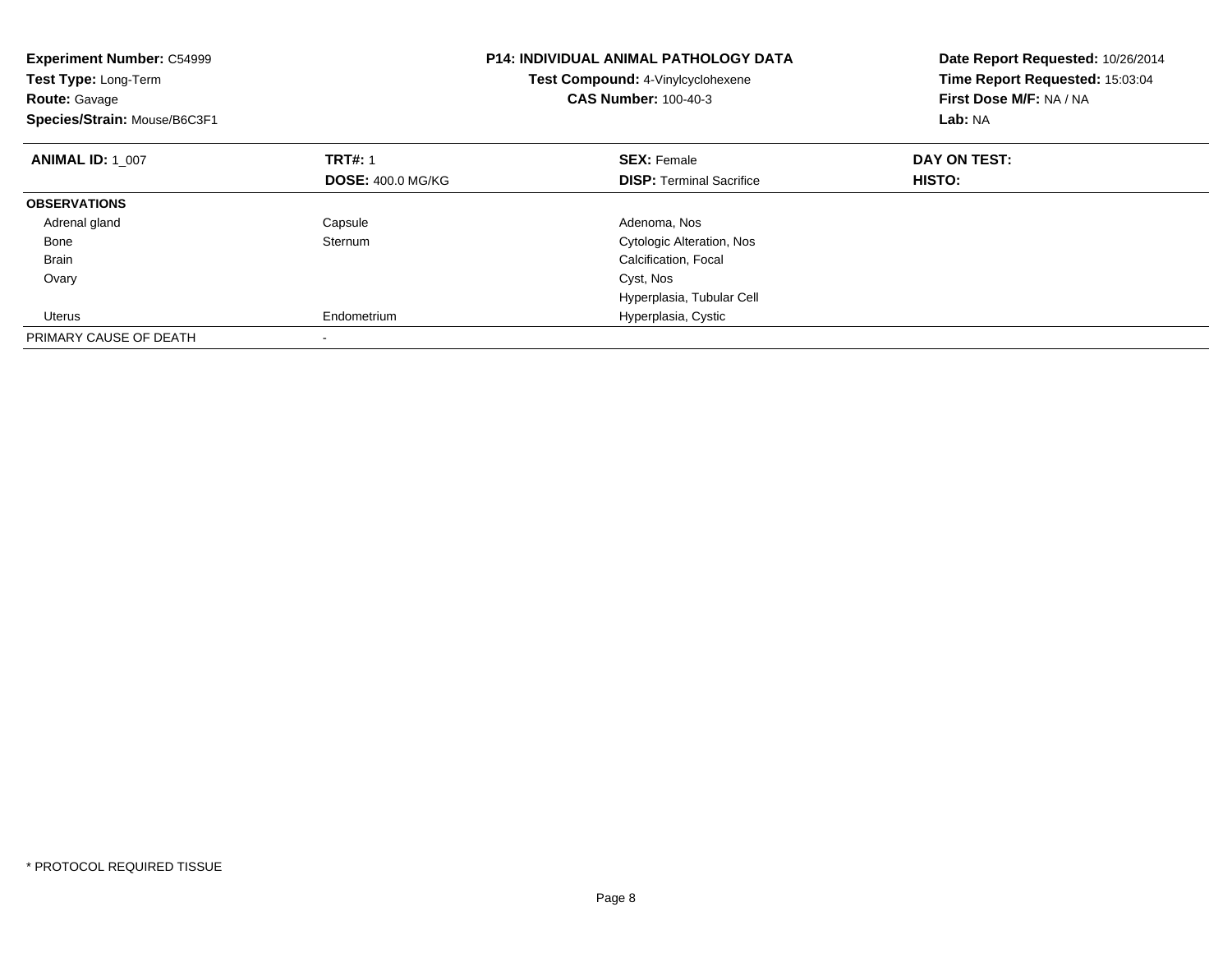| <b>Experiment Number: C54999</b><br>Test Type: Long-Term<br><b>Route: Gavage</b><br>Species/Strain: Mouse/B6C3F1 |                          | <b>P14: INDIVIDUAL ANIMAL PATHOLOGY DATA</b><br>Test Compound: 4-Vinylcyclohexene<br><b>CAS Number: 100-40-3</b> | Date Report Requested: 10/26/2014<br>Time Report Requested: 15:03:04<br>First Dose M/F: NA / NA<br>Lab: NA |
|------------------------------------------------------------------------------------------------------------------|--------------------------|------------------------------------------------------------------------------------------------------------------|------------------------------------------------------------------------------------------------------------|
| <b>ANIMAL ID:</b> 1 008                                                                                          | <b>TRT#: 1</b>           | <b>SEX: Female</b>                                                                                               | DAY ON TEST:                                                                                               |
|                                                                                                                  | <b>DOSE: 400.0 MG/KG</b> | <b>DISP:</b> Natural Death                                                                                       | <b>HISTO:</b>                                                                                              |
| <b>OBSERVATIONS</b>                                                                                              |                          |                                                                                                                  |                                                                                                            |
| Blood vessel                                                                                                     | Ovarian Vein             | Thrombosis, Nos                                                                                                  |                                                                                                            |
| Lung                                                                                                             |                          | Congestion, Nos                                                                                                  |                                                                                                            |
| Uterus                                                                                                           | Endometrium              | Hyperplasia, Cystic                                                                                              |                                                                                                            |
| PRIMARY CAUSE OF DEATH                                                                                           |                          |                                                                                                                  |                                                                                                            |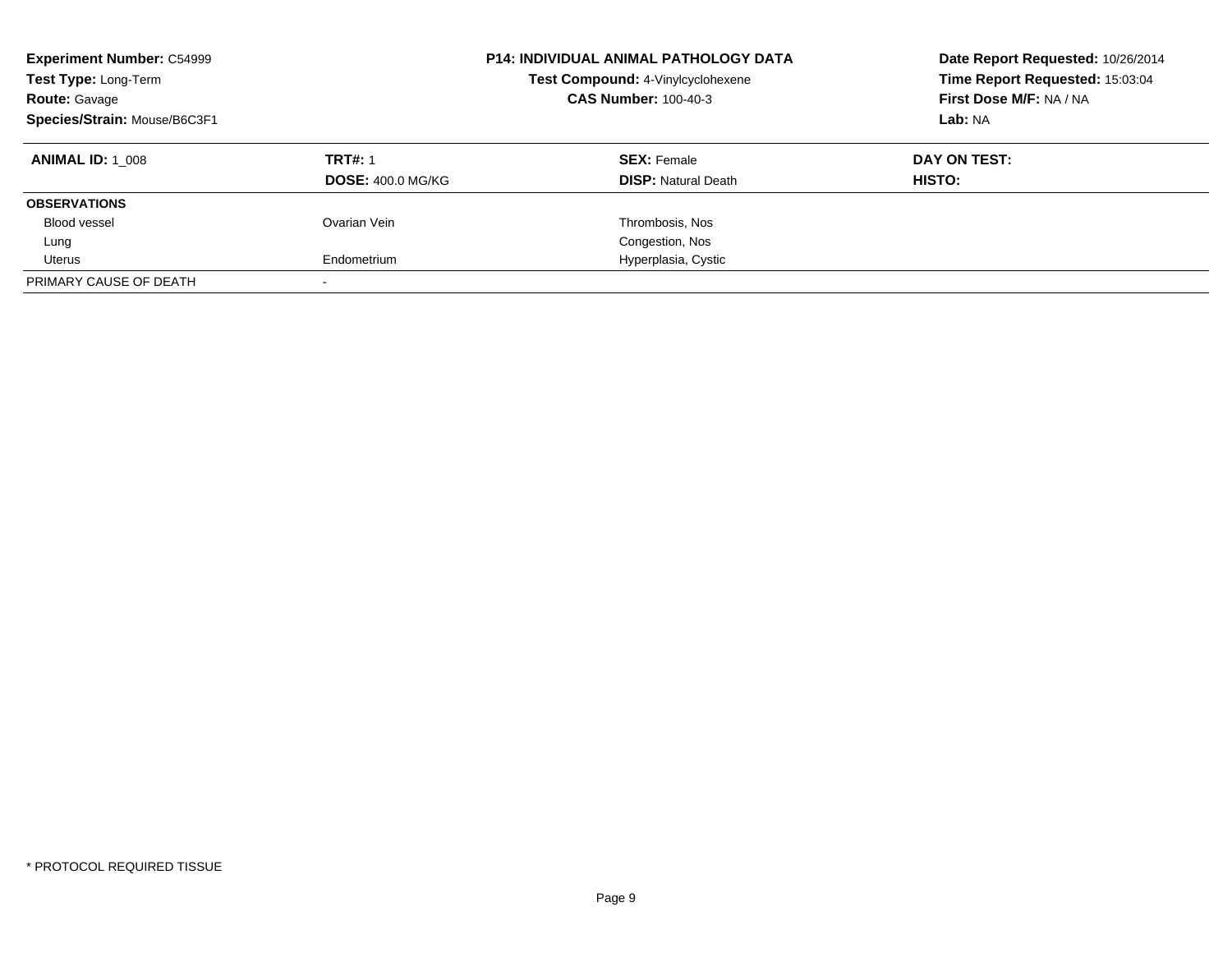| <b>Experiment Number: C54999</b><br>Test Type: Long-Term<br><b>Route: Gavage</b><br>Species/Strain: Mouse/B6C3F1 |                          | <b>P14: INDIVIDUAL ANIMAL PATHOLOGY DATA</b><br>Test Compound: 4-Vinylcyclohexene<br><b>CAS Number: 100-40-3</b> | Date Report Requested: 10/26/2014<br>Time Report Requested: 15:03:04<br>First Dose M/F: NA / NA<br>Lab: NA |
|------------------------------------------------------------------------------------------------------------------|--------------------------|------------------------------------------------------------------------------------------------------------------|------------------------------------------------------------------------------------------------------------|
| <b>ANIMAL ID: 1 010</b>                                                                                          | <b>TRT#: 1</b>           | <b>SEX: Female</b>                                                                                               | DAY ON TEST:                                                                                               |
|                                                                                                                  | <b>DOSE: 400.0 MG/KG</b> | <b>DISP:</b> Natural Death                                                                                       | HISTO:                                                                                                     |
| <b>OBSERVATIONS</b>                                                                                              |                          |                                                                                                                  |                                                                                                            |
| Adrenal gland                                                                                                    | Cortex Nos               | Cytologic Alteration, Nos                                                                                        |                                                                                                            |
| Bone                                                                                                             | Sternum                  | Fibrous Osteodystrophy                                                                                           |                                                                                                            |
| Lung                                                                                                             |                          | Congestion, Nos                                                                                                  |                                                                                                            |
| Ovary                                                                                                            |                          | Hyperplasia, Tubular Cell                                                                                        |                                                                                                            |
| Uterus                                                                                                           | Endometrium              | Hyperplasia, Cystic                                                                                              |                                                                                                            |
| PRIMARY CAUSE OF DEATH                                                                                           |                          |                                                                                                                  |                                                                                                            |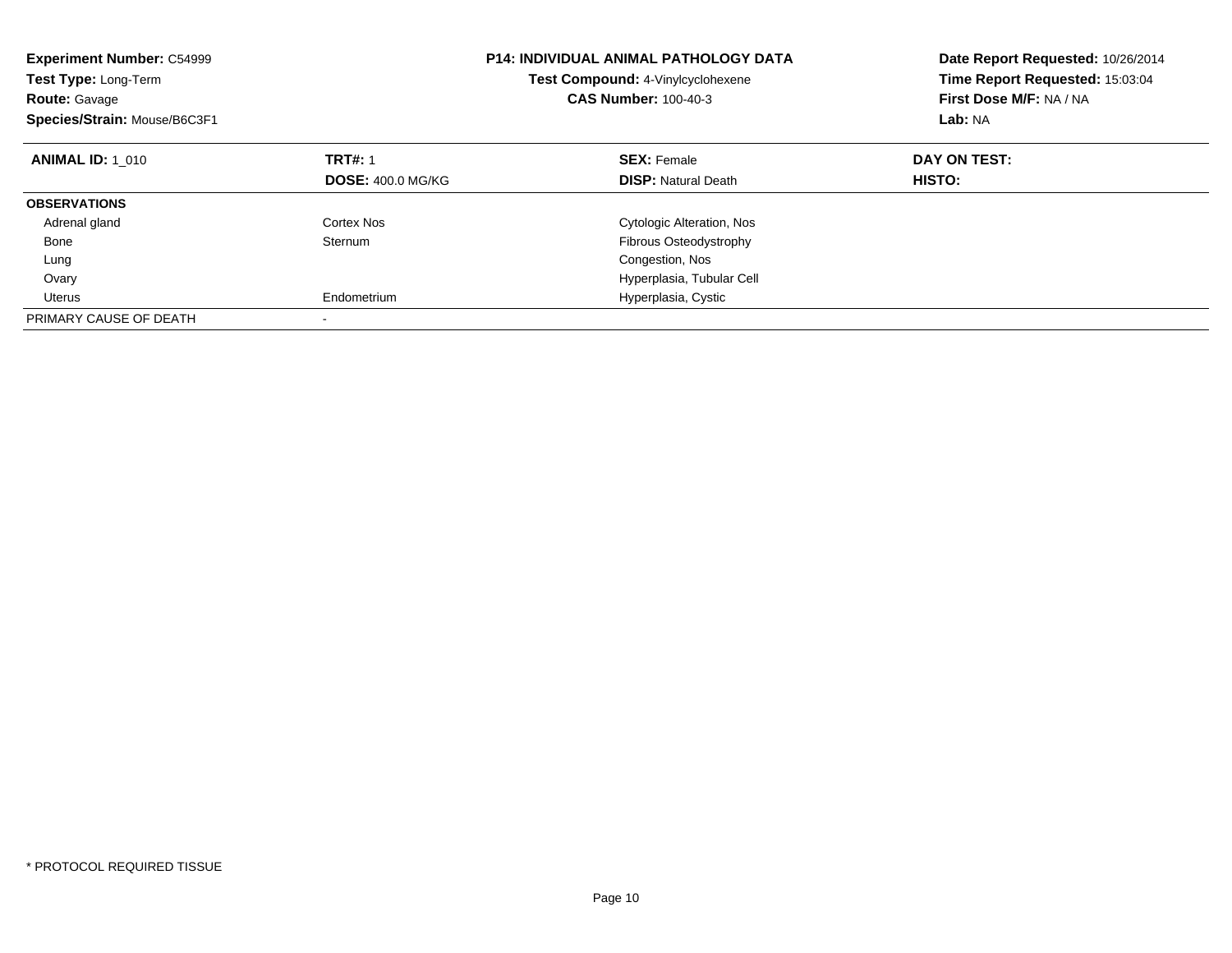| <b>Experiment Number: C54999</b><br><b>Test Type: Long-Term</b><br><b>Route: Gavage</b><br>Species/Strain: Mouse/B6C3F1 |                          | <b>P14: INDIVIDUAL ANIMAL PATHOLOGY DATA</b><br>Test Compound: 4-Vinylcyclohexene<br><b>CAS Number: 100-40-3</b> | Date Report Requested: 10/26/2014<br>Time Report Requested: 15:03:04<br>First Dose M/F: NA / NA<br>Lab: NA |
|-------------------------------------------------------------------------------------------------------------------------|--------------------------|------------------------------------------------------------------------------------------------------------------|------------------------------------------------------------------------------------------------------------|
| <b>ANIMAL ID: 1 011</b>                                                                                                 | <b>TRT#: 1</b>           | <b>SEX: Female</b>                                                                                               | DAY ON TEST:                                                                                               |
|                                                                                                                         | <b>DOSE: 400.0 MG/KG</b> | <b>DISP: Natural Death</b>                                                                                       | <b>HISTO:</b>                                                                                              |
| <b>OBSERVATIONS</b>                                                                                                     |                          |                                                                                                                  |                                                                                                            |
| Adrenal gland                                                                                                           | Cortex Nos               | Cytologic Alteration, Nos                                                                                        |                                                                                                            |
| Lung                                                                                                                    |                          | Congestion, Nos                                                                                                  |                                                                                                            |
| Ovary                                                                                                                   |                          | Hyperplasia, Tubular Cell                                                                                        |                                                                                                            |
| Stomach                                                                                                                 | Forestomach              | Inflammation, Acute                                                                                              |                                                                                                            |
| Unspecified                                                                                                             | Multiple Organs Nos      | Lymphoma, Lymphocytic-Malignant Type                                                                             |                                                                                                            |
| Uterus                                                                                                                  | Endometrium              | Hyperplasia, Cystic                                                                                              |                                                                                                            |
| PRIMARY CAUSE OF DEATH                                                                                                  |                          |                                                                                                                  |                                                                                                            |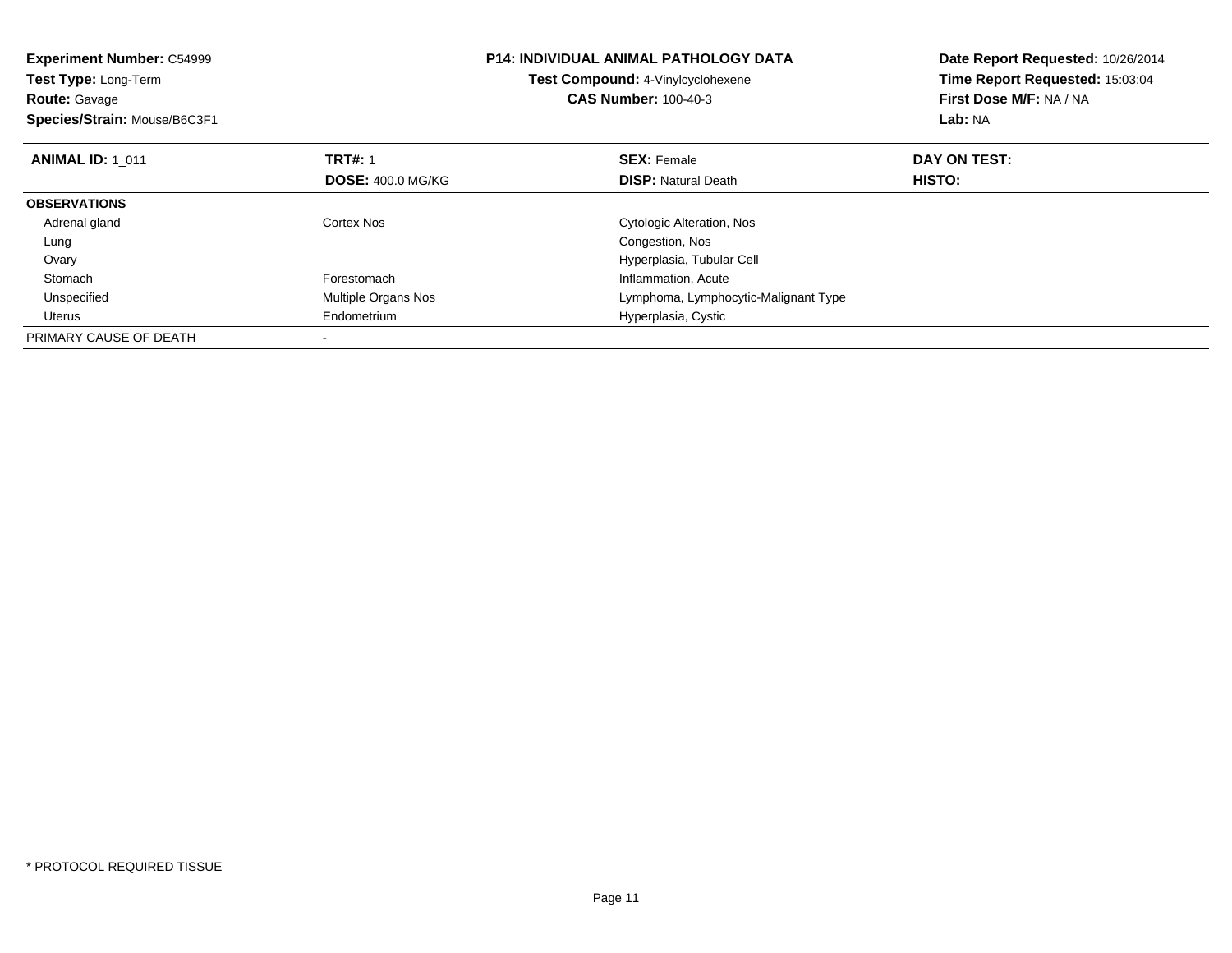| <b>Experiment Number: C54999</b><br>Test Type: Long-Term<br><b>Route: Gavage</b><br>Species/Strain: Mouse/B6C3F1 |                            | <b>P14: INDIVIDUAL ANIMAL PATHOLOGY DATA</b><br>Test Compound: 4-Vinylcyclohexene<br><b>CAS Number: 100-40-3</b> | Date Report Requested: 10/26/2014<br>Time Report Requested: 15:03:04<br>First Dose M/F: NA / NA<br>Lab: NA |
|------------------------------------------------------------------------------------------------------------------|----------------------------|------------------------------------------------------------------------------------------------------------------|------------------------------------------------------------------------------------------------------------|
| <b>ANIMAL ID: 1 012</b>                                                                                          | <b>TRT#: 1</b>             | <b>SEX: Female</b>                                                                                               | DAY ON TEST:                                                                                               |
|                                                                                                                  | <b>DOSE: 400.0 MG/KG</b>   | <b>DISP:</b> Natural Death                                                                                       | HISTO:                                                                                                     |
| <b>OBSERVATIONS</b>                                                                                              |                            |                                                                                                                  |                                                                                                            |
| Bone                                                                                                             | Sternum                    | Fibrous Osteodystrophy                                                                                           |                                                                                                            |
| Lung                                                                                                             |                            | Alveolar/Bronchiolar Adenoma                                                                                     |                                                                                                            |
| Ovary                                                                                                            |                            | Cyst, Hemorrhagic                                                                                                |                                                                                                            |
|                                                                                                                  |                            | Hyperplasia, Tubular Cell                                                                                        |                                                                                                            |
|                                                                                                                  |                            | Papillary Cystadenoma, Nos                                                                                       |                                                                                                            |
| Unspecified                                                                                                      | <b>Multiple Organs Nos</b> | Lymphoma, Lymphocytic-Malignant Type                                                                             |                                                                                                            |
| PRIMARY CAUSE OF DEATH                                                                                           |                            |                                                                                                                  |                                                                                                            |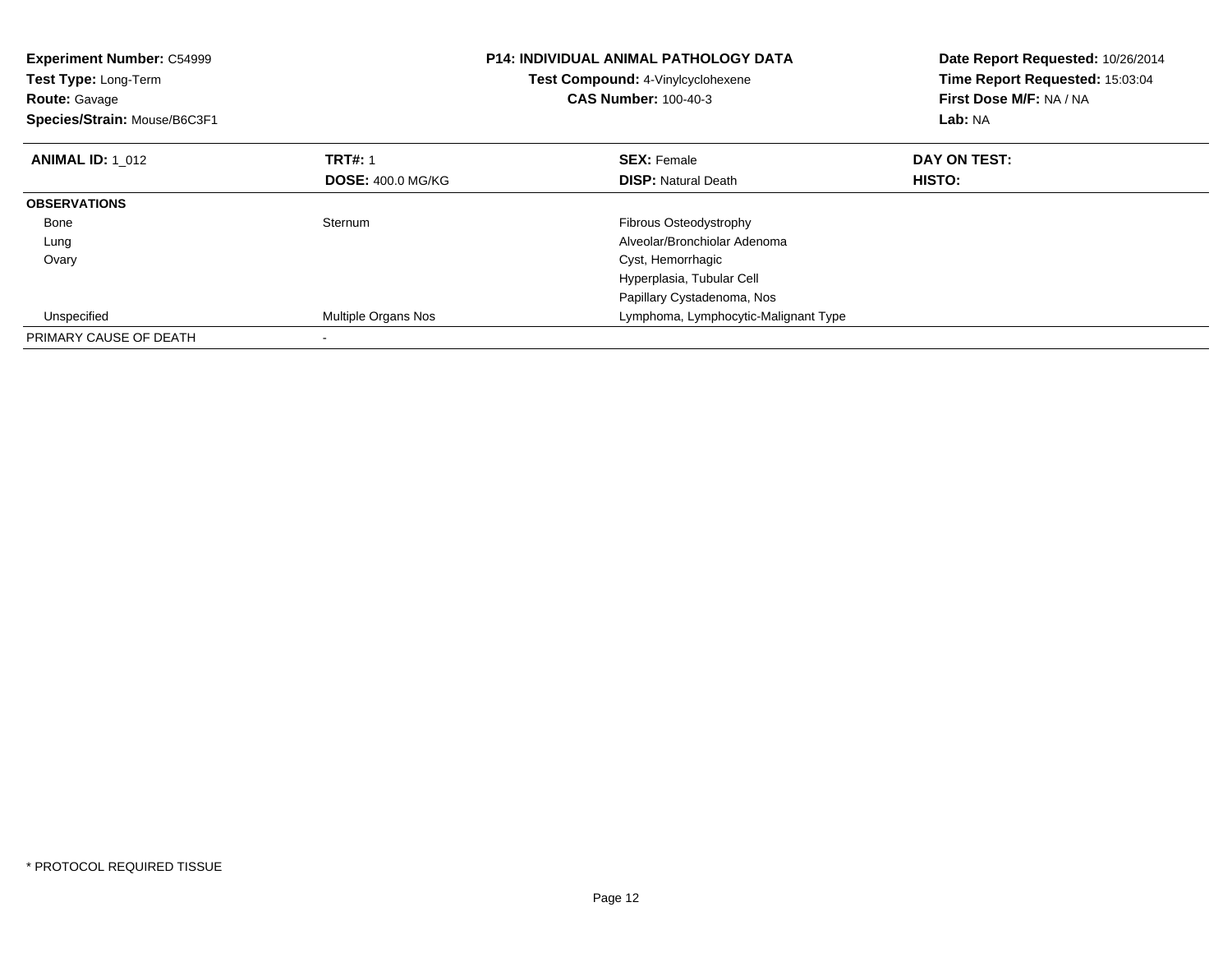| <b>Experiment Number: C54999</b><br>Test Type: Long-Term<br><b>Route: Gavage</b><br>Species/Strain: Mouse/B6C3F1 |                          | <b>P14: INDIVIDUAL ANIMAL PATHOLOGY DATA</b><br>Test Compound: 4-Vinylcyclohexene<br><b>CAS Number: 100-40-3</b> | Date Report Requested: 10/26/2014<br>Time Report Requested: 15:03:04<br>First Dose M/F: NA / NA<br>Lab: NA |
|------------------------------------------------------------------------------------------------------------------|--------------------------|------------------------------------------------------------------------------------------------------------------|------------------------------------------------------------------------------------------------------------|
| <b>ANIMAL ID: 1 013</b>                                                                                          | <b>TRT#:</b> 1           | <b>SEX: Female</b>                                                                                               | DAY ON TEST:                                                                                               |
|                                                                                                                  | <b>DOSE: 400.0 MG/KG</b> | <b>DISP:</b> Terminal Sacrifice                                                                                  | HISTO:                                                                                                     |
| <b>OBSERVATIONS</b>                                                                                              |                          |                                                                                                                  |                                                                                                            |
| Adrenal gland                                                                                                    | Capsule                  | Adenoma, Nos                                                                                                     |                                                                                                            |
|                                                                                                                  | Cortex Nos               | <b>Cytologic Alteration, Nos</b>                                                                                 |                                                                                                            |
| Bone                                                                                                             | Sternum                  | Fibrous Osteodystrophy                                                                                           |                                                                                                            |
| Lung                                                                                                             |                          | Alveolar/Bronchiolar Adenoma                                                                                     |                                                                                                            |
| Ovary                                                                                                            |                          | Cyst, Nos                                                                                                        |                                                                                                            |
|                                                                                                                  |                          | Mixed Tumor, Benign                                                                                              |                                                                                                            |
| Spleen                                                                                                           |                          | Hyperplasia, Lymphoid                                                                                            |                                                                                                            |
| PRIMARY CAUSE OF DEATH                                                                                           |                          |                                                                                                                  |                                                                                                            |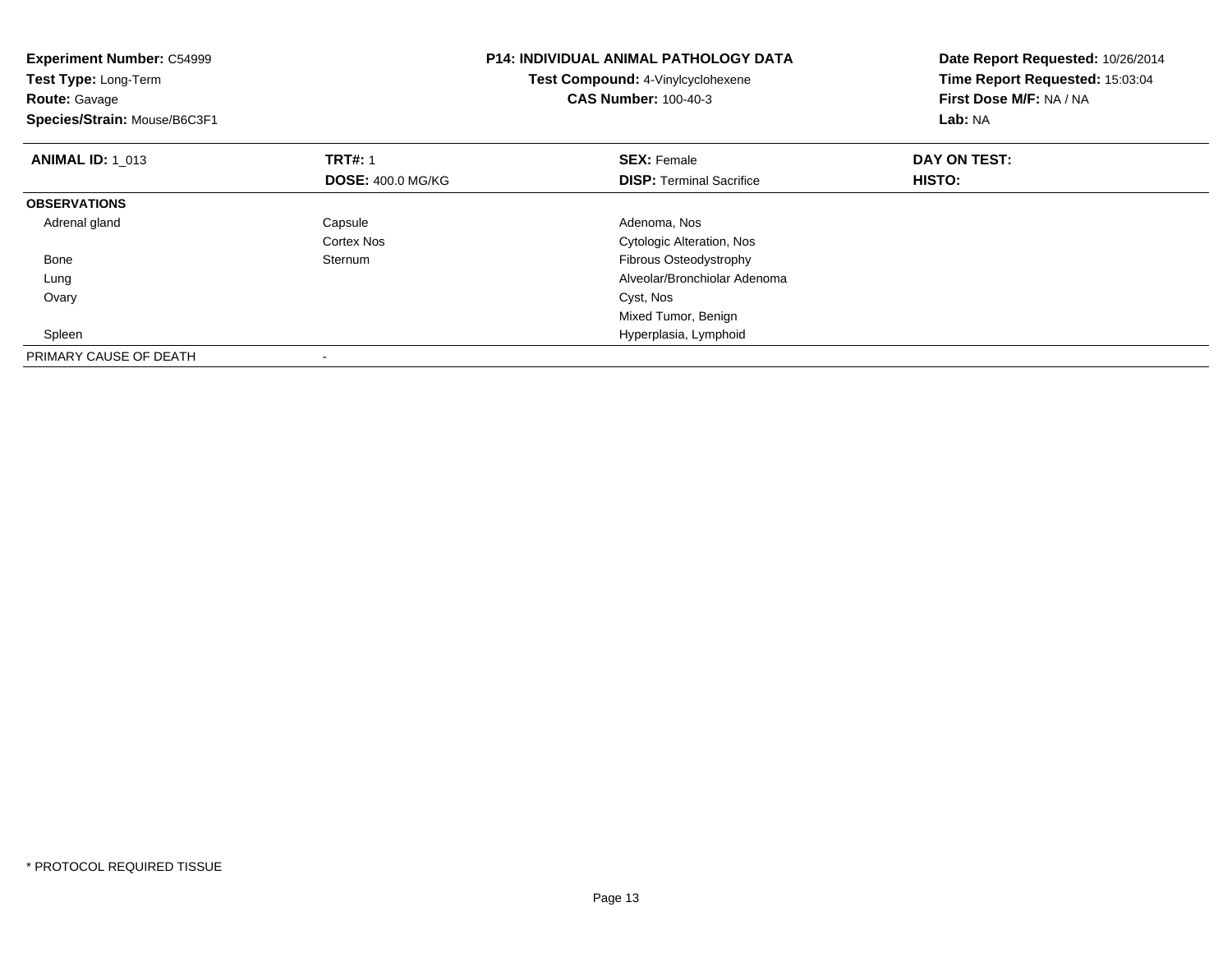| <b>Experiment Number: C54999</b><br><b>P14: INDIVIDUAL ANIMAL PATHOLOGY DATA</b><br>Test Compound: 4-Vinylcyclohexene<br>Test Type: Long-Term<br><b>CAS Number: 100-40-3</b><br><b>Route: Gavage</b><br>Species/Strain: Mouse/B6C3F1 |                          |                            | Date Report Requested: 10/26/2014<br>Time Report Requested: 15:03:04<br>First Dose M/F: NA / NA<br>Lab: NA |
|--------------------------------------------------------------------------------------------------------------------------------------------------------------------------------------------------------------------------------------|--------------------------|----------------------------|------------------------------------------------------------------------------------------------------------|
| <b>ANIMAL ID: 1 014</b>                                                                                                                                                                                                              | <b>TRT#: 1</b>           | <b>SEX: Female</b>         | DAY ON TEST:                                                                                               |
|                                                                                                                                                                                                                                      | <b>DOSE: 400.0 MG/KG</b> | <b>DISP:</b> Natural Death | HISTO:                                                                                                     |
| <b>OBSERVATIONS</b>                                                                                                                                                                                                                  |                          |                            |                                                                                                            |
| Adrenal gland                                                                                                                                                                                                                        |                          | Congestion, Nos            |                                                                                                            |
| Lung                                                                                                                                                                                                                                 |                          | Congestion, Nos            |                                                                                                            |
| Uterus                                                                                                                                                                                                                               | Endometrium              | Hyperplasia, Cystic        |                                                                                                            |
| PRIMARY CAUSE OF DEATH                                                                                                                                                                                                               |                          |                            |                                                                                                            |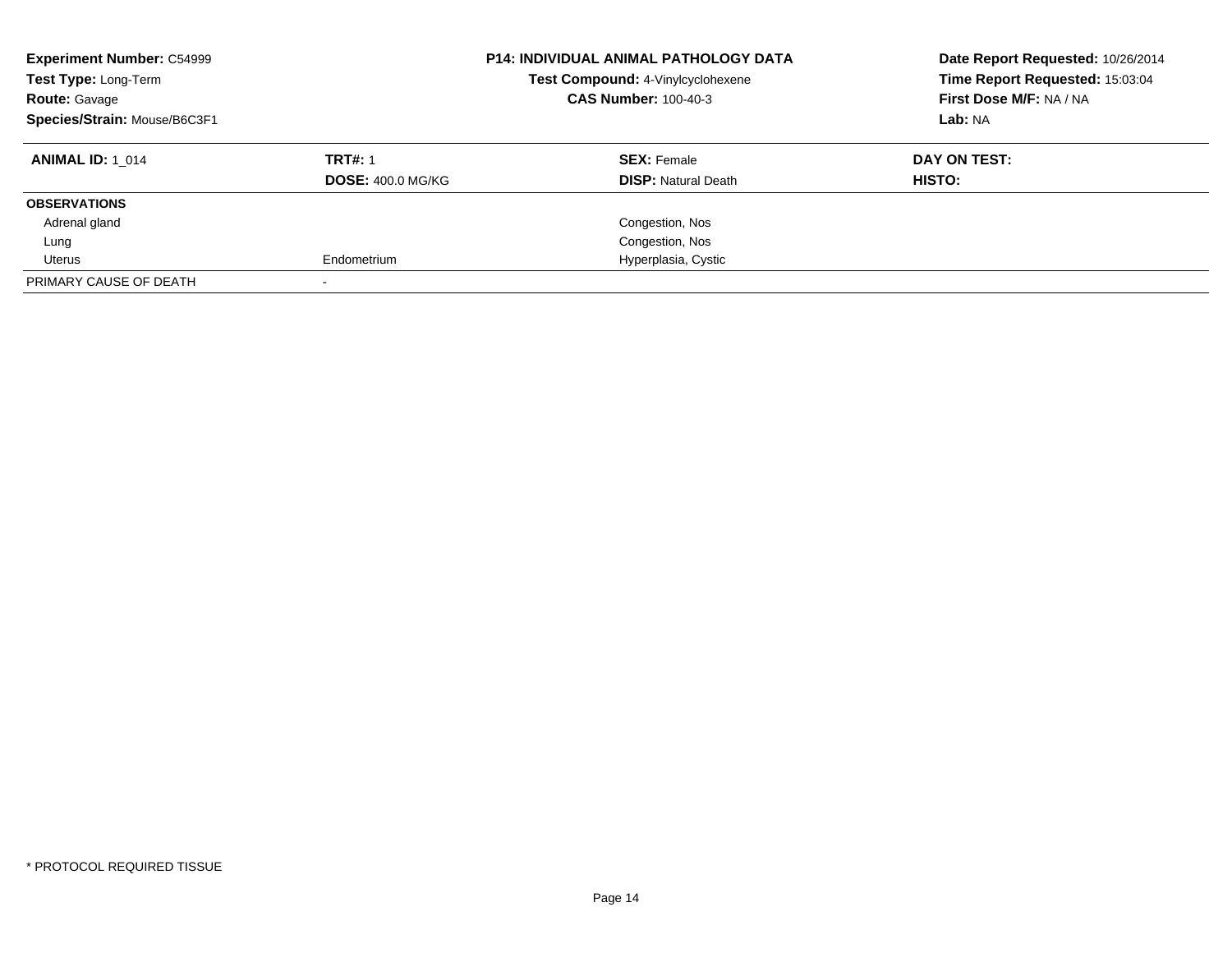| <b>Experiment Number: C54999</b><br>Test Type: Long-Term<br><b>Route: Gavage</b><br>Species/Strain: Mouse/B6C3F1 |                          | <b>P14: INDIVIDUAL ANIMAL PATHOLOGY DATA</b><br>Test Compound: 4-Vinylcyclohexene<br><b>CAS Number: 100-40-3</b> | Date Report Requested: 10/26/2014<br>Time Report Requested: 15:03:04<br>First Dose M/F: NA / NA<br>Lab: NA |
|------------------------------------------------------------------------------------------------------------------|--------------------------|------------------------------------------------------------------------------------------------------------------|------------------------------------------------------------------------------------------------------------|
| <b>ANIMAL ID: 1 015</b>                                                                                          | <b>TRT#: 1</b>           | <b>SEX: Female</b>                                                                                               | DAY ON TEST:                                                                                               |
|                                                                                                                  | <b>DOSE: 400.0 MG/KG</b> | <b>DISP: Natural Death</b>                                                                                       | HISTO:                                                                                                     |
| <b>OBSERVATIONS</b>                                                                                              |                          |                                                                                                                  |                                                                                                            |
| Bone                                                                                                             | Sternum                  | Fibrous Osteodystrophy                                                                                           |                                                                                                            |
| Brain                                                                                                            |                          | Calcification, Focal                                                                                             |                                                                                                            |
| Lung                                                                                                             |                          | Congestion, Nos                                                                                                  |                                                                                                            |
| Ovary                                                                                                            |                          | Granulosa-Cell Tumor                                                                                             |                                                                                                            |
| Stomach                                                                                                          | Forestomach              | Hyperplasia, Epithelial                                                                                          |                                                                                                            |
|                                                                                                                  | Forestomach              | Inflammation, Acute/Chronic                                                                                      |                                                                                                            |
|                                                                                                                  | Forestomach              | Ulcer, Nos                                                                                                       |                                                                                                            |
| PRIMARY CAUSE OF DEATH                                                                                           |                          |                                                                                                                  |                                                                                                            |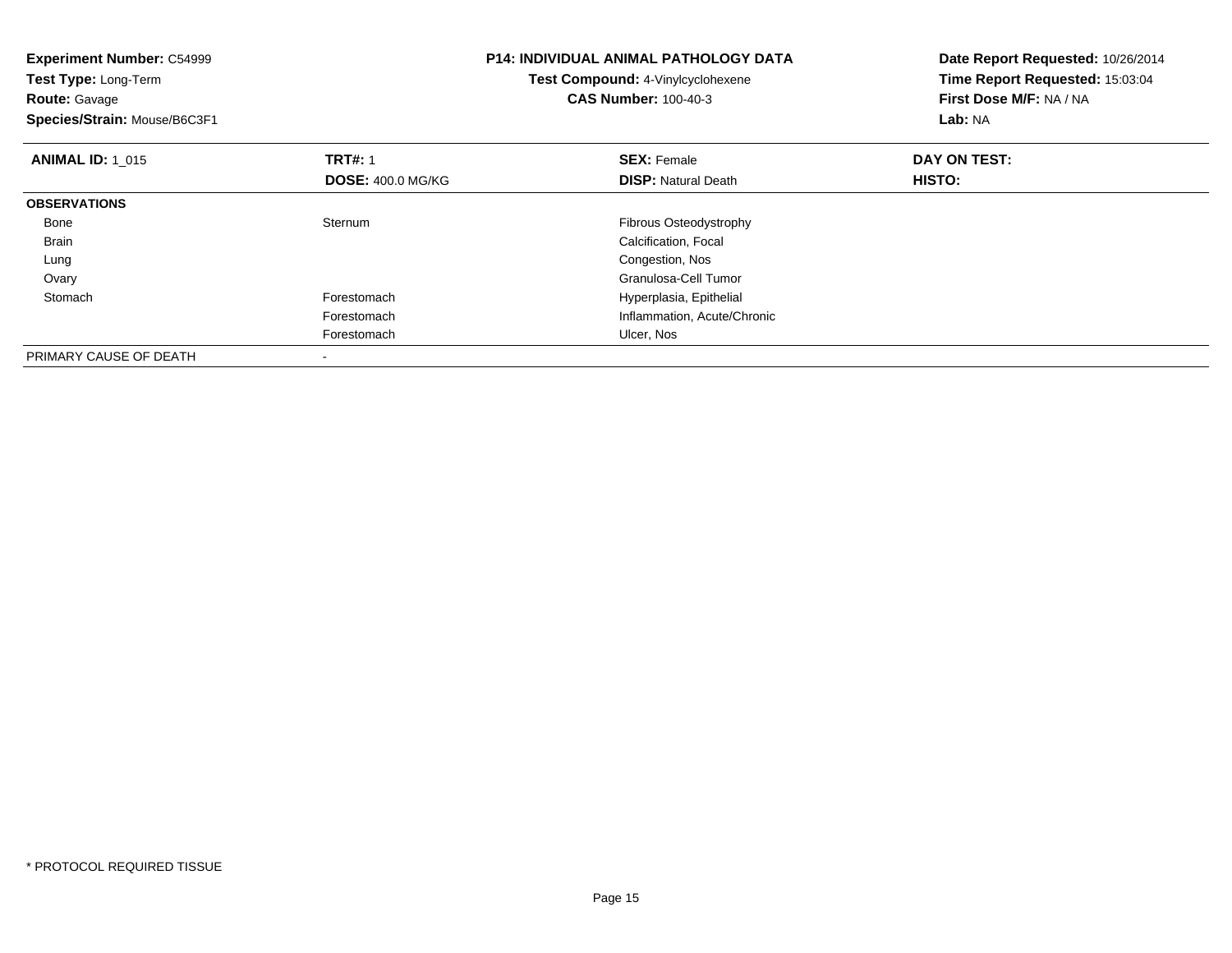| <b>Experiment Number: C54999</b><br>Test Type: Long-Term<br><b>Route: Gavage</b><br>Species/Strain: Mouse/B6C3F1 |                          | <b>P14: INDIVIDUAL ANIMAL PATHOLOGY DATA</b><br>Test Compound: 4-Vinylcyclohexene<br><b>CAS Number: 100-40-3</b> | Date Report Requested: 10/26/2014<br>Time Report Requested: 15:03:04<br>First Dose M/F: NA / NA<br>Lab: NA |
|------------------------------------------------------------------------------------------------------------------|--------------------------|------------------------------------------------------------------------------------------------------------------|------------------------------------------------------------------------------------------------------------|
| <b>ANIMAL ID: 1 016</b>                                                                                          | <b>TRT#: 1</b>           | <b>SEX: Female</b>                                                                                               | DAY ON TEST:                                                                                               |
|                                                                                                                  | <b>DOSE: 400.0 MG/KG</b> | <b>DISP:</b> Moribund Sacrifice                                                                                  | HISTO:                                                                                                     |
| <b>OBSERVATIONS</b>                                                                                              |                          |                                                                                                                  |                                                                                                            |
| Adrenal gland                                                                                                    | Capsule                  | Adenoma, Nos                                                                                                     |                                                                                                            |
| <b>Brain</b>                                                                                                     |                          | Calcification, Focal                                                                                             |                                                                                                            |
| Ovary                                                                                                            |                          | Mixed Tumor, Benign                                                                                              |                                                                                                            |
| Unspecified                                                                                                      | Multiple Organs Nos      | Lymphoma, Lymphocytic-Malignant Type                                                                             |                                                                                                            |
| Uterus                                                                                                           | Endometrium              | Hyperplasia, Cystic                                                                                              |                                                                                                            |
| PRIMARY CAUSE OF DEATH                                                                                           |                          |                                                                                                                  |                                                                                                            |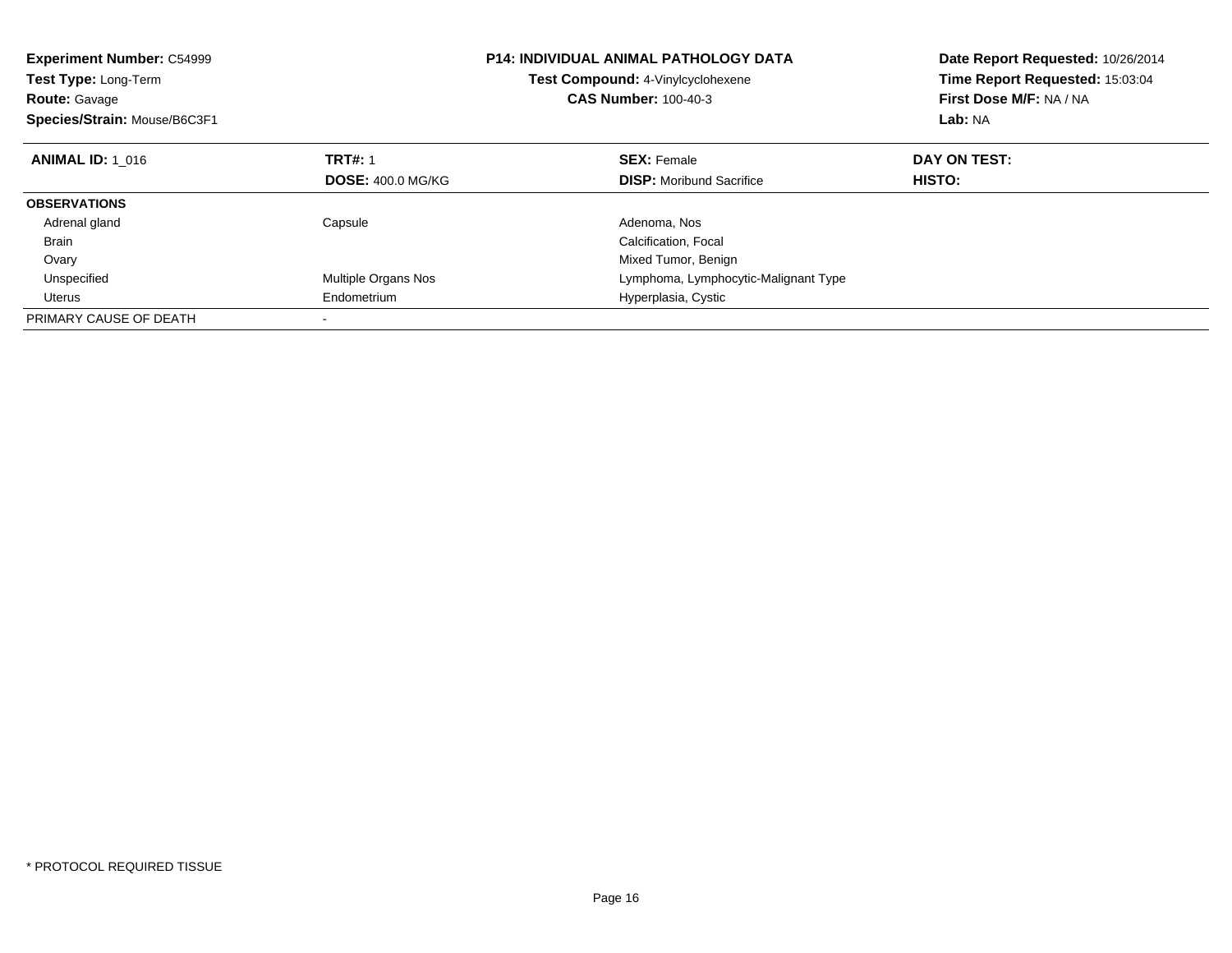| <b>Experiment Number: C54999</b><br>Test Type: Long-Term<br><b>Route: Gavage</b><br>Species/Strain: Mouse/B6C3F1 |                          | <b>P14: INDIVIDUAL ANIMAL PATHOLOGY DATA</b><br>Test Compound: 4-Vinylcyclohexene<br><b>CAS Number: 100-40-3</b> | Date Report Requested: 10/26/2014<br>Time Report Requested: 15:03:04<br>First Dose M/F: NA / NA<br>Lab: NA |
|------------------------------------------------------------------------------------------------------------------|--------------------------|------------------------------------------------------------------------------------------------------------------|------------------------------------------------------------------------------------------------------------|
| <b>ANIMAL ID: 1 017</b>                                                                                          | <b>TRT#: 1</b>           | <b>SEX: Female</b>                                                                                               | DAY ON TEST:                                                                                               |
|                                                                                                                  | <b>DOSE: 400.0 MG/KG</b> | <b>DISP: Natural Death</b>                                                                                       | HISTO:                                                                                                     |
| <b>OBSERVATIONS</b>                                                                                              |                          |                                                                                                                  |                                                                                                            |
| Adrenal gland                                                                                                    |                          | Cytologic Alteration, Nos                                                                                        |                                                                                                            |
| Bone                                                                                                             | Sternum                  | Fibrous Osteodystrophy                                                                                           |                                                                                                            |
| Lung                                                                                                             |                          | Congestion, Nos                                                                                                  |                                                                                                            |
| Ovary                                                                                                            |                          | Granulosa-Cell Tumor                                                                                             |                                                                                                            |
|                                                                                                                  |                          | Hyperplasia, Tubular Cell                                                                                        |                                                                                                            |
| Stomach                                                                                                          | Forestomach              | Hyperplasia, Epithelial                                                                                          |                                                                                                            |
|                                                                                                                  | Forestomach              | Inflammation, Acute/Chronic                                                                                      |                                                                                                            |
| Uterus                                                                                                           | Endometrium              | Hyperplasia, Cystic                                                                                              |                                                                                                            |
| PRIMARY CAUSE OF DEATH                                                                                           |                          |                                                                                                                  |                                                                                                            |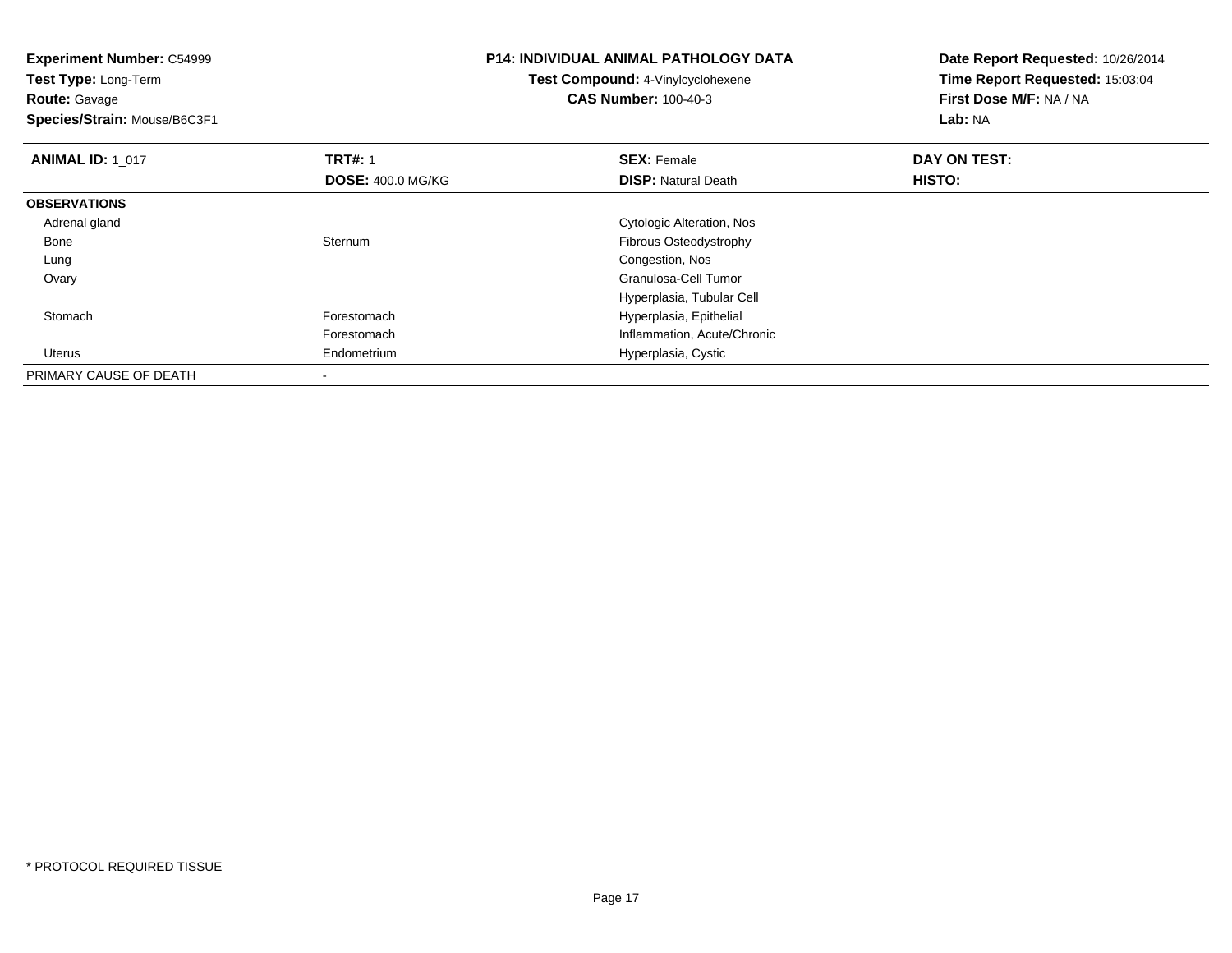| <b>Experiment Number: C54999</b><br>Test Type: Long-Term<br><b>Route: Gavage</b><br>Species/Strain: Mouse/B6C3F1 |                                            | <b>P14: INDIVIDUAL ANIMAL PATHOLOGY DATA</b><br>Test Compound: 4-Vinylcyclohexene<br><b>CAS Number: 100-40-3</b> | Date Report Requested: 10/26/2014<br>Time Report Requested: 15:03:04<br>First Dose M/F: NA / NA<br>Lab: NA |
|------------------------------------------------------------------------------------------------------------------|--------------------------------------------|------------------------------------------------------------------------------------------------------------------|------------------------------------------------------------------------------------------------------------|
| <b>ANIMAL ID: 1_018</b>                                                                                          | <b>TRT#: 1</b><br><b>DOSE: 400.0 MG/KG</b> | <b>SEX: Female</b><br><b>DISP:</b> Terminal Sacrifice                                                            | DAY ON TEST:<br>HISTO:                                                                                     |
| <b>OBSERVATIONS</b>                                                                                              |                                            |                                                                                                                  |                                                                                                            |
| Bone                                                                                                             | Sternum                                    | Fibrous Osteodystrophy                                                                                           |                                                                                                            |
| Brain                                                                                                            |                                            | Calcification, Focal                                                                                             |                                                                                                            |
| Kidney                                                                                                           | Pelvis                                     | Calcification, Focal                                                                                             |                                                                                                            |
| Ovary                                                                                                            |                                            | Hyperplasia, Papillary                                                                                           |                                                                                                            |
|                                                                                                                  |                                            | Infarct, Nos                                                                                                     |                                                                                                            |
| Stomach                                                                                                          | Forestomach                                | Cyst, Nos                                                                                                        |                                                                                                            |
| Uterus                                                                                                           | Endometrium                                | Hyperplasia, Cystic                                                                                              |                                                                                                            |
| PRIMARY CAUSE OF DEATH                                                                                           |                                            |                                                                                                                  |                                                                                                            |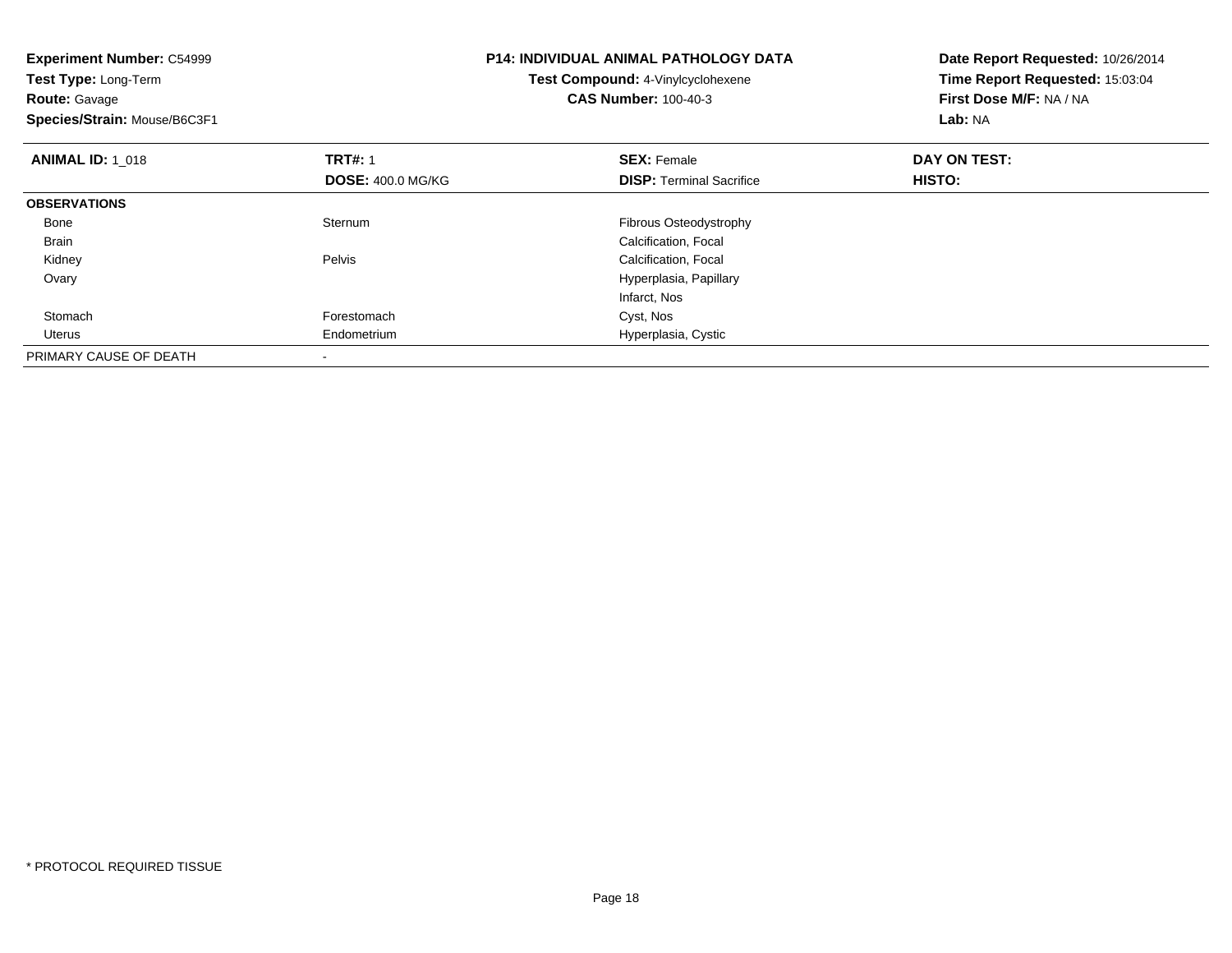**Experiment Number:** C54999**Test Type:** Long-Term

**Route:** Gavage

**Species/Strain:** Mouse/B6C3F1

### **P14: INDIVIDUAL ANIMAL PATHOLOGY DATA**

**Test Compound:** 4-Vinylcyclohexene**CAS Number:** 100-40-3

| <b>ANIMAL ID: 1 019</b> | <b>TRT#: 1</b>            | <b>SEX: Female</b>              | DAY ON TEST: |  |
|-------------------------|---------------------------|---------------------------------|--------------|--|
|                         | <b>DOSE: 400.0 MG/KG</b>  | <b>DISP: Terminal Sacrifice</b> | HISTO:       |  |
| <b>OBSERVATIONS</b>     |                           |                                 |              |  |
| Adrenal gland           | Cortex Nos                | Hyperplasia, Nos                |              |  |
| Bone                    | Sternum                   | Fibrous Osteodystrophy          |              |  |
| Lymph node              | Mesenteric Lymph Node     | Lymphangiectasis                |              |  |
| Mammary gland           |                           | Dilatation, Ducts               |              |  |
| Ovary                   |                           | Cyst, Nos                       |              |  |
|                         |                           | Granulosa-Cell Tumor            |              |  |
|                         |                           | Hematoma, Nos                   |              |  |
|                         |                           | Hyperplasia, Tubular Cell       |              |  |
| Pituitary gland         | <b>Anterior Pituitary</b> | Adenoma, Nos                    |              |  |
| Salivary gland          |                           | <b>Cystic Ducts</b>             |              |  |
| Uterus                  | Endometrium               | Hyperplasia, Cystic             |              |  |
| PRIMARY CAUSE OF DEATH  |                           |                                 |              |  |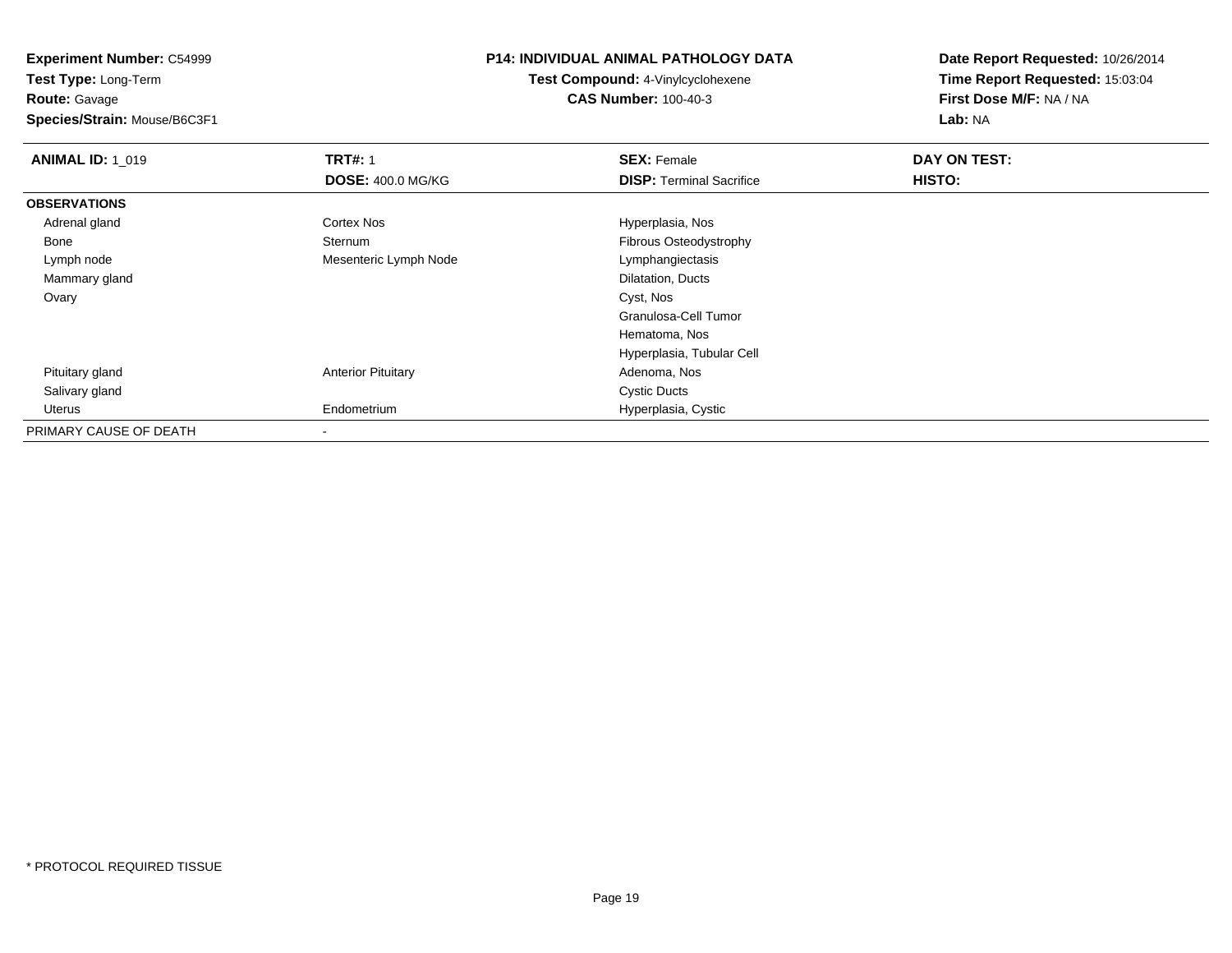| <b>Experiment Number: C54999</b><br>Test Type: Long-Term<br><b>Route: Gavage</b><br>Species/Strain: Mouse/B6C3F1 |                           | <b>P14: INDIVIDUAL ANIMAL PATHOLOGY DATA</b><br>Test Compound: 4-Vinylcyclohexene<br><b>CAS Number: 100-40-3</b> | Date Report Requested: 10/26/2014<br>Time Report Requested: 15:03:04<br>First Dose M/F: NA / NA<br>Lab: NA |
|------------------------------------------------------------------------------------------------------------------|---------------------------|------------------------------------------------------------------------------------------------------------------|------------------------------------------------------------------------------------------------------------|
| <b>ANIMAL ID: 1 020</b>                                                                                          | <b>TRT#: 1</b>            | <b>SEX: Female</b>                                                                                               | DAY ON TEST:                                                                                               |
|                                                                                                                  | <b>DOSE: 400.0 MG/KG</b>  | <b>DISP:</b> Terminal Sacrifice                                                                                  | <b>HISTO:</b>                                                                                              |
| <b>OBSERVATIONS</b>                                                                                              |                           |                                                                                                                  |                                                                                                            |
| Bone                                                                                                             | Sternum                   | <b>Fibrous Osteodystrophy</b>                                                                                    |                                                                                                            |
| Ovary                                                                                                            |                           | Granulosa-Cell Tumor                                                                                             |                                                                                                            |
|                                                                                                                  |                           | Tubular Adenoma                                                                                                  |                                                                                                            |
| Pituitary gland                                                                                                  | <b>Anterior Pituitary</b> | Hemorrhage                                                                                                       |                                                                                                            |
| Unspecified                                                                                                      | Multiple Organs Nos       | Lymphoma, Mixed-Malignant Type                                                                                   |                                                                                                            |
| Uterus                                                                                                           | Endometrium               | Hyperplasia, Cystic                                                                                              |                                                                                                            |
| PRIMARY CAUSE OF DEATH                                                                                           |                           |                                                                                                                  |                                                                                                            |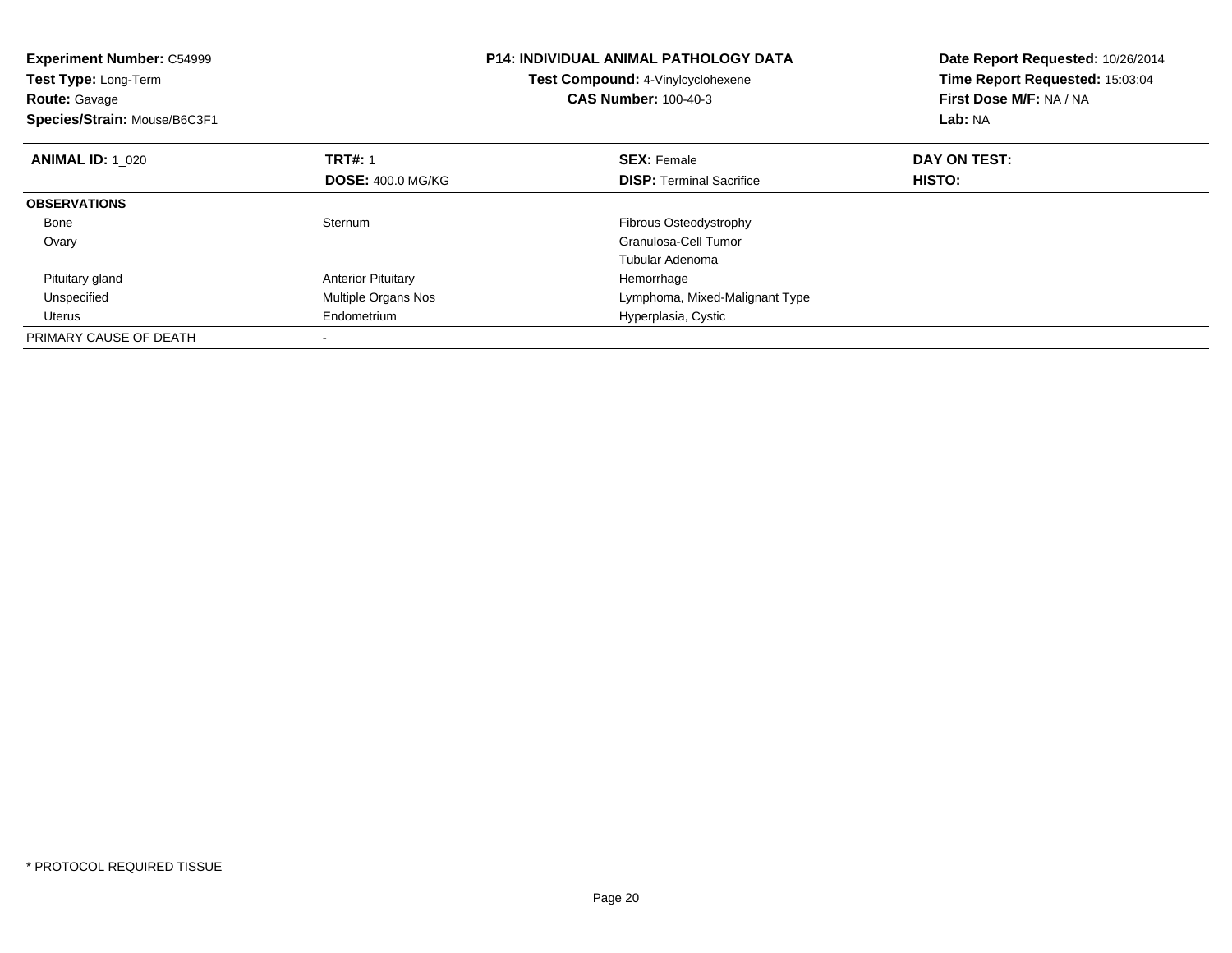**Experiment Number:** C54999**Test Type:** Long-Term

**Route:** Gavage

**Species/Strain:** Mouse/B6C3F1

### **P14: INDIVIDUAL ANIMAL PATHOLOGY DATA**

## **Test Compound:** 4-Vinylcyclohexene**CAS Number:** 100-40-3

| <b>ANIMAL ID: 1 021</b> | <b>TRT#: 1</b>           | <b>SEX: Female</b>                  | DAY ON TEST: |  |
|-------------------------|--------------------------|-------------------------------------|--------------|--|
|                         | <b>DOSE: 400.0 MG/KG</b> | <b>DISP: Terminal Sacrifice</b>     | HISTO:       |  |
| <b>OBSERVATIONS</b>     |                          |                                     |              |  |
| Adrenal gland           | <b>Cortex Nos</b>        | Hypertrophy, Focal                  |              |  |
| Bone                    | Sternum                  | Fibrous Osteodystrophy              |              |  |
| Brain                   |                          | Lymphocytic Inflammatory Infiltrate |              |  |
| Kidney                  |                          | Lymphocytic Inflammatory Infiltrate |              |  |
| Lung                    |                          | Alveolar/Bronchiolar Adenoma        |              |  |
| Ovary                   |                          | Granulosa-Cell Tumor                |              |  |
|                         |                          | Hyperplasia, Tubular Cell           |              |  |
| Spleen                  |                          | Hyperplasia, Lymphoid               |              |  |
| Stomach                 | Forestomach              | Hyperplasia, Epithelial             |              |  |
|                         | Forestomach              | Inflammation, Active Chronic        |              |  |
|                         | Forestomach              | Ulcer, Nos                          |              |  |
| Uterus                  | Endometrium              | Hyperplasia, Cystic                 |              |  |
| PRIMARY CAUSE OF DEATH  |                          |                                     |              |  |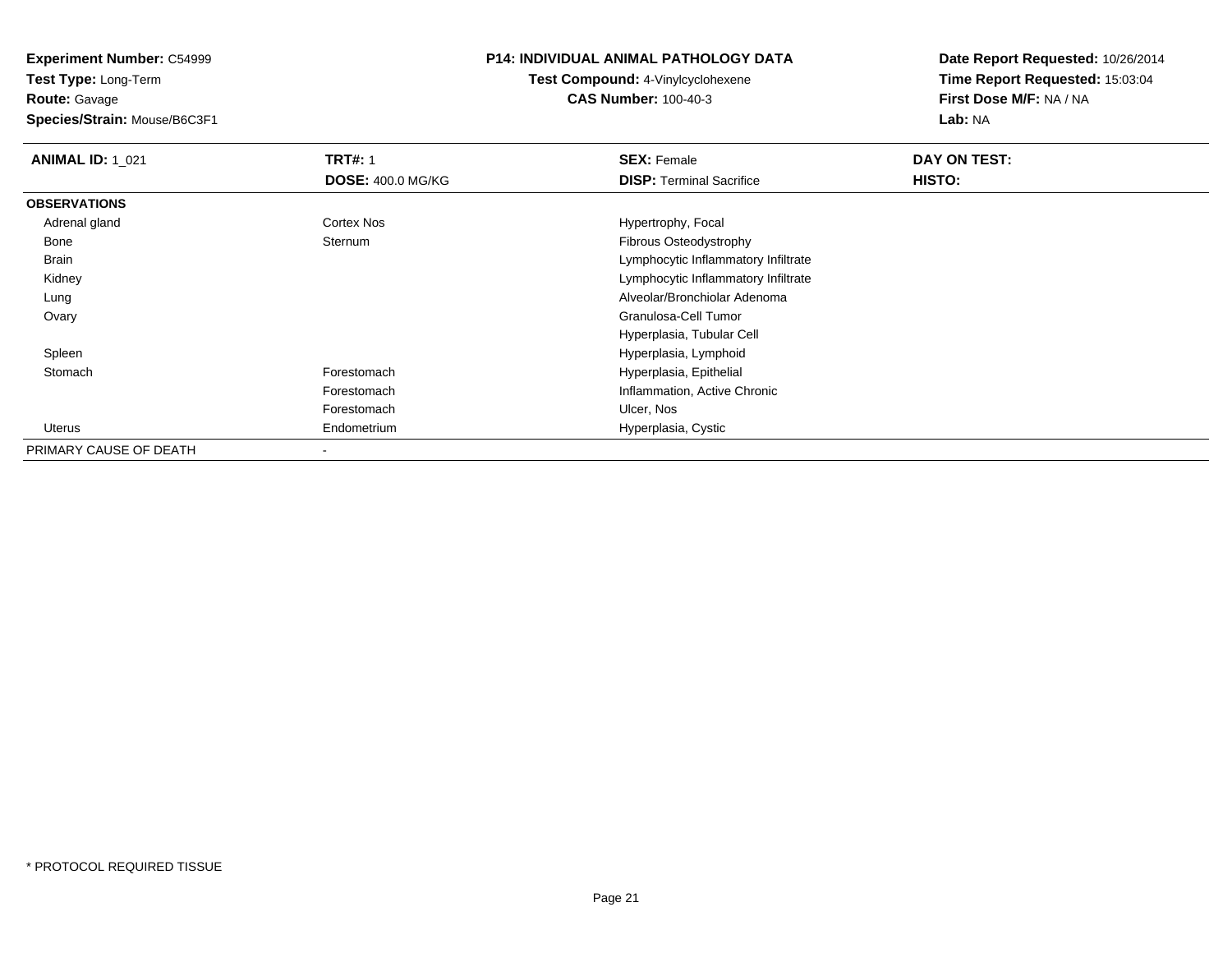| <b>Experiment Number: C54999</b><br>Test Type: Long-Term<br><b>Route: Gavage</b><br>Species/Strain: Mouse/B6C3F1 |                          | <b>P14: INDIVIDUAL ANIMAL PATHOLOGY DATA</b><br>Test Compound: 4-Vinylcyclohexene<br><b>CAS Number: 100-40-3</b> | Date Report Requested: 10/26/2014<br>Time Report Requested: 15:03:04<br>First Dose M/F: NA / NA<br>Lab: NA |
|------------------------------------------------------------------------------------------------------------------|--------------------------|------------------------------------------------------------------------------------------------------------------|------------------------------------------------------------------------------------------------------------|
| <b>ANIMAL ID: 1 022</b>                                                                                          | <b>TRT#: 1</b>           | <b>SEX: Female</b>                                                                                               | DAY ON TEST:                                                                                               |
|                                                                                                                  | <b>DOSE: 400.0 MG/KG</b> | <b>DISP:</b> Natural Death                                                                                       | <b>HISTO:</b>                                                                                              |
| <b>OBSERVATIONS</b>                                                                                              |                          |                                                                                                                  |                                                                                                            |
| Liver                                                                                                            |                          | Inflammation, Acute Focal                                                                                        |                                                                                                            |
|                                                                                                                  |                          | Metamorphosis, Fatty                                                                                             |                                                                                                            |
| Lung                                                                                                             |                          | Hemorrhage                                                                                                       |                                                                                                            |
| Ovary                                                                                                            |                          | Hyperplasia, Tubular Cell                                                                                        |                                                                                                            |
| Uterus                                                                                                           | Endometrium              | Hyperplasia, Cystic                                                                                              |                                                                                                            |
| PRIMARY CAUSE OF DEATH                                                                                           |                          |                                                                                                                  |                                                                                                            |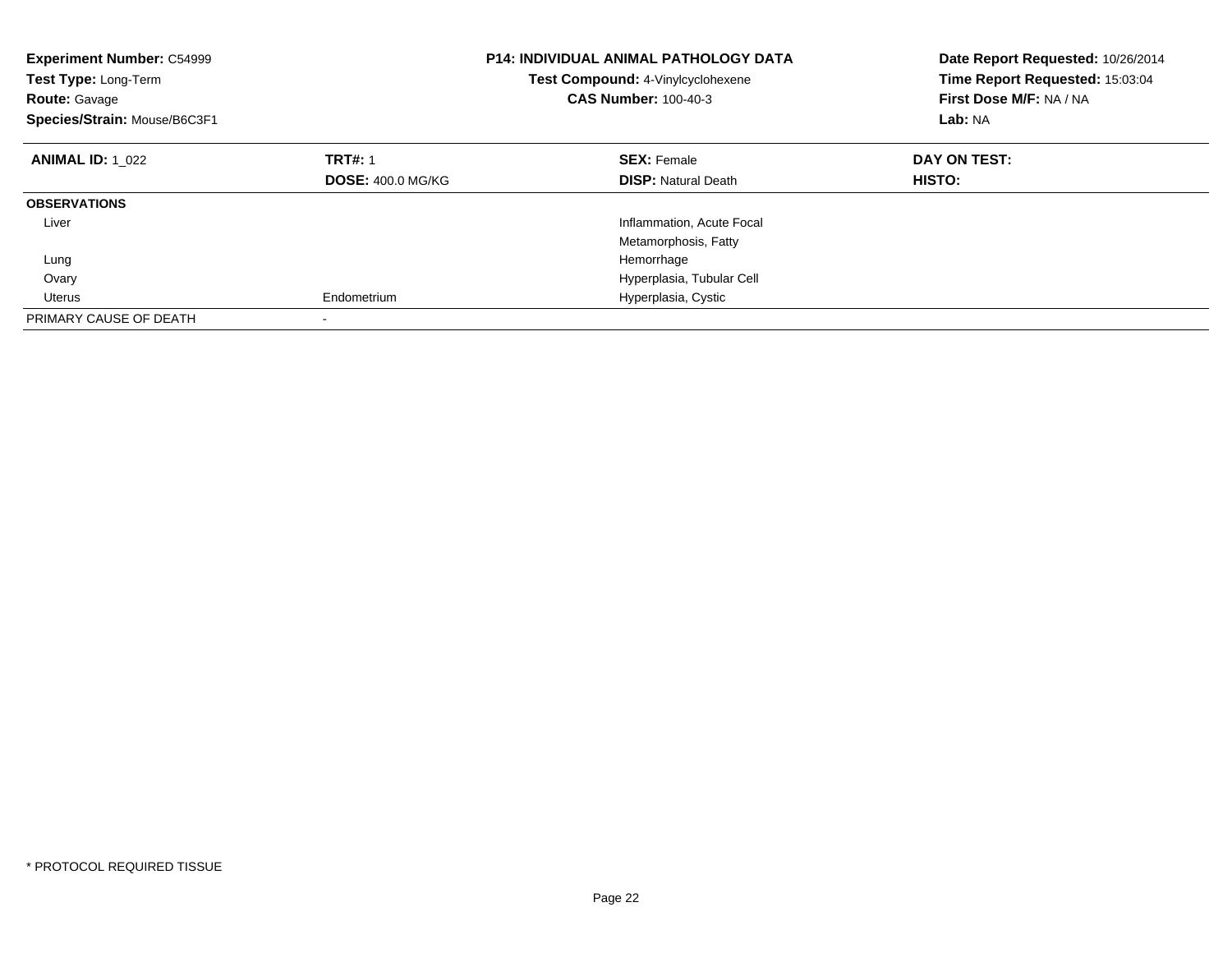**Experiment Number:** C54999**Test Type:** Long-Term**Route:** Gavage **Species/Strain:** Mouse/B6C3F1**P14: INDIVIDUAL ANIMAL PATHOLOGY DATATest Compound:** 4-Vinylcyclohexene**CAS Number:** 100-40-3**Date Report Requested:** 10/26/2014**Time Report Requested:** 15:03:04**First Dose M/F:** NA / NA**Lab:** NA**ANIMAL ID: 1 023 TRT#:** 1 **SEX:** Female **DAY ON TEST: DOSE:** 400.0 MG/KG**DISP:** Natural Death **HISTO: OBSERVATIONS** Adrenal gland Cortex Nos Cytologic Alteration, Nos Liver Hepatocellular Carcinoma Inflammation, Chronic Necrotizing Lung Congestion, Nos Lymphocytic Inflammatory Infiltrate**Ovary**  Mixed Tumor, Benign Hyperplasia, Lymphoid Spleen UnspecifiedMultiple Organs Nos **Inflammation**, Acute/Chronic Urinary bladder Lymphocytic Inflammatory InfiltratePRIMARY CAUSE OF DEATH

-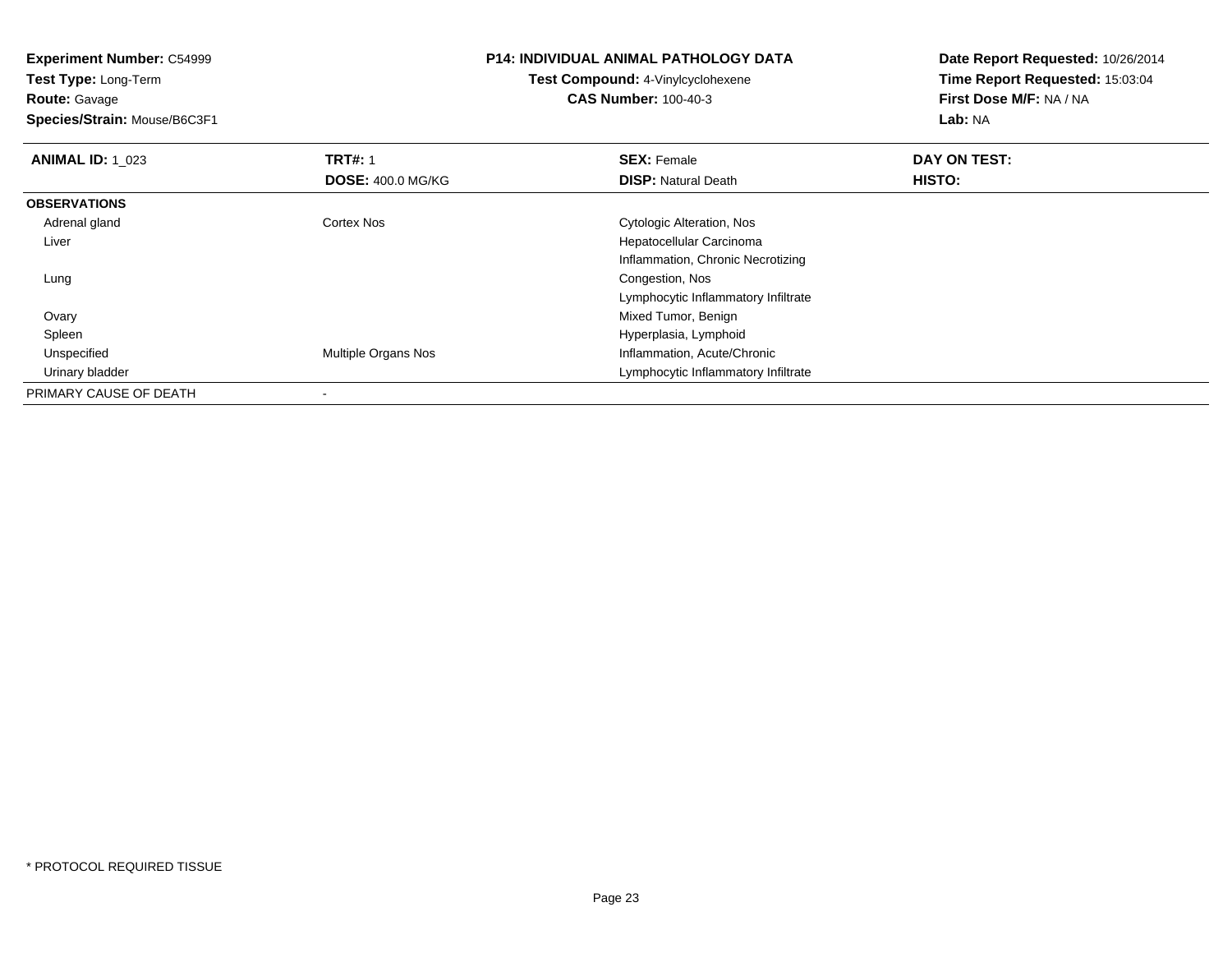| <b>Experiment Number: C54999</b><br>Test Type: Long-Term<br><b>Route: Gavage</b><br>Species/Strain: Mouse/B6C3F1 | <b>P14: INDIVIDUAL ANIMAL PATHOLOGY DATA</b><br>Test Compound: 4-Vinylcyclohexene<br><b>CAS Number: 100-40-3</b> |                            | Date Report Requested: 10/26/2014<br>Time Report Requested: 15:03:04<br>First Dose M/F: NA / NA<br>Lab: NA |  |
|------------------------------------------------------------------------------------------------------------------|------------------------------------------------------------------------------------------------------------------|----------------------------|------------------------------------------------------------------------------------------------------------|--|
| <b>ANIMAL ID:</b> 1 024                                                                                          | <b>TRT#: 1</b>                                                                                                   | <b>SEX: Female</b>         | DAY ON TEST:                                                                                               |  |
|                                                                                                                  | <b>DOSE: 400.0 MG/KG</b>                                                                                         | <b>DISP:</b> Natural Death | <b>HISTO:</b>                                                                                              |  |
| <b>OBSERVATIONS</b>                                                                                              |                                                                                                                  |                            |                                                                                                            |  |
| Adrenal gland                                                                                                    |                                                                                                                  | Congestion, Nos            |                                                                                                            |  |
| Lung                                                                                                             |                                                                                                                  | Congestion, Nos            |                                                                                                            |  |
| Parathyroid gland                                                                                                |                                                                                                                  | Ectopia                    |                                                                                                            |  |
| PRIMARY CAUSE OF DEATH                                                                                           |                                                                                                                  |                            |                                                                                                            |  |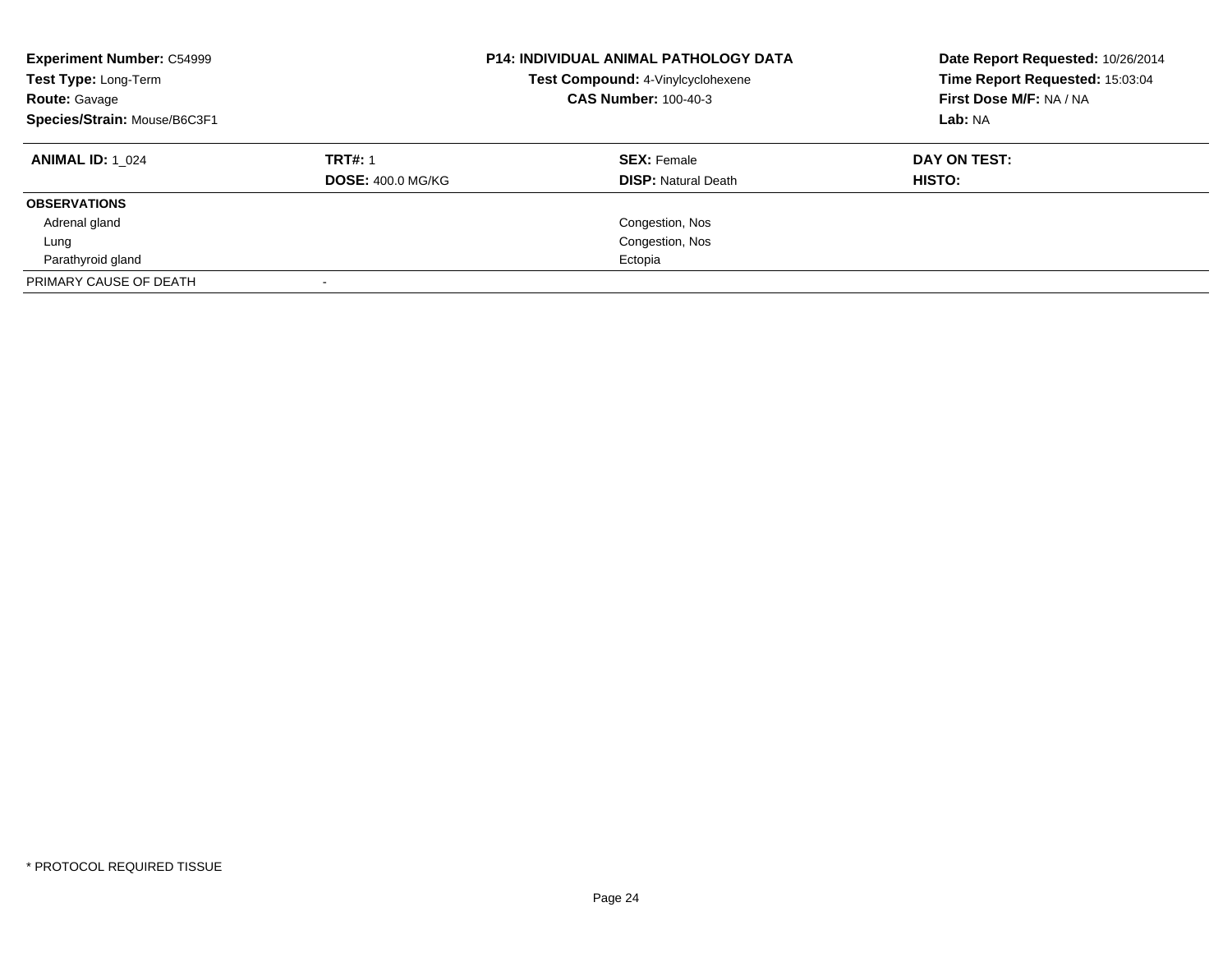| <b>Experiment Number: C54999</b><br>Test Type: Long-Term<br><b>Route: Gavage</b><br>Species/Strain: Mouse/B6C3F1 |                          | <b>P14: INDIVIDUAL ANIMAL PATHOLOGY DATA</b><br>Test Compound: 4-Vinylcyclohexene<br><b>CAS Number: 100-40-3</b> | Date Report Requested: 10/26/2014<br>Time Report Requested: 15:03:04<br>First Dose M/F: NA / NA<br>Lab: NA |
|------------------------------------------------------------------------------------------------------------------|--------------------------|------------------------------------------------------------------------------------------------------------------|------------------------------------------------------------------------------------------------------------|
| <b>ANIMAL ID:</b> 1 026                                                                                          | <b>TRT#: 1</b>           | <b>SEX: Female</b>                                                                                               | DAY ON TEST:                                                                                               |
|                                                                                                                  | <b>DOSE: 400.0 MG/KG</b> | <b>DISP:</b> Natural Death                                                                                       | HISTO:                                                                                                     |
| <b>OBSERVATIONS</b>                                                                                              |                          |                                                                                                                  |                                                                                                            |
| Adrenal gland                                                                                                    |                          | Congestion, Nos                                                                                                  |                                                                                                            |
| Lung                                                                                                             |                          | Congestion, Nos                                                                                                  |                                                                                                            |
| Stomach                                                                                                          | Forestomach              | Inflammation, Acute/Chronic                                                                                      |                                                                                                            |
| PRIMARY CAUSE OF DEATH                                                                                           |                          |                                                                                                                  |                                                                                                            |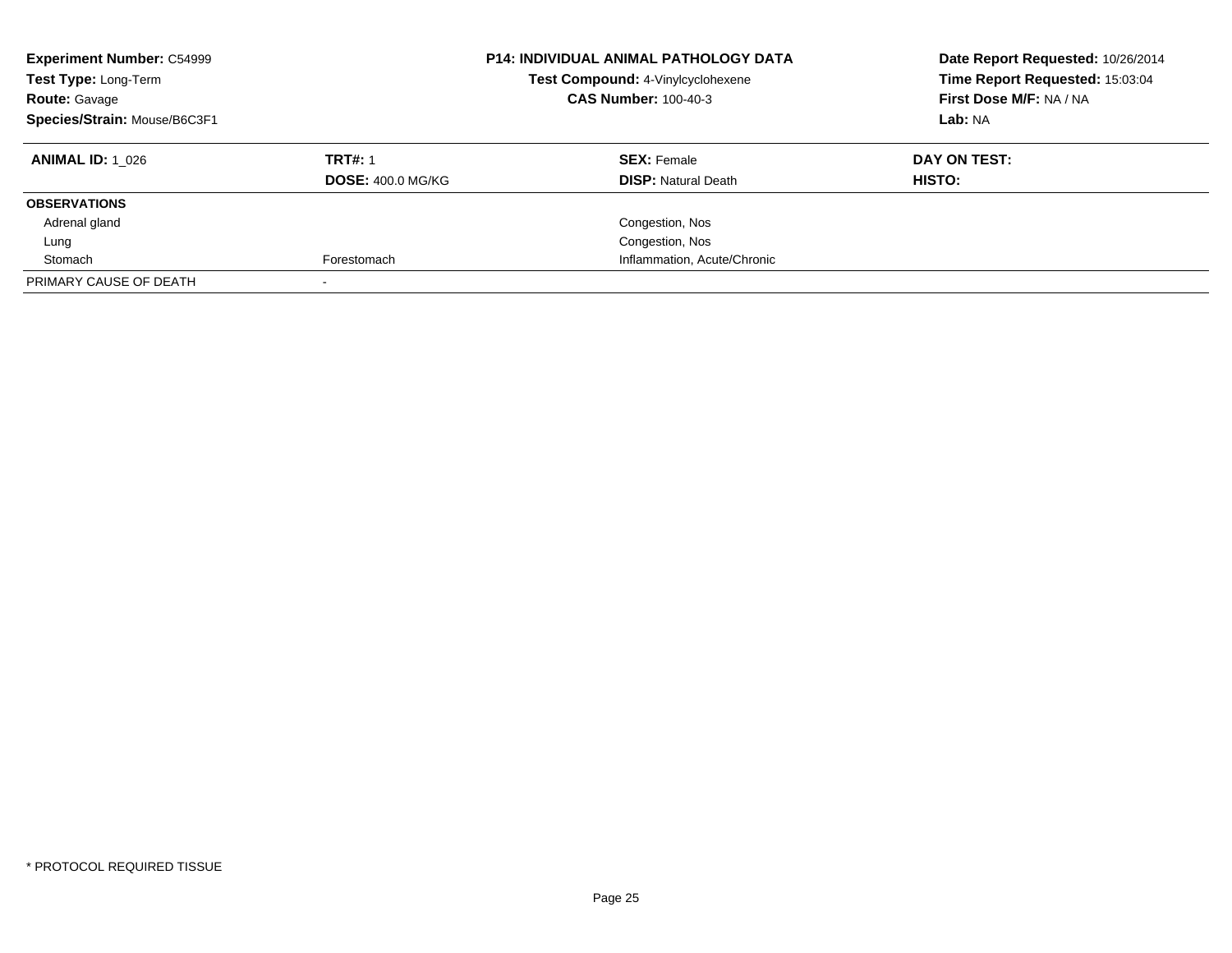| <b>Experiment Number: C54999</b><br><b>Test Type: Long-Term</b><br><b>Route: Gavage</b><br>Species/Strain: Mouse/B6C3F1 |                           | <b>P14: INDIVIDUAL ANIMAL PATHOLOGY DATA</b><br>Test Compound: 4-Vinylcyclohexene<br><b>CAS Number: 100-40-3</b> | Date Report Requested: 10/26/2014<br>Time Report Requested: 15:03:04<br>First Dose M/F: NA / NA<br>Lab: NA |
|-------------------------------------------------------------------------------------------------------------------------|---------------------------|------------------------------------------------------------------------------------------------------------------|------------------------------------------------------------------------------------------------------------|
| <b>ANIMAL ID: 1_027</b>                                                                                                 | <b>TRT#: 1</b>            | <b>SEX: Female</b>                                                                                               | DAY ON TEST:                                                                                               |
|                                                                                                                         | <b>DOSE: 400.0 MG/KG</b>  | <b>DISP:</b> Moribund Sacrifice                                                                                  | HISTO:                                                                                                     |
| <b>OBSERVATIONS</b>                                                                                                     |                           |                                                                                                                  |                                                                                                            |
| Adrenal gland                                                                                                           | Cortex Nos                | Cytologic Alteration, Nos                                                                                        |                                                                                                            |
| Bone                                                                                                                    | Sternum                   | Fibrous Osteodystrophy                                                                                           |                                                                                                            |
| Liver                                                                                                                   |                           | Necrosis, Focal                                                                                                  |                                                                                                            |
| Ovary                                                                                                                   |                           | Mixed Tumor, Benign                                                                                              |                                                                                                            |
| Pituitary gland                                                                                                         | <b>Anterior Pituitary</b> | Cyst, Nos                                                                                                        |                                                                                                            |
| Urinary bladder                                                                                                         |                           | Lymphocytic Inflammatory Infiltrate                                                                              |                                                                                                            |
| Uterus                                                                                                                  | Endometrium               | Cyst, Nos                                                                                                        |                                                                                                            |
| PRIMARY CAUSE OF DEATH                                                                                                  |                           |                                                                                                                  |                                                                                                            |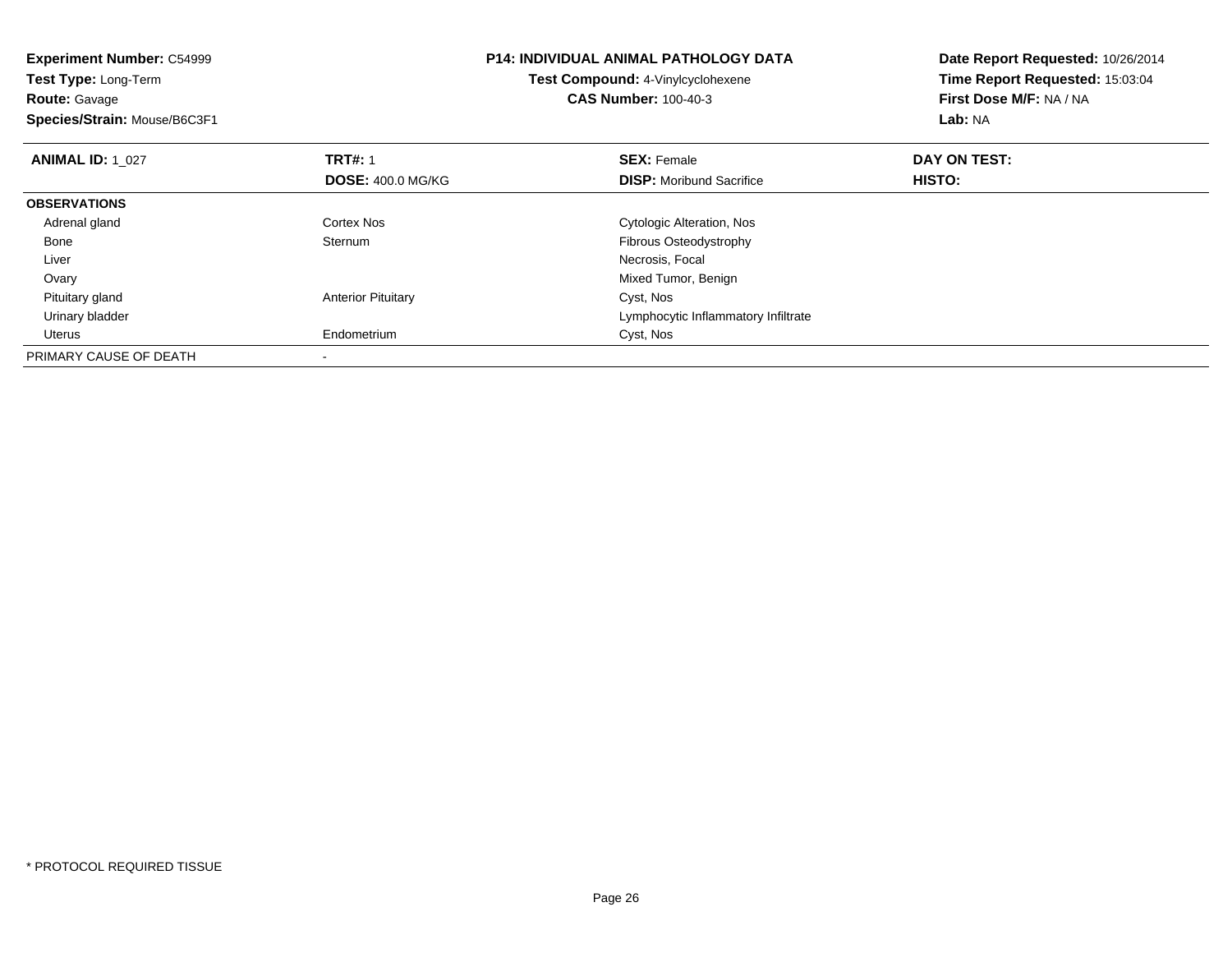| <b>Experiment Number: C54999</b><br>Test Type: Long-Term<br><b>Route: Gavage</b><br>Species/Strain: Mouse/B6C3F1 |                          | <b>P14: INDIVIDUAL ANIMAL PATHOLOGY DATA</b><br>Test Compound: 4-Vinylcyclohexene<br><b>CAS Number: 100-40-3</b> | Date Report Requested: 10/26/2014<br>Time Report Requested: 15:03:04<br>First Dose M/F: NA / NA<br>Lab: NA |
|------------------------------------------------------------------------------------------------------------------|--------------------------|------------------------------------------------------------------------------------------------------------------|------------------------------------------------------------------------------------------------------------|
| <b>ANIMAL ID: 1 028</b>                                                                                          | <b>TRT#: 1</b>           | <b>SEX: Female</b>                                                                                               | DAY ON TEST:                                                                                               |
|                                                                                                                  | <b>DOSE: 400.0 MG/KG</b> | <b>DISP:</b> Natural Death                                                                                       | HISTO:                                                                                                     |
| <b>OBSERVATIONS</b>                                                                                              |                          |                                                                                                                  |                                                                                                            |
| Adrenal gland                                                                                                    | Cortex Nos               | Cytologic Alteration, Nos                                                                                        |                                                                                                            |
| Bone                                                                                                             | Sternum                  | <b>Fibrous Osteodystrophy</b>                                                                                    |                                                                                                            |
| Ovary                                                                                                            |                          | Granulosa-Cell Tumor                                                                                             |                                                                                                            |
| Uterus                                                                                                           | Endometrium              | Hyperplasia, Cystic                                                                                              |                                                                                                            |
| PRIMARY CAUSE OF DEATH                                                                                           |                          |                                                                                                                  |                                                                                                            |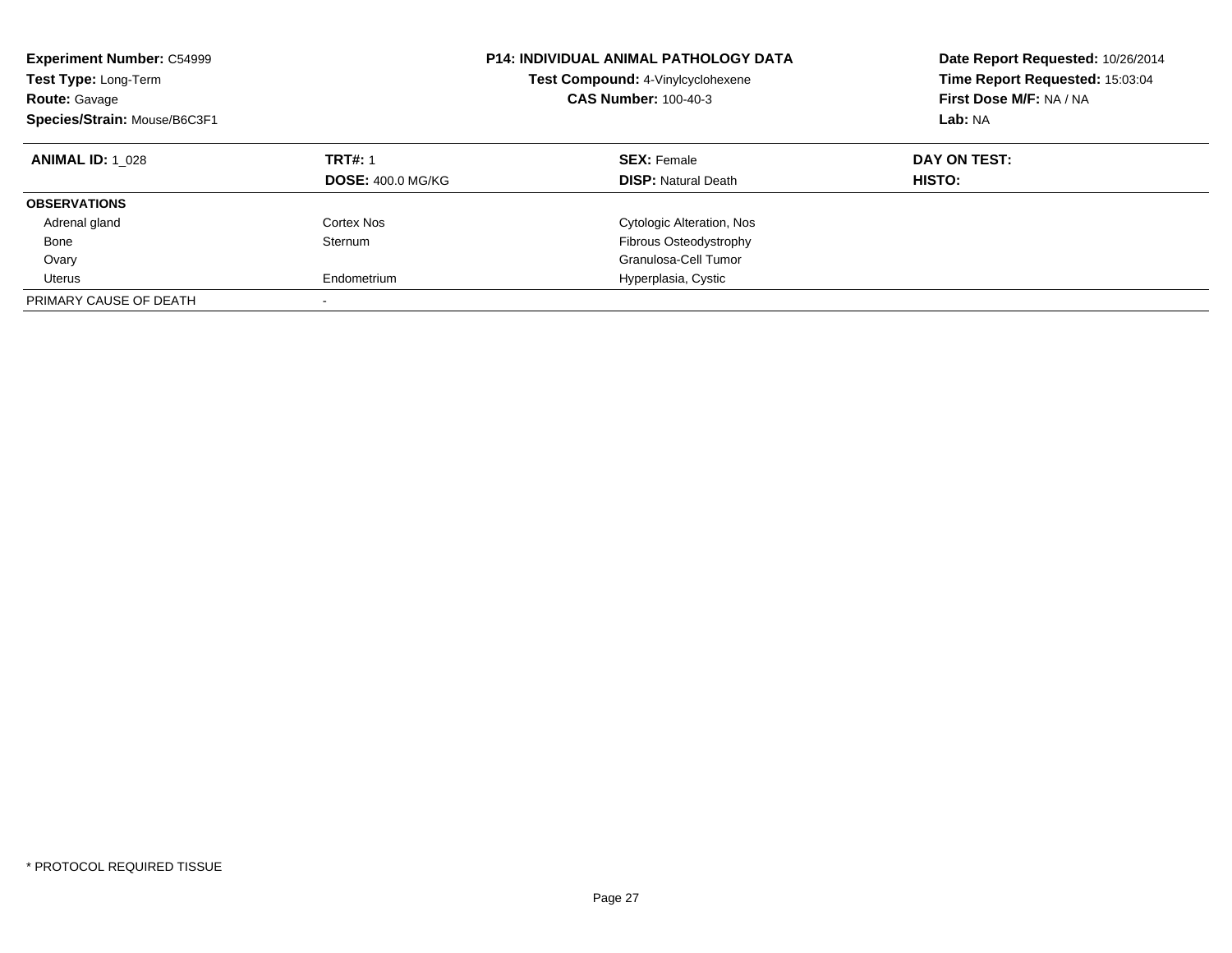**Experiment Number:** C54999**Test Type:** Long-Term**Route:** Gavage **Species/Strain:** Mouse/B6C3F1**P14: INDIVIDUAL ANIMAL PATHOLOGY DATATest Compound:** 4-Vinylcyclohexene**CAS Number:** 100-40-3**Date Report Requested:** 10/26/2014**Time Report Requested:** 15:03:04**First Dose M/F:** NA / NA**Lab:** NA**ANIMAL ID: 1\_029 TRT#:** 1 **SEX:** Female **DAY ON TEST: DOSE:** 400.0 MG/KG**DISP:** Natural Death **HISTO: OBSERVATIONS** Adrenal gland Congestion, Nos Cortex Nos Cytologic Alteration, Nos Lung Congestion, Nos Mammary glandDilatation, Ducts<br>Cyst, Nos Ovaryy and the control of the control of the control of the control of the control of the control of the control of the control of the control of the control of the control of the control of the control of the control of the co StomachForestomach **Inflammation**, Acute Focal Forestomach Ulcer, Nos Uterus Endometrium Hyperplasia, Cystic Cervix Uteri Inflammation, AcutePRIMARY CAUSE OF DEATH-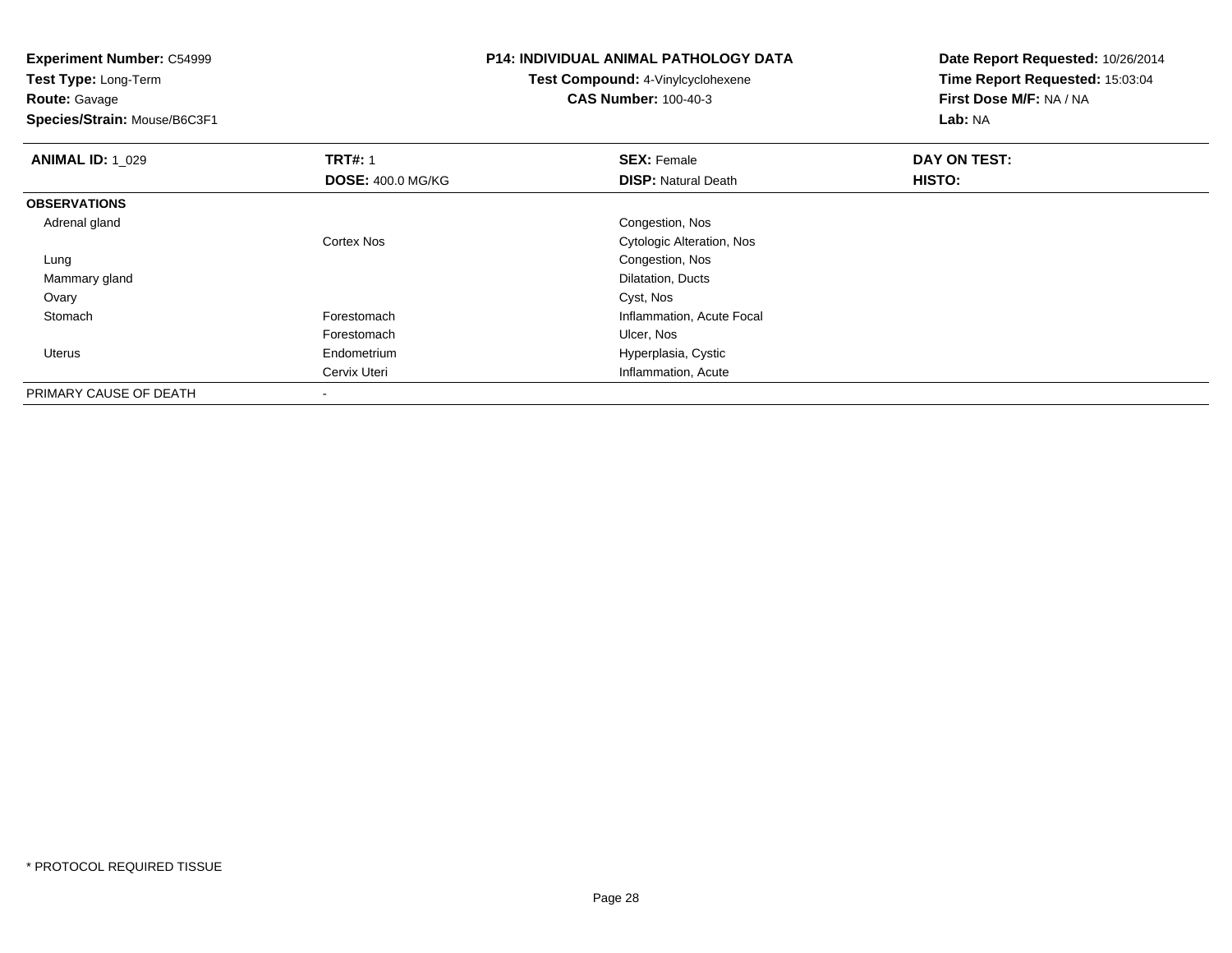| <b>Experiment Number: C54999</b><br>Test Type: Long-Term<br><b>Route: Gavage</b><br>Species/Strain: Mouse/B6C3F1 |                                            | <b>P14: INDIVIDUAL ANIMAL PATHOLOGY DATA</b><br>Test Compound: 4-Vinylcyclohexene<br><b>CAS Number: 100-40-3</b> | Date Report Requested: 10/26/2014<br>Time Report Requested: 15:03:04<br>First Dose M/F: NA / NA<br>Lab: NA |
|------------------------------------------------------------------------------------------------------------------|--------------------------------------------|------------------------------------------------------------------------------------------------------------------|------------------------------------------------------------------------------------------------------------|
| <b>ANIMAL ID: 1 030</b>                                                                                          | <b>TRT#: 1</b><br><b>DOSE: 400.0 MG/KG</b> | <b>SEX: Female</b><br><b>DISP:</b> Natural Death                                                                 | DAY ON TEST:<br><b>HISTO:</b>                                                                              |
| <b>OBSERVATIONS</b><br>Lung                                                                                      |                                            | Congestion, Nos                                                                                                  |                                                                                                            |
| PRIMARY CAUSE OF DEATH                                                                                           | $\sim$                                     |                                                                                                                  |                                                                                                            |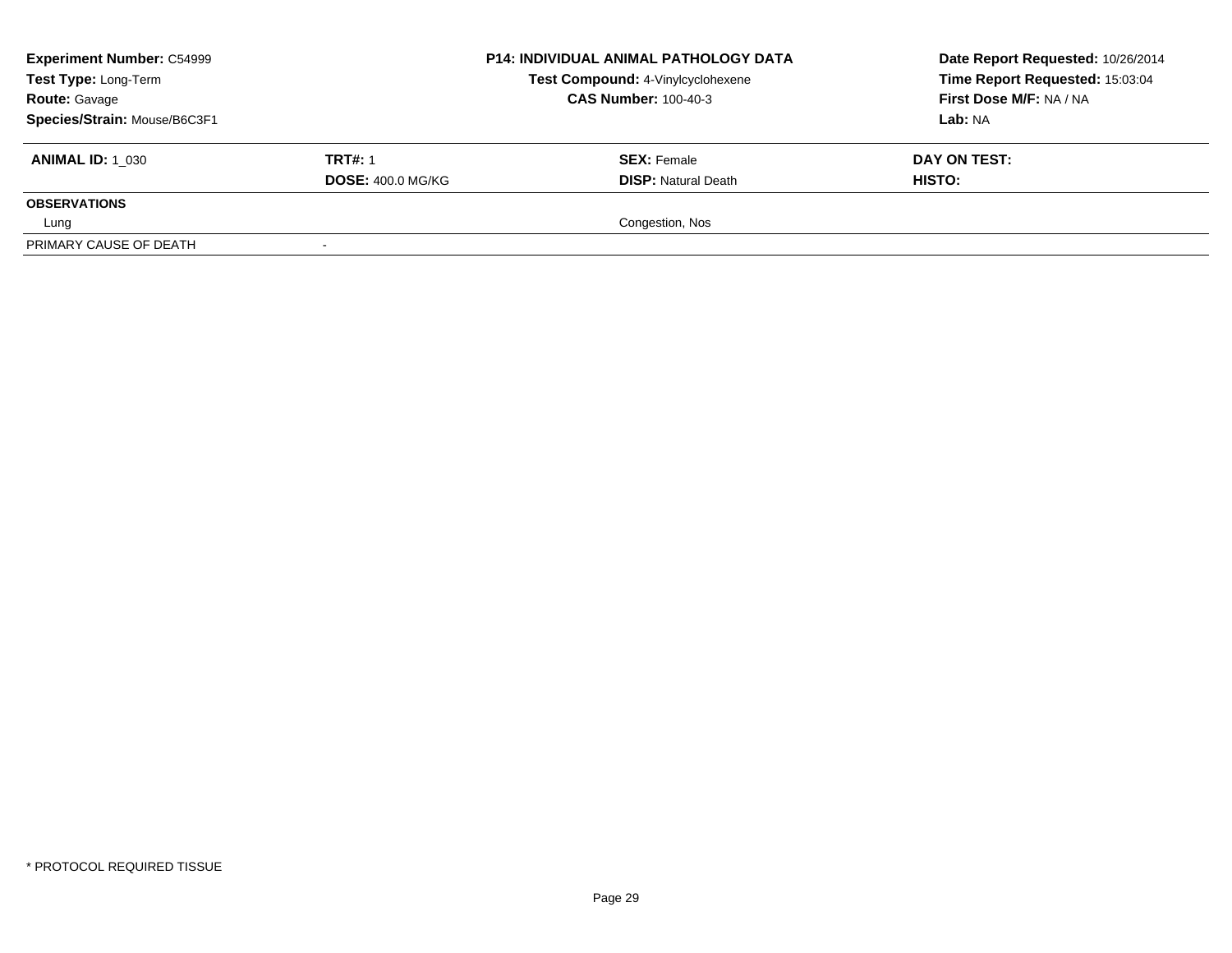| <b>Experiment Number: C54999</b><br><b>Test Type: Long-Term</b><br><b>Route: Gavage</b><br>Species/Strain: Mouse/B6C3F1 |                          | <b>P14: INDIVIDUAL ANIMAL PATHOLOGY DATA</b><br><b>Test Compound: 4-Vinylcyclohexene</b><br><b>CAS Number: 100-40-3</b> | Date Report Requested: 10/26/2014<br>Time Report Requested: 15:03:04<br>First Dose M/F: NA / NA<br>Lab: NA |
|-------------------------------------------------------------------------------------------------------------------------|--------------------------|-------------------------------------------------------------------------------------------------------------------------|------------------------------------------------------------------------------------------------------------|
| <b>ANIMAL ID: 1 031</b>                                                                                                 | <b>TRT#: 1</b>           | <b>SEX: Female</b>                                                                                                      | DAY ON TEST:                                                                                               |
|                                                                                                                         | <b>DOSE: 400.0 MG/KG</b> | <b>DISP:</b> Natural Death                                                                                              | HISTO:                                                                                                     |
| <b>OBSERVATIONS</b>                                                                                                     |                          |                                                                                                                         |                                                                                                            |
| <b>Brain</b>                                                                                                            |                          | Calcification, Focal                                                                                                    |                                                                                                            |
| Lung                                                                                                                    |                          | Congestion, Nos                                                                                                         |                                                                                                            |
| Ovary                                                                                                                   |                          | Hyperplasia, Tubular Cell                                                                                               |                                                                                                            |
| Stomach                                                                                                                 | Forestomach              | Inflammation, Acute                                                                                                     |                                                                                                            |
|                                                                                                                         | Forestomach              | Ulcer, Acute                                                                                                            |                                                                                                            |
| PRIMARY CAUSE OF DEATH                                                                                                  |                          |                                                                                                                         |                                                                                                            |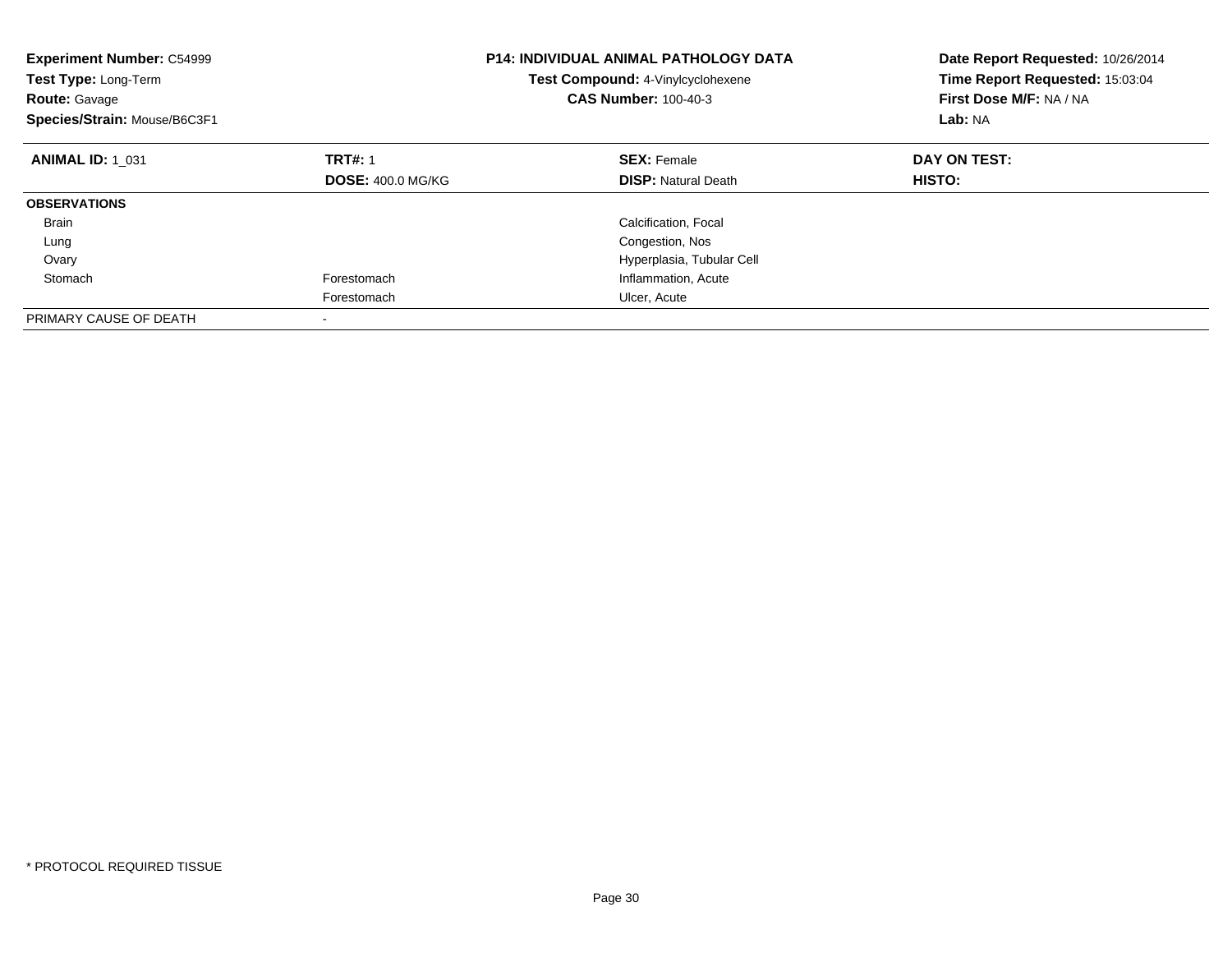| <b>Experiment Number: C54999</b><br><b>Test Type: Long-Term</b><br><b>Route: Gavage</b><br>Species/Strain: Mouse/B6C3F1 | <b>P14: INDIVIDUAL ANIMAL PATHOLOGY DATA</b><br>Test Compound: 4-Vinylcyclohexene<br><b>CAS Number: 100-40-3</b> |                                                  | Date Report Requested: 10/26/2014<br>Time Report Requested: 15:03:04<br>First Dose M/F: NA / NA<br>Lab: NA |
|-------------------------------------------------------------------------------------------------------------------------|------------------------------------------------------------------------------------------------------------------|--------------------------------------------------|------------------------------------------------------------------------------------------------------------|
| <b>ANIMAL ID: 1 032</b>                                                                                                 | <b>TRT#: 1</b><br><b>DOSE: 400.0 MG/KG</b>                                                                       | <b>SEX: Female</b><br><b>DISP:</b> Natural Death | DAY ON TEST:<br>HISTO:                                                                                     |
|                                                                                                                         |                                                                                                                  |                                                  |                                                                                                            |
| <b>OBSERVATIONS</b>                                                                                                     |                                                                                                                  |                                                  |                                                                                                            |
| Adrenal gland                                                                                                           | Cortex Nos                                                                                                       | Cytologic Alteration, Nos                        |                                                                                                            |
| Bone                                                                                                                    | Sternum                                                                                                          | Fibrous Osteodystrophy                           |                                                                                                            |
| Liver                                                                                                                   |                                                                                                                  | Metamorphosis, Fatty                             |                                                                                                            |
| Ovary                                                                                                                   |                                                                                                                  | Mixed Tumor, Benign                              |                                                                                                            |
| Stomach                                                                                                                 | Forestomach                                                                                                      | Inflammation, Acute Focal                        |                                                                                                            |
| PRIMARY CAUSE OF DEATH                                                                                                  |                                                                                                                  |                                                  |                                                                                                            |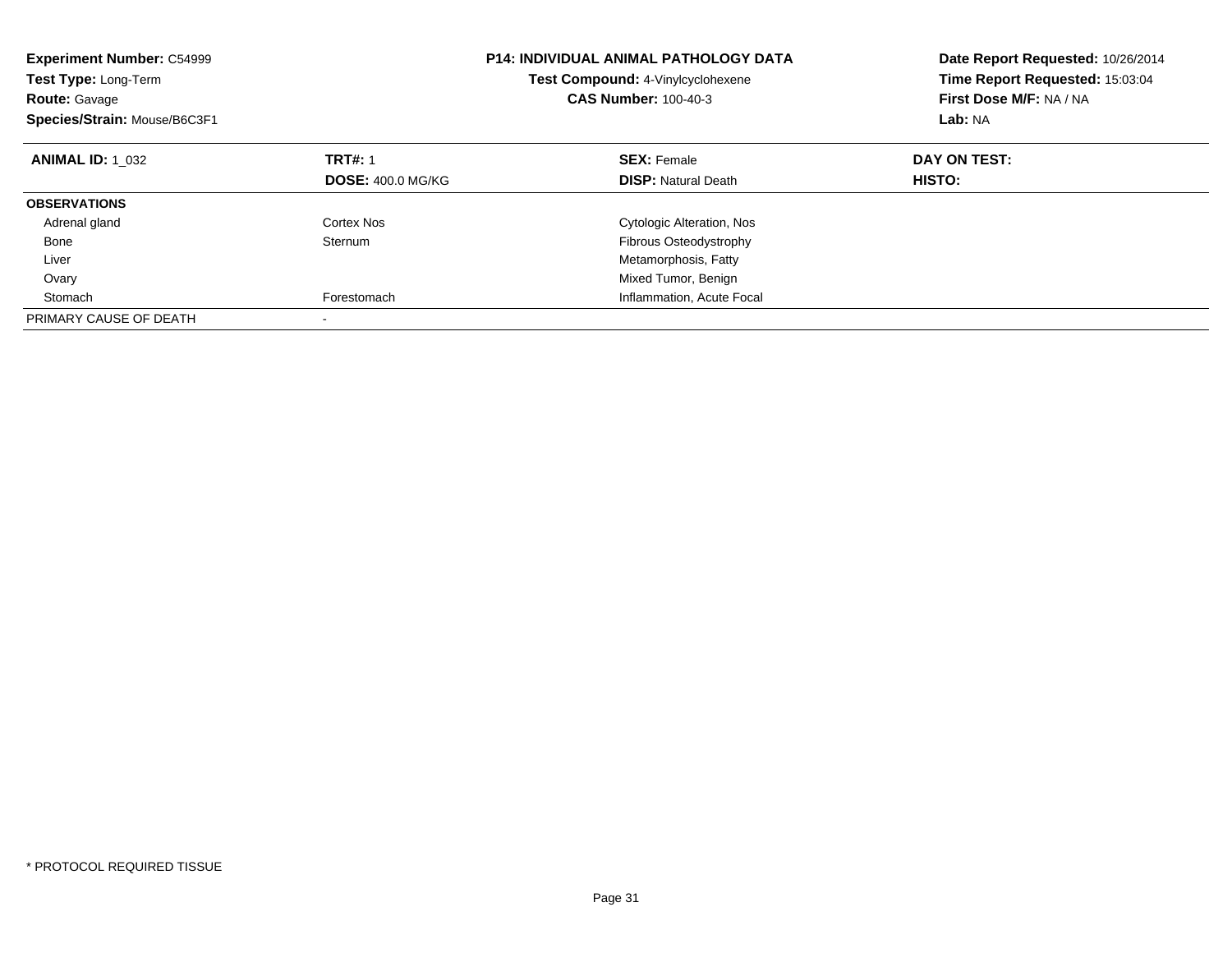**Experiment Number:** C54999**Test Type:** Long-Term

**Route:** Gavage

**Species/Strain:** Mouse/B6C3F1

#### **P14: INDIVIDUAL ANIMAL PATHOLOGY DATA**

**Test Compound:** 4-Vinylcyclohexene**CAS Number:** 100-40-3

| <b>ANIMAL ID: 1_033</b> | <b>TRT#: 1</b>           | <b>SEX: Female</b>                  | DAY ON TEST: |  |
|-------------------------|--------------------------|-------------------------------------|--------------|--|
|                         | <b>DOSE: 400.0 MG/KG</b> | <b>DISP:</b> Terminal Sacrifice     | HISTO:       |  |
| <b>OBSERVATIONS</b>     |                          |                                     |              |  |
| Adrenal gland           | Cortex Nos               | Cytologic Alteration, Nos           |              |  |
| Bone                    | Sternum                  | Fibrous Osteodystrophy              |              |  |
| Brain                   |                          | Calcification, Focal                |              |  |
| Intestine Small         | <b>Mesentery Nos</b>     | Infarct, Nos                        |              |  |
| Kidney                  |                          | Lymphocytic Inflammatory Infiltrate |              |  |
| Liver                   |                          | Lymphocytic Inflammatory Infiltrate |              |  |
| Lung                    |                          | Hyperplasia, Adenomatous            |              |  |
| Ovary                   |                          | Cyst, Nos                           |              |  |
| Stomach                 | Forestomach              | Hyperplasia, Epithelial             |              |  |
|                         | Forestomach              | Inflammation, Chronic               |              |  |
| Uterus                  | Endometrium              | Hyperplasia, Cystic                 |              |  |
| PRIMARY CAUSE OF DEATH  |                          |                                     |              |  |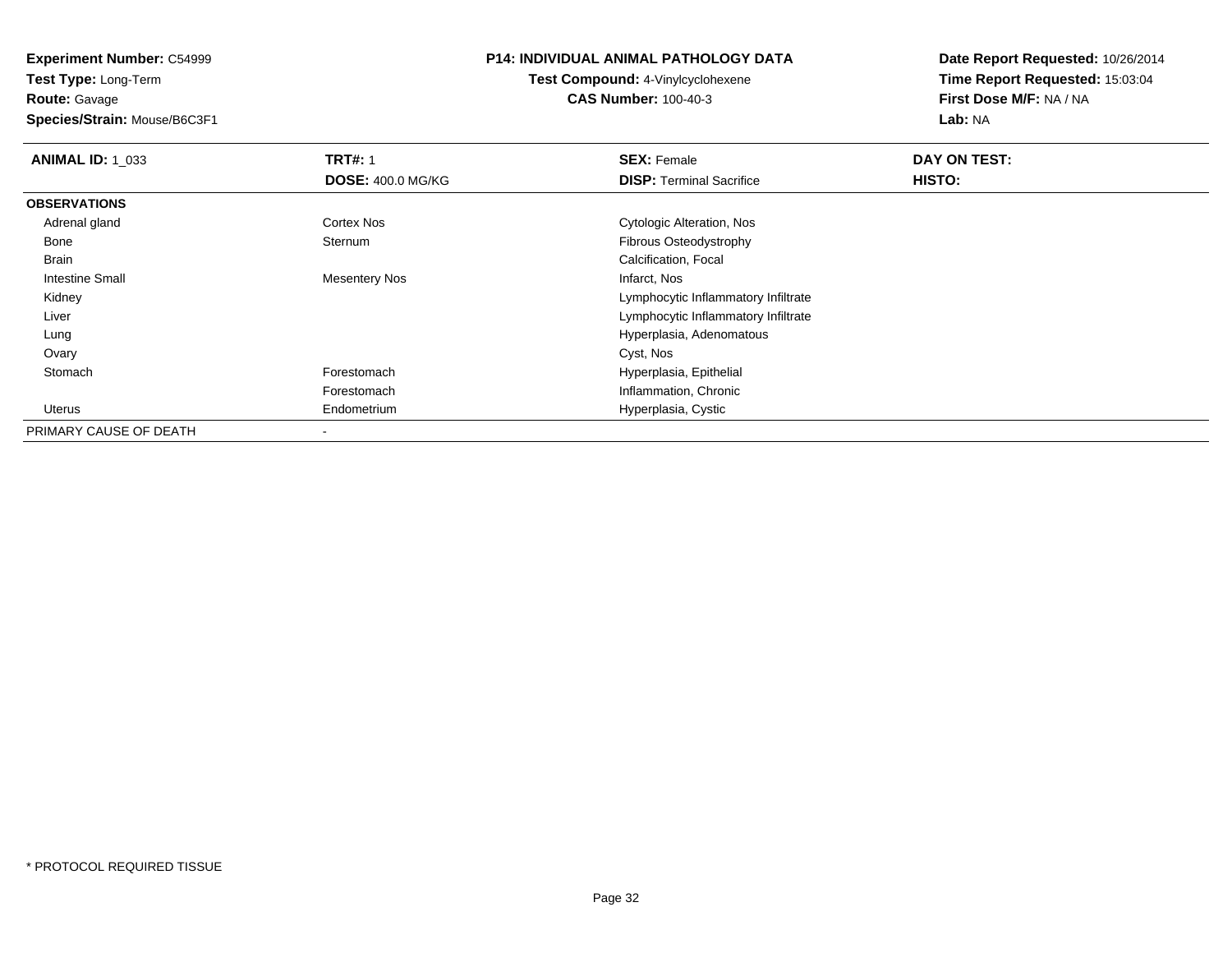| <b>Experiment Number: C54999</b><br>Test Type: Long-Term<br><b>Route: Gavage</b><br>Species/Strain: Mouse/B6C3F1 |                          | <b>P14: INDIVIDUAL ANIMAL PATHOLOGY DATA</b><br>Test Compound: 4-Vinylcyclohexene<br><b>CAS Number: 100-40-3</b> | Date Report Requested: 10/26/2014<br>Time Report Requested: 15:03:04<br>First Dose M/F: NA / NA<br>Lab: NA |
|------------------------------------------------------------------------------------------------------------------|--------------------------|------------------------------------------------------------------------------------------------------------------|------------------------------------------------------------------------------------------------------------|
| <b>ANIMAL ID: 1 034</b>                                                                                          | <b>TRT#: 1</b>           | <b>SEX: Female</b>                                                                                               | DAY ON TEST:                                                                                               |
|                                                                                                                  | <b>DOSE: 400.0 MG/KG</b> | <b>DISP: Terminal Sacrifice</b>                                                                                  | HISTO:                                                                                                     |
| <b>OBSERVATIONS</b>                                                                                              |                          |                                                                                                                  |                                                                                                            |
| Adrenal gland                                                                                                    | <b>Cortex Nos</b>        | Cytologic Alteration, Nos                                                                                        |                                                                                                            |
| Bone                                                                                                             | Sternum                  | Fibrous Osteodystrophy                                                                                           |                                                                                                            |
| Liver                                                                                                            |                          | Hepatocellular Adenoma                                                                                           |                                                                                                            |
|                                                                                                                  |                          | Hepatocellular Carcinoma                                                                                         |                                                                                                            |
| Ovary                                                                                                            |                          | Hyperplasia, Tubular Cell                                                                                        |                                                                                                            |
|                                                                                                                  |                          | Mixed Tumor, Benign                                                                                              |                                                                                                            |
| Unspecified                                                                                                      | Multiple Organs Nos      | Lymphoma, Lymphocytic-Malignant Type                                                                             |                                                                                                            |
| Uterus                                                                                                           | Endometrium              | Hyperplasia, Cystic                                                                                              |                                                                                                            |
| PRIMARY CAUSE OF DEATH                                                                                           | $\overline{\phantom{a}}$ |                                                                                                                  |                                                                                                            |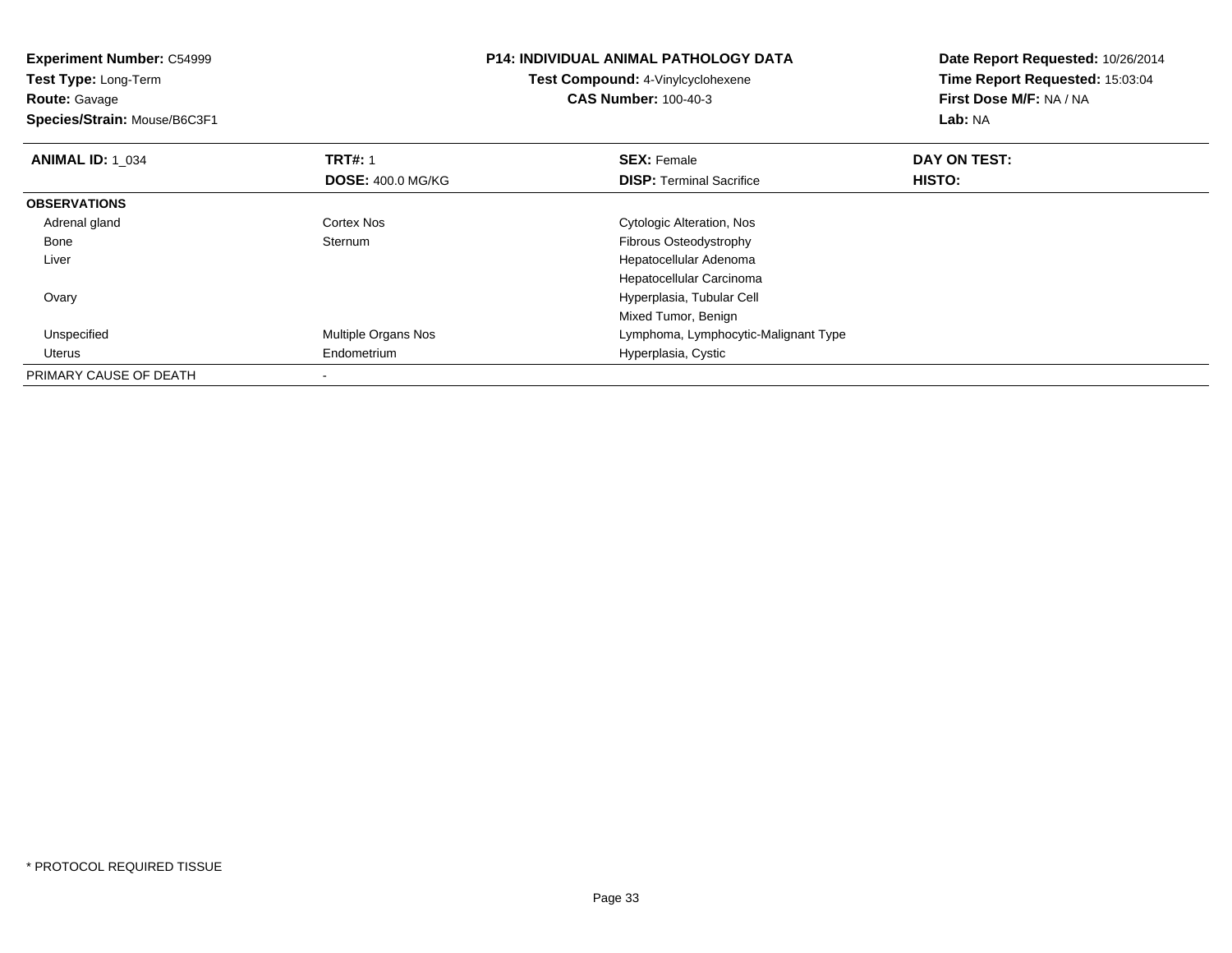| <b>Experiment Number: C54999</b><br>Test Type: Long-Term<br><b>Route: Gavage</b><br>Species/Strain: Mouse/B6C3F1 |                          | <b>P14: INDIVIDUAL ANIMAL PATHOLOGY DATA</b><br>Test Compound: 4-Vinylcyclohexene<br><b>CAS Number: 100-40-3</b> | Date Report Requested: 10/26/2014<br>Time Report Requested: 15:03:04<br>First Dose M/F: NA / NA<br>Lab: NA |
|------------------------------------------------------------------------------------------------------------------|--------------------------|------------------------------------------------------------------------------------------------------------------|------------------------------------------------------------------------------------------------------------|
| <b>ANIMAL ID: 1 035</b>                                                                                          | <b>TRT#: 1</b>           | <b>SEX: Female</b>                                                                                               | DAY ON TEST:                                                                                               |
|                                                                                                                  | <b>DOSE: 400.0 MG/KG</b> | <b>DISP:</b> Terminal Sacrifice                                                                                  | HISTO:                                                                                                     |
| <b>OBSERVATIONS</b>                                                                                              |                          |                                                                                                                  |                                                                                                            |
| Bone                                                                                                             | Sternum                  | Fibrous Osteodystrophy                                                                                           |                                                                                                            |
|                                                                                                                  | Sternum                  | Osteosclerosis                                                                                                   |                                                                                                            |
| Brain                                                                                                            |                          | Calcification, Focal                                                                                             |                                                                                                            |
| Ovary                                                                                                            |                          | Cyst, Nos                                                                                                        |                                                                                                            |
|                                                                                                                  |                          | Mixed Tumor, Benign                                                                                              |                                                                                                            |
| Unspecified                                                                                                      | Multiple Organs Nos      | Lymphoma, Mixed-Malignant Type                                                                                   |                                                                                                            |
| Uterus                                                                                                           | Endometrium              | Hyperplasia, Cystic                                                                                              |                                                                                                            |
| PRIMARY CAUSE OF DEATH                                                                                           |                          |                                                                                                                  |                                                                                                            |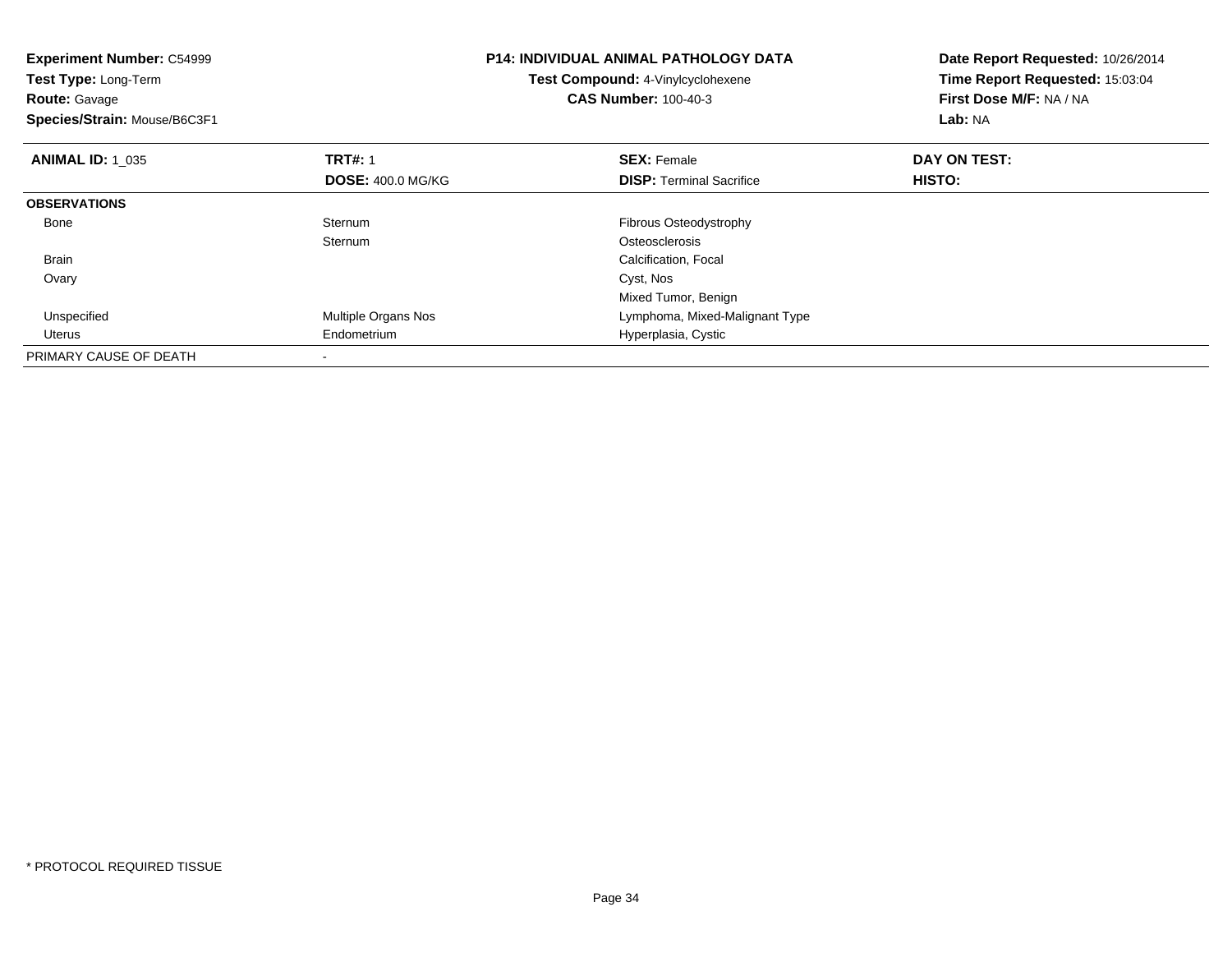**Experiment Number:** C54999**Test Type:** Long-Term**Route:** Gavage **Species/Strain:** Mouse/B6C3F1**P14: INDIVIDUAL ANIMAL PATHOLOGY DATATest Compound:** 4-Vinylcyclohexene**CAS Number:** 100-40-3**Date Report Requested:** 10/26/2014**Time Report Requested:** 15:03:04**First Dose M/F:** NA / NA**Lab:** NA**ANIMAL ID: 1\_036 6 DAY ON TEST:** 1 **SEX:** Female **SEX: Female DAY ON TEST: DOSE:** 400.0 MG/KG**DISP:** Natural Death **HISTO: OBSERVATIONS** Bone Sternum Fibrous Osteodystrophy Bone marroww when the contract of the contract of the contract of the contract of the contract of the contract of the contract of the contract of the contract of the contract of the contract of the contract of the contract of the con Lung Granulosa-Cell Carcinoma, Metastatic Mammary gland Dilatation, Ducts Ovary Granulosa-Cell Carcinomad **Example 20 Multiple Organs Nos** Communist Communist Cymphoma, Mixed-Malignant Type Unspecified Uterus Endometrium Hematoma, Nos Endometrium Hyperplasia, Cystic PRIMARY CAUSE OF DEATH

-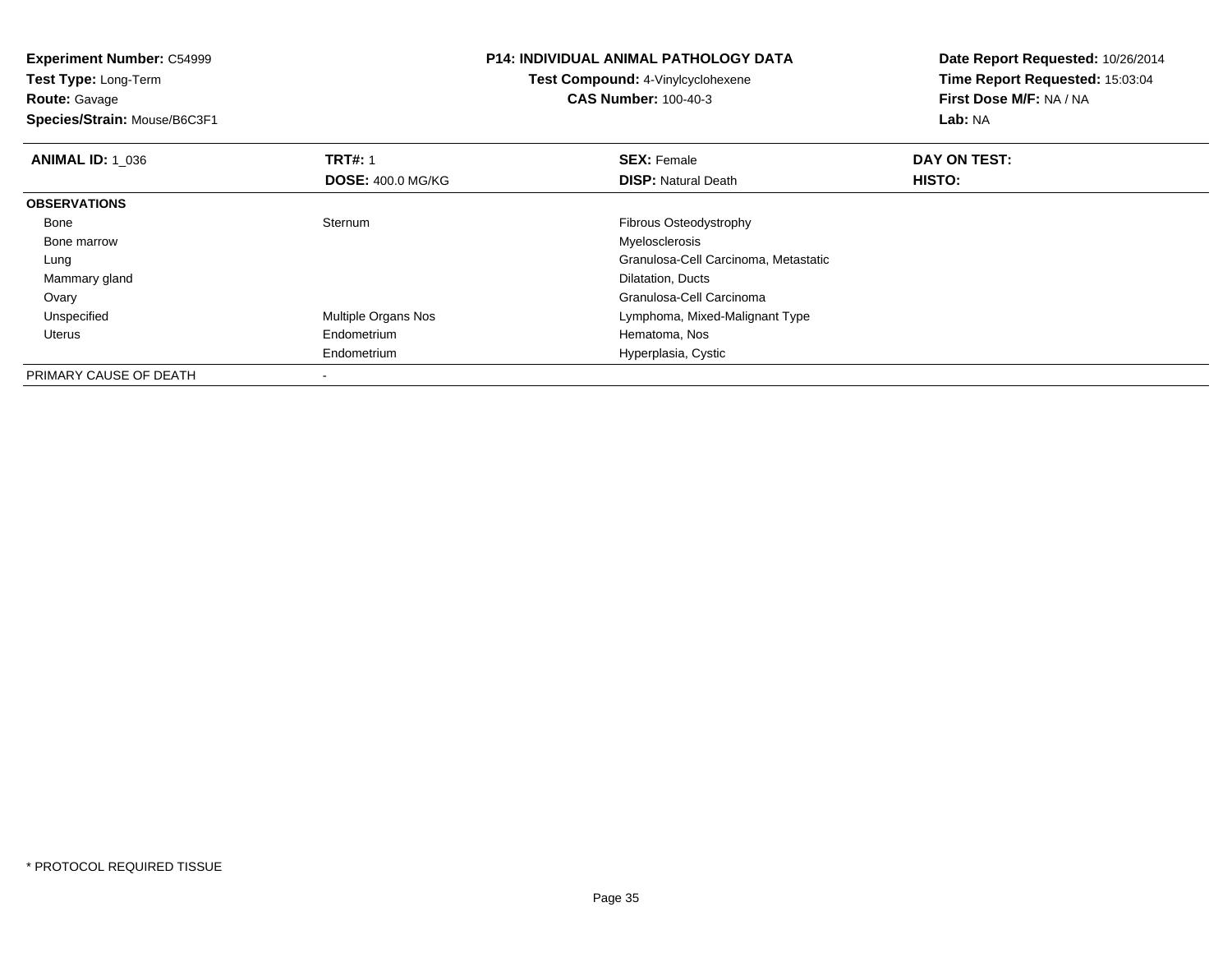| <b>Experiment Number: C54999</b><br>Test Type: Long-Term<br><b>Route: Gavage</b><br>Species/Strain: Mouse/B6C3F1 |                          | <b>P14: INDIVIDUAL ANIMAL PATHOLOGY DATA</b><br>Test Compound: 4-Vinylcyclohexene<br><b>CAS Number: 100-40-3</b> | Date Report Requested: 10/26/2014<br>Time Report Requested: 15:03:04<br>First Dose M/F: NA / NA<br>Lab: NA |
|------------------------------------------------------------------------------------------------------------------|--------------------------|------------------------------------------------------------------------------------------------------------------|------------------------------------------------------------------------------------------------------------|
| <b>ANIMAL ID: 1 037</b>                                                                                          | <b>TRT#: 1</b>           | <b>SEX: Female</b>                                                                                               | DAY ON TEST:                                                                                               |
|                                                                                                                  | <b>DOSE: 400.0 MG/KG</b> | <b>DISP:</b> Natural Death                                                                                       | HISTO:                                                                                                     |
| <b>OBSERVATIONS</b>                                                                                              |                          |                                                                                                                  |                                                                                                            |
| Adrenal gland                                                                                                    |                          | Congestion, Nos                                                                                                  |                                                                                                            |
| Lung                                                                                                             |                          | Congestion, Nos                                                                                                  |                                                                                                            |
| Stomach                                                                                                          | Forestomach              | Inflammation, Acute/Chronic                                                                                      |                                                                                                            |
| PRIMARY CAUSE OF DEATH                                                                                           |                          |                                                                                                                  |                                                                                                            |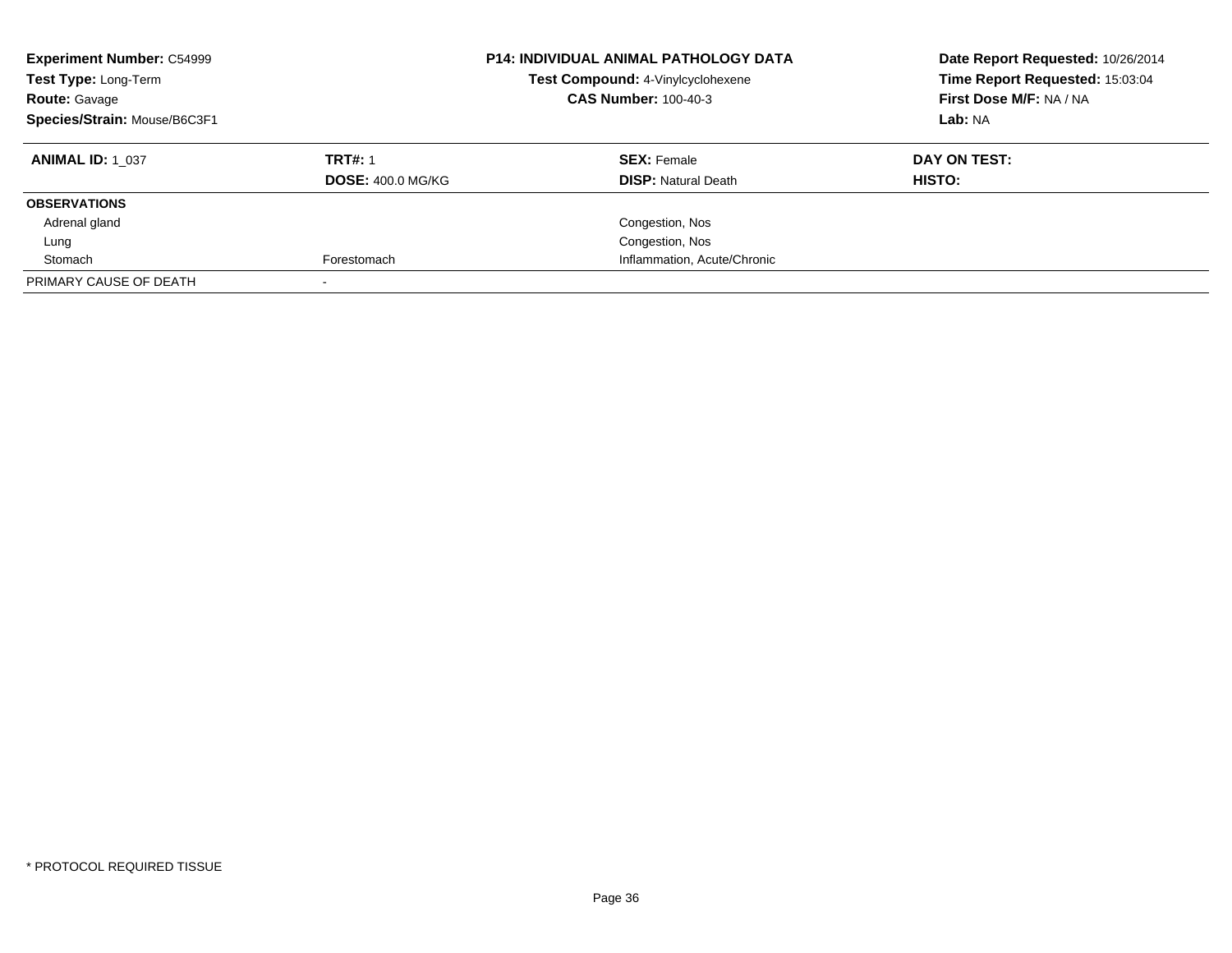| <b>Experiment Number: C54999</b><br>Test Type: Long-Term<br><b>Route: Gavage</b> |                           | <b>P14: INDIVIDUAL ANIMAL PATHOLOGY DATA</b><br>Test Compound: 4-Vinylcyclohexene<br><b>CAS Number: 100-40-3</b> | Date Report Requested: 10/26/2014<br>Time Report Requested: 15:03:04<br>First Dose M/F: NA / NA |
|----------------------------------------------------------------------------------|---------------------------|------------------------------------------------------------------------------------------------------------------|-------------------------------------------------------------------------------------------------|
| Species/Strain: Mouse/B6C3F1                                                     |                           |                                                                                                                  | Lab: NA                                                                                         |
| <b>ANIMAL ID: 1 038</b>                                                          | <b>TRT#: 1</b>            | <b>SEX: Female</b>                                                                                               | DAY ON TEST:                                                                                    |
|                                                                                  | <b>DOSE: 400.0 MG/KG</b>  | <b>DISP:</b> Terminal Sacrifice                                                                                  | <b>HISTO:</b>                                                                                   |
| <b>OBSERVATIONS</b>                                                              |                           |                                                                                                                  |                                                                                                 |
| Bone                                                                             | Sternum                   | Fibrous Osteodystrophy                                                                                           |                                                                                                 |
| Mammary gland                                                                    |                           | Dilatation, Ducts                                                                                                |                                                                                                 |
| Ovary                                                                            |                           | Cyst, Nos                                                                                                        |                                                                                                 |
|                                                                                  |                           | Mixed Tumor, Benign                                                                                              |                                                                                                 |
| Pituitary gland                                                                  | <b>Anterior Pituitary</b> | Adenoma, Nos                                                                                                     |                                                                                                 |
| Uterus                                                                           |                           | Calcification, Focal                                                                                             |                                                                                                 |
|                                                                                  |                           | Hemangioma                                                                                                       |                                                                                                 |
|                                                                                  | Endometrium               | Hyperplasia, Cystic                                                                                              |                                                                                                 |
| PRIMARY CAUSE OF DEATH                                                           |                           |                                                                                                                  |                                                                                                 |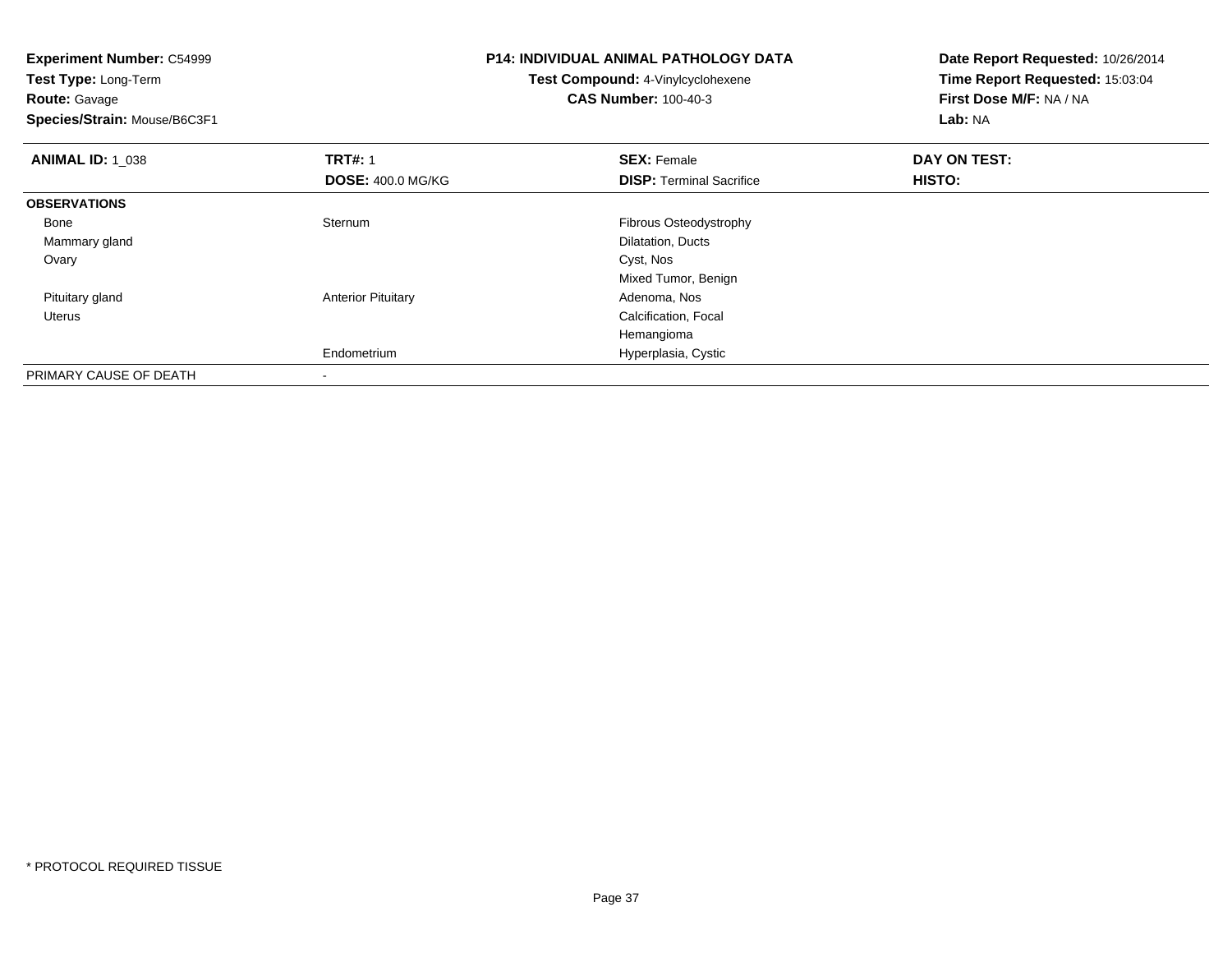| <b>Experiment Number: C54999</b><br>Test Type: Long-Term<br><b>Route: Gavage</b><br>Species/Strain: Mouse/B6C3F1 |                          | <b>P14: INDIVIDUAL ANIMAL PATHOLOGY DATA</b><br><b>Test Compound: 4-Vinylcyclohexene</b><br><b>CAS Number: 100-40-3</b> | Date Report Requested: 10/26/2014<br>Time Report Requested: 15:03:04<br>First Dose M/F: NA / NA<br>Lab: NA |
|------------------------------------------------------------------------------------------------------------------|--------------------------|-------------------------------------------------------------------------------------------------------------------------|------------------------------------------------------------------------------------------------------------|
| <b>ANIMAL ID: 1_039</b>                                                                                          | <b>TRT#: 1</b>           | <b>SEX: Female</b>                                                                                                      | DAY ON TEST:                                                                                               |
|                                                                                                                  | <b>DOSE: 400.0 MG/KG</b> | <b>DISP:</b> Terminal Sacrifice                                                                                         | HISTO:                                                                                                     |
| <b>OBSERVATIONS</b>                                                                                              |                          |                                                                                                                         |                                                                                                            |
| Bone                                                                                                             | Sternum                  | Fibrous Osteodystrophy                                                                                                  |                                                                                                            |
| Liver                                                                                                            |                          | Inflammation, Acute/Chronic                                                                                             |                                                                                                            |
| Lung                                                                                                             |                          | Lymphocytic Inflammatory Infiltrate                                                                                     |                                                                                                            |
| Ovary                                                                                                            |                          | Cyst, Nos                                                                                                               |                                                                                                            |
|                                                                                                                  |                          | Granulosa-Cell Tumor                                                                                                    |                                                                                                            |
|                                                                                                                  |                          | Hyperplasia, Tubular Cell                                                                                               |                                                                                                            |
| Unspecified                                                                                                      | Multiple Organs Nos      | Lymphoma, Lymphocytic-Malignant Type                                                                                    |                                                                                                            |
| Uterus                                                                                                           | Endometrium              | Hyperplasia, Cystic                                                                                                     |                                                                                                            |
| PRIMARY CAUSE OF DEATH                                                                                           |                          |                                                                                                                         |                                                                                                            |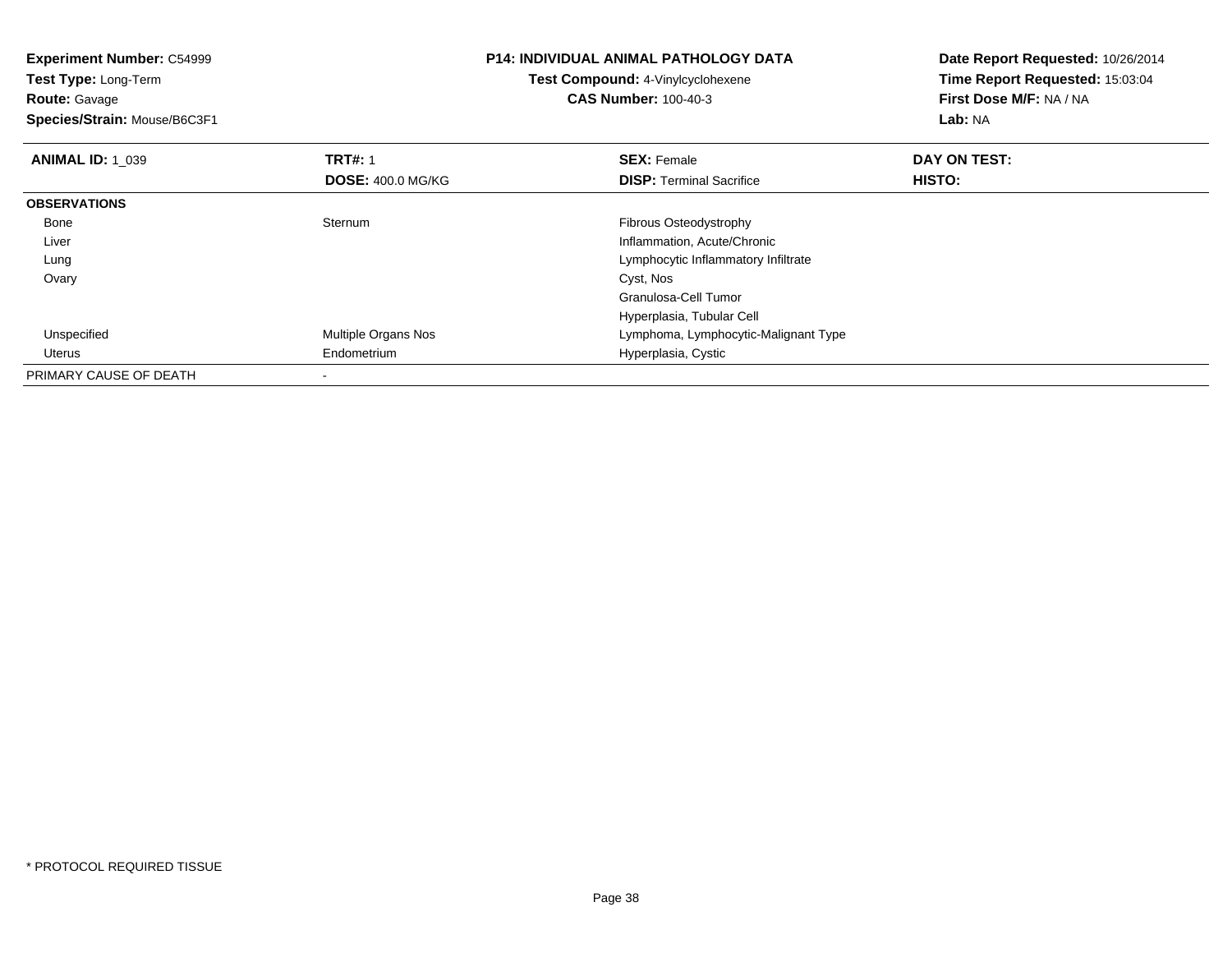| <b>Experiment Number: C54999</b><br>Test Type: Long-Term<br><b>Route: Gavage</b><br>Species/Strain: Mouse/B6C3F1 |                          | <b>P14: INDIVIDUAL ANIMAL PATHOLOGY DATA</b><br>Test Compound: 4-Vinylcyclohexene<br><b>CAS Number: 100-40-3</b> | Date Report Requested: 10/26/2014<br>Time Report Requested: 15:03:04<br>First Dose M/F: NA / NA<br>Lab: NA |
|------------------------------------------------------------------------------------------------------------------|--------------------------|------------------------------------------------------------------------------------------------------------------|------------------------------------------------------------------------------------------------------------|
| <b>ANIMAL ID: 1 040</b>                                                                                          | <b>TRT#: 1</b>           | <b>SEX: Female</b>                                                                                               | DAY ON TEST:                                                                                               |
|                                                                                                                  | <b>DOSE: 400.0 MG/KG</b> | <b>DISP:</b> Terminal Sacrifice                                                                                  | <b>HISTO:</b>                                                                                              |
| <b>OBSERVATIONS</b>                                                                                              |                          |                                                                                                                  |                                                                                                            |
| Bone                                                                                                             | Sternum                  | Fibrous Osteodystrophy                                                                                           |                                                                                                            |
| Kidney                                                                                                           |                          | Lymphocytic Inflammatory Infiltrate                                                                              |                                                                                                            |
| Liver                                                                                                            |                          | Hepatocellular Adenoma                                                                                           |                                                                                                            |
| Lung                                                                                                             |                          | Granulosa-Cell Carcinoma, Metastatic                                                                             |                                                                                                            |
| Ovary                                                                                                            |                          | Granulosa-Cell Carcinoma                                                                                         |                                                                                                            |
| Uterus                                                                                                           | Endometrium              | Hyperplasia, Cystic                                                                                              |                                                                                                            |
| PRIMARY CAUSE OF DEATH                                                                                           |                          |                                                                                                                  |                                                                                                            |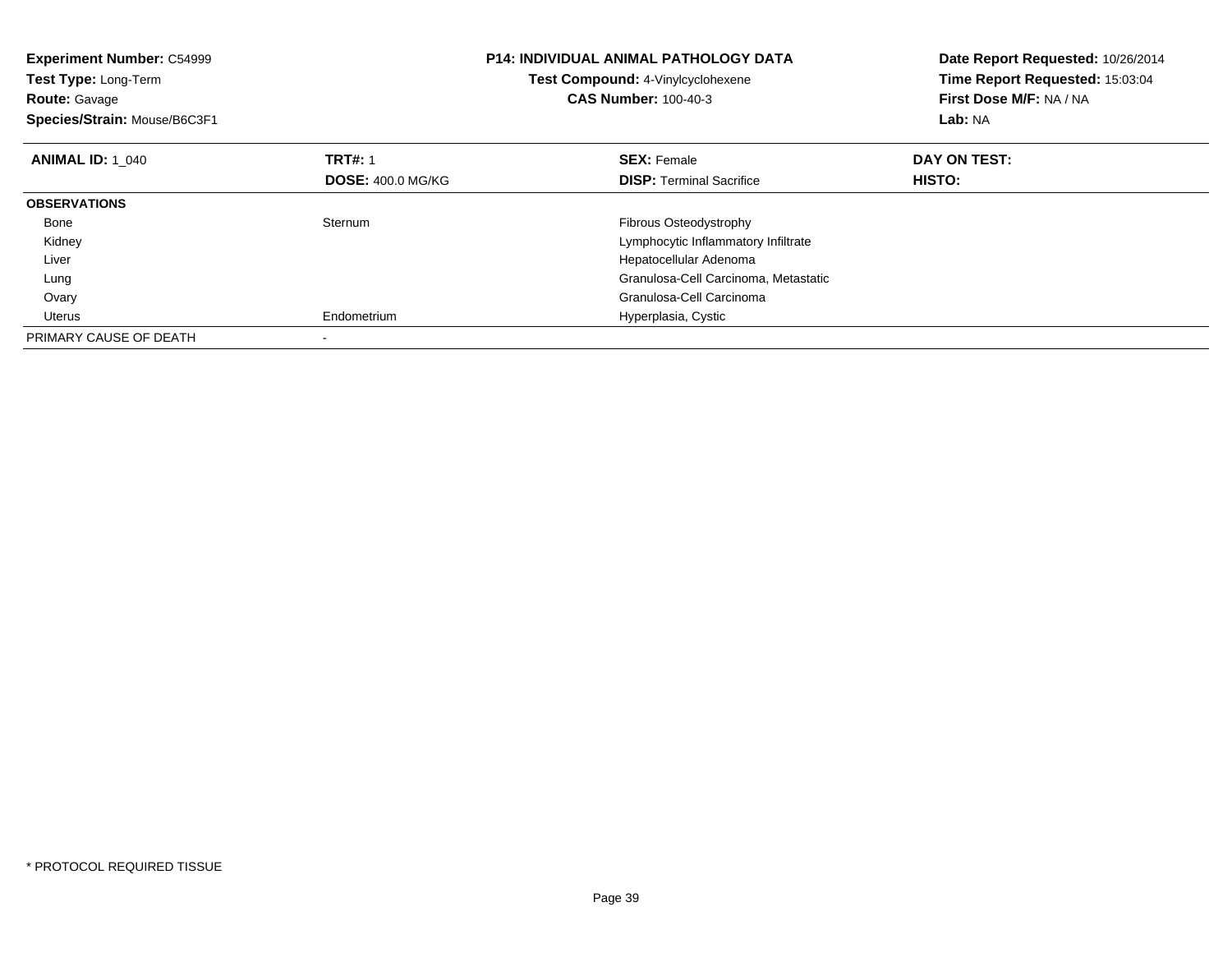| <b>Experiment Number: C54999</b><br>Test Type: Long-Term<br><b>Route: Gavage</b><br>Species/Strain: Mouse/B6C3F1 |                                            | <b>P14: INDIVIDUAL ANIMAL PATHOLOGY DATA</b><br>Test Compound: 4-Vinylcyclohexene<br><b>CAS Number: 100-40-3</b> | Date Report Requested: 10/26/2014<br>Time Report Requested: 15:03:04<br>First Dose M/F: NA / NA<br>Lab: NA |
|------------------------------------------------------------------------------------------------------------------|--------------------------------------------|------------------------------------------------------------------------------------------------------------------|------------------------------------------------------------------------------------------------------------|
| <b>ANIMAL ID: 1 041</b>                                                                                          | <b>TRT#: 1</b><br><b>DOSE: 400.0 MG/KG</b> | <b>SEX: Female</b><br><b>DISP: Natural Death</b>                                                                 | DAY ON TEST:<br><b>HISTO:</b>                                                                              |
| <b>OBSERVATIONS</b>                                                                                              |                                            |                                                                                                                  |                                                                                                            |
| Adrenal gland                                                                                                    |                                            | Congestion, Nos                                                                                                  |                                                                                                            |
| Lung                                                                                                             |                                            | Congestion, Nos                                                                                                  |                                                                                                            |
| Ovary                                                                                                            |                                            | Granulosa-Cell Tumor                                                                                             |                                                                                                            |
| Spleen                                                                                                           |                                            | Hematopoiesis                                                                                                    |                                                                                                            |
| PRIMARY CAUSE OF DEATH                                                                                           |                                            |                                                                                                                  |                                                                                                            |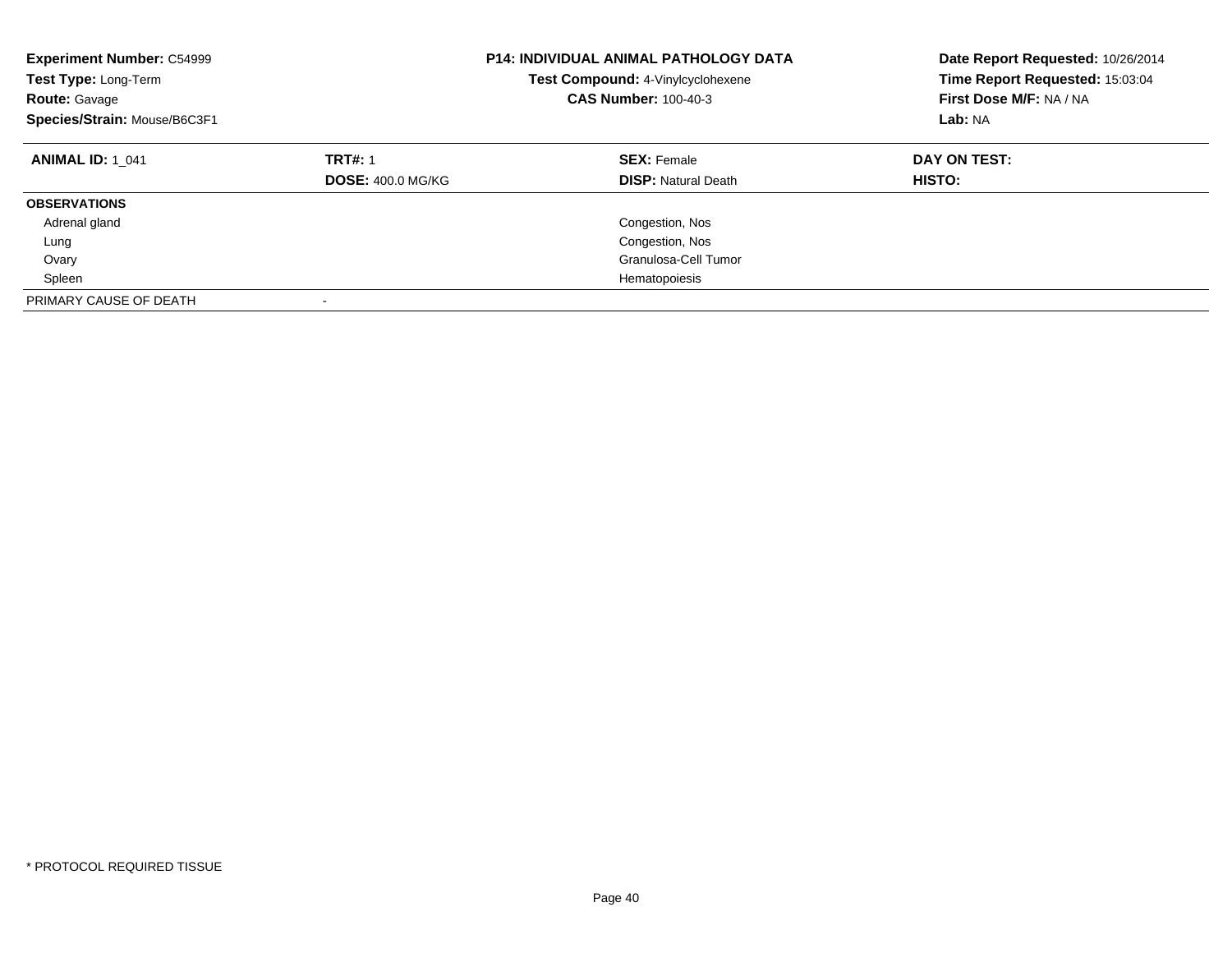| <b>Experiment Number: C54999</b><br><b>Test Type: Long-Term</b><br><b>Route: Gavage</b><br>Species/Strain: Mouse/B6C3F1 |                          | <b>P14: INDIVIDUAL ANIMAL PATHOLOGY DATA</b><br><b>Test Compound: 4-Vinylcyclohexene</b><br><b>CAS Number: 100-40-3</b> | Date Report Requested: 10/26/2014<br>Time Report Requested: 15:03:04<br>First Dose M/F: NA / NA<br>Lab: NA |
|-------------------------------------------------------------------------------------------------------------------------|--------------------------|-------------------------------------------------------------------------------------------------------------------------|------------------------------------------------------------------------------------------------------------|
| <b>ANIMAL ID: 1 042</b>                                                                                                 | <b>TRT#: 1</b>           | <b>SEX: Female</b>                                                                                                      | DAY ON TEST:                                                                                               |
|                                                                                                                         | <b>DOSE: 400.0 MG/KG</b> | <b>DISP:</b> Terminal Sacrifice                                                                                         | HISTO:                                                                                                     |
| <b>OBSERVATIONS</b>                                                                                                     |                          |                                                                                                                         |                                                                                                            |
| Adrenal gland                                                                                                           | Cortex Nos               | Cytologic Alteration, Nos                                                                                               |                                                                                                            |
| Bone                                                                                                                    | Sternum                  | Fibrous Osteodystrophy                                                                                                  |                                                                                                            |
| Intestine Small                                                                                                         | Peyers Patch             | Hyperplasia, Nos                                                                                                        |                                                                                                            |
| Unspecified                                                                                                             | Multiple Organs Nos      | Lymphoma, Mixed-Malignant Type                                                                                          |                                                                                                            |
| Uterus                                                                                                                  | Endometrium              | Hyperplasia, Cystic                                                                                                     |                                                                                                            |
| PRIMARY CAUSE OF DEATH                                                                                                  |                          |                                                                                                                         |                                                                                                            |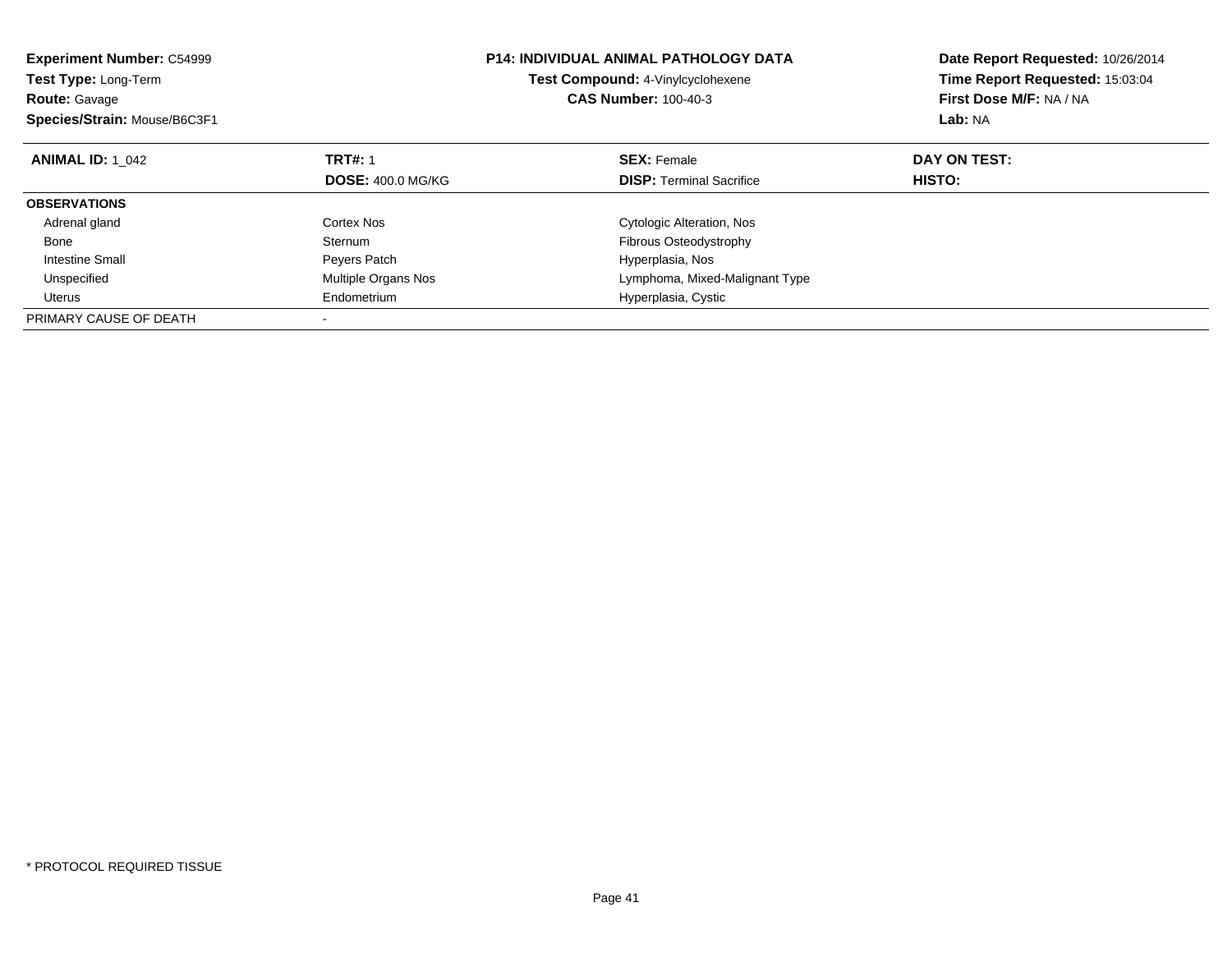**Experiment Number:** C54999**Test Type:** Long-Term**Route:** Gavage **Species/Strain:** Mouse/B6C3F1**P14: INDIVIDUAL ANIMAL PATHOLOGY DATATest Compound:** 4-Vinylcyclohexene**CAS Number:** 100-40-3**Date Report Requested:** 10/26/2014**Time Report Requested:** 15:03:04**First Dose M/F:** NA / NA**Lab:** NA**ANIMAL ID: 1\_043 TRT#:** 1 **SEX:** Female **DAY ON TEST: DOSE:** 400.0 MG/KG**DISP:** Terminal Sacrifice **HISTO: OBSERVATIONS** Adrenal glandd Cortex Nos Cortex Nos Cyst, Nos MedullaMedulla<br>
Sternum<br>
Sternum<br>
Pibrous Osteodystro Bonee Sternum Fibrous Osteodystrophy BrainCalcification, Focal<br>Cyst, Nos Ovaryy and the control of the control of the control of the control of the control of the control of the control of the control of the control of the control of the control of the control of the control of the control of the co Granulosa-Cell TumorHyperplasia, Papillary Hyperplasia, Tubular Cell Spleenn and the control of the control of the control of the control of the control of the control of the control of the control of the control of the control of the control of the control of the control of the control of the co UnspecifiedMultiple Organs Nos **Multiple Organs Nos** Lymphoma, Mixed-Malignant Type Uterus Endometrium Hyperplasia, Cystic PRIMARY CAUSE OF DEATH-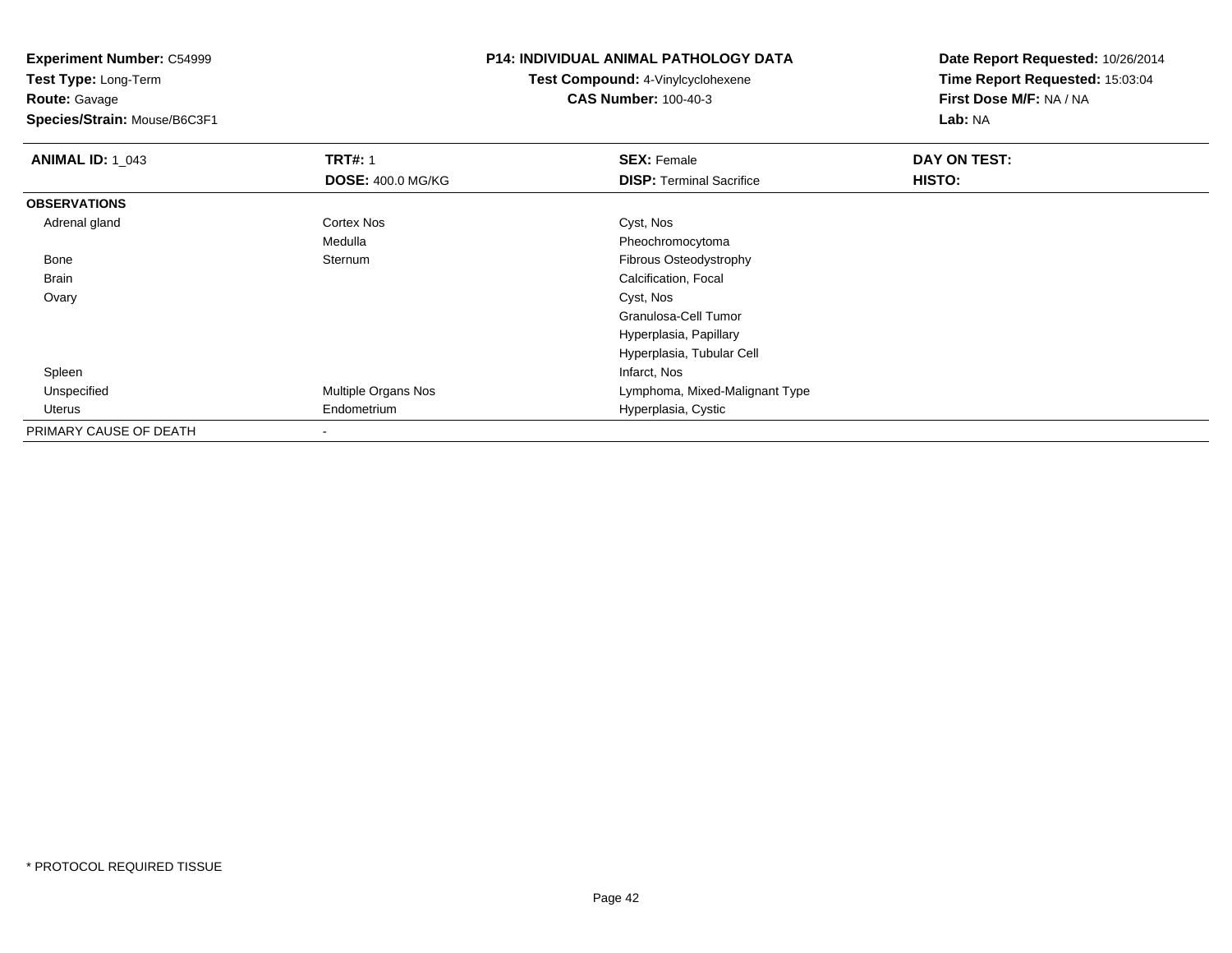| <b>Experiment Number: C54999</b><br><b>Test Type: Long-Term</b><br><b>Route: Gavage</b><br>Species/Strain: Mouse/B6C3F1 |                          | <b>P14: INDIVIDUAL ANIMAL PATHOLOGY DATA</b><br><b>Test Compound: 4-Vinylcyclohexene</b><br><b>CAS Number: 100-40-3</b> | Date Report Requested: 10/26/2014<br>Time Report Requested: 15:03:04<br>First Dose M/F: NA / NA<br>Lab: NA |
|-------------------------------------------------------------------------------------------------------------------------|--------------------------|-------------------------------------------------------------------------------------------------------------------------|------------------------------------------------------------------------------------------------------------|
| <b>ANIMAL ID: 1 044</b>                                                                                                 | <b>TRT#: 1</b>           | <b>SEX: Female</b>                                                                                                      | DAY ON TEST:                                                                                               |
|                                                                                                                         | <b>DOSE: 400.0 MG/KG</b> | <b>DISP:</b> Natural Death                                                                                              | <b>HISTO:</b>                                                                                              |
| <b>OBSERVATIONS</b>                                                                                                     |                          |                                                                                                                         |                                                                                                            |
| Adrenal gland                                                                                                           | Cortex Nos               | Cytologic Alteration, Nos                                                                                               |                                                                                                            |
| Bone                                                                                                                    | Sternum                  | Fibrous Osteodystrophy                                                                                                  |                                                                                                            |
| Lung                                                                                                                    |                          | Alveolar/Bronchiolar Carcinoma                                                                                          |                                                                                                            |
| Ovary                                                                                                                   |                          | Mixed Tumor, Benign                                                                                                     |                                                                                                            |
| Unspecified                                                                                                             | Multiple Organs Nos      | Lymphoma, Histiocytic-Malignant Type                                                                                    |                                                                                                            |
| PRIMARY CAUSE OF DEATH                                                                                                  |                          |                                                                                                                         |                                                                                                            |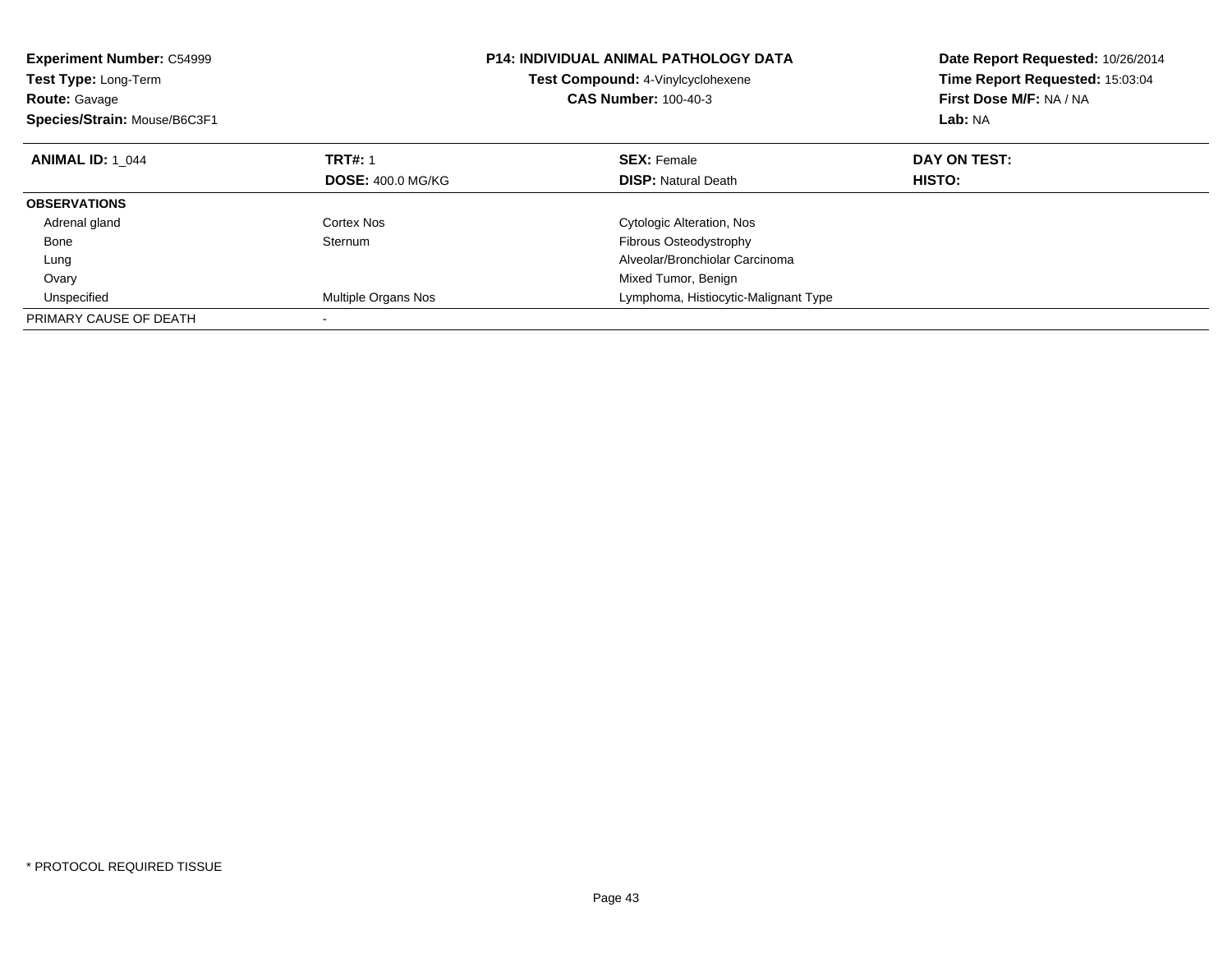**Experiment Number:** C54999**Test Type:** Long-Term

**Route:** Gavage

**Species/Strain:** Mouse/B6C3F1

# **P14: INDIVIDUAL ANIMAL PATHOLOGY DATA**

**Test Compound:** 4-Vinylcyclohexene**CAS Number:** 100-40-3

| <b>ANIMAL ID: 1_045</b> | <b>TRT#: 1</b>            | <b>SEX: Female</b>                  | DAY ON TEST: |  |
|-------------------------|---------------------------|-------------------------------------|--------------|--|
|                         | <b>DOSE: 400.0 MG/KG</b>  | <b>DISP: Terminal Sacrifice</b>     | HISTO:       |  |
| <b>OBSERVATIONS</b>     |                           |                                     |              |  |
| Adrenal gland           | <b>Cortex Nos</b>         | Cyst, Nos                           |              |  |
| Brain                   |                           | Calcification, Focal                |              |  |
| Intestine Small         | Peyers Patch              | Hyperplasia, Nos                    |              |  |
| Kidney                  |                           | Lymphocytic Inflammatory Infiltrate |              |  |
| Lymph node              | Mesenteric Lymph Node     | Lymphangiectasis                    |              |  |
| Mammary gland           |                           | Adenosquamous Carcinoma             |              |  |
|                         |                           | Dilatation, Ducts                   |              |  |
| Ovary                   |                           | Granulosa-Cell Tumor                |              |  |
| Pituitary gland         | <b>Anterior Pituitary</b> | Adenoma, Nos                        |              |  |
| Spleen                  |                           | Hematopoiesis                       |              |  |
| PRIMARY CAUSE OF DEATH  | $\overline{\phantom{a}}$  |                                     |              |  |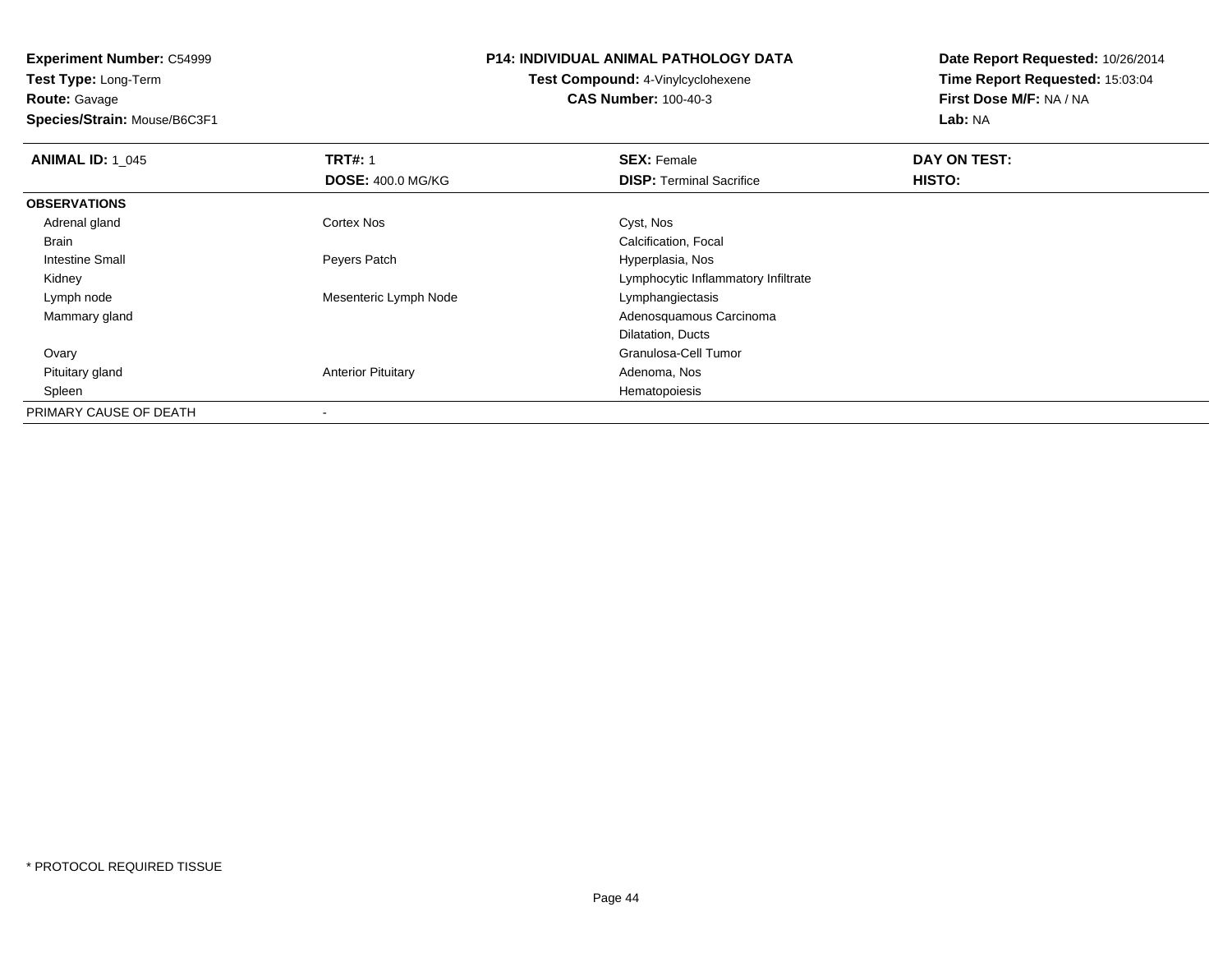| <b>Experiment Number: C54999</b><br>Test Type: Long-Term<br><b>Route:</b> Gavage<br>Species/Strain: Mouse/B6C3F1 |                          | <b>P14: INDIVIDUAL ANIMAL PATHOLOGY DATA</b><br>Test Compound: 4-Vinylcyclohexene<br><b>CAS Number: 100-40-3</b> | Date Report Requested: 10/26/2014<br>Time Report Requested: 15:03:04<br>First Dose M/F: NA / NA<br>Lab: NA |
|------------------------------------------------------------------------------------------------------------------|--------------------------|------------------------------------------------------------------------------------------------------------------|------------------------------------------------------------------------------------------------------------|
| <b>ANIMAL ID: 1 046</b>                                                                                          | <b>TRT#: 1</b>           | <b>SEX: Female</b>                                                                                               | DAY ON TEST:                                                                                               |
|                                                                                                                  | <b>DOSE: 400.0 MG/KG</b> | <b>DISP:</b> Moribund Sacrifice                                                                                  | HISTO:                                                                                                     |
| <b>OBSERVATIONS</b>                                                                                              |                          |                                                                                                                  |                                                                                                            |
| Adrenal gland                                                                                                    | Capsule                  | Hyperplasia, Nos                                                                                                 |                                                                                                            |
| Bone                                                                                                             | Sternum                  | Fibrous Osteodystrophy                                                                                           |                                                                                                            |
| Ovary                                                                                                            |                          | Granulosa-Cell Tumor                                                                                             |                                                                                                            |
| Urinary bladder                                                                                                  |                          | Inflammation, Acute/Chronic                                                                                      |                                                                                                            |
| Uterus                                                                                                           | Endometrium              | Hyperplasia, Cystic                                                                                              |                                                                                                            |
| PRIMARY CAUSE OF DEATH                                                                                           |                          |                                                                                                                  |                                                                                                            |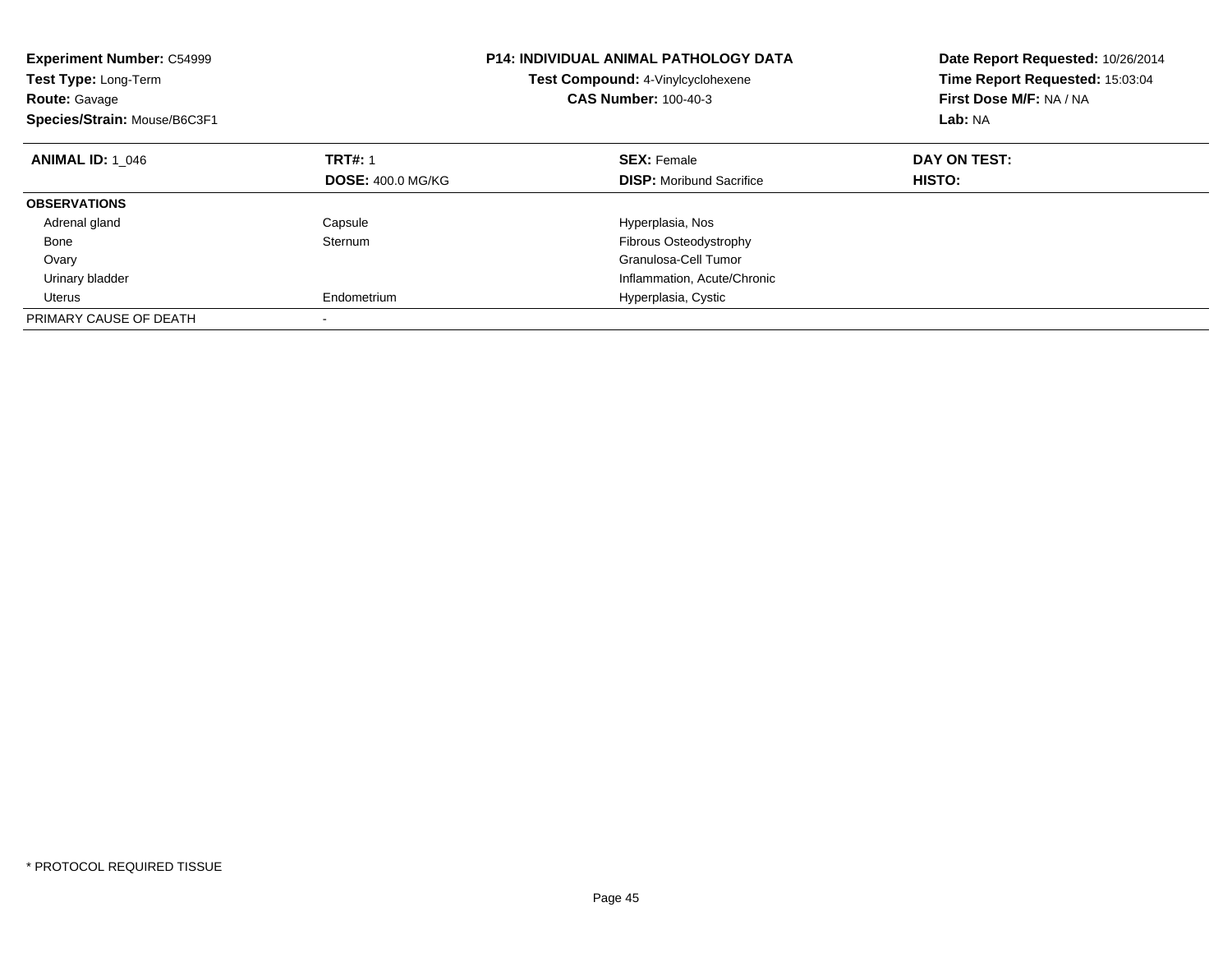| <b>Experiment Number: C54999</b><br>Test Type: Long-Term<br><b>Route: Gavage</b><br>Species/Strain: Mouse/B6C3F1 |                          | <b>P14: INDIVIDUAL ANIMAL PATHOLOGY DATA</b><br>Test Compound: 4-Vinylcyclohexene<br><b>CAS Number: 100-40-3</b> | Date Report Requested: 10/26/2014<br>Time Report Requested: 15:03:04<br>First Dose M/F: NA / NA<br>Lab: NA |
|------------------------------------------------------------------------------------------------------------------|--------------------------|------------------------------------------------------------------------------------------------------------------|------------------------------------------------------------------------------------------------------------|
| <b>ANIMAL ID: 1 047</b>                                                                                          | <b>TRT#: 1</b>           | <b>SEX: Female</b>                                                                                               | DAY ON TEST:                                                                                               |
|                                                                                                                  | <b>DOSE: 400.0 MG/KG</b> | <b>DISP:</b> Terminal Sacrifice                                                                                  | HISTO:                                                                                                     |
| <b>OBSERVATIONS</b>                                                                                              |                          |                                                                                                                  |                                                                                                            |
| Bone                                                                                                             | Sternum                  | Fibrous Osteodystrophy                                                                                           |                                                                                                            |
| Kidney                                                                                                           | Tubule                   | Pigmentation, Nos                                                                                                |                                                                                                            |
| Liver                                                                                                            |                          | Hematopoiesis                                                                                                    |                                                                                                            |
| Spleen                                                                                                           |                          | Hematopoiesis                                                                                                    |                                                                                                            |
| Uterus                                                                                                           | Endometrium              | Hyperplasia, Cystic                                                                                              |                                                                                                            |
| PRIMARY CAUSE OF DEATH                                                                                           |                          |                                                                                                                  |                                                                                                            |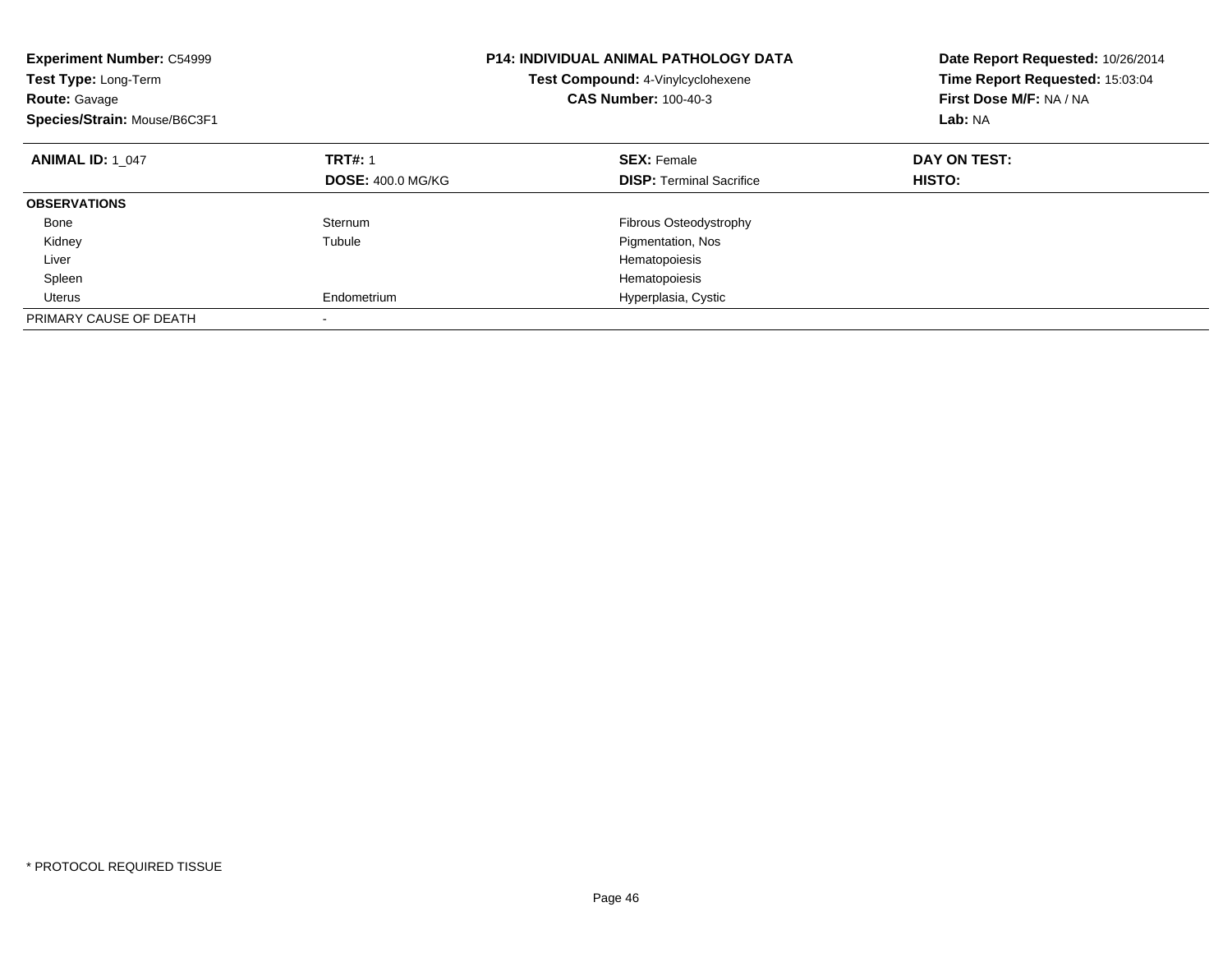| <b>Experiment Number: C54999</b><br>Test Type: Long-Term |                          | <b>P14: INDIVIDUAL ANIMAL PATHOLOGY DATA</b><br>Test Compound: 4-Vinylcyclohexene<br><b>CAS Number: 100-40-3</b> | Date Report Requested: 10/26/2014<br>Time Report Requested: 15:03:04<br>First Dose M/F: NA / NA |
|----------------------------------------------------------|--------------------------|------------------------------------------------------------------------------------------------------------------|-------------------------------------------------------------------------------------------------|
| <b>Route: Gavage</b><br>Species/Strain: Mouse/B6C3F1     |                          |                                                                                                                  | Lab: NA                                                                                         |
|                                                          |                          |                                                                                                                  |                                                                                                 |
| <b>ANIMAL ID: 1 048</b>                                  | <b>TRT#: 1</b>           | <b>SEX: Female</b>                                                                                               | DAY ON TEST:                                                                                    |
|                                                          | <b>DOSE: 400.0 MG/KG</b> | <b>DISP:</b> Natural Death                                                                                       | HISTO:                                                                                          |
| <b>OBSERVATIONS</b>                                      |                          |                                                                                                                  |                                                                                                 |
| Adrenal gland                                            | Cortex Nos               | <b>Accessory Structure</b>                                                                                       |                                                                                                 |
| Lung                                                     |                          | Congestion, Nos                                                                                                  |                                                                                                 |
| PRIMARY CAUSE OF DEATH                                   | $\sim$                   |                                                                                                                  |                                                                                                 |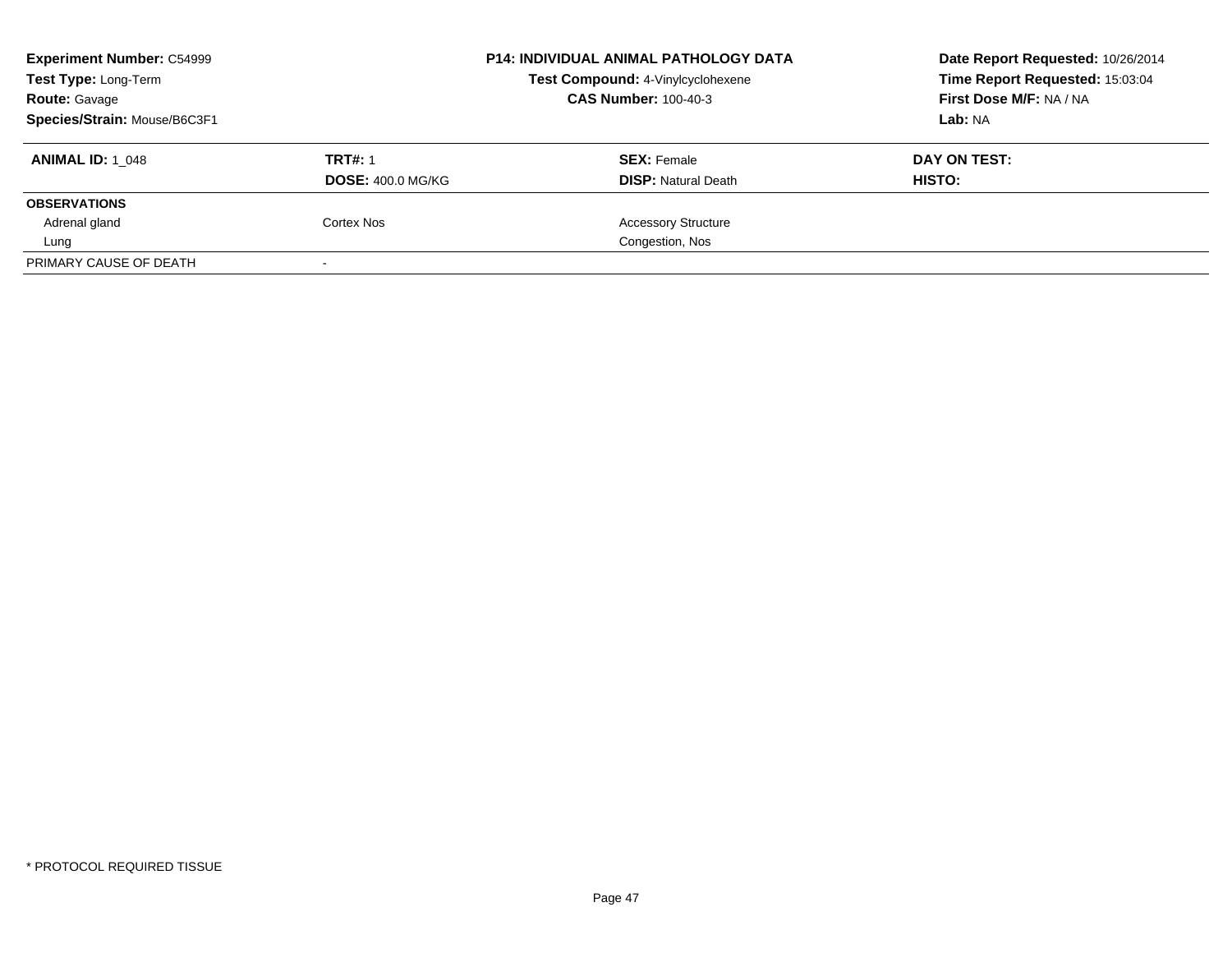| <b>Experiment Number: C54999</b><br>Test Type: Long-Term<br><b>Route: Gavage</b><br>Species/Strain: Mouse/B6C3F1 |                          | <b>P14: INDIVIDUAL ANIMAL PATHOLOGY DATA</b><br>Test Compound: 4-Vinylcyclohexene<br><b>CAS Number: 100-40-3</b> | Date Report Requested: 10/26/2014<br>Time Report Requested: 15:03:04<br>First Dose M/F: NA / NA<br>Lab: NA |
|------------------------------------------------------------------------------------------------------------------|--------------------------|------------------------------------------------------------------------------------------------------------------|------------------------------------------------------------------------------------------------------------|
| <b>ANIMAL ID: 1 049</b>                                                                                          | <b>TRT#: 1</b>           | <b>SEX: Female</b>                                                                                               | DAY ON TEST:                                                                                               |
|                                                                                                                  | <b>DOSE: 400.0 MG/KG</b> | <b>DISP:</b> Natural Death                                                                                       | HISTO:                                                                                                     |
| <b>OBSERVATIONS</b>                                                                                              |                          |                                                                                                                  |                                                                                                            |
| <b>Blood vessel</b>                                                                                              | Ovarian Vein             | Thrombosis, Nos                                                                                                  |                                                                                                            |
| Heart                                                                                                            |                          | Thrombosis, Nos                                                                                                  |                                                                                                            |
| Mammary gland                                                                                                    |                          | Adenocarcinoma, Nos                                                                                              |                                                                                                            |
| Ovary                                                                                                            |                          | Mixed Tumor, Benign                                                                                              |                                                                                                            |
| Unspecified                                                                                                      | Multiple Organs Nos      | Myeloproliferative Disorder                                                                                      |                                                                                                            |
| Uterus                                                                                                           | Endometrium              | Hyperplasia, Cystic                                                                                              |                                                                                                            |
| PRIMARY CAUSE OF DEATH                                                                                           |                          |                                                                                                                  |                                                                                                            |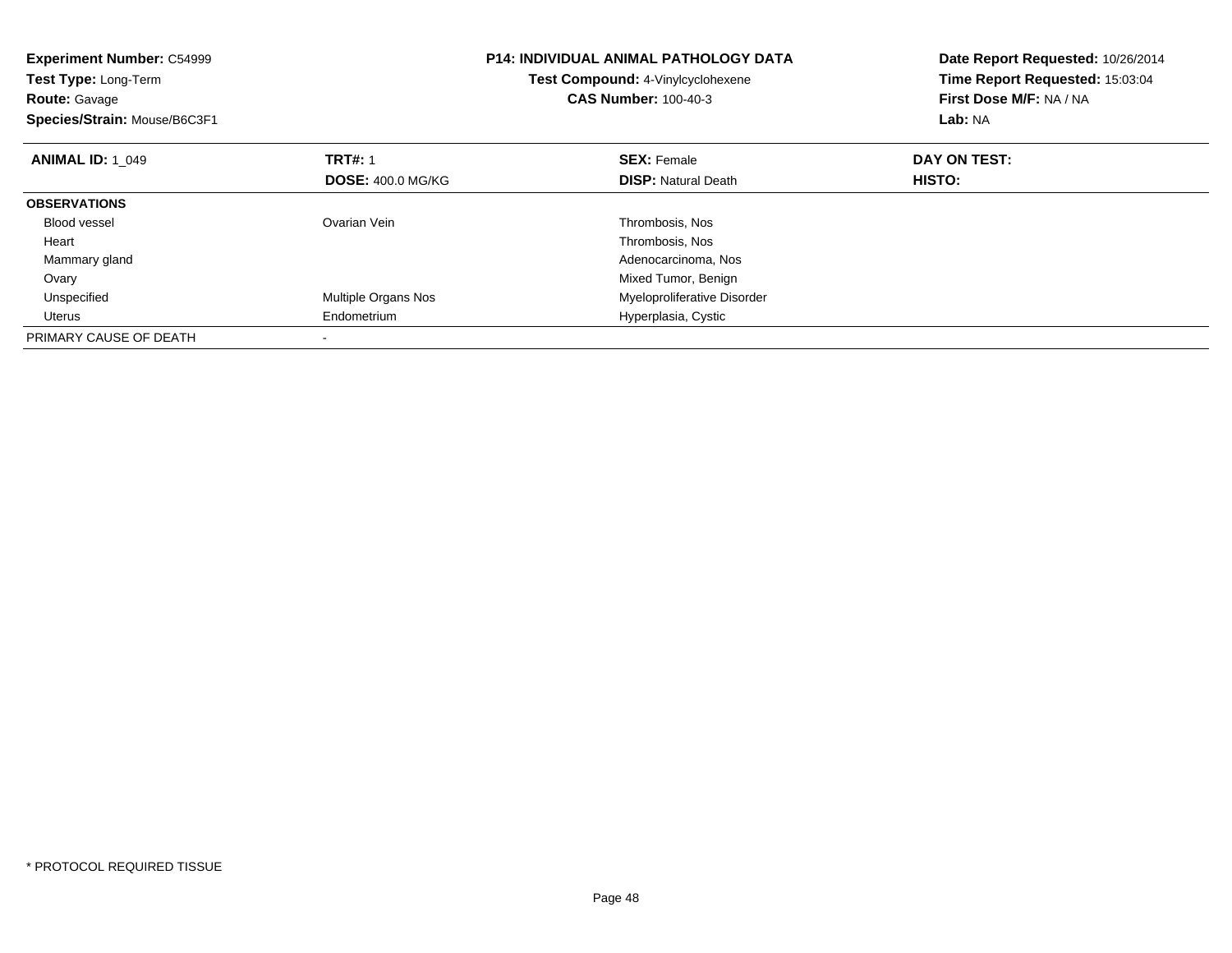| <b>Experiment Number: C54999</b><br><b>Test Type: Long-Term</b><br><b>Route: Gavage</b><br>Species/Strain: Mouse/B6C3F1 |                          | <b>P14: INDIVIDUAL ANIMAL PATHOLOGY DATA</b><br>Test Compound: 4-Vinylcyclohexene<br><b>CAS Number: 100-40-3</b> | Date Report Requested: 10/26/2014<br>Time Report Requested: 15:03:04<br>First Dose M/F: NA / NA<br>Lab: NA |
|-------------------------------------------------------------------------------------------------------------------------|--------------------------|------------------------------------------------------------------------------------------------------------------|------------------------------------------------------------------------------------------------------------|
| <b>ANIMAL ID: 1 050</b>                                                                                                 | <b>TRT#: 1</b>           | <b>SEX: Female</b>                                                                                               | DAY ON TEST:                                                                                               |
|                                                                                                                         | <b>DOSE: 400.0 MG/KG</b> | <b>DISP:</b> Natural Death                                                                                       | <b>HISTO:</b>                                                                                              |
| <b>OBSERVATIONS</b>                                                                                                     |                          |                                                                                                                  |                                                                                                            |
| Adrenal gland                                                                                                           | Cortex Nos               | <b>Cytologic Alteration, Nos</b>                                                                                 |                                                                                                            |
| Lung                                                                                                                    |                          | Atelectasis                                                                                                      |                                                                                                            |
|                                                                                                                         | Bronchiole               | Hyperplasia, Epithelial                                                                                          |                                                                                                            |
|                                                                                                                         |                          | Inflammation, Acute/Chronic                                                                                      |                                                                                                            |
| Uterus                                                                                                                  | Endometrium              | Hyperplasia, Cystic                                                                                              |                                                                                                            |
| PRIMARY CAUSE OF DEATH                                                                                                  |                          |                                                                                                                  |                                                                                                            |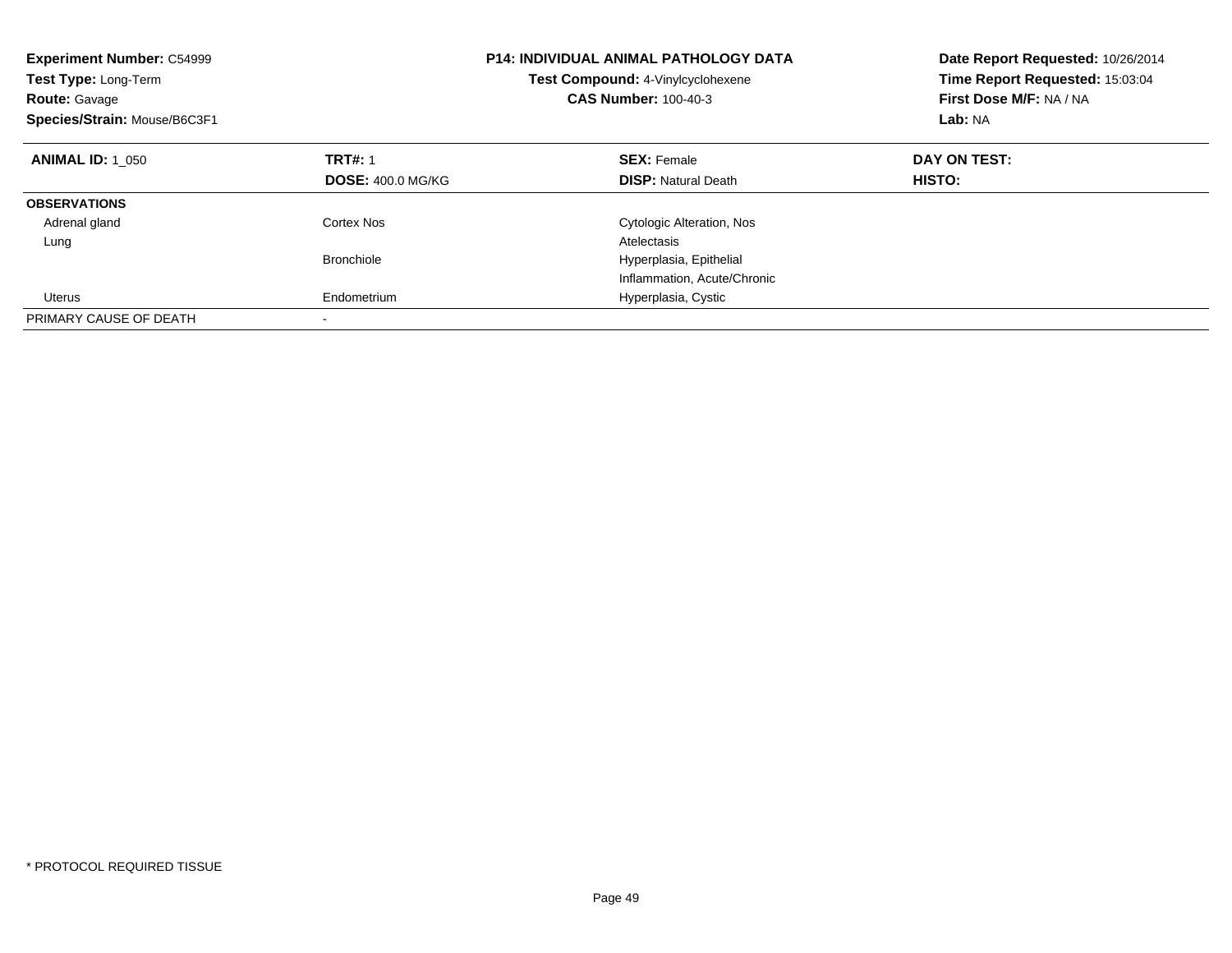**Experiment Number:** C54999

**Test Type:** Long-Term**Route:** Gavage

**Species/Strain:** Mouse/B6C3F1

# **P14: INDIVIDUAL ANIMAL PATHOLOGY DATA**

**Test Compound:** 4-Vinylcyclohexene**CAS Number:** 100-40-3

| <b>ANIMAL ID: 2_001</b> | <b>TRT#: 2</b>           | <b>SEX: Female</b>                  | DAY ON TEST: |  |
|-------------------------|--------------------------|-------------------------------------|--------------|--|
|                         | <b>DOSE: 200.0 MG/KG</b> | <b>DISP: Terminal Sacrifice</b>     | HISTO:       |  |
| <b>OBSERVATIONS</b>     |                          |                                     |              |  |
| Adrenal gland           | <b>Cortex Nos</b>        | Cytologic Alteration, Nos           |              |  |
|                         |                          | Degeneration, Lipoid                |              |  |
| Bone                    | Sternum                  | Fibrous Osteodystrophy              |              |  |
| Intestine Small         | Mesentery Nos            | Inflammation, Granulomatous         |              |  |
| Kidney                  |                          | Lymphocytic Inflammatory Infiltrate |              |  |
| Liver                   |                          | Hepatocellular Carcinoma            |              |  |
| Lymph node              | Mandibular Lymph Node    | Mastocytosis                        |              |  |
| Ovary                   |                          | Mixed Tumor, Benign                 |              |  |
| Pancreas                |                          | <b>Cystic Ducts</b>                 |              |  |
|                         |                          | Inflammation, Acute/Chronic         |              |  |
| Stomach                 | Forestomach              | Hyperplasia, Epithelial             |              |  |
|                         | Forestomach              | Mastocytosis                        |              |  |
| Uterus                  | Endometrium              | Hyperplasia, Cystic                 |              |  |
| PRIMARY CAUSE OF DEATH  |                          |                                     |              |  |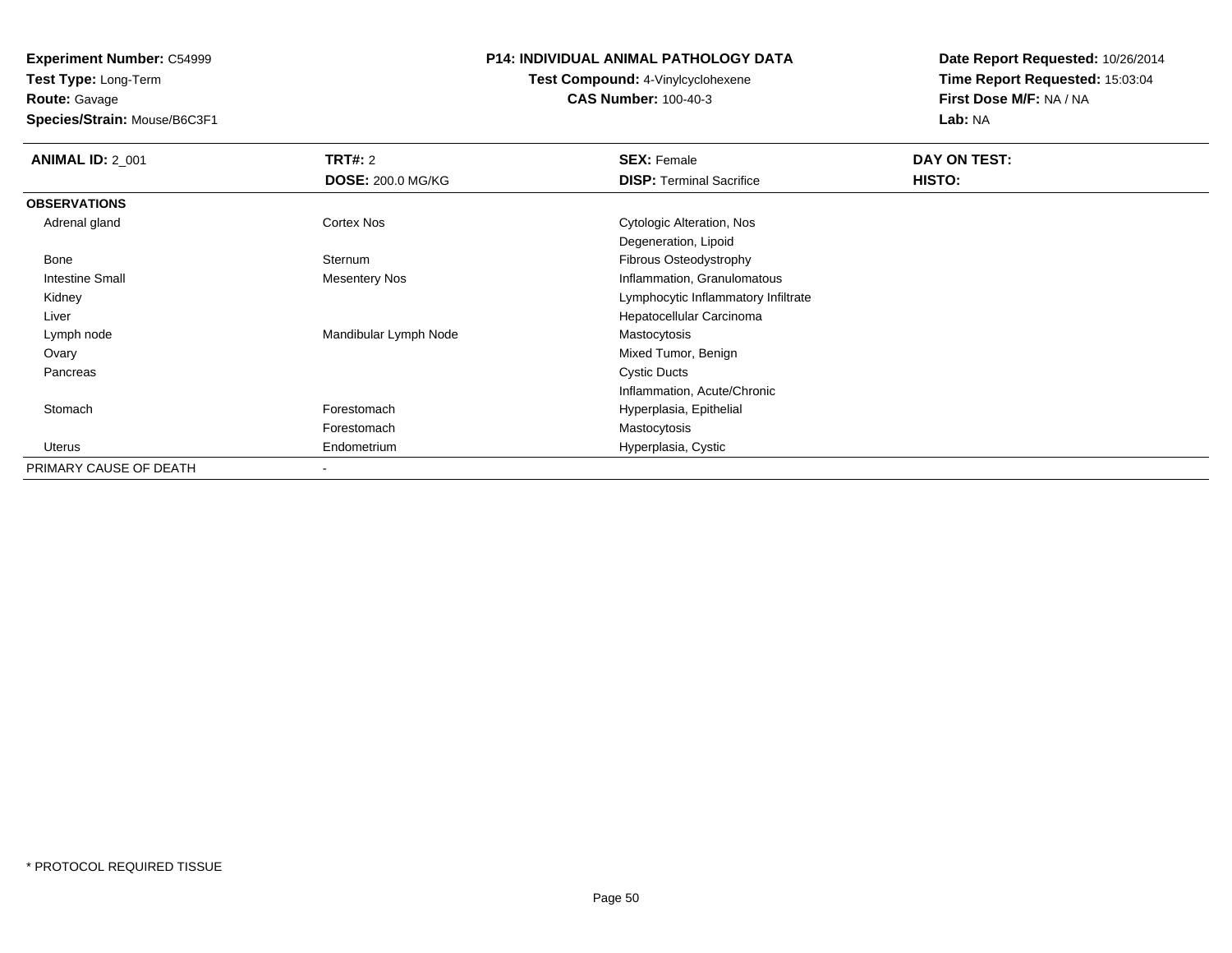| <b>Experiment Number: C54999</b><br>Test Type: Long-Term<br><b>Route: Gavage</b><br>Species/Strain: Mouse/B6C3F1 |                           | <b>P14: INDIVIDUAL ANIMAL PATHOLOGY DATA</b><br>Test Compound: 4-Vinylcyclohexene<br><b>CAS Number: 100-40-3</b> | Date Report Requested: 10/26/2014<br>Time Report Requested: 15:03:04<br>First Dose M/F: NA / NA<br>Lab: NA |
|------------------------------------------------------------------------------------------------------------------|---------------------------|------------------------------------------------------------------------------------------------------------------|------------------------------------------------------------------------------------------------------------|
| <b>ANIMAL ID: 2 002</b>                                                                                          | <b>TRT#: 2</b>            | <b>SEX: Female</b>                                                                                               | DAY ON TEST:                                                                                               |
|                                                                                                                  | <b>DOSE: 200.0 MG/KG</b>  | <b>DISP:</b> Terminal Sacrifice                                                                                  | <b>HISTO:</b>                                                                                              |
| <b>OBSERVATIONS</b>                                                                                              |                           |                                                                                                                  |                                                                                                            |
| Adrenal gland                                                                                                    | Cortex Nos                | Cytologic Alteration, Nos                                                                                        |                                                                                                            |
| Bone                                                                                                             | Sternum                   | Fibrous Osteodystrophy                                                                                           |                                                                                                            |
| <b>Intestine Small</b>                                                                                           | Peyers Patch              | Hyperplasia, Nos                                                                                                 |                                                                                                            |
| Ovary                                                                                                            |                           | Cyst, Nos                                                                                                        |                                                                                                            |
|                                                                                                                  |                           | Mixed Tumor, Benign                                                                                              |                                                                                                            |
| Pituitary gland                                                                                                  | <b>Anterior Pituitary</b> | Adenoma, Nos                                                                                                     |                                                                                                            |
| Uterus                                                                                                           | Endometrium               | Hyperplasia, Cystic                                                                                              |                                                                                                            |
| PRIMARY CAUSE OF DEATH                                                                                           |                           |                                                                                                                  |                                                                                                            |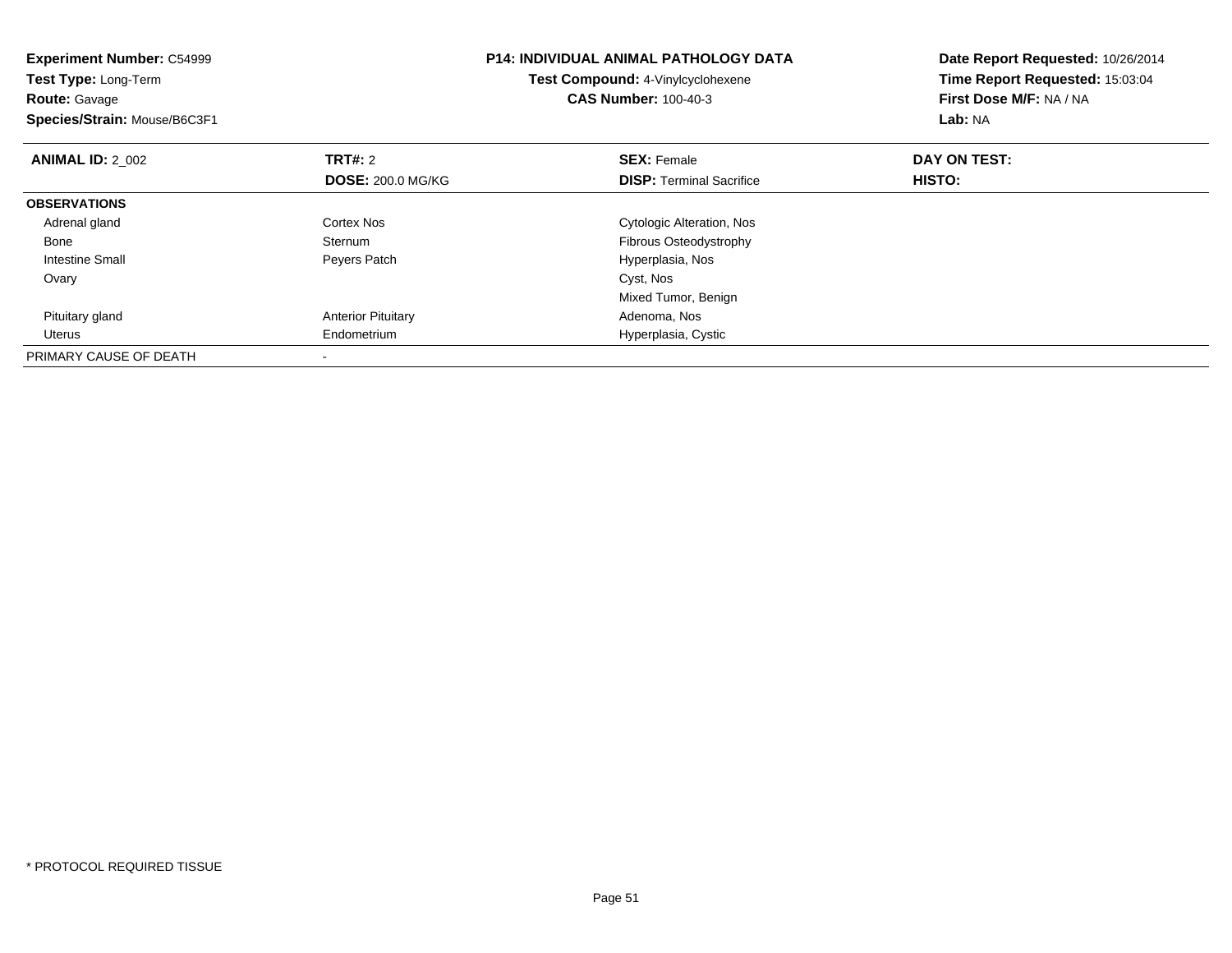| <b>Experiment Number: C54999</b><br><b>Test Type: Long-Term</b><br><b>Route: Gavage</b><br>Species/Strain: Mouse/B6C3F1 |                          | <b>P14: INDIVIDUAL ANIMAL PATHOLOGY DATA</b><br>Test Compound: 4-Vinylcyclohexene<br><b>CAS Number: 100-40-3</b> | Date Report Requested: 10/26/2014<br>Time Report Requested: 15:03:04<br>First Dose M/F: NA / NA<br>Lab: NA |
|-------------------------------------------------------------------------------------------------------------------------|--------------------------|------------------------------------------------------------------------------------------------------------------|------------------------------------------------------------------------------------------------------------|
| <b>ANIMAL ID: 2 003</b>                                                                                                 | <b>TRT#: 2</b>           | <b>SEX: Female</b>                                                                                               | DAY ON TEST:                                                                                               |
|                                                                                                                         | <b>DOSE: 200.0 MG/KG</b> | <b>DISP:</b> Terminal Sacrifice                                                                                  | <b>HISTO:</b>                                                                                              |
| <b>OBSERVATIONS</b>                                                                                                     |                          |                                                                                                                  |                                                                                                            |
| Adrenal gland                                                                                                           | Cortex Nos               | Cytologic Alteration, Nos                                                                                        |                                                                                                            |
| Bone                                                                                                                    | <b>Sternum</b>           | Fibrous Osteodystrophy                                                                                           |                                                                                                            |
| <b>Brain</b>                                                                                                            |                          | Calcification, Focal                                                                                             |                                                                                                            |
| Lung                                                                                                                    |                          | Hemorrhage                                                                                                       |                                                                                                            |
| Ovary                                                                                                                   |                          | Mixed Tumor, Benign                                                                                              |                                                                                                            |
| Stomach                                                                                                                 | Forestomach              | Inflammation, Acute Focal                                                                                        |                                                                                                            |
| Unspecified                                                                                                             | Multiple Organs Nos      | Lymphoma, Mixed-Malignant Type                                                                                   |                                                                                                            |
| Uterus                                                                                                                  | Endometrium              | Hyperplasia, Cystic                                                                                              |                                                                                                            |
| PRIMARY CAUSE OF DEATH                                                                                                  |                          |                                                                                                                  |                                                                                                            |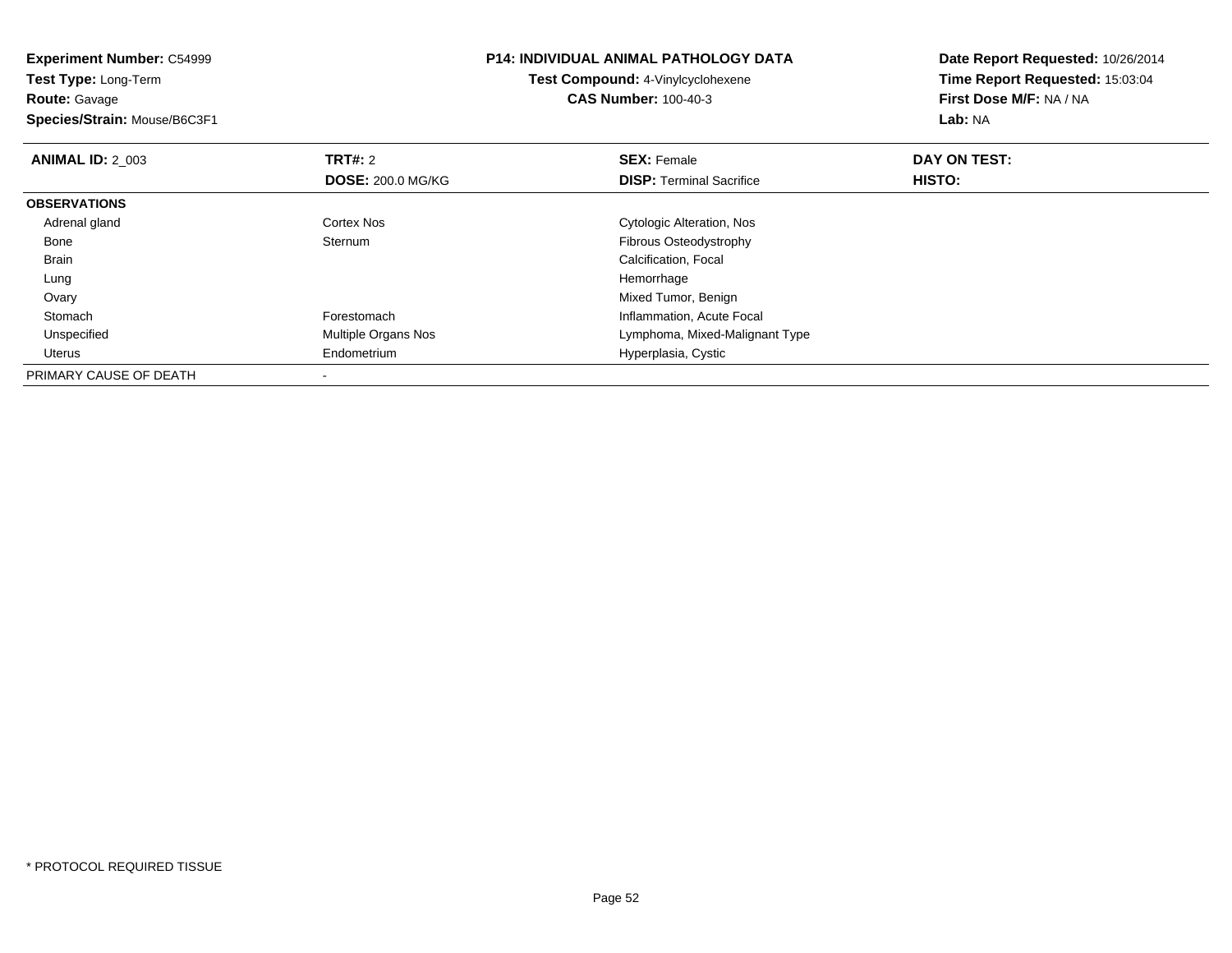| <b>Experiment Number: C54999</b><br>Test Type: Long-Term<br><b>Route:</b> Gavage<br>Species/Strain: Mouse/B6C3F1 |                          | <b>P14: INDIVIDUAL ANIMAL PATHOLOGY DATA</b><br>Test Compound: 4-Vinylcyclohexene<br><b>CAS Number: 100-40-3</b> | Date Report Requested: 10/26/2014<br>Time Report Requested: 15:03:04<br>First Dose M/F: NA / NA<br>Lab: NA |
|------------------------------------------------------------------------------------------------------------------|--------------------------|------------------------------------------------------------------------------------------------------------------|------------------------------------------------------------------------------------------------------------|
| <b>ANIMAL ID: 2 004</b>                                                                                          | <b>TRT#: 2</b>           | <b>SEX: Female</b>                                                                                               | DAY ON TEST:                                                                                               |
|                                                                                                                  | <b>DOSE: 200.0 MG/KG</b> | <b>DISP:</b> Natural Death                                                                                       | <b>HISTO:</b>                                                                                              |
| <b>OBSERVATIONS</b>                                                                                              |                          |                                                                                                                  |                                                                                                            |
| Bone                                                                                                             | Sternum                  | Fibrous Osteodystrophy                                                                                           |                                                                                                            |
| Liver                                                                                                            |                          | Necrosis, Focal                                                                                                  |                                                                                                            |
| Ovary                                                                                                            |                          | Cyst, Nos                                                                                                        |                                                                                                            |
|                                                                                                                  |                          | Tubular Adenoma                                                                                                  |                                                                                                            |
| Spleen                                                                                                           |                          | Hematopoiesis                                                                                                    |                                                                                                            |
| Unspecified                                                                                                      | Multiple Organs Nos      | Lymphoma, Histiocytic-Malignant Type                                                                             |                                                                                                            |
| Urinary bladder                                                                                                  |                          | Lymphocytic Inflammatory Infiltrate                                                                              |                                                                                                            |
| PRIMARY CAUSE OF DEATH                                                                                           |                          |                                                                                                                  |                                                                                                            |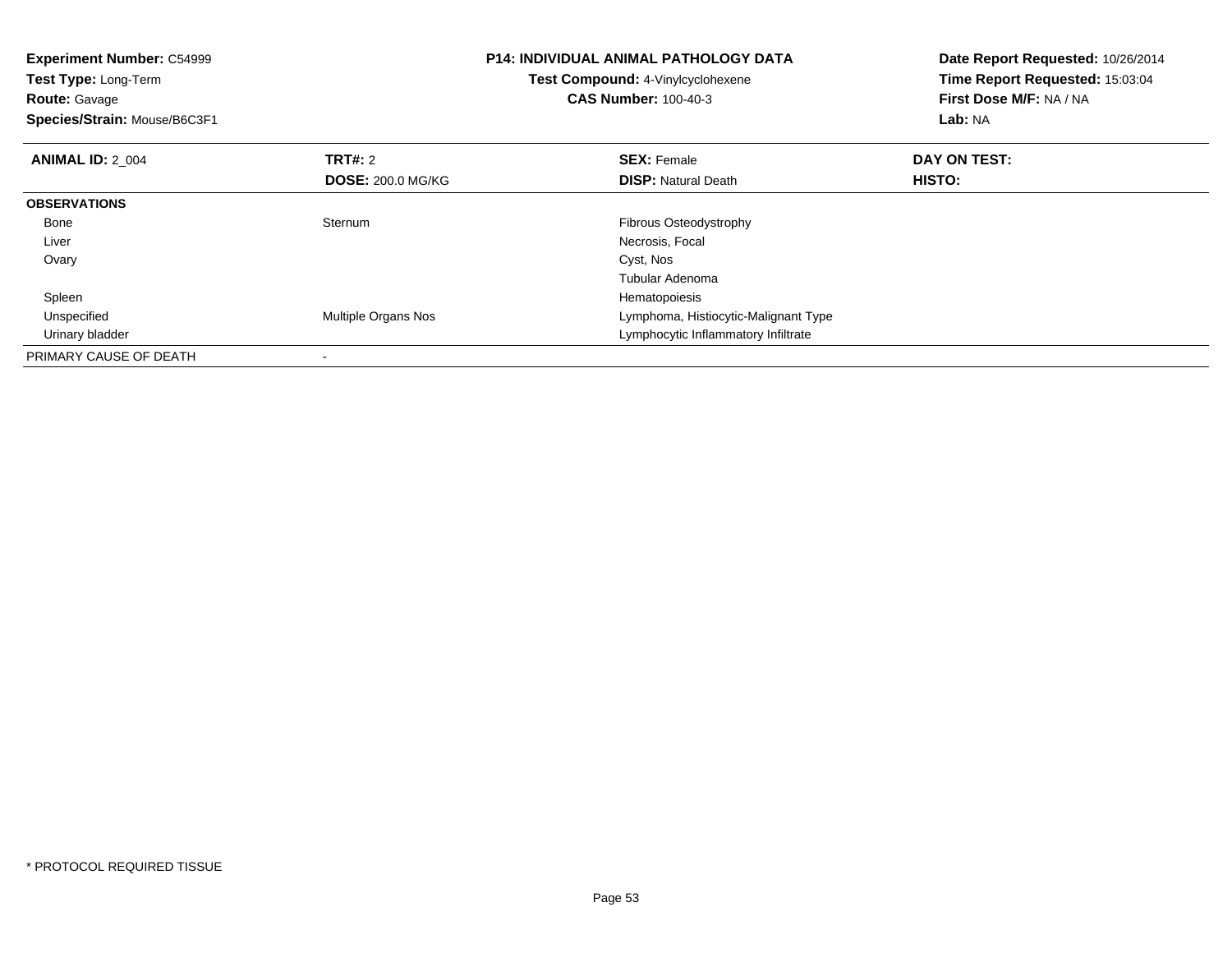**Experiment Number:** C54999**Test Type:** Long-Term**Route:** Gavage **Species/Strain:** Mouse/B6C3F1**P14: INDIVIDUAL ANIMAL PATHOLOGY DATATest Compound:** 4-Vinylcyclohexene**CAS Number:** 100-40-3**Date Report Requested:** 10/26/2014**Time Report Requested:** 15:03:04**First Dose M/F:** NA / NA**Lab:** NA**ANIMAL ID: 2 005 TRT#:** 2 **SEX:** Female **DAY ON TEST: DOSE:** 200.0 MG/KG**DISP:** Terminal Sacrifice **HISTO: OBSERVATIONS** Adrenal gland Cortex Nos Cytologic Alteration, Nos CapsuleCapsule **Capsule Capsulate Capsule**<br> **Hyperplasia, Nos**<br>
Fibrous Osteodys Bonee Sternum Sternum and the control of the control of the Fibrous Osteodystrophy<br>
Cornea and the control of the control of the control of the control of the control of the control of the control of the control of the control of the co EyeCornea **Inflammation, Acute**<br> **Inflammation, Acute**<br> **Inflammation, Acute**<br> **Inflammation, Acute**  Harderian glandPapillary Adenoma Kidney Lymphocytic Inflammatory Infiltrate Ovaryy and the control of the control of the control of the control of the control of the control of the control of the control of the control of the control of the control of the control of the control of the control of the co Mixed Tumor, Benignr the contraction of the contraction of the contraction of the contraction of the contraction of the contraction of  $\mathsf{Lymphocytic}$  inflammatory infiltrate Urinary bladder Uterus Endometrium Hyperplasia, Cystic PRIMARY CAUSE OF DEATH-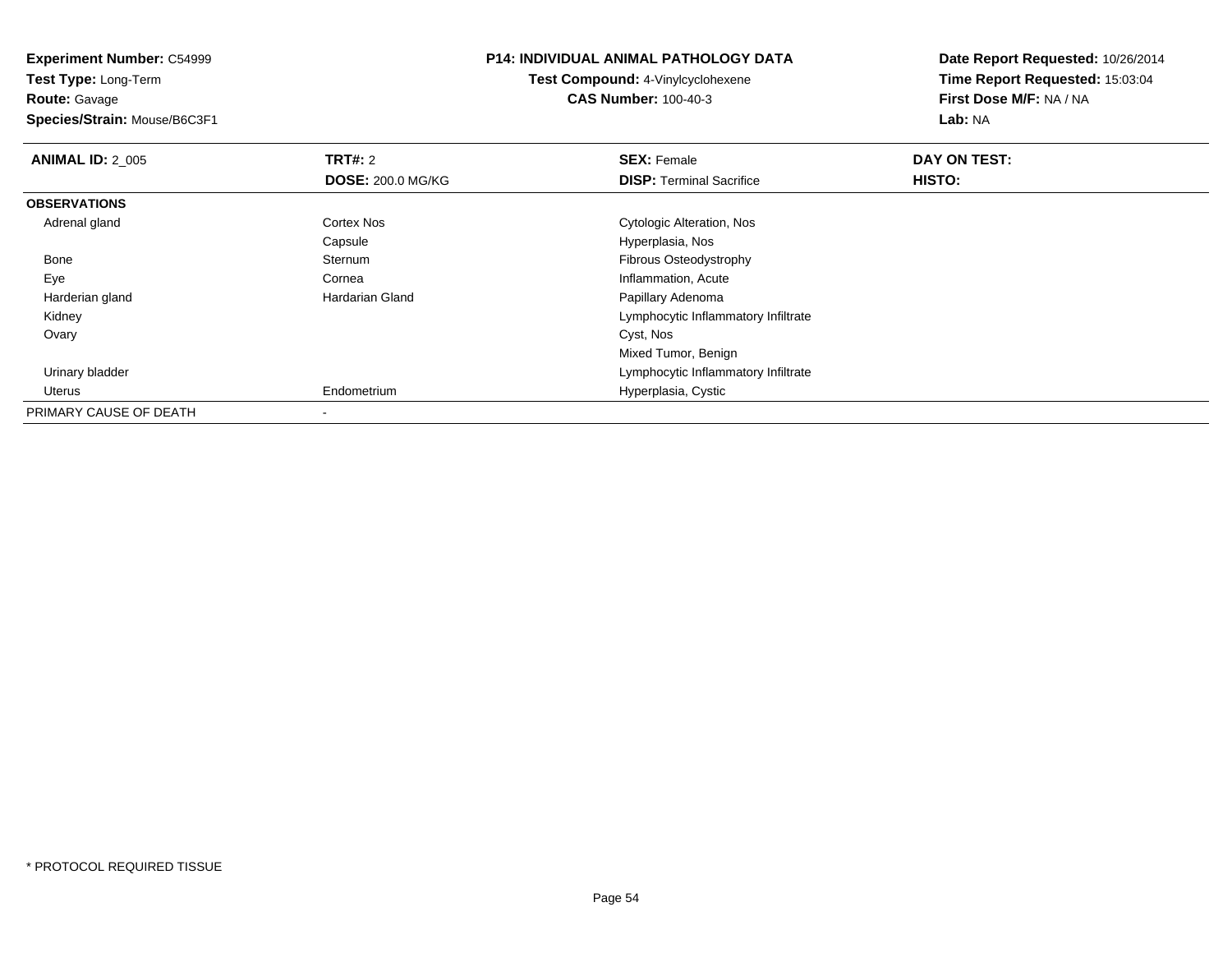| <b>Experiment Number: C54999</b><br>Test Type: Long-Term |                          | <b>P14: INDIVIDUAL ANIMAL PATHOLOGY DATA</b> | Date Report Requested: 10/26/2014 |
|----------------------------------------------------------|--------------------------|----------------------------------------------|-----------------------------------|
|                                                          |                          | <b>Test Compound: 4-Vinylcyclohexene</b>     | Time Report Requested: 15:03:04   |
| <b>Route: Gavage</b>                                     |                          | <b>CAS Number: 100-40-3</b>                  | First Dose M/F: NA / NA           |
| Species/Strain: Mouse/B6C3F1                             |                          |                                              | Lab: NA                           |
| <b>ANIMAL ID: 2_006</b>                                  | <b>TRT#: 2</b>           | <b>SEX: Female</b>                           | DAY ON TEST:                      |
|                                                          | <b>DOSE: 200.0 MG/KG</b> | <b>DISP:</b> Terminal Sacrifice              | HISTO:                            |
| <b>OBSERVATIONS</b>                                      |                          |                                              |                                   |
| Bone                                                     | Sternum                  | Fibrous Osteodystrophy                       |                                   |
| Eye                                                      | Nasolacrimal Duct        | Inflammation, Acute                          |                                   |
| Harderian gland                                          | Hardarian Gland          | Papillary Adenoma                            |                                   |
| Kidney                                                   |                          | Lymphocytic Inflammatory Infiltrate          |                                   |
| Ovary                                                    |                          | Cyst, Nos                                    |                                   |
|                                                          |                          | Mixed Tumor, Benign                          |                                   |
|                                                          |                          | Tubular Adenoma                              |                                   |
| Spleen                                                   |                          | Hyperplasia, Lymphoid                        |                                   |
| Uterus                                                   | Endometrium              | Hyperplasia, Cystic                          |                                   |
| PRIMARY CAUSE OF DEATH                                   |                          |                                              |                                   |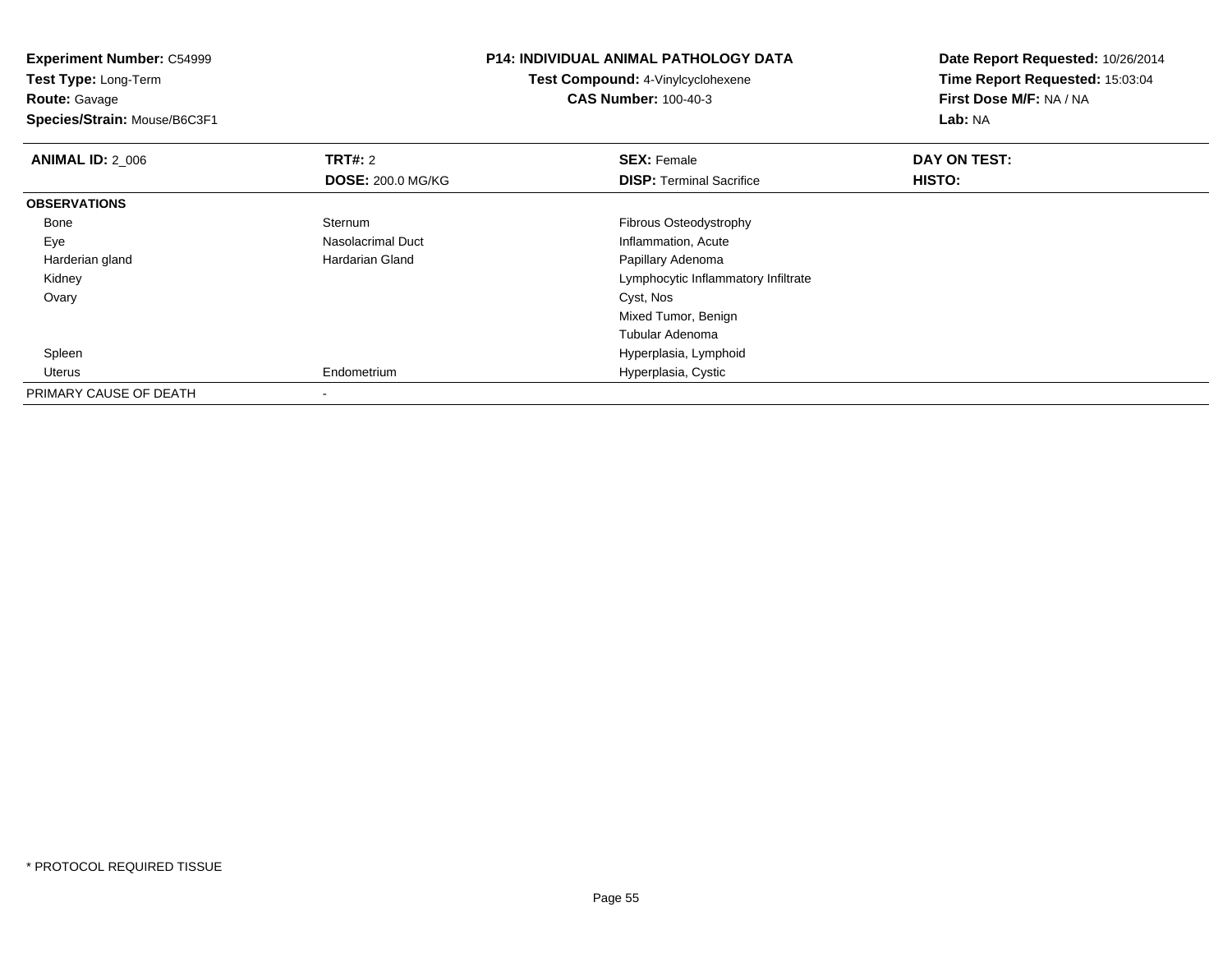| <b>Experiment Number: C54999</b><br>Test Type: Long-Term<br><b>Route: Gavage</b><br>Species/Strain: Mouse/B6C3F1 |                          | <b>P14: INDIVIDUAL ANIMAL PATHOLOGY DATA</b><br>Test Compound: 4-Vinylcyclohexene<br><b>CAS Number: 100-40-3</b> | Date Report Requested: 10/26/2014<br>Time Report Requested: 15:03:04<br>First Dose M/F: NA / NA<br>Lab: NA |
|------------------------------------------------------------------------------------------------------------------|--------------------------|------------------------------------------------------------------------------------------------------------------|------------------------------------------------------------------------------------------------------------|
| <b>ANIMAL ID: 2 007</b>                                                                                          | TRT#: 2                  | <b>SEX: Female</b>                                                                                               | DAY ON TEST:                                                                                               |
|                                                                                                                  | <b>DOSE: 200.0 MG/KG</b> | <b>DISP:</b> Moribund Sacrifice                                                                                  | HISTO:                                                                                                     |
| <b>OBSERVATIONS</b>                                                                                              |                          |                                                                                                                  |                                                                                                            |
| <b>Brain</b>                                                                                                     |                          | Calcification, Focal                                                                                             |                                                                                                            |
| Unspecified                                                                                                      | Multiple Organs Nos      | Lymphoma, Histiocytic-Malignant Type                                                                             |                                                                                                            |
| Uterus                                                                                                           | Endometrium              | Hyperplasia, Cystic                                                                                              |                                                                                                            |
| PRIMARY CAUSE OF DEATH                                                                                           |                          |                                                                                                                  |                                                                                                            |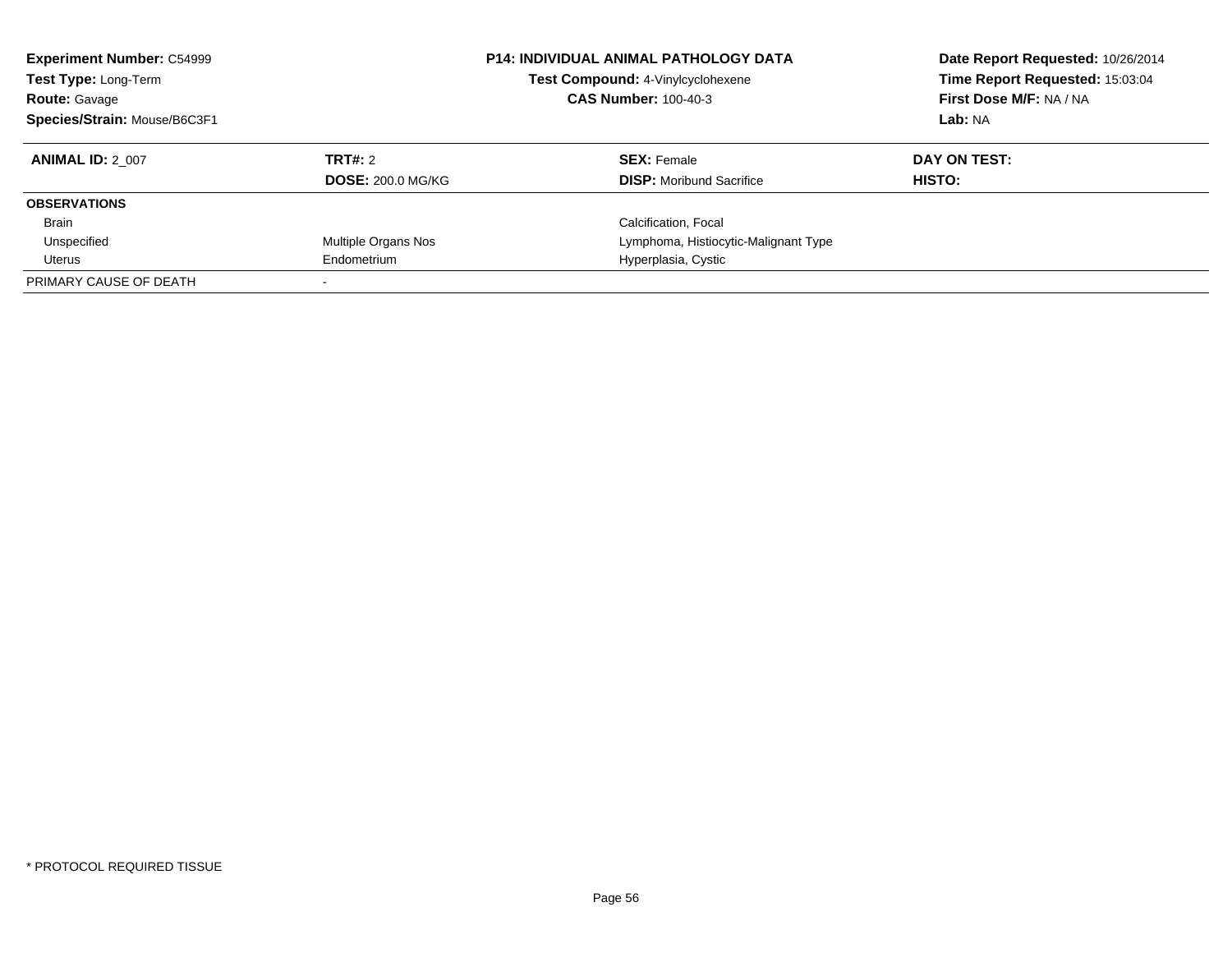| <b>Experiment Number: C54999</b><br><b>Test Type: Long-Term</b><br><b>Route: Gavage</b><br>Species/Strain: Mouse/B6C3F1 |                          | <b>P14: INDIVIDUAL ANIMAL PATHOLOGY DATA</b><br>Test Compound: 4-Vinylcyclohexene<br><b>CAS Number: 100-40-3</b> | Date Report Requested: 10/26/2014<br>Time Report Requested: 15:03:04<br>First Dose M/F: NA / NA<br>Lab: NA |
|-------------------------------------------------------------------------------------------------------------------------|--------------------------|------------------------------------------------------------------------------------------------------------------|------------------------------------------------------------------------------------------------------------|
| <b>ANIMAL ID: 2 008</b>                                                                                                 | <b>TRT#: 2</b>           | <b>SEX: Female</b>                                                                                               | DAY ON TEST:                                                                                               |
|                                                                                                                         | <b>DOSE: 200.0 MG/KG</b> | <b>DISP:</b> Terminal Sacrifice                                                                                  | HISTO:                                                                                                     |
| <b>OBSERVATIONS</b>                                                                                                     |                          |                                                                                                                  |                                                                                                            |
| Adrenal gland                                                                                                           | Cortex Nos               | <b>Cytologic Alteration, Nos</b>                                                                                 |                                                                                                            |
| Bone                                                                                                                    | Sternum                  | Fibrous Osteodystrophy                                                                                           |                                                                                                            |
| Kidney                                                                                                                  |                          | Lymphocytic Inflammatory Infiltrate                                                                              |                                                                                                            |
| Ovary                                                                                                                   |                          | Mixed Tumor, Benign                                                                                              |                                                                                                            |
| Pituitary gland                                                                                                         |                          | Angiectasis                                                                                                      |                                                                                                            |
| Thyroid                                                                                                                 |                          | Cyst, Follicular Nos                                                                                             |                                                                                                            |
| Uterus                                                                                                                  | Endometrium              | Hyperplasia, Cystic                                                                                              |                                                                                                            |
| PRIMARY CAUSE OF DEATH                                                                                                  |                          |                                                                                                                  |                                                                                                            |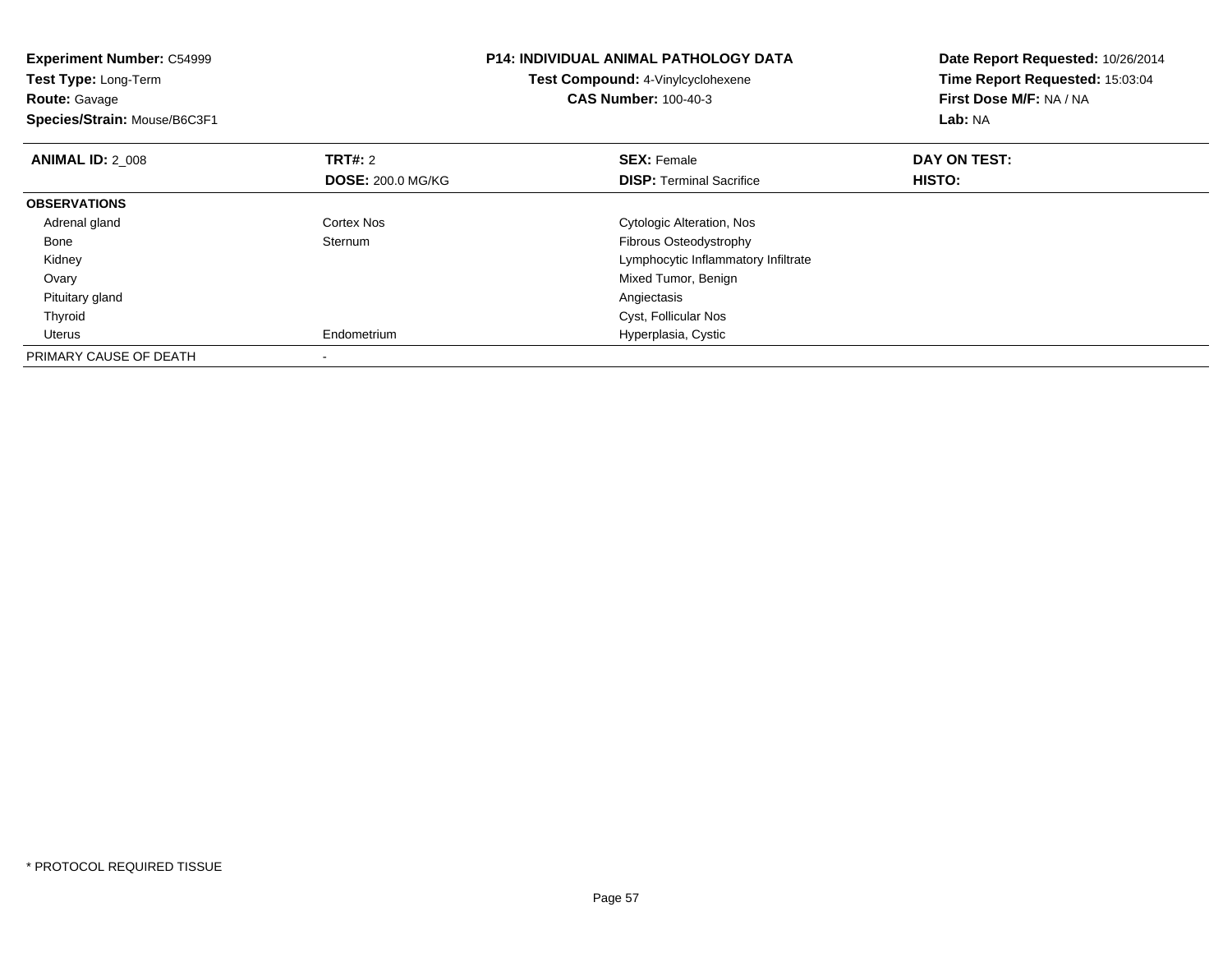| <b>Experiment Number: C54999</b><br>Test Type: Long-Term<br><b>Route: Gavage</b><br>Species/Strain: Mouse/B6C3F1 |                          | <b>P14: INDIVIDUAL ANIMAL PATHOLOGY DATA</b><br>Test Compound: 4-Vinylcyclohexene<br><b>CAS Number: 100-40-3</b> | Date Report Requested: 10/26/2014<br>Time Report Requested: 15:03:04<br>First Dose M/F: NA / NA<br>Lab: NA |
|------------------------------------------------------------------------------------------------------------------|--------------------------|------------------------------------------------------------------------------------------------------------------|------------------------------------------------------------------------------------------------------------|
| <b>ANIMAL ID: 2 009</b>                                                                                          | <b>TRT#: 2</b>           | <b>SEX: Female</b>                                                                                               | DAY ON TEST:                                                                                               |
|                                                                                                                  | <b>DOSE: 200.0 MG/KG</b> | <b>DISP:</b> Terminal Sacrifice                                                                                  | <b>HISTO:</b>                                                                                              |
| <b>OBSERVATIONS</b>                                                                                              |                          |                                                                                                                  |                                                                                                            |
| Brain                                                                                                            |                          | Calcification, Focal                                                                                             |                                                                                                            |
| Kidney                                                                                                           | Cortex                   | Scar                                                                                                             |                                                                                                            |
| Ovary                                                                                                            |                          | Luteoma                                                                                                          |                                                                                                            |
|                                                                                                                  |                          | Mixed Tumor, Benign                                                                                              |                                                                                                            |
| Spleen                                                                                                           |                          | Hyperplasia, Lymphoid                                                                                            |                                                                                                            |
| Uterus                                                                                                           | Endometrium              | Hyperplasia, Cystic                                                                                              |                                                                                                            |
| PRIMARY CAUSE OF DEATH                                                                                           |                          |                                                                                                                  |                                                                                                            |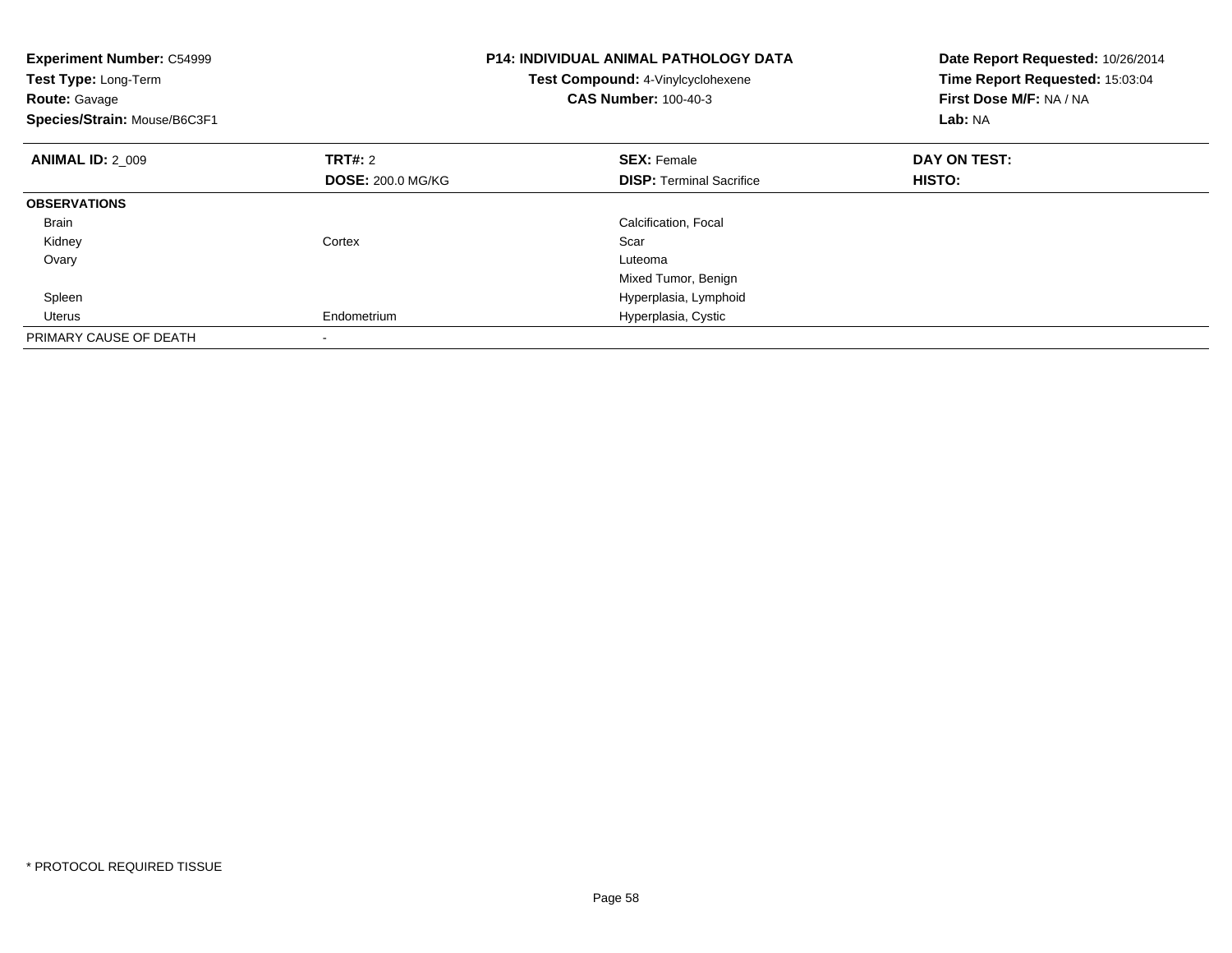| <b>Experiment Number: C54999</b><br>Test Type: Long-Term<br><b>Route:</b> Gavage<br>Species/Strain: Mouse/B6C3F1 |                           | <b>P14: INDIVIDUAL ANIMAL PATHOLOGY DATA</b><br>Test Compound: 4-Vinylcyclohexene<br><b>CAS Number: 100-40-3</b> | Date Report Requested: 10/26/2014<br>Time Report Requested: 15:03:04<br>First Dose M/F: NA / NA<br>Lab: NA |
|------------------------------------------------------------------------------------------------------------------|---------------------------|------------------------------------------------------------------------------------------------------------------|------------------------------------------------------------------------------------------------------------|
| <b>ANIMAL ID: 2 010</b>                                                                                          | <b>TRT#: 2</b>            | <b>SEX: Female</b>                                                                                               | DAY ON TEST:                                                                                               |
|                                                                                                                  | <b>DOSE: 200.0 MG/KG</b>  | <b>DISP:</b> Terminal Sacrifice                                                                                  | HISTO:                                                                                                     |
| <b>OBSERVATIONS</b>                                                                                              |                           |                                                                                                                  |                                                                                                            |
| Bone                                                                                                             | Sternum                   | Fibrous Osteodystrophy                                                                                           |                                                                                                            |
| Kidney                                                                                                           |                           | Lymphocytic Inflammatory Infiltrate                                                                              |                                                                                                            |
| Lymph node                                                                                                       | Mesenteric Lymph Node     | Hemorrhage                                                                                                       |                                                                                                            |
| Ovary                                                                                                            |                           | Hyperplasia, Tubular Cell                                                                                        |                                                                                                            |
|                                                                                                                  |                           | Mixed Tumor, Benign                                                                                              |                                                                                                            |
| Pituitary gland                                                                                                  | <b>Anterior Pituitary</b> | Adenoma, Nos                                                                                                     |                                                                                                            |
| Uterus                                                                                                           | Endometrium               | Hyperplasia, Cystic                                                                                              |                                                                                                            |
| PRIMARY CAUSE OF DEATH                                                                                           |                           |                                                                                                                  |                                                                                                            |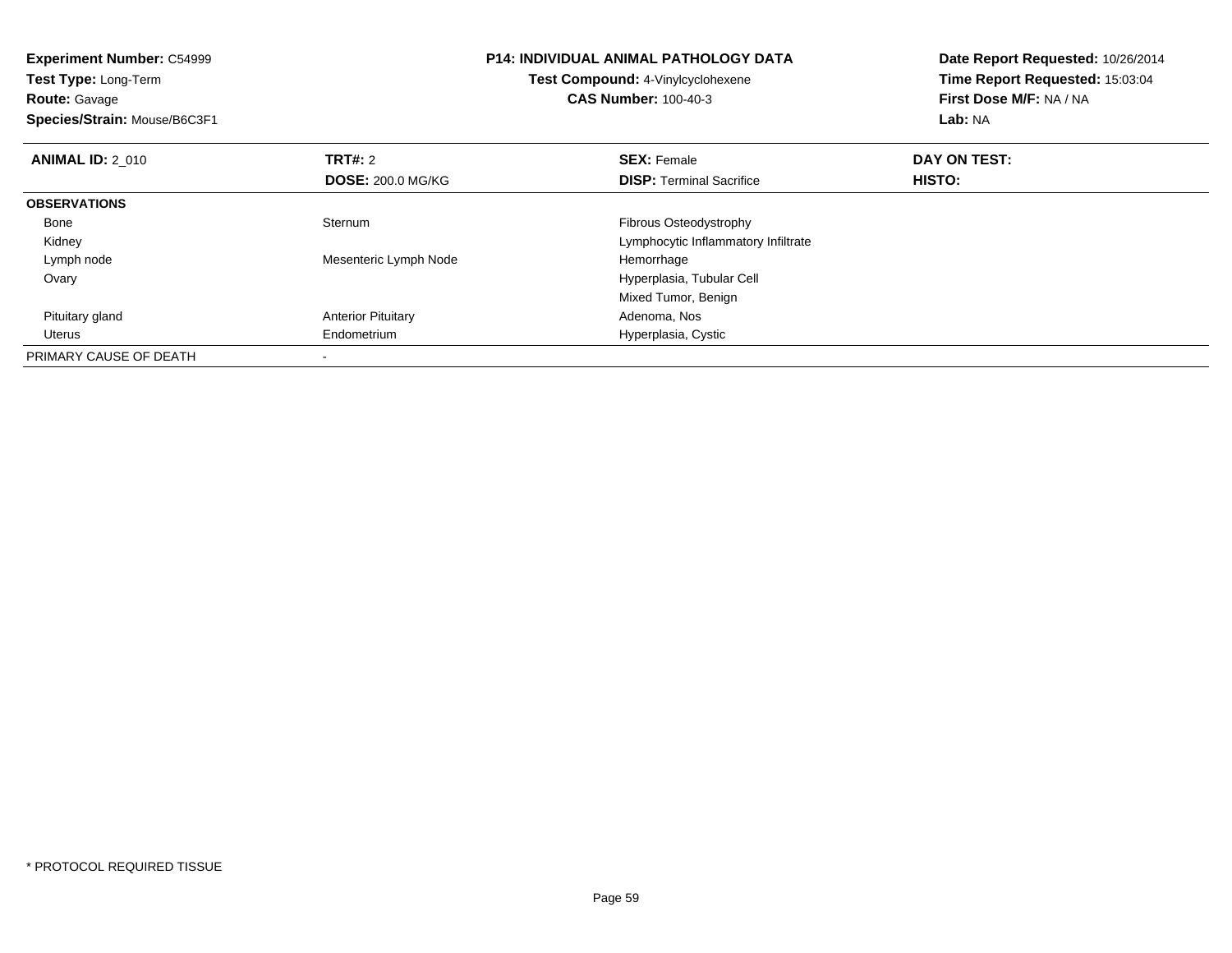**Experiment Number:** C54999**Test Type:** Long-Term

**Route:** Gavage

**Species/Strain:** Mouse/B6C3F1

#### **P14: INDIVIDUAL ANIMAL PATHOLOGY DATA**

**Test Compound:** 4-Vinylcyclohexene**CAS Number:** 100-40-3

| <b>ANIMAL ID: 2_011</b> | <b>TRT#: 2</b>            | <b>SEX: Female</b>               | DAY ON TEST: |  |
|-------------------------|---------------------------|----------------------------------|--------------|--|
|                         | <b>DOSE: 200.0 MG/KG</b>  | <b>DISP:</b> Terminal Sacrifice  | HISTO:       |  |
| <b>OBSERVATIONS</b>     |                           |                                  |              |  |
| Adrenal gland           | Cortex Nos                | Cyst, Nos                        |              |  |
|                         | <b>Cortex Nos</b>         | <b>Cytologic Alteration, Nos</b> |              |  |
| Bone                    | Sternum                   | Fibrous Osteodystrophy           |              |  |
| Intestine Small         | Peyers Patch              | Hyperplasia, Nos                 |              |  |
| Kidney                  | Cortex                    | Scar                             |              |  |
| Lung                    |                           | Inflammation, Acute/Chronic      |              |  |
| Lymph node              | Mesenteric Lymph Node     | Hyperplasia, Lymphoid            |              |  |
| Ovary                   |                           | Cyst, Nos                        |              |  |
|                         |                           | Mixed Tumor, Benign              |              |  |
| Pituitary gland         | <b>Anterior Pituitary</b> | Adenoma, Nos                     |              |  |
| Uterus                  | Endometrium               | Hyperplasia, Cystic              |              |  |
| PRIMARY CAUSE OF DEATH  |                           |                                  |              |  |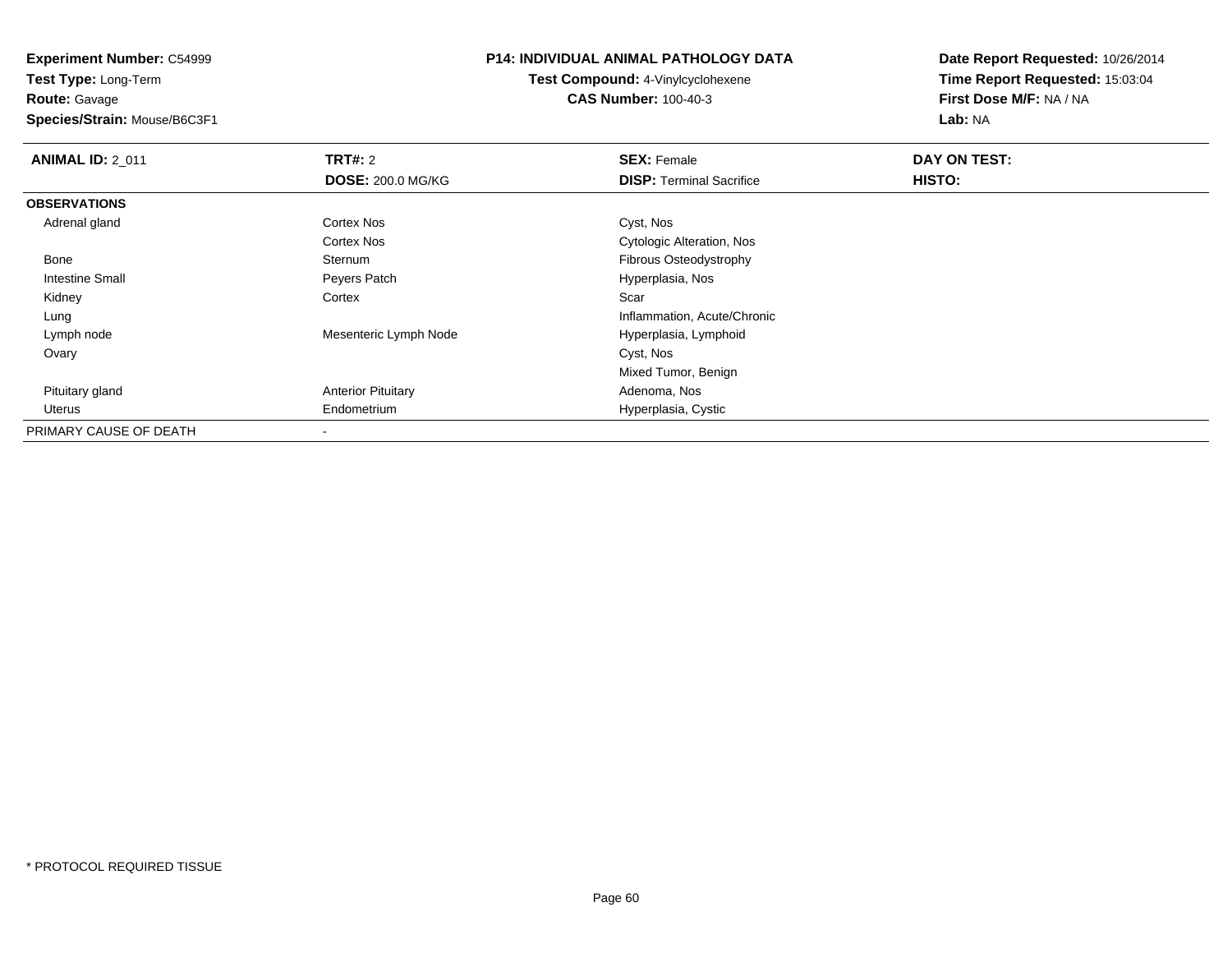| <b>Experiment Number: C54999</b><br><b>Test Type: Long-Term</b><br><b>Route: Gavage</b><br>Species/Strain: Mouse/B6C3F1 |                                     | <b>P14: INDIVIDUAL ANIMAL PATHOLOGY DATA</b><br>Test Compound: 4-Vinylcyclohexene<br><b>CAS Number: 100-40-3</b> | Date Report Requested: 10/26/2014<br>Time Report Requested: 15:03:04<br>First Dose M/F: NA / NA<br>Lab: NA |
|-------------------------------------------------------------------------------------------------------------------------|-------------------------------------|------------------------------------------------------------------------------------------------------------------|------------------------------------------------------------------------------------------------------------|
| <b>ANIMAL ID: 2 012</b>                                                                                                 | TRT#: 2<br><b>DOSE: 200.0 MG/KG</b> | <b>SEX: Female</b><br><b>DISP:</b> Terminal Sacrifice                                                            | DAY ON TEST:<br>HISTO:                                                                                     |
| <b>OBSERVATIONS</b>                                                                                                     |                                     |                                                                                                                  |                                                                                                            |
| Bone                                                                                                                    | Sternum                             | Fibrous Osteodystrophy                                                                                           |                                                                                                            |
| Ovary                                                                                                                   |                                     | Hyperplasia, Tubular Cell                                                                                        |                                                                                                            |
|                                                                                                                         |                                     | Mixed Tumor, Benign                                                                                              |                                                                                                            |
| Unspecified                                                                                                             | Multiple Organs Nos                 | Lymphoma, Mixed-Malignant Type                                                                                   |                                                                                                            |
| PRIMARY CAUSE OF DEATH                                                                                                  |                                     |                                                                                                                  |                                                                                                            |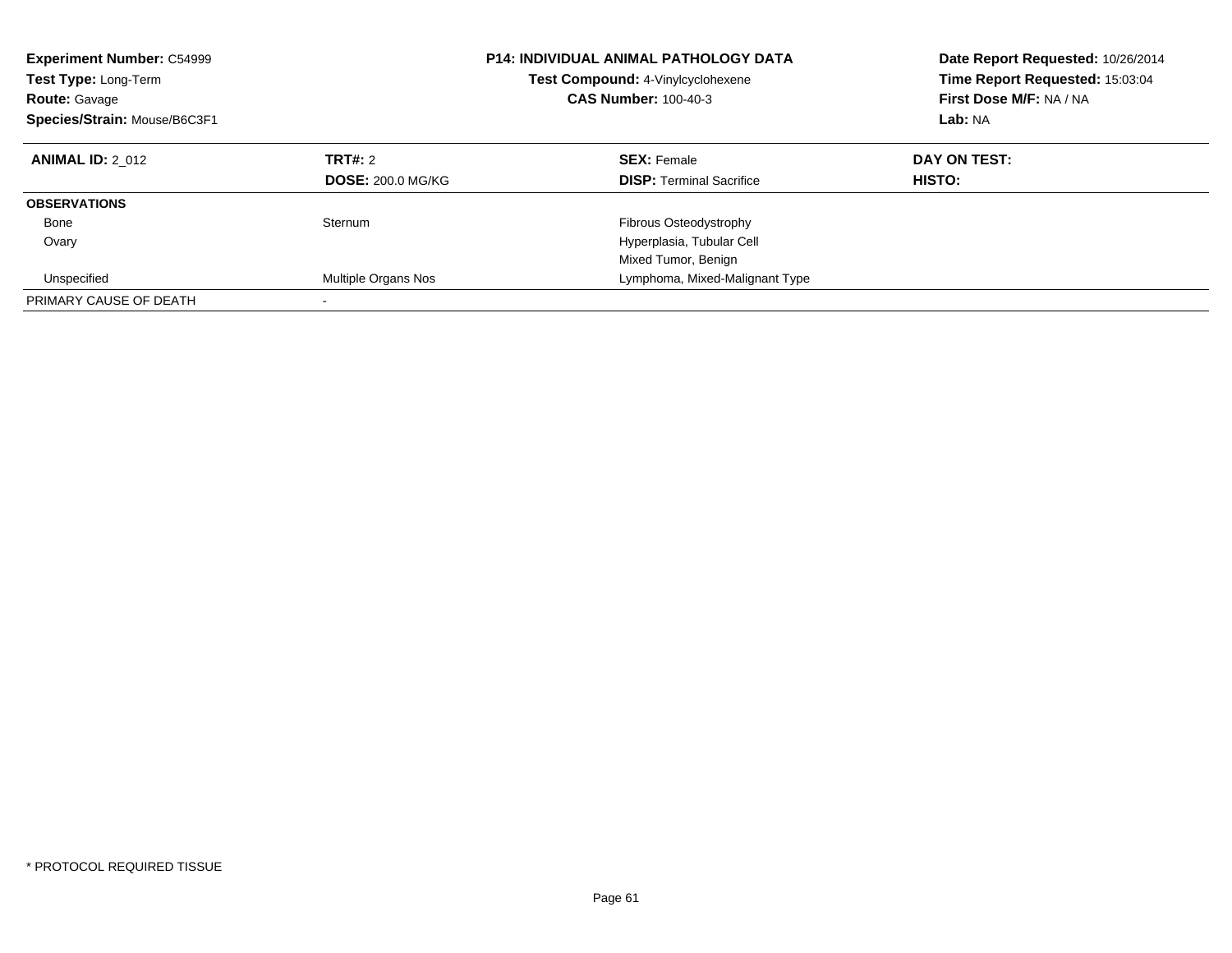| <b>Experiment Number: C54999</b><br>Test Type: Long-Term<br><b>Route: Gavage</b><br>Species/Strain: Mouse/B6C3F1 |                          | <b>P14: INDIVIDUAL ANIMAL PATHOLOGY DATA</b><br>Test Compound: 4-Vinylcyclohexene<br><b>CAS Number: 100-40-3</b> | Date Report Requested: 10/26/2014<br>Time Report Requested: 15:03:04<br>First Dose M/F: NA / NA<br>Lab: NA |
|------------------------------------------------------------------------------------------------------------------|--------------------------|------------------------------------------------------------------------------------------------------------------|------------------------------------------------------------------------------------------------------------|
| <b>ANIMAL ID: 2 013</b>                                                                                          | <b>TRT#: 2</b>           | <b>SEX: Female</b>                                                                                               | DAY ON TEST:                                                                                               |
|                                                                                                                  | <b>DOSE: 200.0 MG/KG</b> | <b>DISP:</b> Terminal Sacrifice                                                                                  | <b>HISTO:</b>                                                                                              |
| <b>OBSERVATIONS</b>                                                                                              |                          |                                                                                                                  |                                                                                                            |
| Adrenal gland                                                                                                    | <b>Cortex Nos</b>        | Cytologic Alteration, Nos                                                                                        |                                                                                                            |
| Bone                                                                                                             | Sternum                  | Fibrous Osteodystrophy                                                                                           |                                                                                                            |
| Brain                                                                                                            |                          | Calcification, Focal                                                                                             |                                                                                                            |
| Liver                                                                                                            |                          | Inflammation, Acute Necrotizing                                                                                  |                                                                                                            |
|                                                                                                                  |                          | Metamorphosis, Fatty                                                                                             |                                                                                                            |
| Ovary                                                                                                            |                          | Granulosa-Cell Tumor                                                                                             |                                                                                                            |
| Stomach                                                                                                          | Forestomach              | Hyperplasia, Epithelial                                                                                          |                                                                                                            |
| Uterus                                                                                                           | Endometrium              | Hyperplasia, Cystic                                                                                              |                                                                                                            |
| PRIMARY CAUSE OF DEATH                                                                                           |                          |                                                                                                                  |                                                                                                            |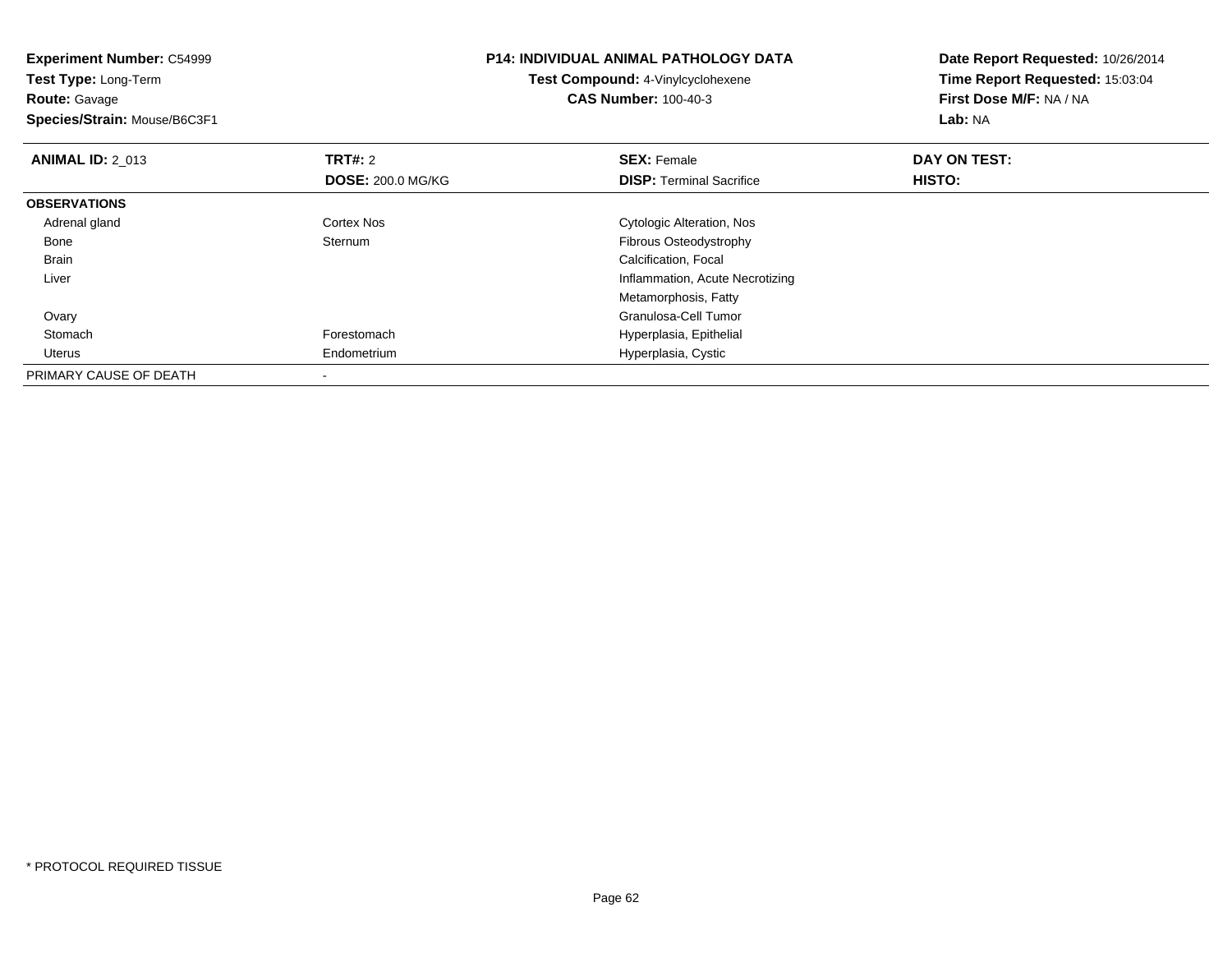**Experiment Number:** C54999

**Test Type:** Long-Term**Route:** Gavage

**Species/Strain:** Mouse/B6C3F1

# **P14: INDIVIDUAL ANIMAL PATHOLOGY DATA**

**Test Compound:** 4-Vinylcyclohexene**CAS Number:** 100-40-3

| <b>ANIMAL ID: 2_014</b> | <b>TRT#: 2</b>           | <b>SEX: Female</b>                  | DAY ON TEST: |  |
|-------------------------|--------------------------|-------------------------------------|--------------|--|
|                         | <b>DOSE: 200.0 MG/KG</b> | <b>DISP:</b> Terminal Sacrifice     | HISTO:       |  |
| <b>OBSERVATIONS</b>     |                          |                                     |              |  |
| Adrenal gland           | Cortex Nos               | Cytologic Alteration, Nos           |              |  |
|                         | Medulla                  | Hyperplasia, Focal                  |              |  |
| Bone                    | Sternum                  | Fibrous Osteodystrophy              |              |  |
|                         | Coccyx                   | Osteosarcoma                        |              |  |
| <b>Brain</b>            |                          | Calcification, Focal                |              |  |
| <b>Intestine Small</b>  | Jejunum                  | Leiomyosarcoma                      |              |  |
| Kidney                  |                          | Lymphocytic Inflammatory Infiltrate |              |  |
| Lung                    |                          | Lymphocytic Inflammatory Infiltrate |              |  |
| Ovary                   |                          | Cyst, Nos                           |              |  |
|                         |                          | Hyperplasia, Granulosa Cell         |              |  |
|                         |                          | Hyperplasia, Tubular Cell           |              |  |
| Stomach                 | Forestomach              | Squamous Cell Papilloma             |              |  |
| Unspecified             |                          | Inflammation, Calc Granulomatous    |              |  |
| Uterus                  | Endometrium              | Hyperplasia, Cystic                 |              |  |
| PRIMARY CAUSE OF DEATH  | -                        |                                     |              |  |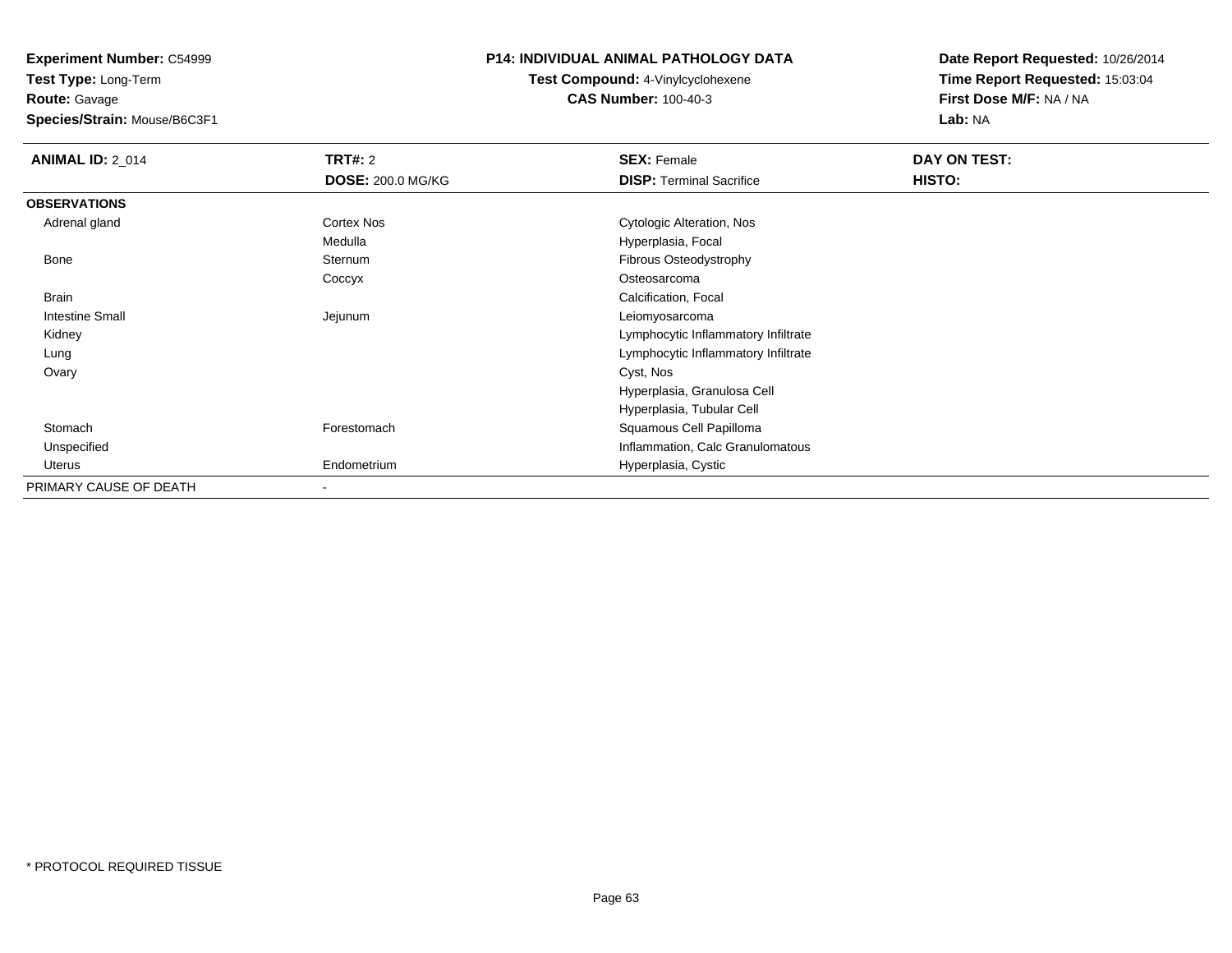| <b>Experiment Number: C54999</b><br>Test Type: Long-Term<br><b>Route: Gavage</b><br>Species/Strain: Mouse/B6C3F1 |                                            | <b>P14: INDIVIDUAL ANIMAL PATHOLOGY DATA</b><br><b>Test Compound: 4-Vinylcyclohexene</b><br><b>CAS Number: 100-40-3</b> | Date Report Requested: 10/26/2014<br>Time Report Requested: 15:03:04<br>First Dose M/F: NA / NA<br>Lab: NA |  |
|------------------------------------------------------------------------------------------------------------------|--------------------------------------------|-------------------------------------------------------------------------------------------------------------------------|------------------------------------------------------------------------------------------------------------|--|
| <b>ANIMAL ID: 2 015</b>                                                                                          | <b>TRT#: 2</b><br><b>DOSE: 200.0 MG/KG</b> | <b>SEX: Female</b><br><b>DISP:</b> Moribund Sacrifice                                                                   | DAY ON TEST:<br><b>HISTO:</b>                                                                              |  |
| <b>OBSERVATIONS</b>                                                                                              |                                            |                                                                                                                         |                                                                                                            |  |
| <b>Brain</b>                                                                                                     |                                            | Calcification, Focal                                                                                                    |                                                                                                            |  |
| Heart                                                                                                            | Myocardium Nos                             | Calcification, Focal                                                                                                    |                                                                                                            |  |
| Liver                                                                                                            |                                            | Necrosis, Nos                                                                                                           |                                                                                                            |  |
| Lung                                                                                                             |                                            | Perivasculitis                                                                                                          |                                                                                                            |  |
| Ovary                                                                                                            |                                            | Cyst, Nos                                                                                                               |                                                                                                            |  |
| Skin                                                                                                             |                                            | Edema, Nos                                                                                                              |                                                                                                            |  |
| Spleen                                                                                                           |                                            | Hematopoiesis                                                                                                           |                                                                                                            |  |
| Stomach                                                                                                          |                                            | Erosion                                                                                                                 |                                                                                                            |  |
| Unspecified                                                                                                      | Multiple Organs Nos                        | Lymphoma, Histiocytic-Malignant Type                                                                                    |                                                                                                            |  |
| PRIMARY CAUSE OF DEATH                                                                                           |                                            |                                                                                                                         |                                                                                                            |  |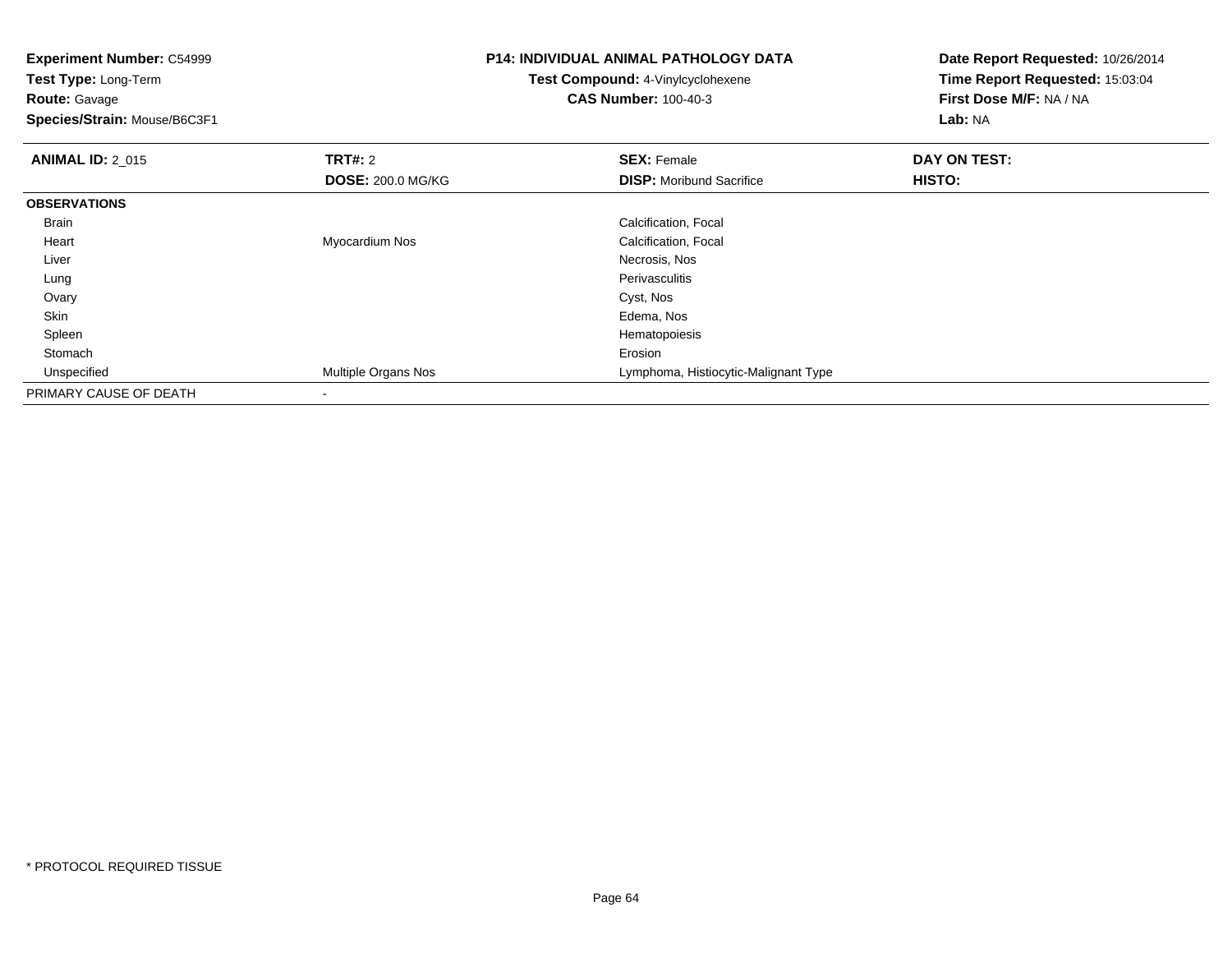**Experiment Number:** C54999**Test Type:** Long-Term

**Route:** Gavage

**Species/Strain:** Mouse/B6C3F1

# **P14: INDIVIDUAL ANIMAL PATHOLOGY DATA**

# **Test Compound:** 4-Vinylcyclohexene**CAS Number:** 100-40-3

| <b>ANIMAL ID: 2_016</b> | TRT#: 2                   | <b>SEX: Female</b>              | DAY ON TEST: |  |
|-------------------------|---------------------------|---------------------------------|--------------|--|
|                         | <b>DOSE: 200.0 MG/KG</b>  | <b>DISP: Terminal Sacrifice</b> | HISTO:       |  |
| <b>OBSERVATIONS</b>     |                           |                                 |              |  |
| Adrenal gland           | <b>Cortex Nos</b>         | Cytologic Alteration, Nos       |              |  |
| Bone                    | Sternum                   | Fibrous Osteodystrophy          |              |  |
| Brain                   |                           | Calcification, Focal            |              |  |
| Ovary                   |                           | Hyperplasia, Tubular Cell       |              |  |
|                         |                           | Mixed Tumor, Benign             |              |  |
| Pancreas                | Acinus                    | Atrophy, Nos                    |              |  |
|                         |                           | Dilatation, Ducts               |              |  |
|                         |                           | Inflammation, Acute             |              |  |
| Pituitary gland         | <b>Anterior Pituitary</b> | Angiectasis                     |              |  |
| Spleen                  |                           | Hematopoiesis                   |              |  |
| Thyroid                 |                           | Cyst, Follicular Nos            |              |  |
| Uterus                  | Endometrium               | Hyperplasia, Cystic             |              |  |
| PRIMARY CAUSE OF DEATH  | $\overline{\phantom{a}}$  |                                 |              |  |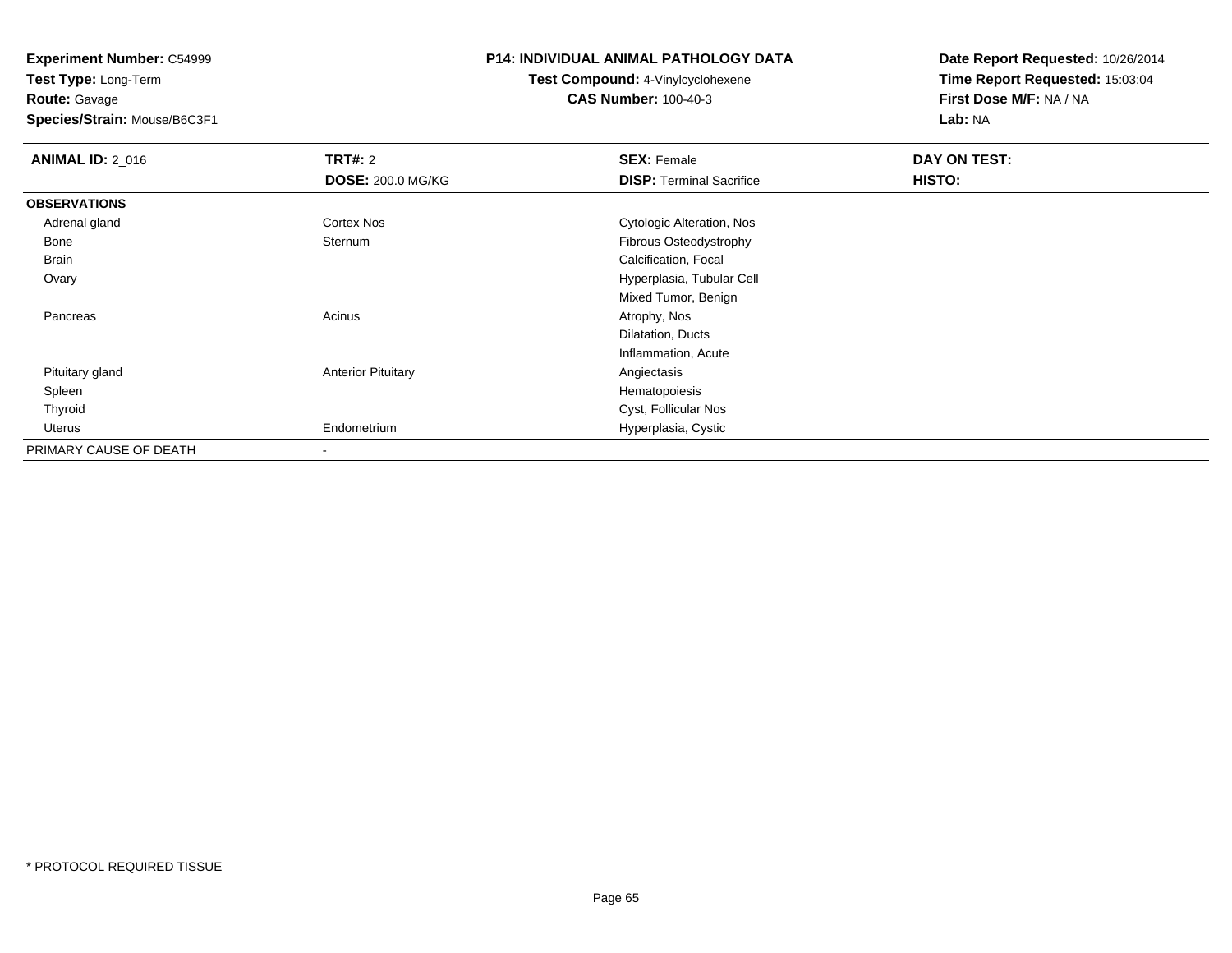**Experiment Number:** C54999**Test Type:** Long-Term**Route:** Gavage **Species/Strain:** Mouse/B6C3F1**P14: INDIVIDUAL ANIMAL PATHOLOGY DATATest Compound:** 4-Vinylcyclohexene**CAS Number:** 100-40-3**Date Report Requested:** 10/26/2014**Time Report Requested:** 15:03:04**First Dose M/F:** NA / NA**Lab:** NA**ANIMAL ID: 2 017 TRT#:** <sup>2</sup> **SEX:** Female **DAY ON TEST: DOSE:** 200.0 MG/KG**DISP:** Terminal Sacrifice **HISTO: OBSERVATIONS** Adrenal glandMedulla **Medulla** Pheochromocytoma<br>Sternum **Pheochromocytoma**<br>Pibrous Osteodystroj Bonee Sternum Fibrous Osteodystrophy Brain Calcification, Focal Gall bladder Lymphocytic Inflammatory Infiltrate Lymphocytic Inflammatory Infiltrate Liver Ovaryy and the control of the control of the control of the control of the control of the control of the control of the control of the control of the control of the control of the control of the control of the control of the co Granulosa-Cell TumorMixed Tumor, Benign Lymphoma, Mixed-Malignant Type Spleen Uterus Endometrium Hyperplasia, Cystic PRIMARY CAUSE OF DEATH-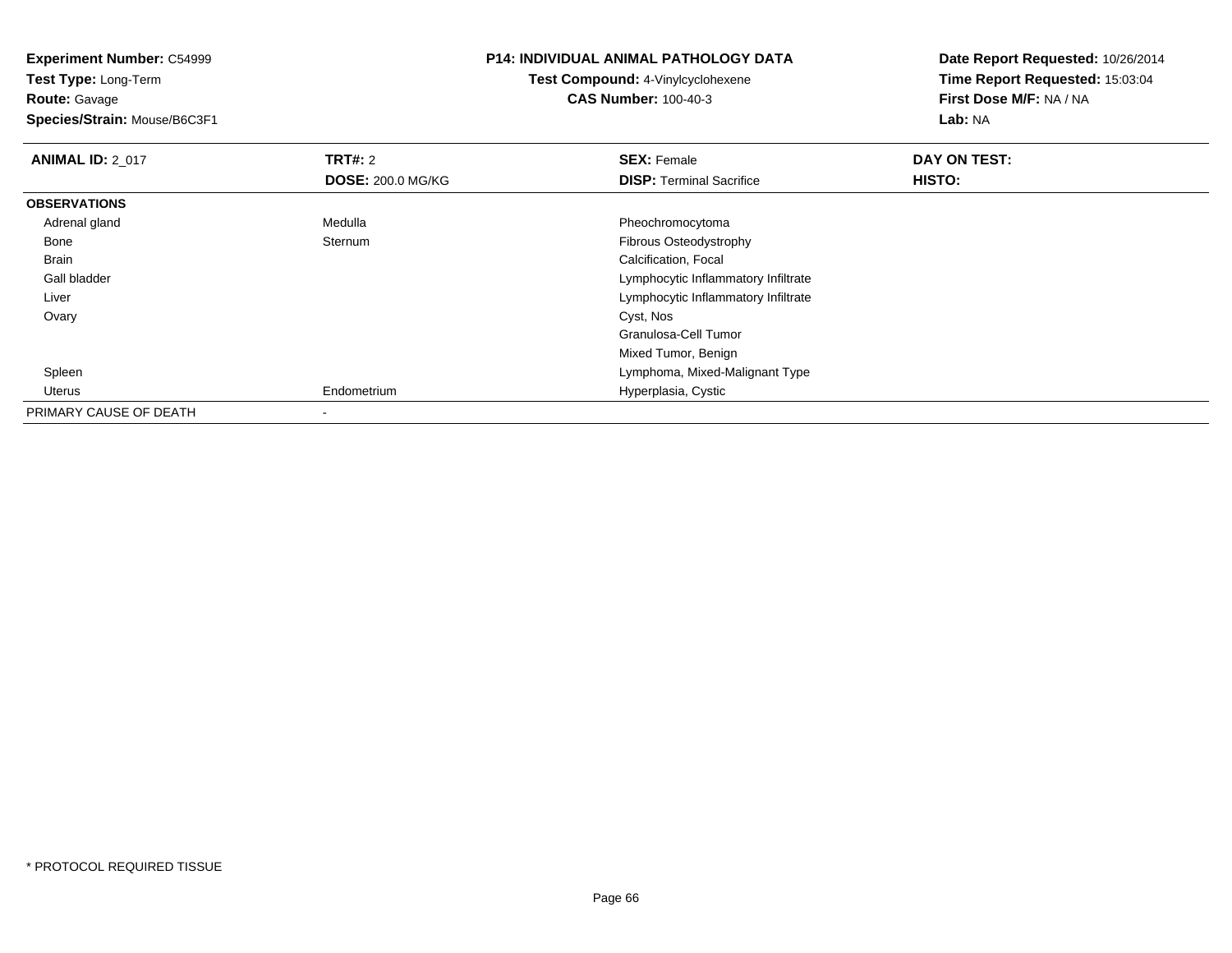| <b>Experiment Number: C54999</b><br>Test Type: Long-Term<br><b>Route: Gavage</b><br>Species/Strain: Mouse/B6C3F1 |                          | <b>P14: INDIVIDUAL ANIMAL PATHOLOGY DATA</b><br><b>Test Compound: 4-Vinylcyclohexene</b><br><b>CAS Number: 100-40-3</b> | Date Report Requested: 10/26/2014<br>Time Report Requested: 15:03:04<br>First Dose M/F: NA / NA<br>Lab: NA |  |
|------------------------------------------------------------------------------------------------------------------|--------------------------|-------------------------------------------------------------------------------------------------------------------------|------------------------------------------------------------------------------------------------------------|--|
| <b>ANIMAL ID: 2_018</b>                                                                                          | <b>TRT#:</b> 2           | <b>SEX: Female</b>                                                                                                      | DAY ON TEST:                                                                                               |  |
|                                                                                                                  | <b>DOSE: 200.0 MG/KG</b> | <b>DISP:</b> Terminal Sacrifice                                                                                         | <b>HISTO:</b>                                                                                              |  |
| <b>OBSERVATIONS</b>                                                                                              |                          |                                                                                                                         |                                                                                                            |  |
| Adrenal gland                                                                                                    | Capsule                  | Adenoma, Nos                                                                                                            |                                                                                                            |  |
|                                                                                                                  | Cortex Nos               | Cytologic Alteration, Nos                                                                                               |                                                                                                            |  |
| Bone                                                                                                             | Sternum                  | Fibrous Osteodystrophy                                                                                                  |                                                                                                            |  |
| Brain                                                                                                            |                          | Calcification, Focal                                                                                                    |                                                                                                            |  |
| Ovary                                                                                                            |                          | Cyst, Nos                                                                                                               |                                                                                                            |  |
|                                                                                                                  |                          | Hyperplasia, Granulosa Cell                                                                                             |                                                                                                            |  |
|                                                                                                                  |                          | Hyperplasia, Tubular Cell                                                                                               |                                                                                                            |  |
| Stomach                                                                                                          | Mucosa                   | Cyst, Nos                                                                                                               |                                                                                                            |  |
| Uterus                                                                                                           | Endometrium              | Hyperplasia, Cystic                                                                                                     |                                                                                                            |  |
| PRIMARY CAUSE OF DEATH                                                                                           | $\,$                     |                                                                                                                         |                                                                                                            |  |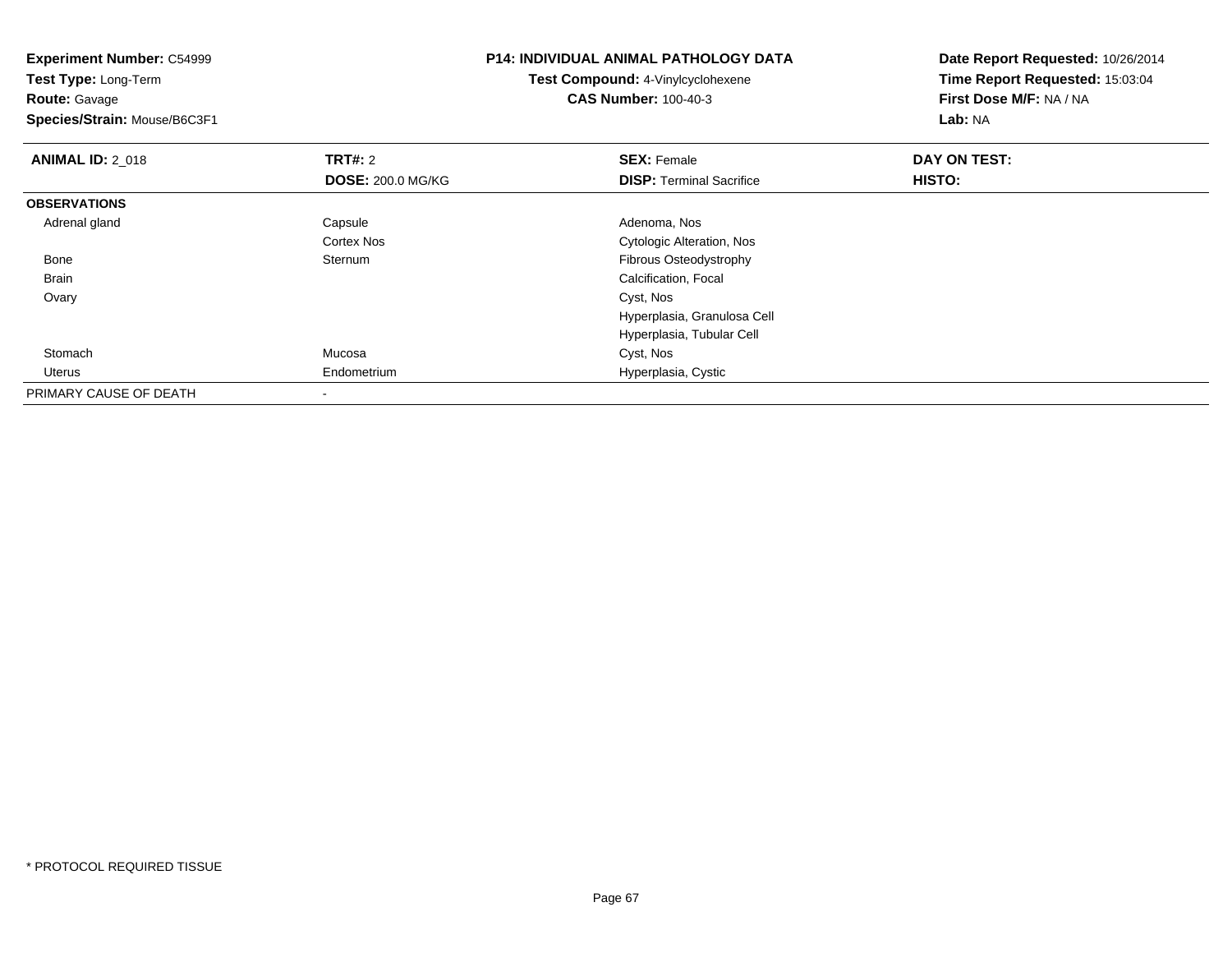| <b>Experiment Number: C54999</b><br>Test Type: Long-Term<br><b>Route: Gavage</b><br>Species/Strain: Mouse/B6C3F1 |                          | <b>P14: INDIVIDUAL ANIMAL PATHOLOGY DATA</b><br>Test Compound: 4-Vinylcyclohexene<br><b>CAS Number: 100-40-3</b> | Date Report Requested: 10/26/2014<br>Time Report Requested: 15:03:04<br>First Dose M/F: NA / NA<br>Lab: NA |
|------------------------------------------------------------------------------------------------------------------|--------------------------|------------------------------------------------------------------------------------------------------------------|------------------------------------------------------------------------------------------------------------|
| <b>ANIMAL ID: 2 019</b>                                                                                          | TRT#: 2                  | <b>SEX: Female</b>                                                                                               | DAY ON TEST:                                                                                               |
|                                                                                                                  | <b>DOSE: 200.0 MG/KG</b> | <b>DISP:</b> Terminal Sacrifice                                                                                  | HISTO:                                                                                                     |
| <b>OBSERVATIONS</b>                                                                                              |                          |                                                                                                                  |                                                                                                            |
| Adrenal gland                                                                                                    | Cortex Nos               | Cytologic Alteration, Nos                                                                                        |                                                                                                            |
| Bone                                                                                                             | Sternum                  | <b>Fibrous Osteodystrophy</b>                                                                                    |                                                                                                            |
| <b>Brain</b>                                                                                                     |                          | Calcification, Focal                                                                                             |                                                                                                            |
| Liver                                                                                                            |                          | Lymphocytic Inflammatory Infiltrate                                                                              |                                                                                                            |
| Ovary                                                                                                            |                          | Mixed Tumor, Benign                                                                                              |                                                                                                            |
| Uterus                                                                                                           | Endometrium              | Hyperplasia, Cystic                                                                                              |                                                                                                            |
| PRIMARY CAUSE OF DEATH                                                                                           |                          |                                                                                                                  |                                                                                                            |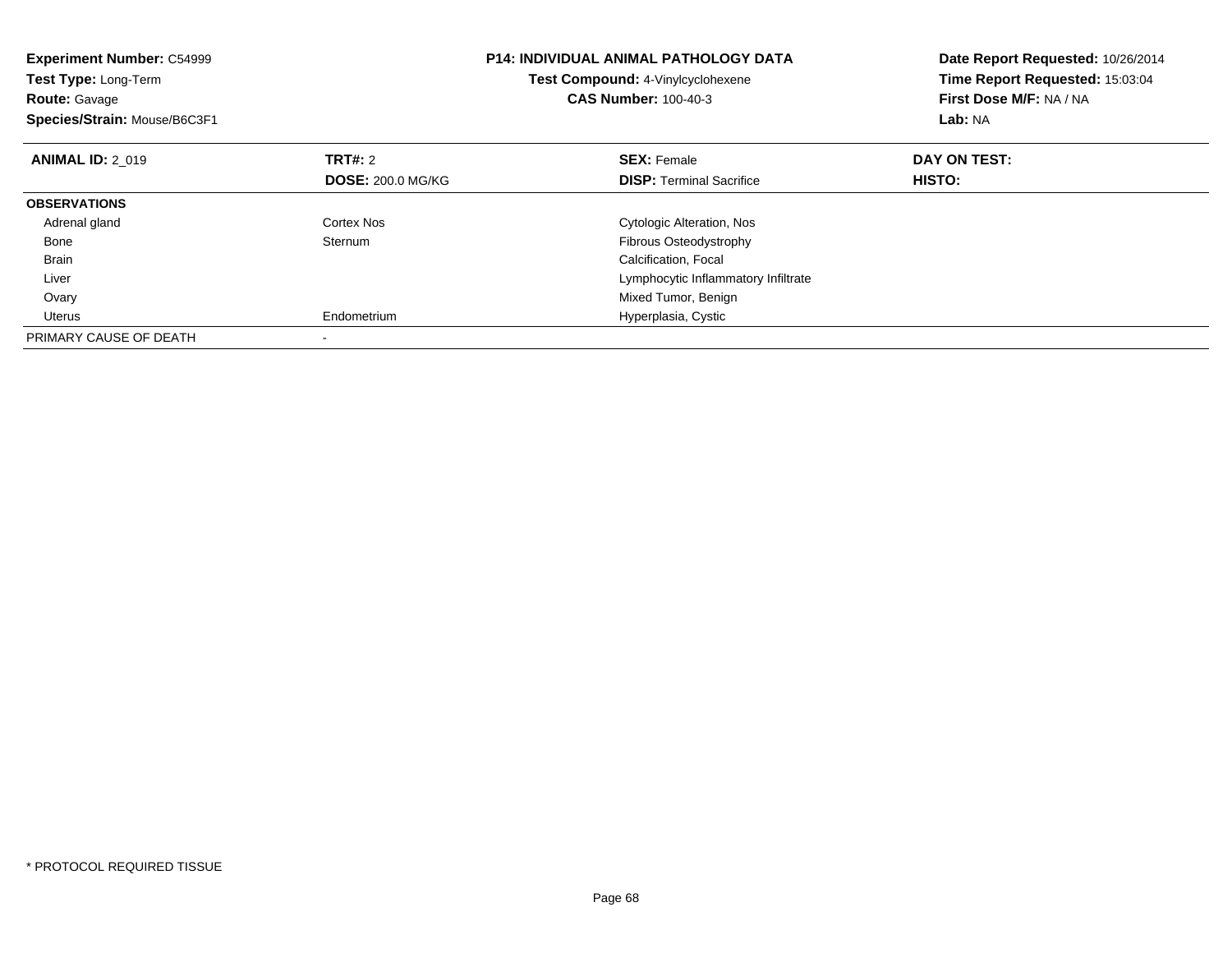| <b>Experiment Number: C54999</b><br>Test Type: Long-Term<br><b>Route: Gavage</b><br>Species/Strain: Mouse/B6C3F1 |                           | <b>P14: INDIVIDUAL ANIMAL PATHOLOGY DATA</b><br>Test Compound: 4-Vinylcyclohexene<br><b>CAS Number: 100-40-3</b> |                                 | Date Report Requested: 10/26/2014<br>Time Report Requested: 15:03:04<br>First Dose M/F: NA / NA<br>Lab: NA |  |
|------------------------------------------------------------------------------------------------------------------|---------------------------|------------------------------------------------------------------------------------------------------------------|---------------------------------|------------------------------------------------------------------------------------------------------------|--|
| <b>ANIMAL ID: 2 020</b>                                                                                          | TRT#: 2                   |                                                                                                                  | <b>SEX:</b> Female              | DAY ON TEST:                                                                                               |  |
|                                                                                                                  | <b>DOSE: 200.0 MG/KG</b>  |                                                                                                                  | <b>DISP:</b> Moribund Sacrifice | HISTO:                                                                                                     |  |
| <b>OBSERVATIONS</b>                                                                                              |                           |                                                                                                                  |                                 |                                                                                                            |  |
| <b>Brain</b>                                                                                                     |                           |                                                                                                                  | Adenocarcinoma, Nos, Invasive   |                                                                                                            |  |
| Lung                                                                                                             |                           |                                                                                                                  | Congestion, Nos                 |                                                                                                            |  |
| Nasal cavity                                                                                                     |                           |                                                                                                                  | Inflammation, Acute Suppurative |                                                                                                            |  |
| Pituitary gland                                                                                                  | <b>Anterior Pituitary</b> |                                                                                                                  | Adenocarcinoma, Nos             |                                                                                                            |  |
| Unspecified                                                                                                      | Multiple Organs Nos       |                                                                                                                  | Lymphoma, Mixed-Malignant Type  |                                                                                                            |  |
| PRIMARY CAUSE OF DEATH                                                                                           |                           |                                                                                                                  |                                 |                                                                                                            |  |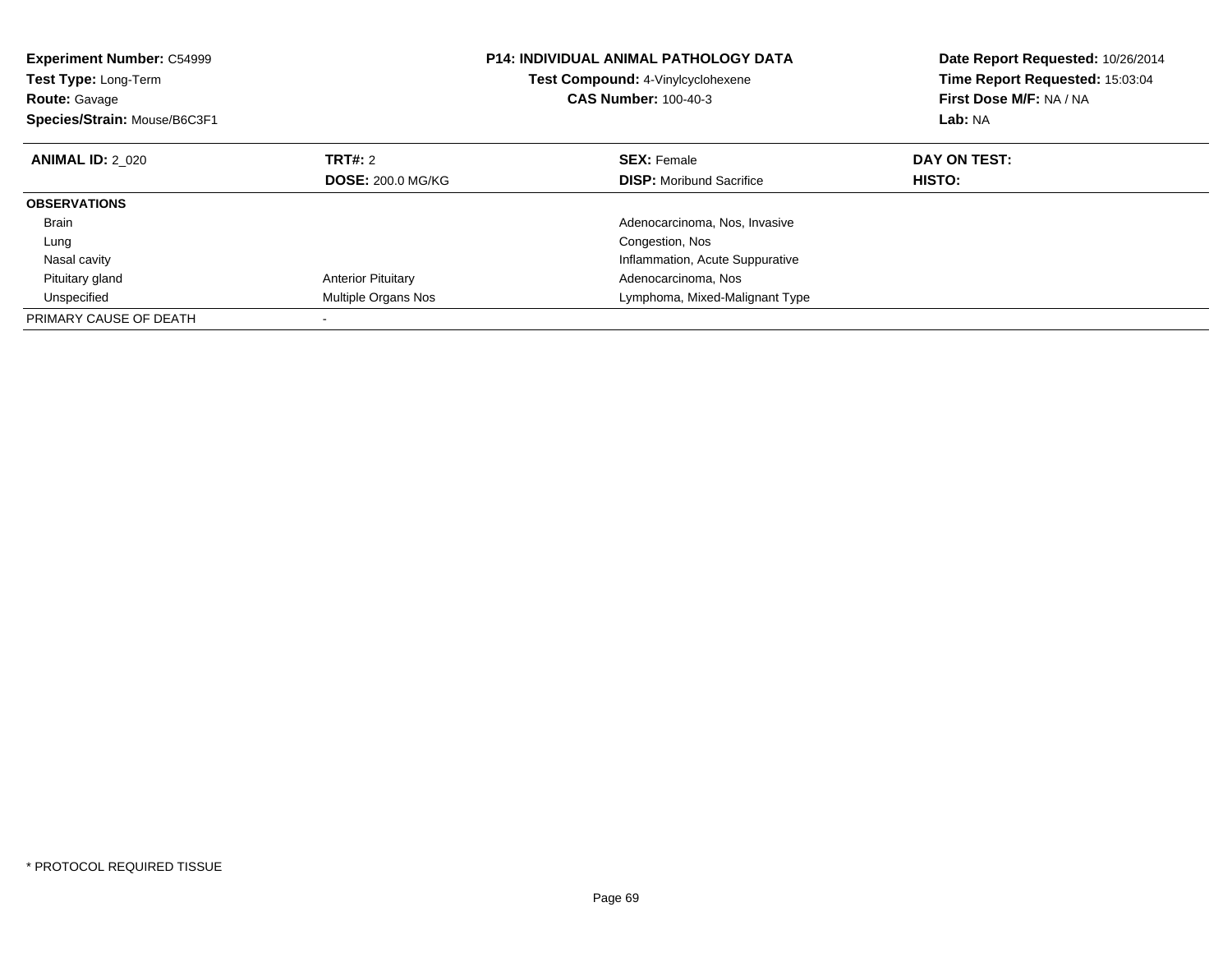| <b>Experiment Number: C54999</b><br>Test Type: Long-Term<br><b>Route: Gavage</b><br>Species/Strain: Mouse/B6C3F1 |                          | <b>P14: INDIVIDUAL ANIMAL PATHOLOGY DATA</b><br>Test Compound: 4-Vinylcyclohexene<br><b>CAS Number: 100-40-3</b> | Date Report Requested: 10/26/2014<br>Time Report Requested: 15:03:04<br>First Dose M/F: NA / NA<br>Lab: NA |  |
|------------------------------------------------------------------------------------------------------------------|--------------------------|------------------------------------------------------------------------------------------------------------------|------------------------------------------------------------------------------------------------------------|--|
| <b>ANIMAL ID: 2 021</b>                                                                                          | TRT#: 2                  | <b>SEX: Female</b>                                                                                               | DAY ON TEST:                                                                                               |  |
|                                                                                                                  | <b>DOSE: 200.0 MG/KG</b> | <b>DISP:</b> Natural Death                                                                                       | <b>HISTO:</b>                                                                                              |  |
| <b>OBSERVATIONS</b>                                                                                              |                          |                                                                                                                  |                                                                                                            |  |
| Bone                                                                                                             | Sternum                  | Fibrous Osteodystrophy                                                                                           |                                                                                                            |  |
| Unspecified                                                                                                      | Thorax                   | Fibrosarcoma                                                                                                     |                                                                                                            |  |
| Uterus                                                                                                           | Endometrium              | Cyst, Nos                                                                                                        |                                                                                                            |  |
| PRIMARY CAUSE OF DEATH                                                                                           |                          |                                                                                                                  |                                                                                                            |  |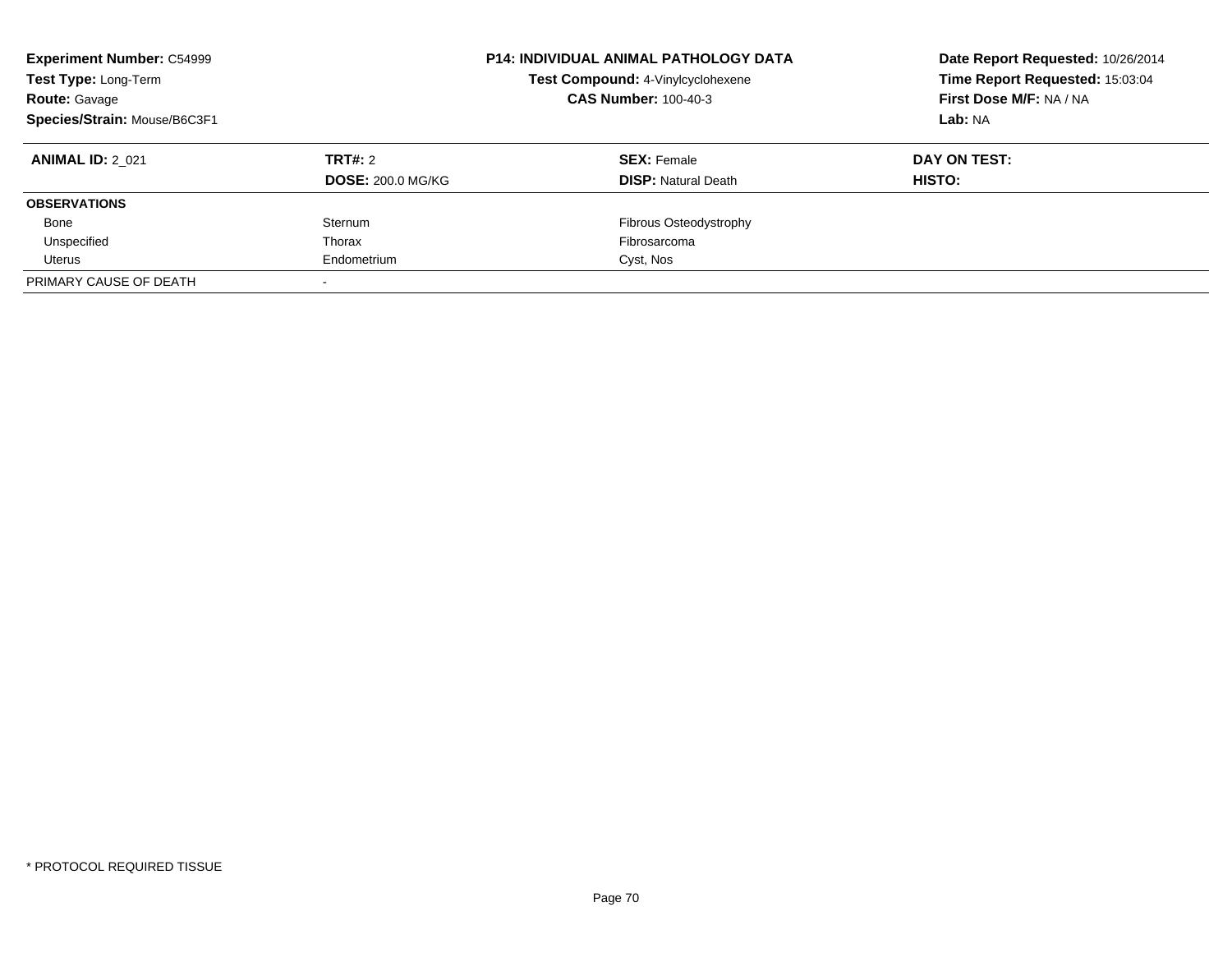**Experiment Number:** C54999

**Test Type:** Long-Term**Route:** Gavage

**Species/Strain:** Mouse/B6C3F1

## **P14: INDIVIDUAL ANIMAL PATHOLOGY DATA**

**Test Compound:** 4-Vinylcyclohexene**CAS Number:** 100-40-3

| <b>ANIMAL ID: 2_022</b> | <b>TRT#: 2</b>           | <b>SEX: Female</b>                  | DAY ON TEST: |  |
|-------------------------|--------------------------|-------------------------------------|--------------|--|
|                         | <b>DOSE: 200.0 MG/KG</b> | <b>DISP:</b> Terminal Sacrifice     | HISTO:       |  |
| <b>OBSERVATIONS</b>     |                          |                                     |              |  |
| Adrenal gland           | Cortex Nos               | Cytologic Alteration, Nos           |              |  |
|                         | Medulla                  | Hyperplasia, Focal                  |              |  |
| Bone                    | Sternum                  | Fibrous Osteodystrophy              |              |  |
| Brain                   |                          | Calcification, Focal                |              |  |
| Kidney                  |                          | Lymphocytic Inflammatory Infiltrate |              |  |
| Liver                   |                          | Inflammation, Acute/Chronic         |              |  |
| Ovary                   |                          | Cyst, Nos                           |              |  |
|                         |                          | Hyperplasia, Granulosa Cell         |              |  |
| Spleen                  |                          | Hyperplasia, Lymphoid               |              |  |
| Stomach                 | Forestomach              | Hyperplasia, Epithelial             |              |  |
| Uterus                  | Endometrium              | Hyperplasia, Cystic                 |              |  |
| PRIMARY CAUSE OF DEATH  |                          |                                     |              |  |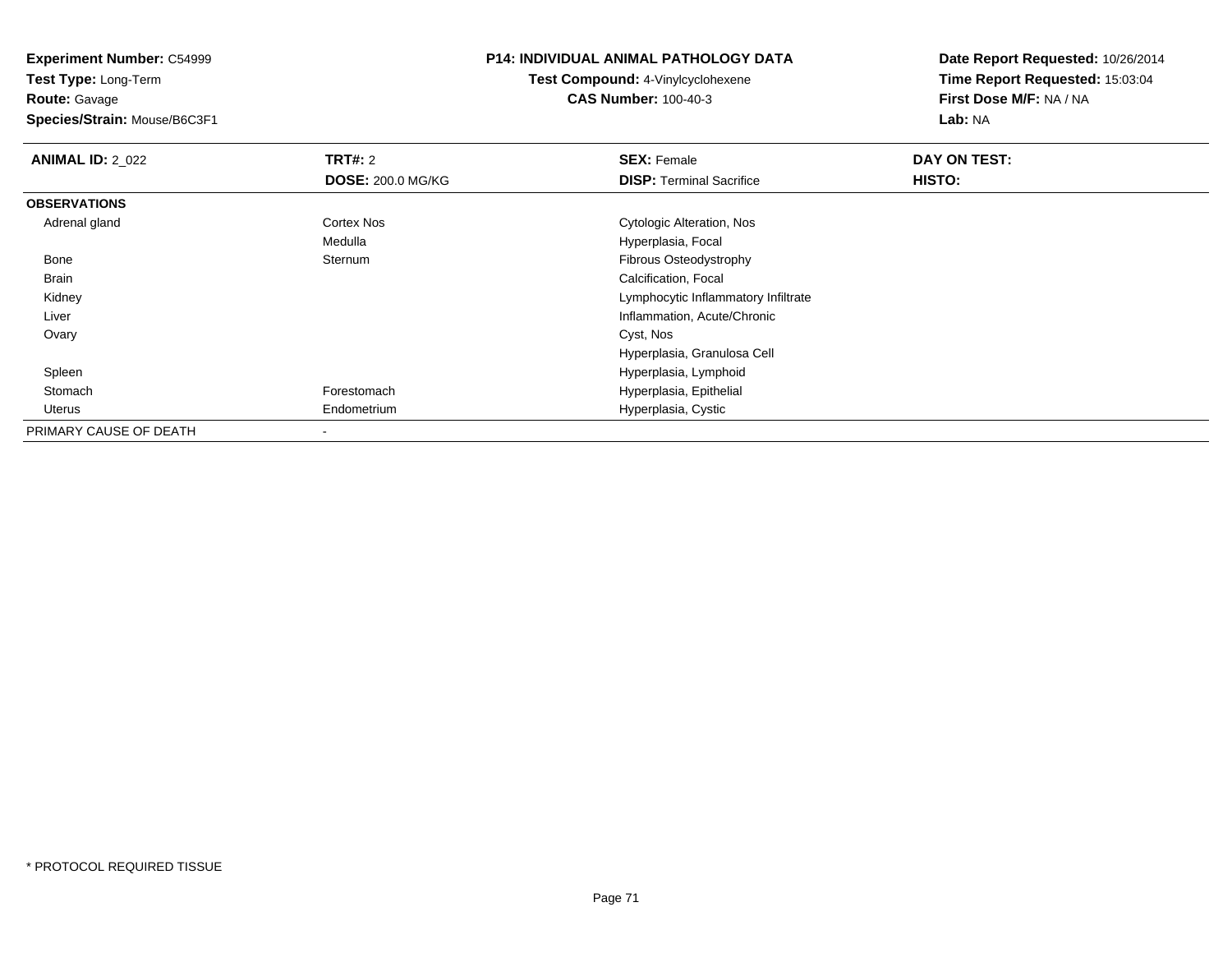| <b>Experiment Number: C54999</b><br>Test Type: Long-Term<br><b>Route: Gavage</b><br>Species/Strain: Mouse/B6C3F1 |                          | <b>P14: INDIVIDUAL ANIMAL PATHOLOGY DATA</b><br>Test Compound: 4-Vinylcyclohexene<br><b>CAS Number: 100-40-3</b> | Date Report Requested: 10/26/2014<br>Time Report Requested: 15:03:04<br>First Dose M/F: NA / NA<br>Lab: NA |
|------------------------------------------------------------------------------------------------------------------|--------------------------|------------------------------------------------------------------------------------------------------------------|------------------------------------------------------------------------------------------------------------|
| <b>ANIMAL ID: 2 023</b>                                                                                          | TRT#: 2                  | <b>SEX: Female</b>                                                                                               | DAY ON TEST:                                                                                               |
|                                                                                                                  | <b>DOSE: 200.0 MG/KG</b> | <b>DISP:</b> Terminal Sacrifice                                                                                  | HISTO:                                                                                                     |
| <b>OBSERVATIONS</b>                                                                                              |                          |                                                                                                                  |                                                                                                            |
| Adrenal gland                                                                                                    | Cortex Nos               | Cytologic Alteration, Nos                                                                                        |                                                                                                            |
| Liver                                                                                                            |                          | Metamorphosis, Fatty                                                                                             |                                                                                                            |
| Lung                                                                                                             |                          | Atelectasis                                                                                                      |                                                                                                            |
| Lymph node                                                                                                       | Mediastinal Lymph Node   | Amyloidosis                                                                                                      |                                                                                                            |
| Pancreas                                                                                                         |                          | Cytoplasmic Vacuolization                                                                                        |                                                                                                            |
| Unspecified                                                                                                      | Multiple Organs Nos      | Lymphoma, Lymphocytic-Malignant Type                                                                             |                                                                                                            |
| Uterus                                                                                                           | Endometrium              | Hyperplasia, Cystic                                                                                              |                                                                                                            |
| PRIMARY CAUSE OF DEATH                                                                                           |                          |                                                                                                                  |                                                                                                            |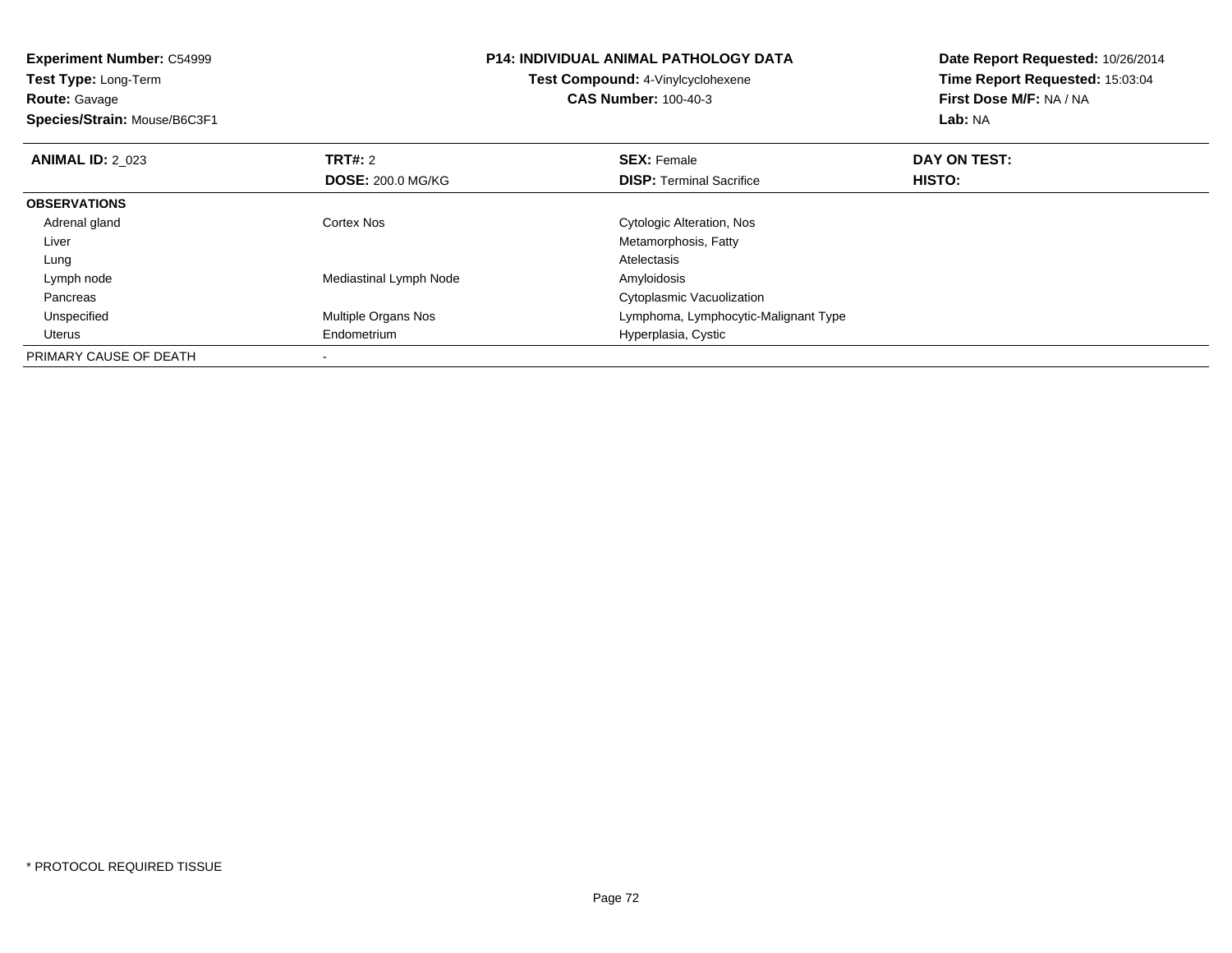| <b>Experiment Number: C54999</b><br><b>Test Type: Long-Term</b><br><b>Route: Gavage</b><br>Species/Strain: Mouse/B6C3F1 |                          | <b>P14: INDIVIDUAL ANIMAL PATHOLOGY DATA</b><br>Test Compound: 4-Vinylcyclohexene<br><b>CAS Number: 100-40-3</b> | Date Report Requested: 10/26/2014<br>Time Report Requested: 15:03:04<br>First Dose M/F: NA / NA<br>Lab: NA |
|-------------------------------------------------------------------------------------------------------------------------|--------------------------|------------------------------------------------------------------------------------------------------------------|------------------------------------------------------------------------------------------------------------|
| <b>ANIMAL ID: 2 024</b>                                                                                                 | <b>TRT#: 2</b>           | <b>SEX: Female</b>                                                                                               | DAY ON TEST:                                                                                               |
|                                                                                                                         | <b>DOSE: 200.0 MG/KG</b> | <b>DISP:</b> Terminal Sacrifice                                                                                  | <b>HISTO:</b>                                                                                              |
| <b>OBSERVATIONS</b>                                                                                                     |                          |                                                                                                                  |                                                                                                            |
| Bone                                                                                                                    | Sternum                  | Fibrous Osteodystrophy                                                                                           |                                                                                                            |
| Kidney                                                                                                                  | Tubule                   | Pigmentation, Nos                                                                                                |                                                                                                            |
| Nasal cavity                                                                                                            |                          | Cyst, Nos                                                                                                        |                                                                                                            |
| Ovary                                                                                                                   |                          | Granulosa-Cell Tumor                                                                                             |                                                                                                            |
| Thyroid                                                                                                                 |                          | Cyst, Follicular Nos                                                                                             |                                                                                                            |
| Unspecified                                                                                                             | Multiple Organs Nos      | Lymphoma, Lymphocytic-Malignant Type                                                                             |                                                                                                            |
| Uterus                                                                                                                  | Endometrium              | Hyperplasia, Cystic                                                                                              |                                                                                                            |
| PRIMARY CAUSE OF DEATH                                                                                                  |                          |                                                                                                                  |                                                                                                            |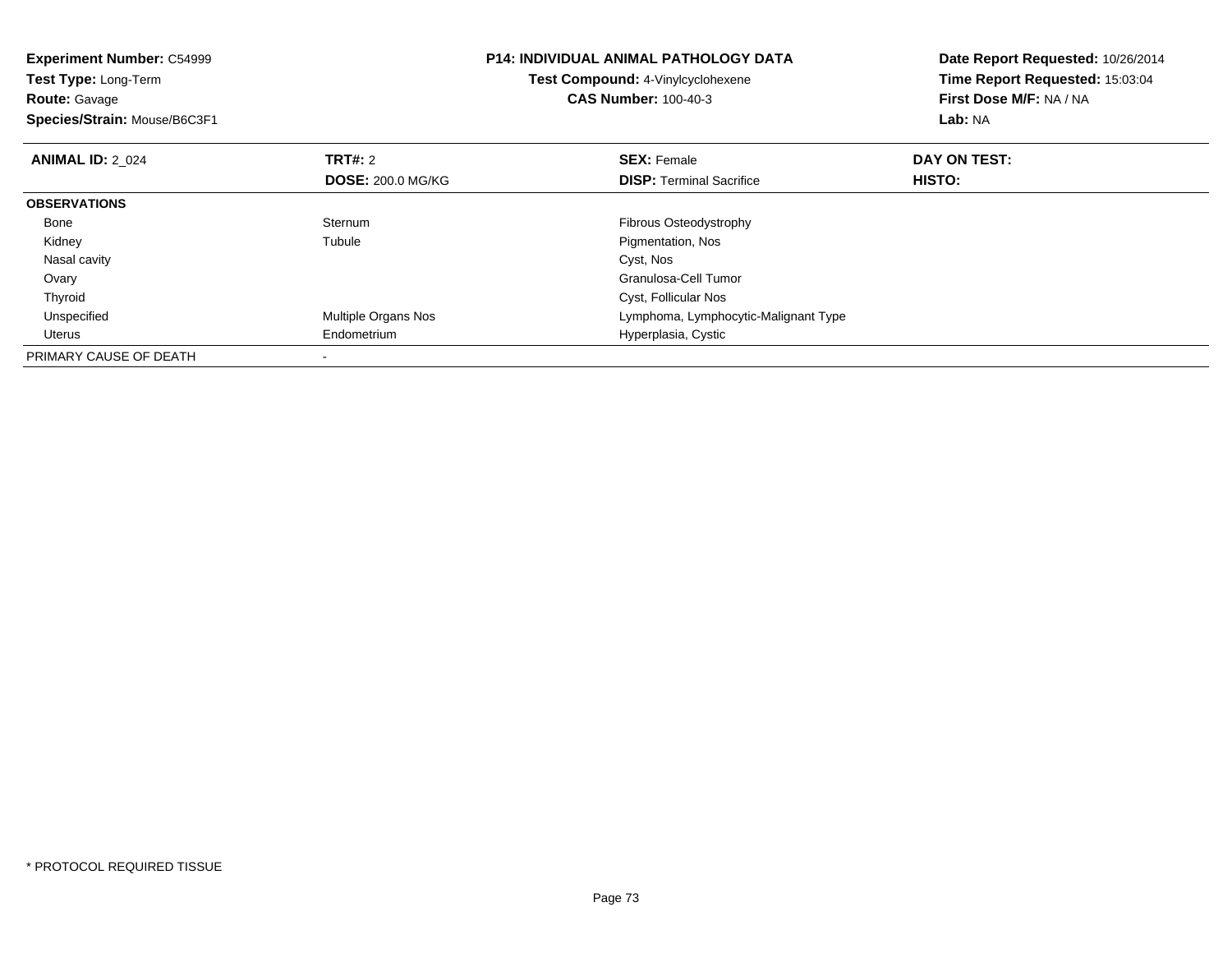| <b>Experiment Number: C54999</b><br>Test Type: Long-Term<br><b>Route: Gavage</b><br>Species/Strain: Mouse/B6C3F1 |                          | <b>P14: INDIVIDUAL ANIMAL PATHOLOGY DATA</b><br>Test Compound: 4-Vinylcyclohexene<br><b>CAS Number: 100-40-3</b> | Date Report Requested: 10/26/2014<br>Time Report Requested: 15:03:04<br>First Dose M/F: NA / NA<br>Lab: NA |
|------------------------------------------------------------------------------------------------------------------|--------------------------|------------------------------------------------------------------------------------------------------------------|------------------------------------------------------------------------------------------------------------|
| <b>ANIMAL ID: 2 025</b>                                                                                          | TRT#: 2                  | <b>SEX: Female</b>                                                                                               | DAY ON TEST:                                                                                               |
|                                                                                                                  | <b>DOSE: 200.0 MG/KG</b> | <b>DISP:</b> Natural Death                                                                                       | HISTO:                                                                                                     |
| <b>OBSERVATIONS</b>                                                                                              |                          |                                                                                                                  |                                                                                                            |
| Bone                                                                                                             | Sternum                  | Fibrous Osteodystrophy                                                                                           |                                                                                                            |
| Ovary                                                                                                            |                          | Mixed Tumor, Benign                                                                                              |                                                                                                            |
| Unspecified                                                                                                      | Multiple Organs Nos      | Lymphoma, Lymphocytic-Malignant Type                                                                             |                                                                                                            |
| Uterus                                                                                                           | Endometrium              | Hyperplasia, Cystic                                                                                              |                                                                                                            |
| PRIMARY CAUSE OF DEATH                                                                                           |                          |                                                                                                                  |                                                                                                            |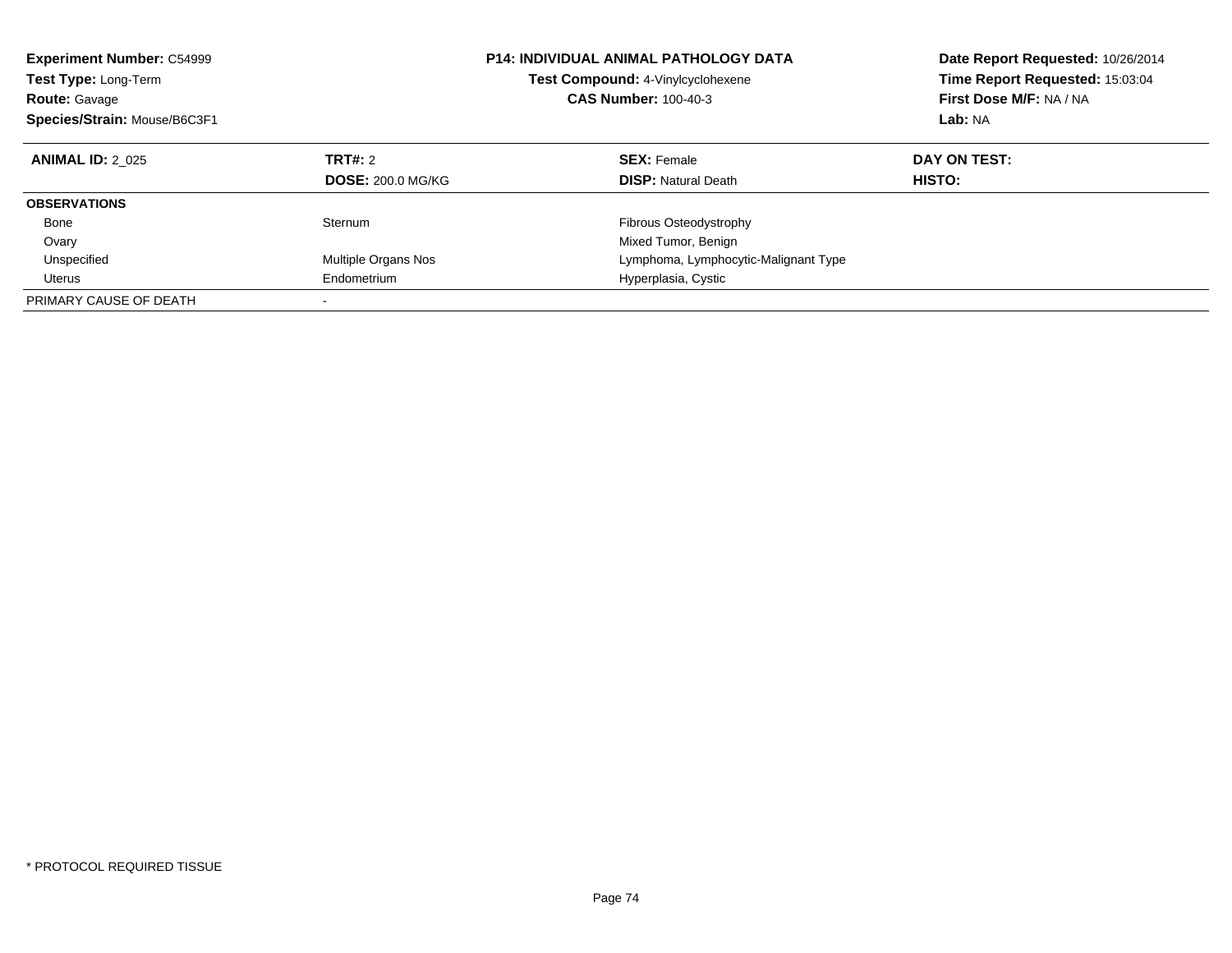**Experiment Number:** C54999**Test Type:** Long-Term**Route:** Gavage **Species/Strain:** Mouse/B6C3F1**P14: INDIVIDUAL ANIMAL PATHOLOGY DATATest Compound:** 4-Vinylcyclohexene**CAS Number:** 100-40-3**Date Report Requested:** 10/26/2014**Time Report Requested:** 15:03:04**First Dose M/F:** NA / NA**Lab:** NA**ANIMAL ID: 2 026 6 DAY ON TEST: TRT#:** 2 **SEX:** Female **SEX:** Female **DOSE:** 200.0 MG/KG**DISP:** Terminal Sacrifice **HISTO: OBSERVATIONS** Adrenal gland Cortex Nos Cytologic Alteration, Nos Brain Calcification, Focal Intestine Small Peyers Patch Hyperplasia, Nos Kidney Lymphocytic Inflammatory Infiltratee and the Mesenteric Lymph Node **Lymphoma, Lymphoma, Lymphocytic-Malignant Type**  Lymph node Ovary Mixed Tumor, Benign Hyperplasia, Lymphoid Spleen Uterus Endometrium Hyperplasia, Cystic PRIMARY CAUSE OF DEATH-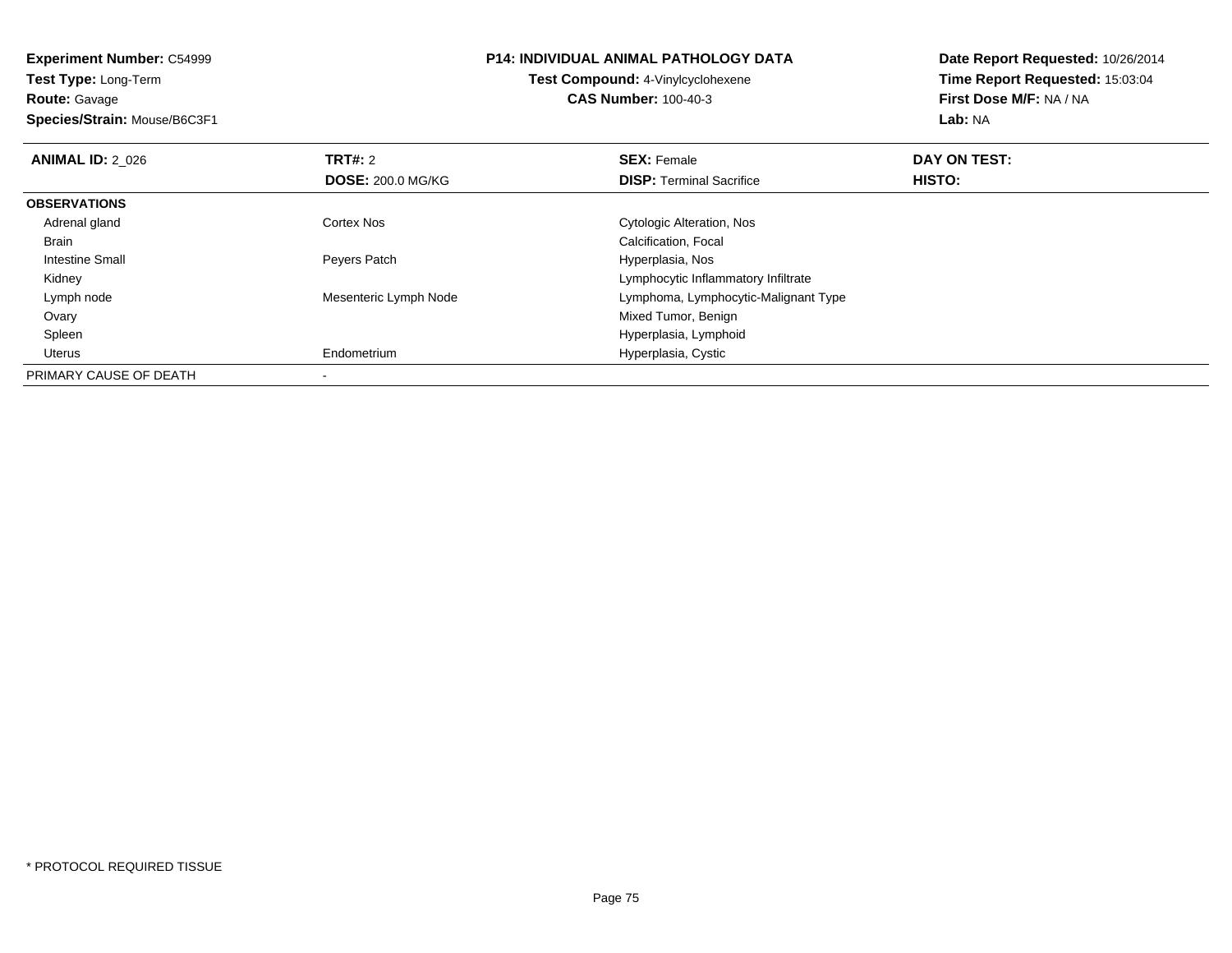**Experiment Number:** C54999

**Test Type:** Long-Term**Route:** Gavage

**Species/Strain:** Mouse/B6C3F1

## **P14: INDIVIDUAL ANIMAL PATHOLOGY DATA**

## **Test Compound:** 4-Vinylcyclohexene**CAS Number:** 100-40-3

**Date Report Requested:** 10/26/2014**Time Report Requested:** 15:03:04**First Dose M/F:** NA / NA**Lab:** NA

| <b>ANIMAL ID: 2_027</b> | TRT#: 2                   | <b>SEX: Female</b>                   | DAY ON TEST:  |  |
|-------------------------|---------------------------|--------------------------------------|---------------|--|
|                         | <b>DOSE: 200.0 MG/KG</b>  | <b>DISP: Natural Death</b>           | <b>HISTO:</b> |  |
| <b>OBSERVATIONS</b>     |                           |                                      |               |  |
| Heart                   |                           | Hyperplasia, Nos                     |               |  |
| Kidney                  |                           | Tubular-Cell Adenoma                 |               |  |
| Liver                   |                           | Necrosis, Focal                      |               |  |
| Lung                    |                           | Granulosa-Cell Carcinoma, Metastatic |               |  |
| Mammary gland           | Mammary Lobule            | Hyperplasia, Nos                     |               |  |
| Ovary                   |                           | Granulosa-Cell Carcinoma             |               |  |
| Pituitary gland         | <b>Anterior Pituitary</b> | Adenoma, Nos                         |               |  |
| Spleen                  |                           | Hematopoiesis                        |               |  |
| Thyroid                 |                           | Inflammation, Chronic                |               |  |
| Uterus                  | Endometrium               | Hyperplasia, Cystic                  |               |  |
| PRIMARY CAUSE OF DEATH  | $\overline{\phantom{a}}$  |                                      |               |  |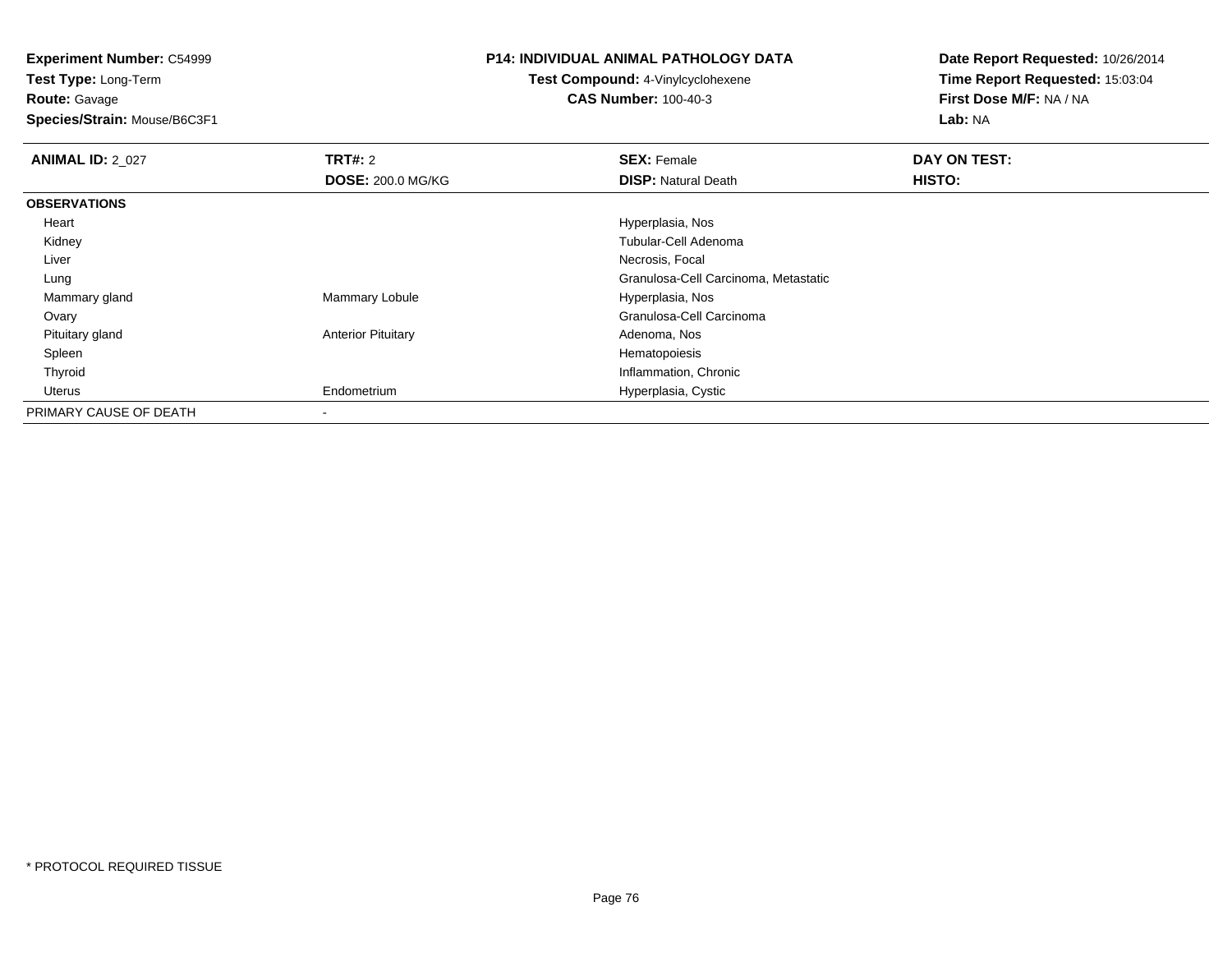| <b>Experiment Number: C54999</b><br>Test Type: Long-Term<br><b>Route: Gavage</b><br>Species/Strain: Mouse/B6C3F1 |                          | <b>P14: INDIVIDUAL ANIMAL PATHOLOGY DATA</b><br>Test Compound: 4-Vinylcyclohexene<br><b>CAS Number: 100-40-3</b> | Date Report Requested: 10/26/2014<br>Time Report Requested: 15:03:04<br>First Dose M/F: NA / NA<br>Lab: NA |
|------------------------------------------------------------------------------------------------------------------|--------------------------|------------------------------------------------------------------------------------------------------------------|------------------------------------------------------------------------------------------------------------|
| <b>ANIMAL ID: 2 028</b>                                                                                          | <b>TRT#: 2</b>           | <b>SEX: Female</b>                                                                                               | DAY ON TEST:                                                                                               |
|                                                                                                                  | <b>DOSE: 200.0 MG/KG</b> | <b>DISP:</b> Terminal Sacrifice                                                                                  | HISTO:                                                                                                     |
| <b>OBSERVATIONS</b>                                                                                              |                          |                                                                                                                  |                                                                                                            |
| Bone                                                                                                             | Sternum                  | Fibrous Osteodystrophy                                                                                           |                                                                                                            |
| <b>Brain</b>                                                                                                     |                          | Calcification, Focal                                                                                             |                                                                                                            |
| Intestine Small                                                                                                  | Peyers Patch             | Hyperplasia, Nos                                                                                                 |                                                                                                            |
| Mammary gland                                                                                                    |                          | Dilatation, Ducts                                                                                                |                                                                                                            |
| Ovary                                                                                                            |                          | Cyst, Nos                                                                                                        |                                                                                                            |
|                                                                                                                  |                          | Mixed Tumor, Benign                                                                                              |                                                                                                            |
| Uterus                                                                                                           | Endometrium              | Hyperplasia, Cystic                                                                                              |                                                                                                            |
| PRIMARY CAUSE OF DEATH                                                                                           |                          |                                                                                                                  |                                                                                                            |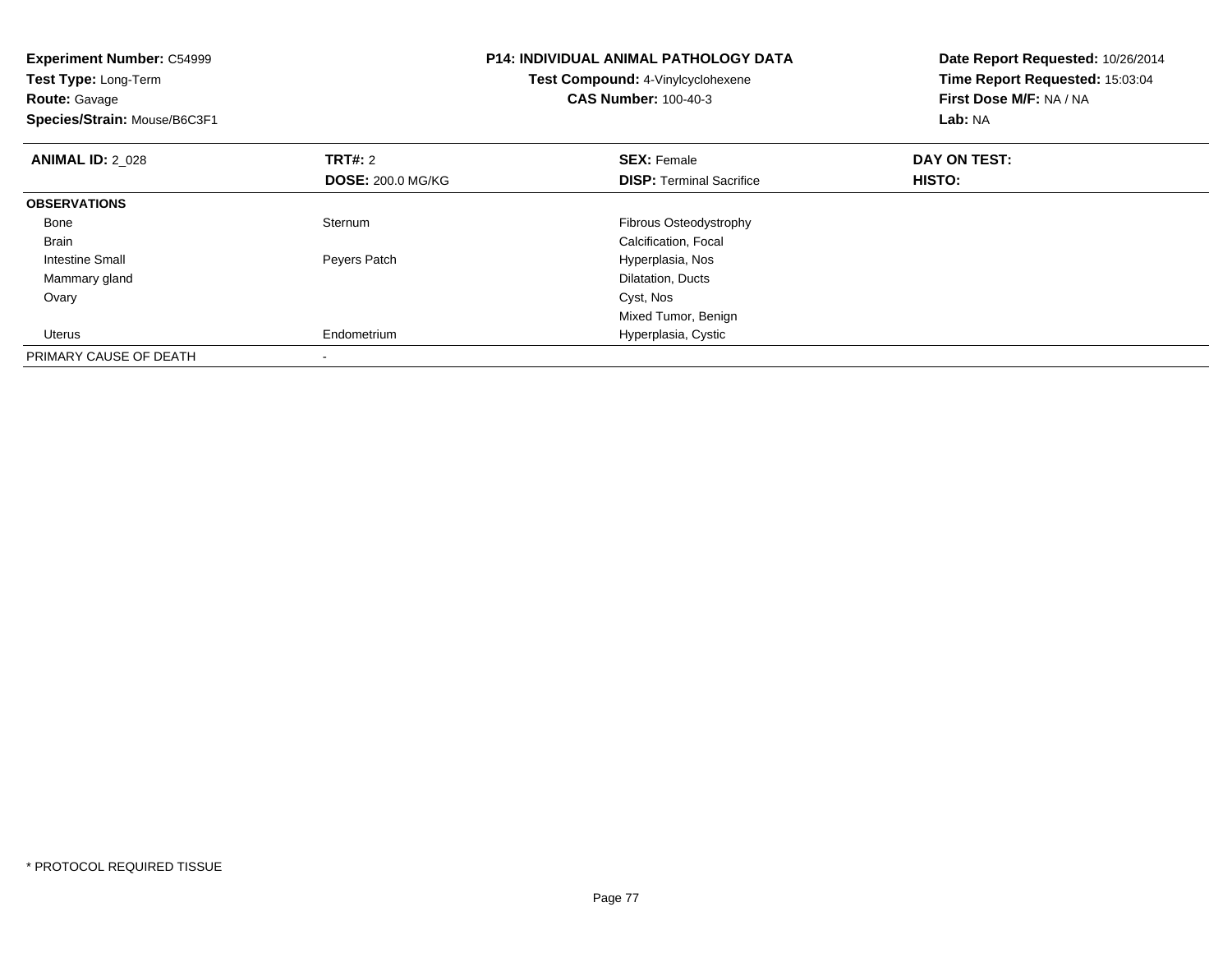**Experiment Number:** C54999**Test Type:** Long-Term**Route:** Gavage **Species/Strain:** Mouse/B6C3F1**P14: INDIVIDUAL ANIMAL PATHOLOGY DATATest Compound:** 4-Vinylcyclohexene**CAS Number:** 100-40-3**Date Report Requested:** 10/26/2014**Time Report Requested:** 15:03:04**First Dose M/F:** NA / NA**Lab:** NA**ANIMAL ID: 2 029 TRT#:** 2 **SEX:** Female **DAY ON TEST: DOSE:** 200.0 MG/KG**DISP:** Terminal Sacrifice **HISTO: OBSERVATIONS** Adrenal glandCortex Nos<br>
Sternum<br>
Sternum<br>
Cytologic Alteration, Nos Bonee Sternum Fibrous Osteodystrophy Liver Inflammation, Active Chronic**Ovary**  Mixed Tumor, Benign Pituitary glandAnterior Pituitary **Cyst, Nos**<br>
Forestomach **Cyst, Nos**<br>
Squamous StomachSquamous Cell Papilloma Urinary bladder Lymphocytic Inflammatory Infiltrate Uterus Endometrium Hyperplasia, Cystic PRIMARY CAUSE OF DEATH-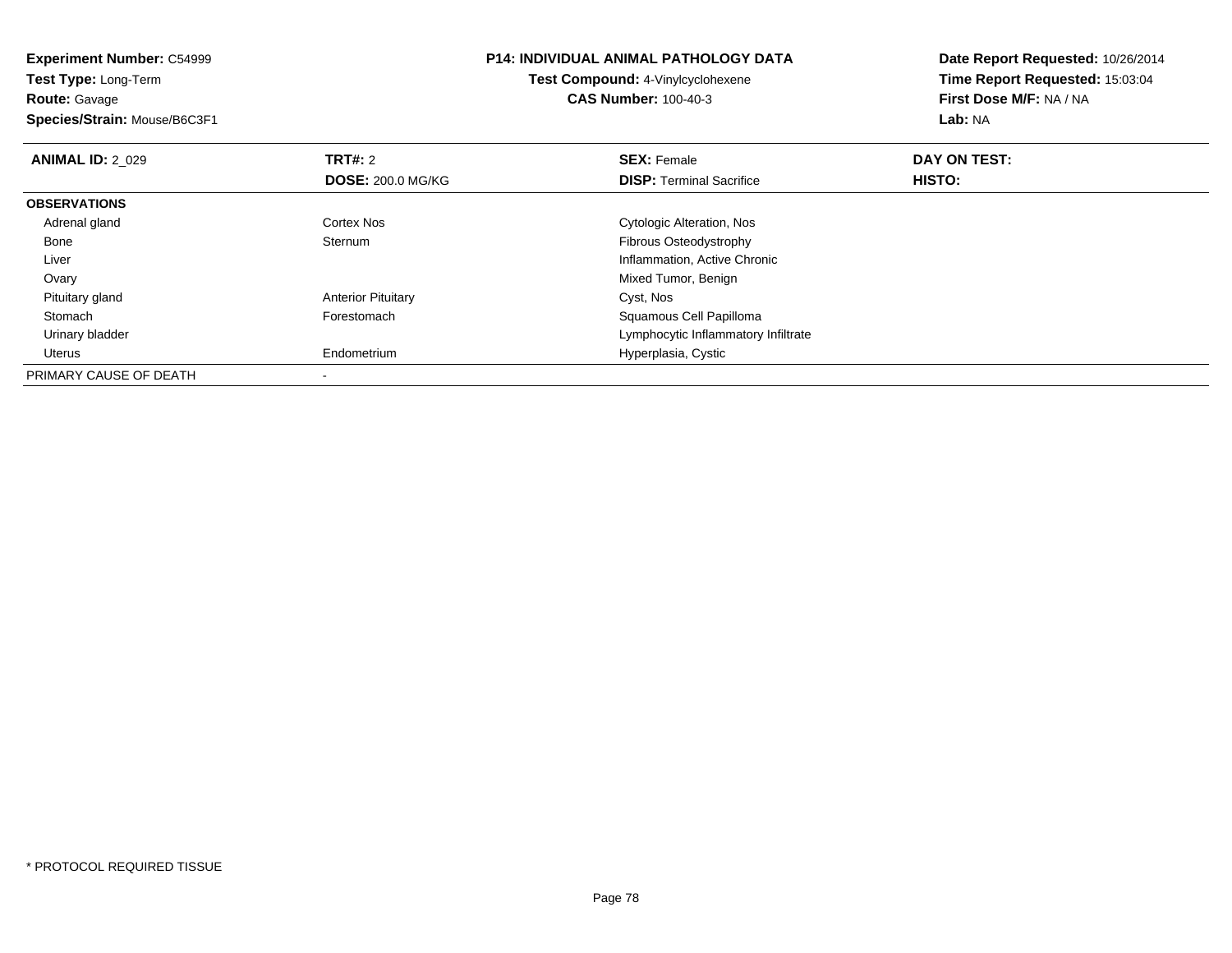| <b>Experiment Number: C54999</b><br>Test Type: Long-Term<br><b>Route: Gavage</b><br>Species/Strain: Mouse/B6C3F1 |                                     | <b>P14: INDIVIDUAL ANIMAL PATHOLOGY DATA</b><br>Test Compound: 4-Vinylcyclohexene<br><b>CAS Number: 100-40-3</b> | Date Report Requested: 10/26/2014<br>Time Report Requested: 15:03:04<br>First Dose M/F: NA / NA<br>Lab: NA |
|------------------------------------------------------------------------------------------------------------------|-------------------------------------|------------------------------------------------------------------------------------------------------------------|------------------------------------------------------------------------------------------------------------|
| <b>ANIMAL ID: 2 030</b>                                                                                          | TRT#: 2<br><b>DOSE: 200.0 MG/KG</b> | <b>SEX: Female</b><br><b>DISP:</b> Terminal Sacrifice                                                            | DAY ON TEST:<br>HISTO:                                                                                     |
|                                                                                                                  |                                     |                                                                                                                  |                                                                                                            |
| <b>OBSERVATIONS</b>                                                                                              |                                     |                                                                                                                  |                                                                                                            |
| Bone                                                                                                             | Sternum                             | <b>Fibrous Osteodystrophy</b>                                                                                    |                                                                                                            |
| Kidney                                                                                                           |                                     | Lymphocytic Inflammatory Infiltrate                                                                              |                                                                                                            |
| Ovary                                                                                                            |                                     | Granulosa-Cell Tumor                                                                                             |                                                                                                            |
| Uterus                                                                                                           | Endometrium                         | Hyperplasia, Cystic                                                                                              |                                                                                                            |
| PRIMARY CAUSE OF DEATH                                                                                           |                                     |                                                                                                                  |                                                                                                            |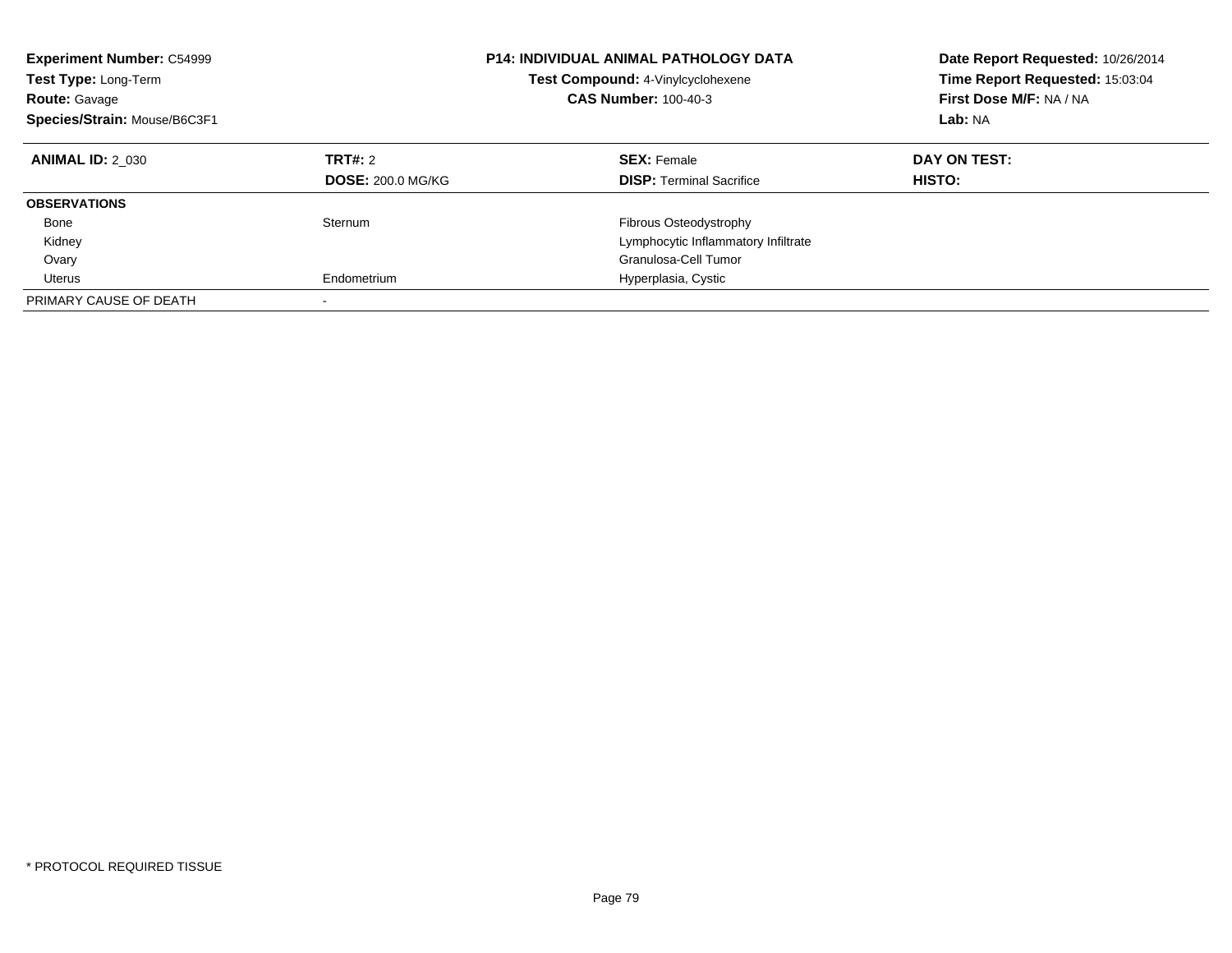| <b>Experiment Number: C54999</b><br>Test Type: Long-Term<br><b>Route: Gavage</b><br>Species/Strain: Mouse/B6C3F1 |                                     | <b>P14: INDIVIDUAL ANIMAL PATHOLOGY DATA</b><br>Test Compound: 4-Vinylcyclohexene<br><b>CAS Number: 100-40-3</b>                                 | Date Report Requested: 10/26/2014<br>Time Report Requested: 15:03:04<br>First Dose M/F: NA / NA<br>Lab: NA |
|------------------------------------------------------------------------------------------------------------------|-------------------------------------|--------------------------------------------------------------------------------------------------------------------------------------------------|------------------------------------------------------------------------------------------------------------|
| <b>ANIMAL ID: 2 031</b>                                                                                          | TRT#: 2<br><b>DOSE: 200.0 MG/KG</b> | <b>SEX: Female</b><br><b>DISP:</b> Moribund Sacrifice                                                                                            | DAY ON TEST:<br>HISTO:                                                                                     |
| <b>OBSERVATIONS</b>                                                                                              |                                     |                                                                                                                                                  |                                                                                                            |
| Bone<br>Bone marrow<br>Liver<br>Ovary<br>Spleen<br>Uterus                                                        | Sternum                             | Fibrous Osteodystrophy<br>Hyperplasia, Granulocytic<br>Inflammation, Acute/Chronic<br>Abscess, Nos<br>Hematopoiesis<br>Hematoma, Nos<br>Pyometra |                                                                                                            |
| PRIMARY CAUSE OF DEATH                                                                                           |                                     |                                                                                                                                                  |                                                                                                            |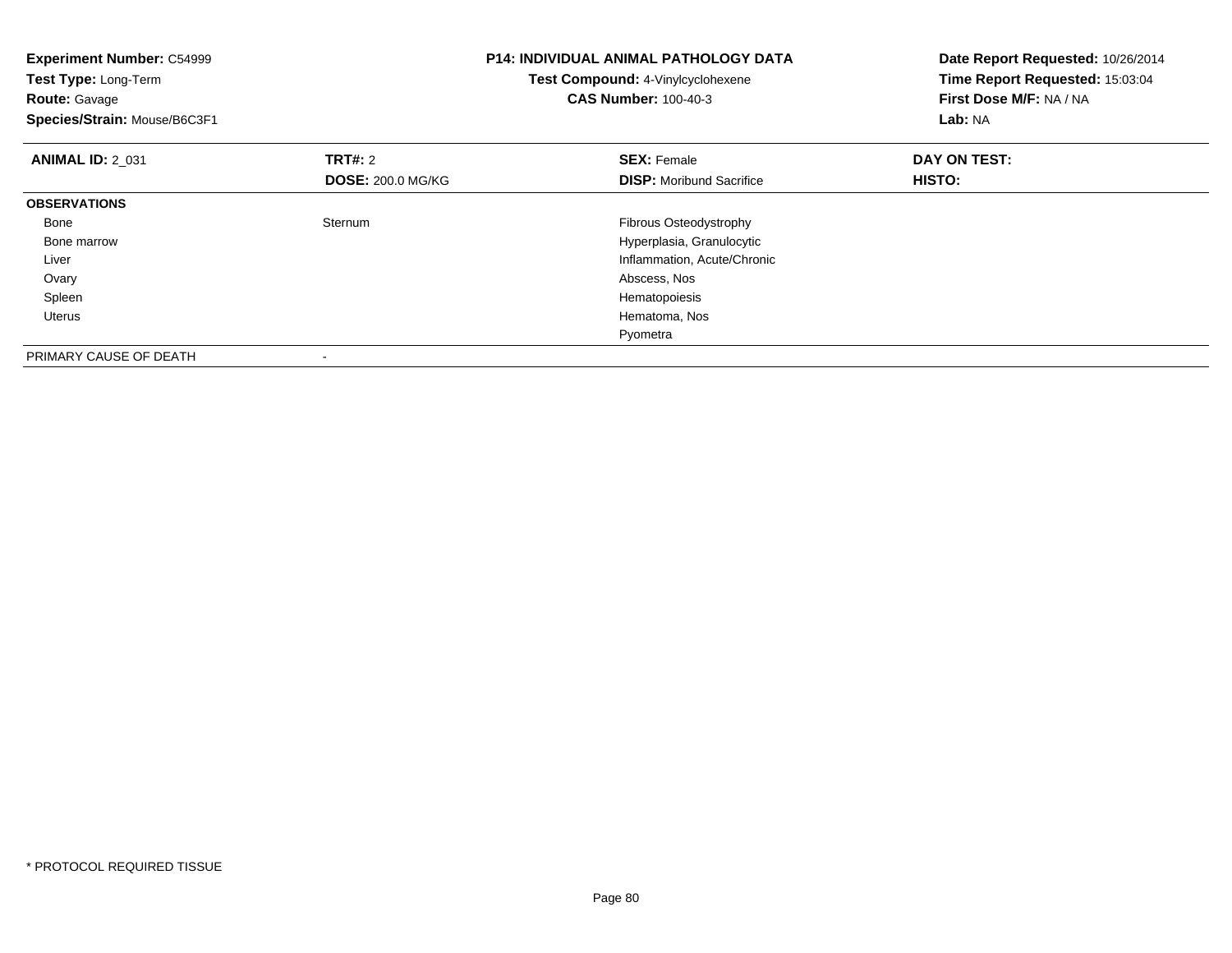**Experiment Number:** C54999

**Test Type:** Long-Term**Route:** Gavage

**Species/Strain:** Mouse/B6C3F1

## **P14: INDIVIDUAL ANIMAL PATHOLOGY DATA**

**Test Compound:** 4-Vinylcyclohexene**CAS Number:** 100-40-3

**Date Report Requested:** 10/26/2014**Time Report Requested:** 15:03:04**First Dose M/F:** NA / NA**Lab:** NA

| <b>ANIMAL ID: 2 032</b> | <b>TRT#: 2</b>           | <b>SEX: Female</b>                   | DAY ON TEST: |  |
|-------------------------|--------------------------|--------------------------------------|--------------|--|
|                         | <b>DOSE: 200.0 MG/KG</b> | <b>DISP: Terminal Sacrifice</b>      | HISTO:       |  |
| <b>OBSERVATIONS</b>     |                          |                                      |              |  |
| Bone                    | Sternum                  | Fibrous Osteodystrophy               |              |  |
| <b>Brain</b>            |                          | Calcification, Focal                 |              |  |
| Intestine Small         | <b>Ileum</b>             | Lymphoma, Lymphocytic-Malignant Type |              |  |
| Liver                   |                          | Metamorphosis, Fatty                 |              |  |
| Mammary gland           |                          | Dilatation, Ducts                    |              |  |
| Ovary                   |                          | Mixed Tumor, Benign                  |              |  |
| Stomach                 | Forestomach              | Inflammation, Acute/Chronic          |              |  |
| Thyroid                 | Follicle                 | Hyperplasia, Papillary               |              |  |
| Uterus                  | Endometrium              | Hyperplasia, Cystic                  |              |  |
| PRIMARY CAUSE OF DEATH  |                          |                                      |              |  |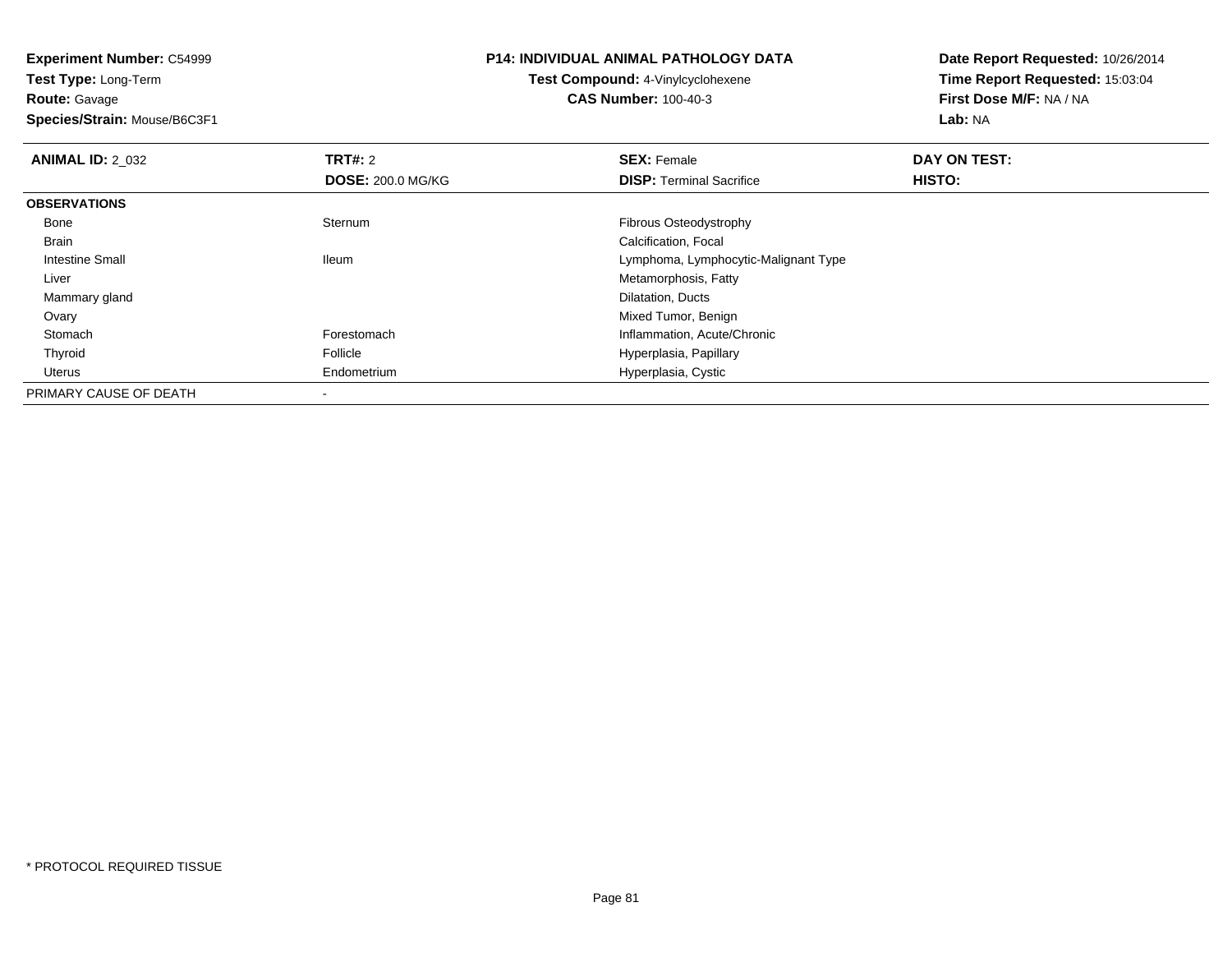| <b>Experiment Number: C54999</b><br>Test Type: Long-Term<br><b>Route: Gavage</b><br>Species/Strain: Mouse/B6C3F1 |                          | <b>P14: INDIVIDUAL ANIMAL PATHOLOGY DATA</b><br>Test Compound: 4-Vinylcyclohexene<br><b>CAS Number: 100-40-3</b> | Date Report Requested: 10/26/2014<br>Time Report Requested: 15:03:04<br>First Dose M/F: NA / NA<br>Lab: NA |
|------------------------------------------------------------------------------------------------------------------|--------------------------|------------------------------------------------------------------------------------------------------------------|------------------------------------------------------------------------------------------------------------|
| <b>ANIMAL ID: 2 033</b>                                                                                          | TRT#: 2                  | <b>SEX: Female</b>                                                                                               | DAY ON TEST:                                                                                               |
|                                                                                                                  | <b>DOSE: 200.0 MG/KG</b> | <b>DISP:</b> Moribund Sacrifice                                                                                  | HISTO:                                                                                                     |
| <b>OBSERVATIONS</b>                                                                                              |                          |                                                                                                                  |                                                                                                            |
| Adrenal gland                                                                                                    | Cortex Nos               | Cytologic Alteration, Nos                                                                                        |                                                                                                            |
| Ovary                                                                                                            |                          | Cyst, Nos                                                                                                        |                                                                                                            |
| Unspecified                                                                                                      | Multiple Organs Nos      | Lymphoma, Lymphocytic-Malignant Type                                                                             |                                                                                                            |
| Uterus                                                                                                           | Endometrium              | Hyperplasia, Cystic                                                                                              |                                                                                                            |
| PRIMARY CAUSE OF DEATH                                                                                           |                          |                                                                                                                  |                                                                                                            |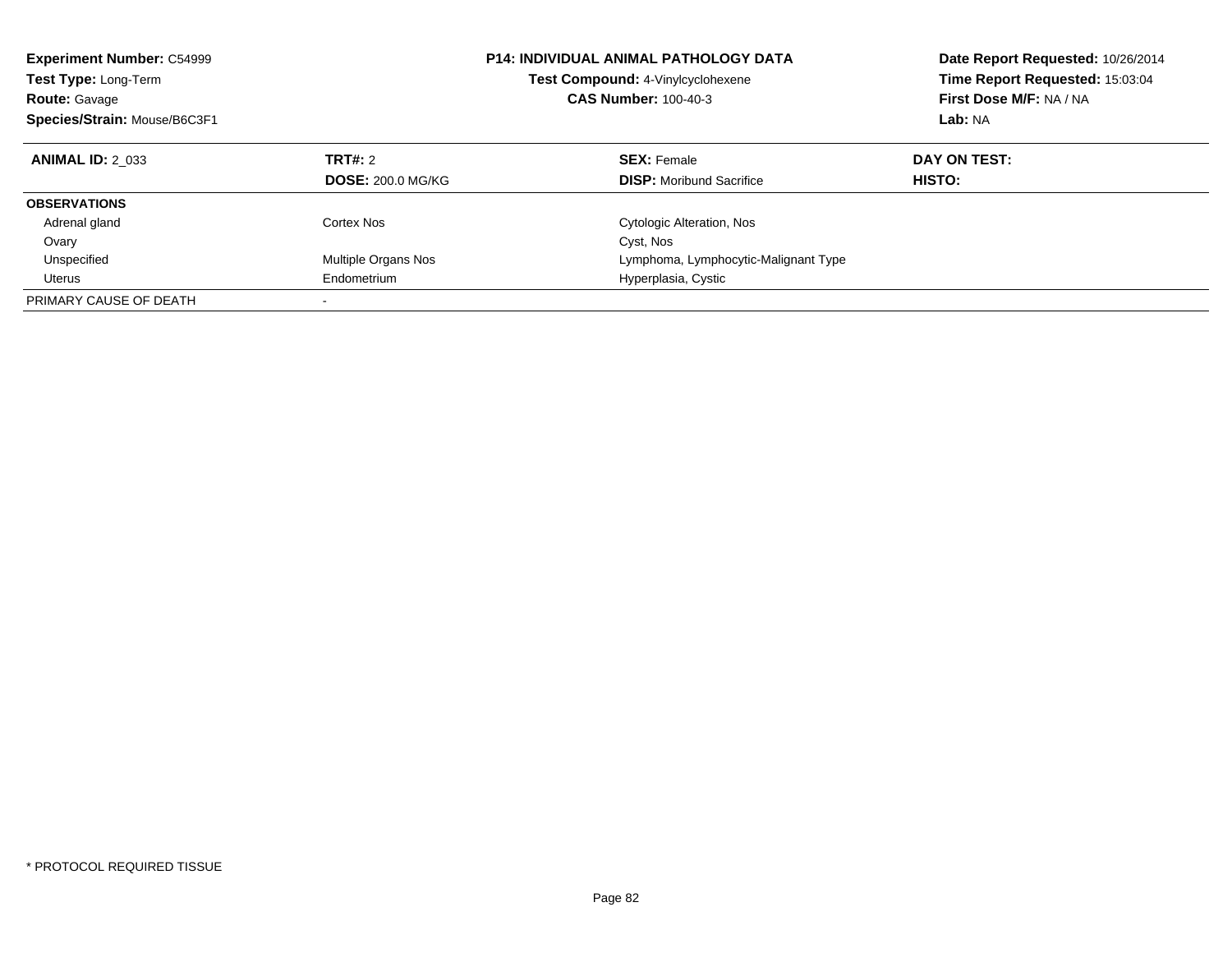| <b>Experiment Number: C54999</b><br>Test Type: Long-Term<br><b>Route: Gavage</b><br>Species/Strain: Mouse/B6C3F1 |                          | <b>P14: INDIVIDUAL ANIMAL PATHOLOGY DATA</b><br>Test Compound: 4-Vinylcyclohexene<br><b>CAS Number: 100-40-3</b> | Date Report Requested: 10/26/2014<br>Time Report Requested: 15:03:04<br>First Dose M/F: NA / NA<br>Lab: NA |
|------------------------------------------------------------------------------------------------------------------|--------------------------|------------------------------------------------------------------------------------------------------------------|------------------------------------------------------------------------------------------------------------|
| <b>ANIMAL ID: 2 034</b>                                                                                          | TRT#: 2                  | <b>SEX: Female</b>                                                                                               | DAY ON TEST:                                                                                               |
|                                                                                                                  | <b>DOSE: 200.0 MG/KG</b> | <b>DISP:</b> Terminal Sacrifice                                                                                  | HISTO:                                                                                                     |
| <b>OBSERVATIONS</b>                                                                                              |                          |                                                                                                                  |                                                                                                            |
| Bone                                                                                                             | Sternum                  | Fibrous Osteodystrophy                                                                                           |                                                                                                            |
|                                                                                                                  | Sternum                  | Osteosclerosis                                                                                                   |                                                                                                            |
| Ovary                                                                                                            |                          | Mixed Tumor, Benign                                                                                              |                                                                                                            |
| Uterus                                                                                                           | Endometrium              | Hyperplasia, Cystic                                                                                              |                                                                                                            |
| PRIMARY CAUSE OF DEATH                                                                                           | $\overline{\phantom{a}}$ |                                                                                                                  |                                                                                                            |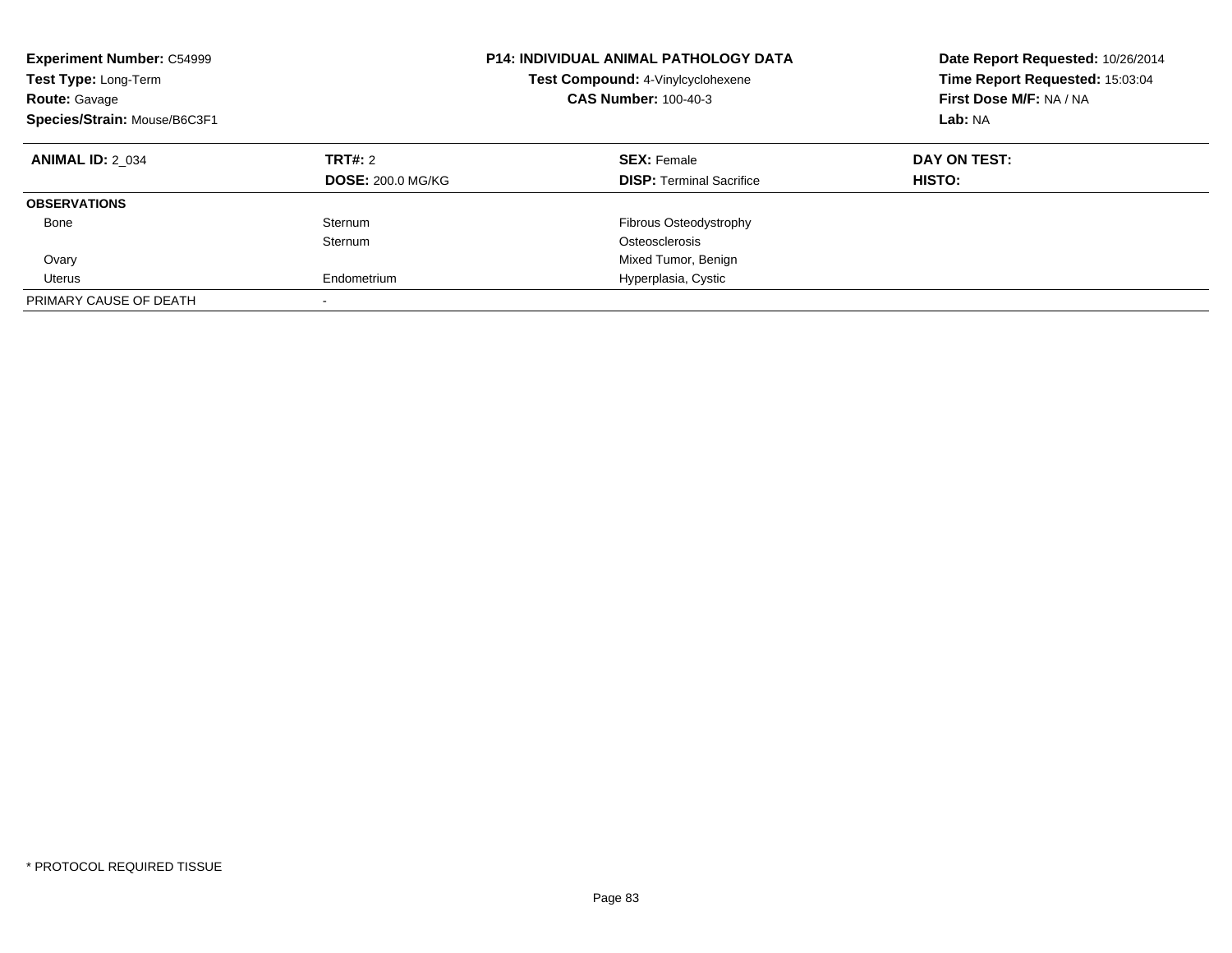| <b>Experiment Number: C54999</b><br>Test Type: Long-Term<br><b>Route: Gavage</b><br>Species/Strain: Mouse/B6C3F1 |                          | <b>P14: INDIVIDUAL ANIMAL PATHOLOGY DATA</b><br>Test Compound: 4-Vinylcyclohexene<br><b>CAS Number: 100-40-3</b> | Date Report Requested: 10/26/2014<br>Time Report Requested: 15:03:04<br>First Dose M/F: NA / NA<br>Lab: NA |
|------------------------------------------------------------------------------------------------------------------|--------------------------|------------------------------------------------------------------------------------------------------------------|------------------------------------------------------------------------------------------------------------|
| <b>ANIMAL ID: 2 035</b>                                                                                          | <b>TRT#: 2</b>           | <b>SEX: Female</b>                                                                                               | DAY ON TEST:                                                                                               |
|                                                                                                                  | <b>DOSE: 200.0 MG/KG</b> | <b>DISP:</b> Terminal Sacrifice                                                                                  | <b>HISTO:</b>                                                                                              |
| <b>OBSERVATIONS</b>                                                                                              |                          |                                                                                                                  |                                                                                                            |
| Adrenal gland                                                                                                    | Capsule                  | Adenoma, Nos                                                                                                     |                                                                                                            |
| Bone                                                                                                             | Sternum                  | Fibrous Osteodystrophy                                                                                           |                                                                                                            |
| Harderian gland                                                                                                  | Hardarian Gland          | Papillary Adenoma                                                                                                |                                                                                                            |
| Kidney                                                                                                           |                          | Lymphocytic Inflammatory Infiltrate                                                                              |                                                                                                            |
| Liver                                                                                                            |                          | Hepatocellular Adenoma                                                                                           |                                                                                                            |
| Ovary                                                                                                            |                          | Luteoma                                                                                                          |                                                                                                            |
| PRIMARY CAUSE OF DEATH                                                                                           |                          |                                                                                                                  |                                                                                                            |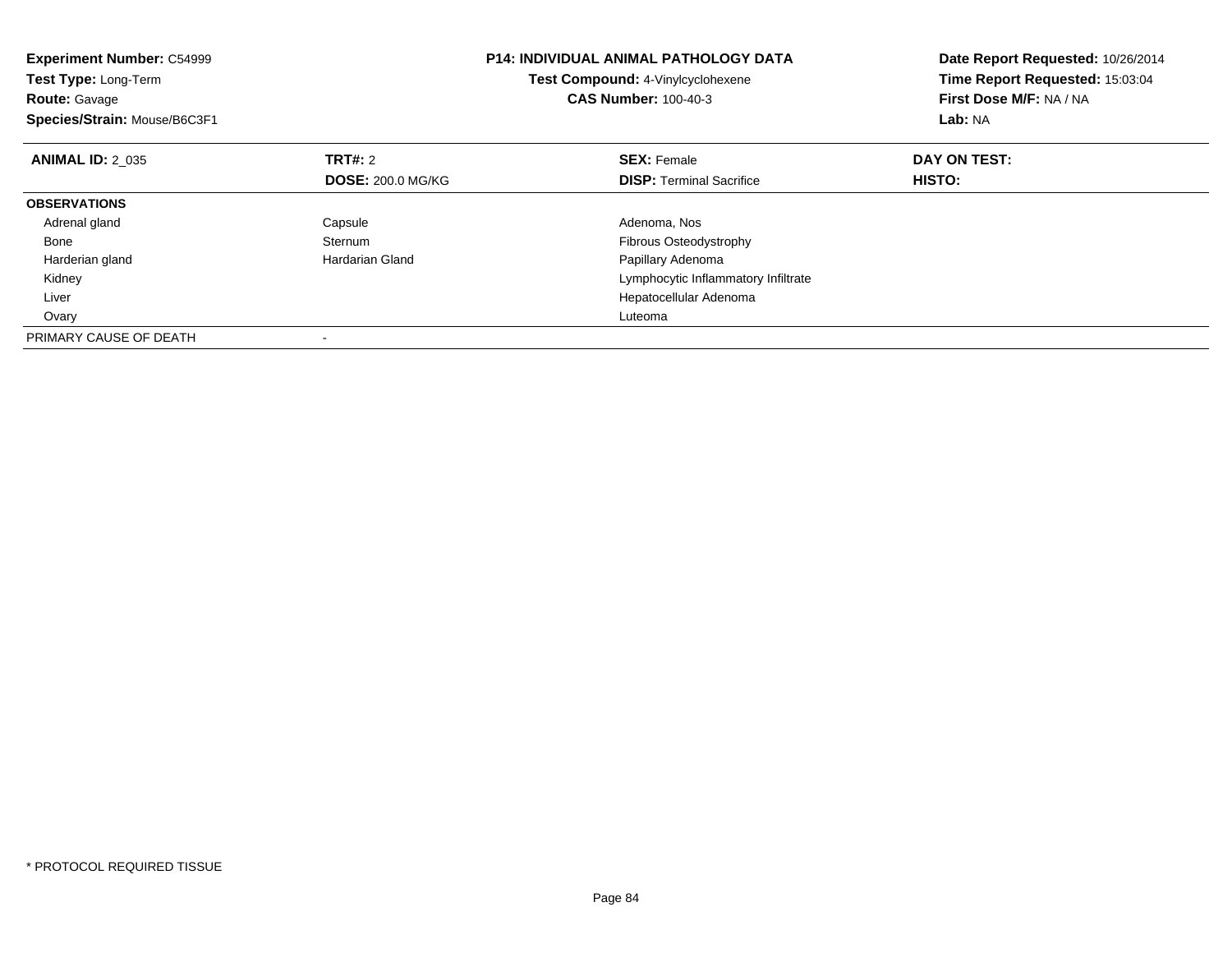**Experiment Number:** C54999**Test Type:** Long-Term**Route:** Gavage **Species/Strain:** Mouse/B6C3F1**P14: INDIVIDUAL ANIMAL PATHOLOGY DATATest Compound:** 4-Vinylcyclohexene**CAS Number:** 100-40-3**Date Report Requested:** 10/26/2014**Time Report Requested:** 15:03:04**First Dose M/F:** NA / NA**Lab:** NA**ANIMAL ID: 2 036 6 DAY ON TEST: TRT#:** 2 **SEX:** Female **SEX:** Female **DOSE:** 200.0 MG/KG**DISP:** Terminal Sacrifice **HISTO: OBSERVATIONS** Adrenal glandCortex Nos<br>
Sternum<br>
Sternum<br>
Cytologic Alteration, Nos Bonee Sternum Fibrous Osteodystrophy Kidney Lymphocytic Inflammatory Infiltrate Lung Alveolar/Bronchiolar Adenoma **Ovary**  Mixed Tumor, Benignm<br>
Inflammation, Acute Pancreas Interstitium Pituitary glandAnterior Pituitary **Adenoma, Nos** Adenoma, Nos Anterior Pituitary Angiectasis Uterus Endometrium Hyperplasia, Cystic PRIMARY CAUSE OF DEATH-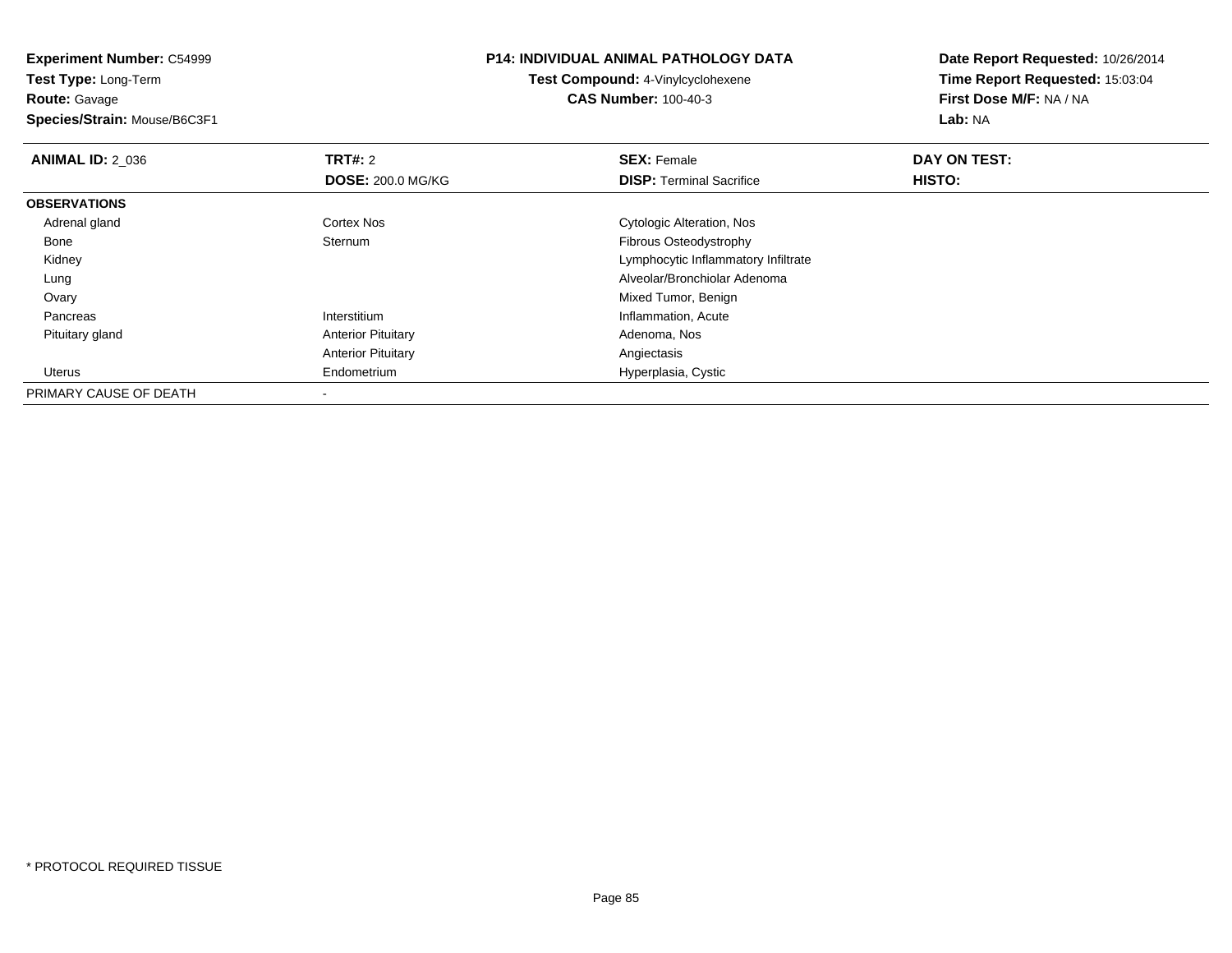| <b>Experiment Number: C54999</b><br>Test Type: Long-Term<br><b>Route: Gavage</b><br>Species/Strain: Mouse/B6C3F1 |                          | <b>P14: INDIVIDUAL ANIMAL PATHOLOGY DATA</b><br><b>Test Compound: 4-Vinylcyclohexene</b><br><b>CAS Number: 100-40-3</b> | Date Report Requested: 10/26/2014<br>Time Report Requested: 15:03:04<br>First Dose M/F: NA / NA<br>Lab: NA |
|------------------------------------------------------------------------------------------------------------------|--------------------------|-------------------------------------------------------------------------------------------------------------------------|------------------------------------------------------------------------------------------------------------|
| <b>ANIMAL ID: 2 037</b>                                                                                          | <b>TRT#: 2</b>           | <b>SEX: Female</b>                                                                                                      | DAY ON TEST:                                                                                               |
|                                                                                                                  | <b>DOSE: 200.0 MG/KG</b> | <b>DISP:</b> Terminal Sacrifice                                                                                         | HISTO:                                                                                                     |
| <b>OBSERVATIONS</b>                                                                                              |                          |                                                                                                                         |                                                                                                            |
| Adrenal gland                                                                                                    | <b>Cortex Nos</b>        | Cytologic Alteration, Nos                                                                                               |                                                                                                            |
|                                                                                                                  | Capsule                  | Hyperplasia, Nos                                                                                                        |                                                                                                            |
| Bone                                                                                                             | Sternum                  | Fibrous Osteodystrophy                                                                                                  |                                                                                                            |
| Brain                                                                                                            |                          | Calcification, Focal                                                                                                    |                                                                                                            |
| Kidney                                                                                                           |                          | Lymphocytic Inflammatory Infiltrate                                                                                     |                                                                                                            |
| Ovary                                                                                                            |                          | Granulosa-Cell Tumor                                                                                                    |                                                                                                            |
| Urinary bladder                                                                                                  |                          | Lymphocytic Inflammatory Infiltrate                                                                                     |                                                                                                            |
| Uterus                                                                                                           | Endometrium              | Hyperplasia, Cystic                                                                                                     |                                                                                                            |
| PRIMARY CAUSE OF DEATH                                                                                           |                          |                                                                                                                         |                                                                                                            |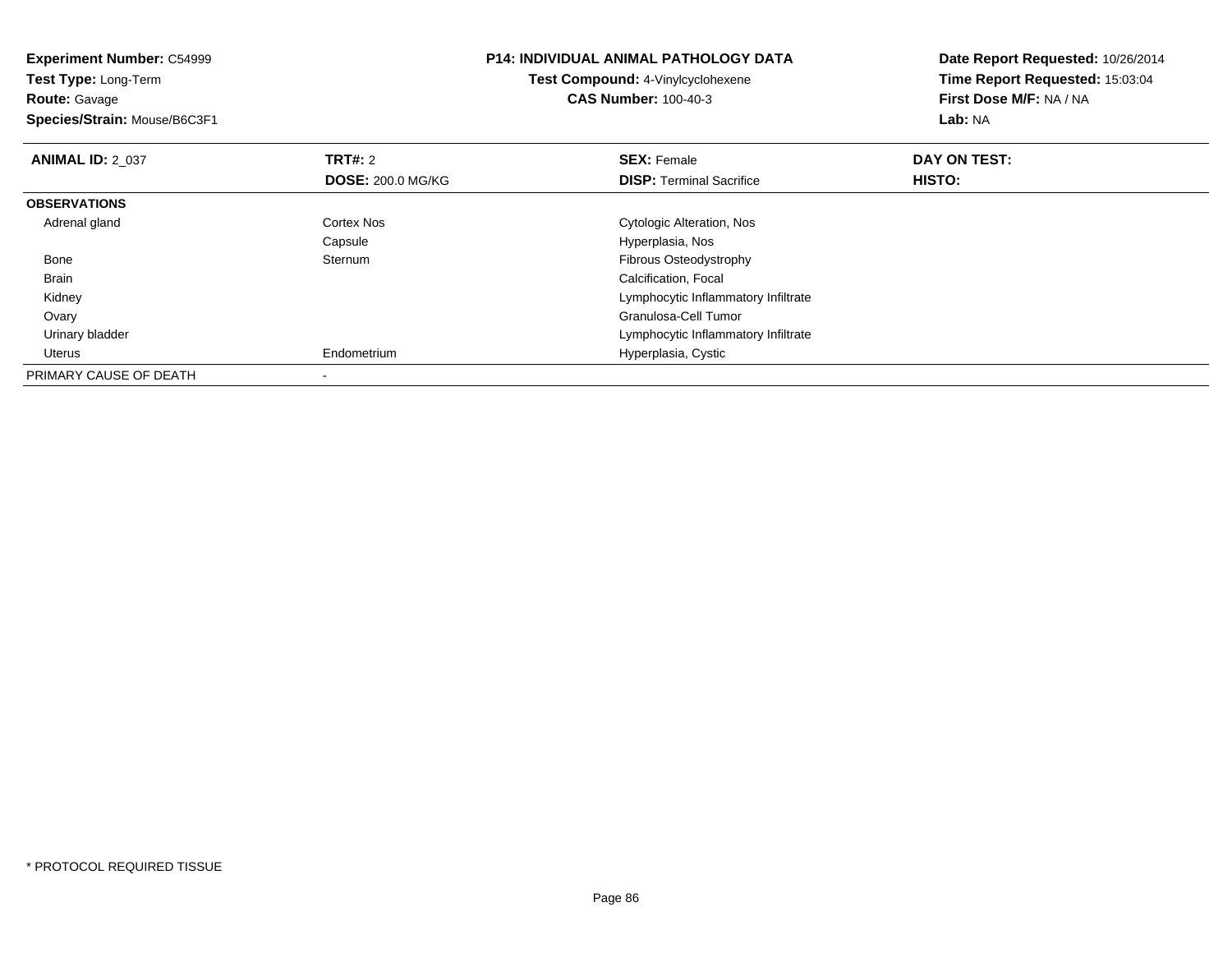| <b>Experiment Number: C54999</b><br>Test Type: Long-Term<br><b>Route: Gavage</b><br>Species/Strain: Mouse/B6C3F1 |                          | <b>P14: INDIVIDUAL ANIMAL PATHOLOGY DATA</b><br>Test Compound: 4-Vinylcyclohexene<br><b>CAS Number: 100-40-3</b> | Date Report Requested: 10/26/2014<br>Time Report Requested: 15:03:04<br>First Dose M/F: NA / NA<br>Lab: NA |
|------------------------------------------------------------------------------------------------------------------|--------------------------|------------------------------------------------------------------------------------------------------------------|------------------------------------------------------------------------------------------------------------|
| <b>ANIMAL ID: 2 038</b>                                                                                          | TRT#: 2                  | <b>SEX: Female</b>                                                                                               | DAY ON TEST:                                                                                               |
|                                                                                                                  | <b>DOSE: 200.0 MG/KG</b> | <b>DISP:</b> Natural Death                                                                                       | HISTO:                                                                                                     |
| <b>OBSERVATIONS</b>                                                                                              |                          |                                                                                                                  |                                                                                                            |
| Heart                                                                                                            |                          | Calcification, Focal                                                                                             |                                                                                                            |
| Unspecified                                                                                                      | <b>Abdominal Cavity</b>  | Sarcoma, Nos                                                                                                     |                                                                                                            |
| Uterus                                                                                                           | Endometrium              | Hyperplasia, Cystic                                                                                              |                                                                                                            |
| PRIMARY CAUSE OF DEATH                                                                                           |                          |                                                                                                                  |                                                                                                            |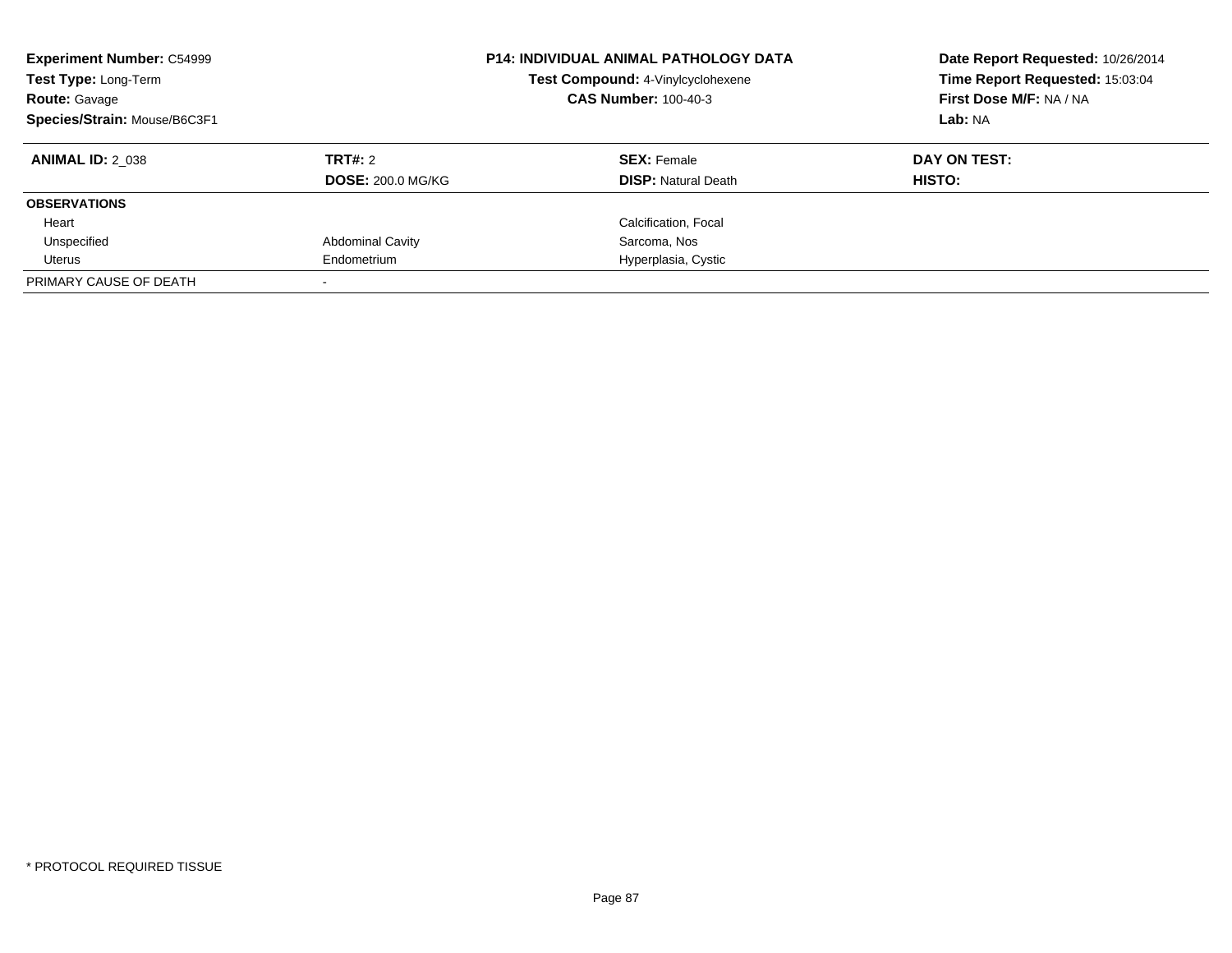| <b>Experiment Number: C54999</b> |                                   | <b>P14: INDIVIDUAL ANIMAL PATHOLOGY DATA</b> | Date Report Requested: 10/26/2014 |
|----------------------------------|-----------------------------------|----------------------------------------------|-----------------------------------|
| Test Type: Long-Term             | Test Compound: 4-Vinylcyclohexene |                                              | Time Report Requested: 15:03:04   |
| <b>Route: Gavage</b>             |                                   | <b>CAS Number: 100-40-3</b>                  | First Dose M/F: NA / NA           |
| Species/Strain: Mouse/B6C3F1     |                                   |                                              | Lab: NA                           |
| <b>ANIMAL ID: 2_039</b>          | <b>TRT#: 2</b>                    | <b>SEX: Female</b>                           | DAY ON TEST:                      |
|                                  | <b>DOSE: 200.0 MG/KG</b>          | <b>DISP:</b> Terminal Sacrifice              | HISTO:                            |
| <b>OBSERVATIONS</b>              |                                   |                                              |                                   |
| Adrenal gland                    | Cortex Nos                        | Cytologic Alteration, Nos                    |                                   |
| Bone                             | Sternum                           | Fibrous Osteodystrophy                       |                                   |
| Kidney                           |                                   | Lymphocytic Inflammatory Infiltrate          |                                   |
| Liver                            |                                   | Lymphocytic Inflammatory Infiltrate          |                                   |
| Lung                             |                                   | Hemorrhage                                   |                                   |
| Ovary                            |                                   | Cyst, Nos                                    |                                   |
|                                  |                                   | Mixed Tumor, Benign                          |                                   |
| Stomach                          |                                   | Inflammation, Acute/Chronic                  |                                   |
| Uterus                           | Endometrium                       | Hyperplasia, Cystic                          |                                   |
| PRIMARY CAUSE OF DEATH           |                                   |                                              |                                   |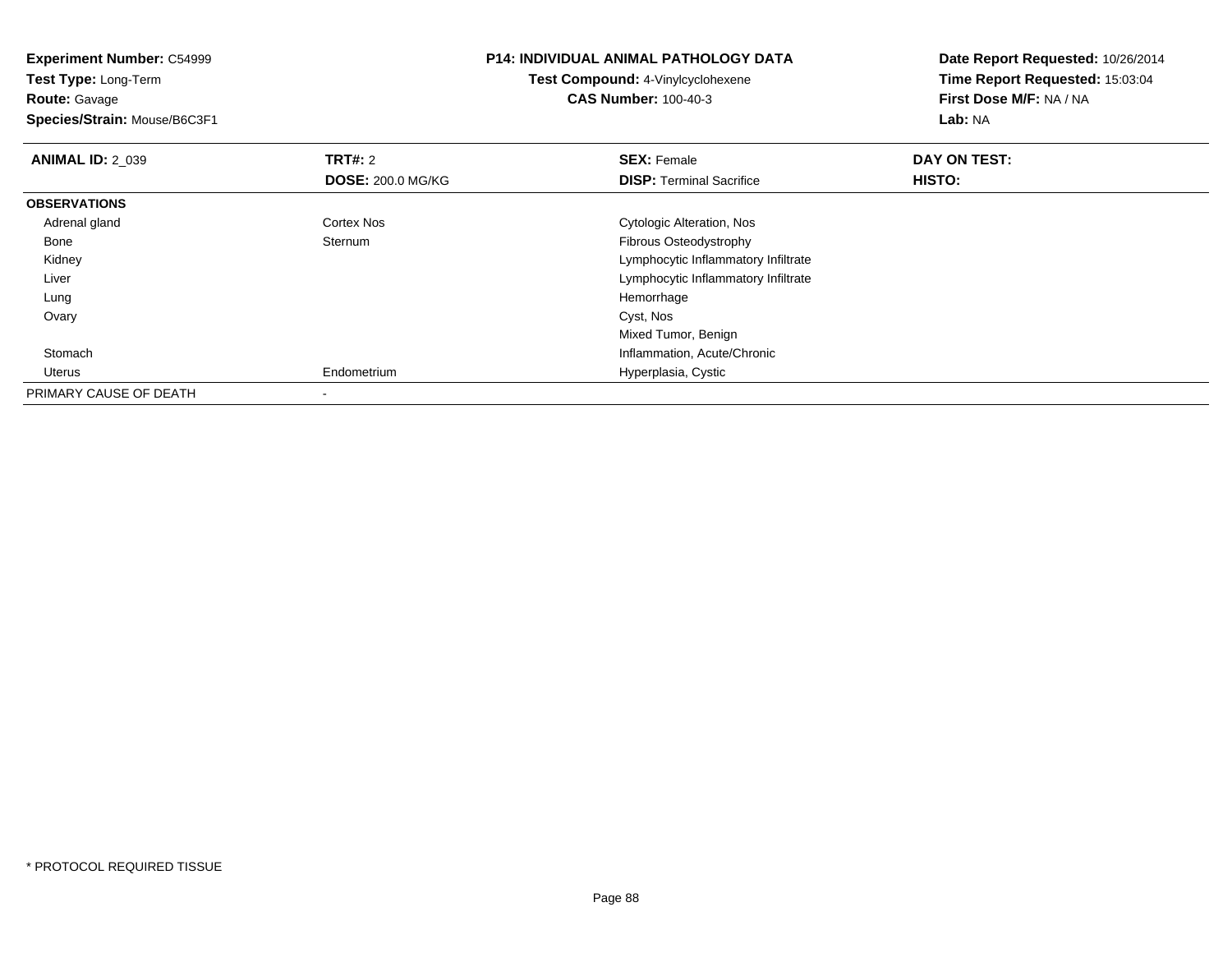**Experiment Number:** C54999**Test Type:** Long-Term**Route:** Gavage **Species/Strain:** Mouse/B6C3F1**P14: INDIVIDUAL ANIMAL PATHOLOGY DATATest Compound:** 4-Vinylcyclohexene**CAS Number:** 100-40-3**Date Report Requested:** 10/26/2014**Time Report Requested:** 15:03:04**First Dose M/F:** NA / NA**Lab:** NA**ANIMAL ID: 2 040 Communist SEX: Female DAY ON TEST: DAY ON TEST: DOSE:** 200.0 MG/KG**DISP:** Terminal Sacrifice **HISTO: OBSERVATIONS** Bonee Sternum Sternum<br>
Nasolacrimal Duct<br>
Nasolacrimal Duct<br>
Nasolacrimal Duct<br>
Contract Duct<br>
Contract Duct<br>
Contract Duct<br>
Contract Duct<br>
Contract Duct<br>
Contract Duct<br>
Contract Duct<br>
Contract Duct<br>
Contract Duct<br>
Contract Duct<br>
Contra EyeInflammation, Acute CorneaCornea **Inflammation, Chronic**<br> **Inflammation, Chronic Hardarian Gland Corneal Corneal Corneal Corneal Corneal Corneal Corneal Corneal Corneal**  Harderian glandPapillary Adenoma Lymph nodeMesenteric Lymph Node Hemorrhage Mandibular Lymph Node Inflammation, Granulomatous Ovary Mixed Tumor, Benign Hyperplasia, Lymphoid Spleen Urinary bladder Perivasculitism Hyperplasia, Cystic Uterus EndometriumPRIMARY CAUSE OF DEATH

\* PROTOCOL REQUIRED TISSUE

-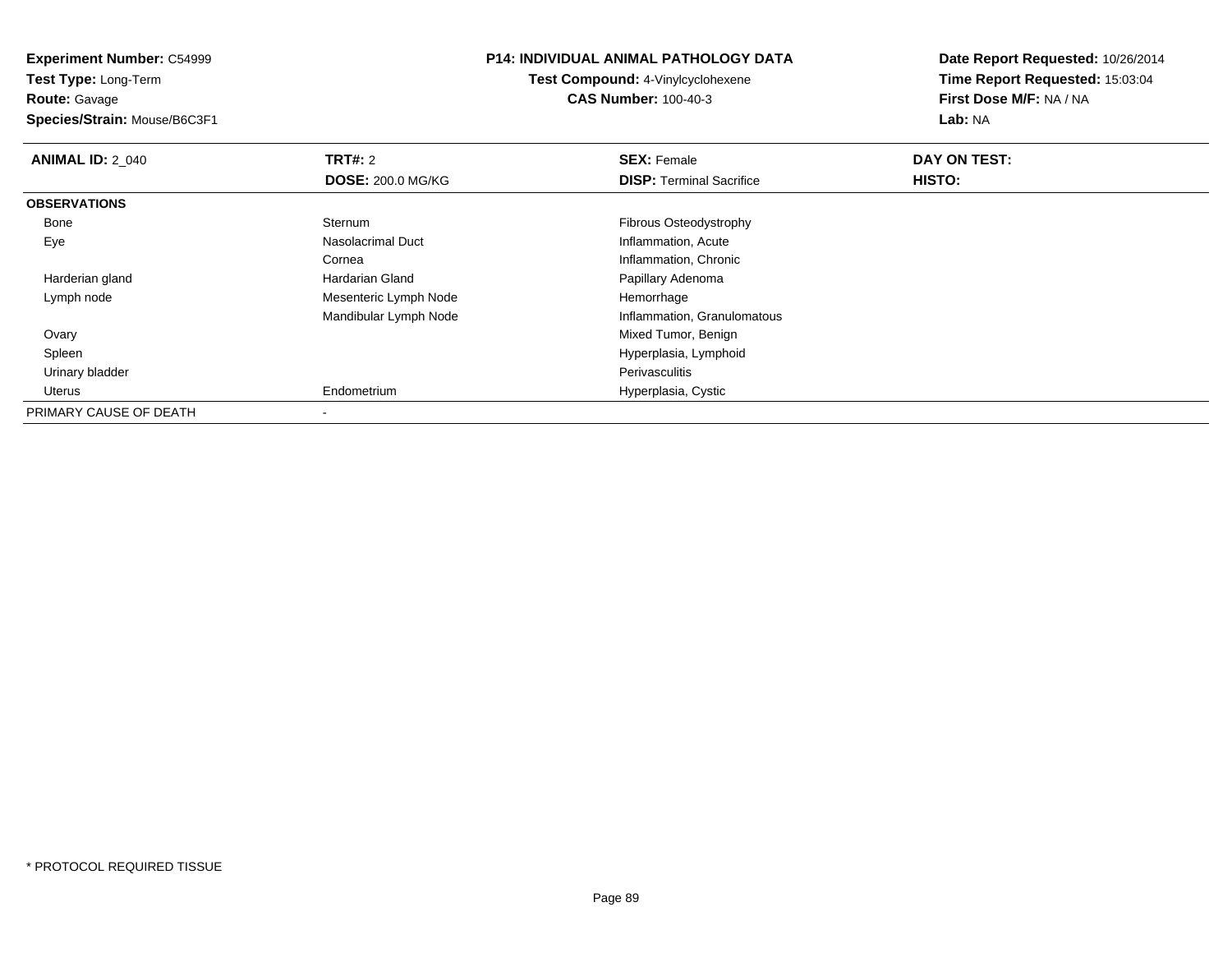| <b>Experiment Number: C54999</b><br>Test Type: Long-Term<br><b>Route: Gavage</b><br>Species/Strain: Mouse/B6C3F1 |                          | <b>P14: INDIVIDUAL ANIMAL PATHOLOGY DATA</b><br>Test Compound: 4-Vinylcyclohexene<br><b>CAS Number: 100-40-3</b> | Date Report Requested: 10/26/2014<br>Time Report Requested: 15:03:04<br>First Dose M/F: NA / NA<br>Lab: NA |
|------------------------------------------------------------------------------------------------------------------|--------------------------|------------------------------------------------------------------------------------------------------------------|------------------------------------------------------------------------------------------------------------|
| <b>ANIMAL ID: 2 041</b>                                                                                          | TRT#: 2                  | <b>SEX: Female</b>                                                                                               | DAY ON TEST:                                                                                               |
|                                                                                                                  | <b>DOSE: 200.0 MG/KG</b> | <b>DISP:</b> Terminal Sacrifice                                                                                  | HISTO:                                                                                                     |
| <b>OBSERVATIONS</b>                                                                                              |                          |                                                                                                                  |                                                                                                            |
| Adrenal gland                                                                                                    | Cortex Nos               | Cytologic Alteration, Nos                                                                                        |                                                                                                            |
| Bone                                                                                                             | Sternum                  | Fibrous Osteodystrophy                                                                                           |                                                                                                            |
| Ovary                                                                                                            |                          | Cyst, Nos                                                                                                        |                                                                                                            |
|                                                                                                                  |                          | Granulosa-Cell Tumor                                                                                             |                                                                                                            |
|                                                                                                                  |                          | Hyperplasia, Tubular Cell                                                                                        |                                                                                                            |
| Uterus                                                                                                           | Endometrium              | Cyst, Nos                                                                                                        |                                                                                                            |
| PRIMARY CAUSE OF DEATH                                                                                           |                          |                                                                                                                  |                                                                                                            |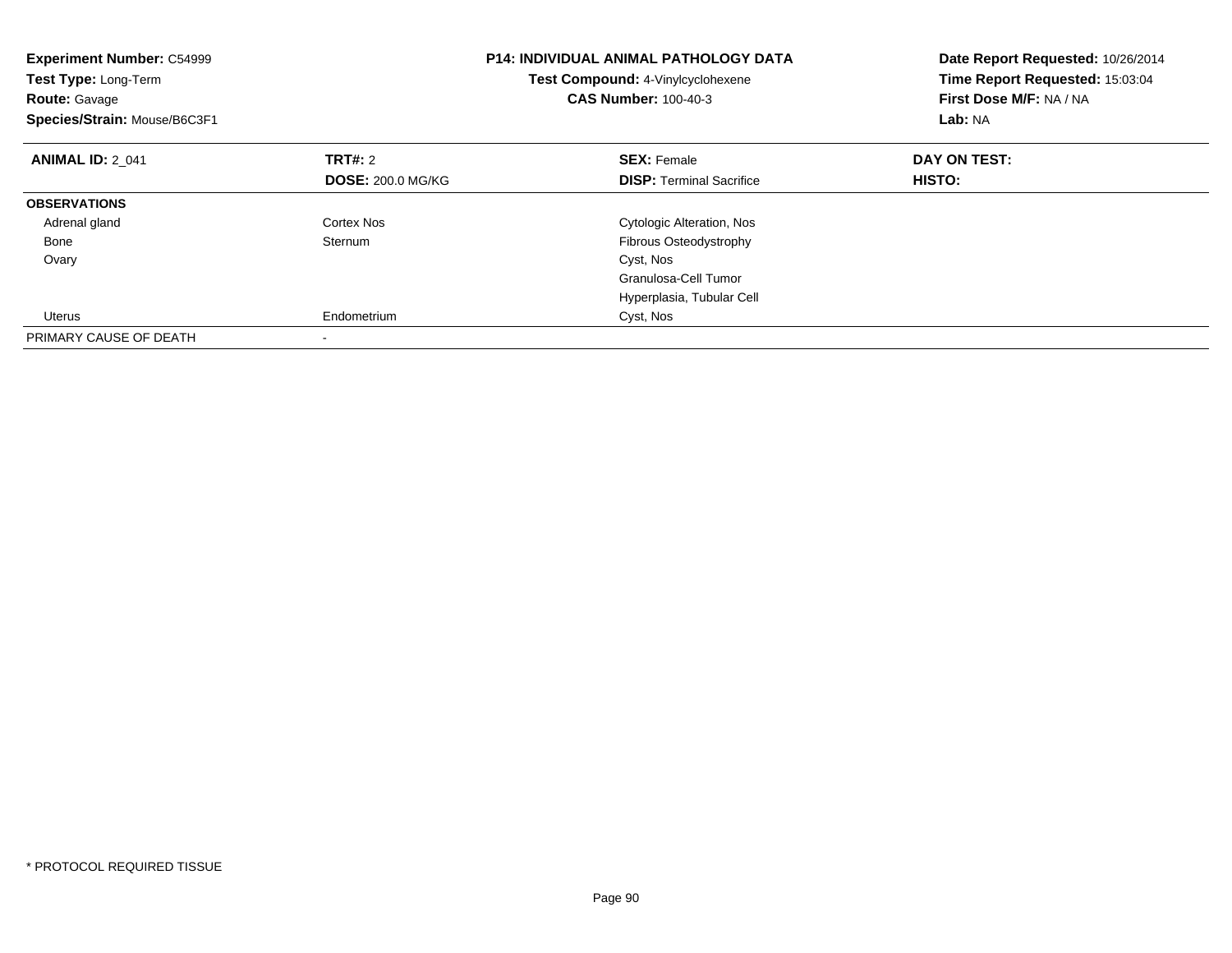| <b>Experiment Number: C54999</b><br>Test Type: Long-Term<br><b>Route: Gavage</b><br>Species/Strain: Mouse/B6C3F1 |                           | <b>P14: INDIVIDUAL ANIMAL PATHOLOGY DATA</b><br>Test Compound: 4-Vinylcyclohexene<br><b>CAS Number: 100-40-3</b> | Date Report Requested: 10/26/2014<br>Time Report Requested: 15:03:04<br>First Dose M/F: NA / NA<br>Lab: NA |
|------------------------------------------------------------------------------------------------------------------|---------------------------|------------------------------------------------------------------------------------------------------------------|------------------------------------------------------------------------------------------------------------|
| <b>ANIMAL ID: 2 042</b>                                                                                          | TRT#: 2                   | <b>SEX: Female</b>                                                                                               | DAY ON TEST:                                                                                               |
|                                                                                                                  | <b>DOSE: 200.0 MG/KG</b>  | <b>DISP:</b> Terminal Sacrifice                                                                                  | <b>HISTO:</b>                                                                                              |
| <b>OBSERVATIONS</b>                                                                                              |                           |                                                                                                                  |                                                                                                            |
| Adrenal gland                                                                                                    | Capsule                   | Hyperplasia, Nos                                                                                                 |                                                                                                            |
| Bone                                                                                                             | Sternum                   | <b>Fibrous Osteodystrophy</b>                                                                                    |                                                                                                            |
| Liver                                                                                                            |                           | Inflammation, Acute Necrotizing                                                                                  |                                                                                                            |
| Ovary                                                                                                            |                           | Granulosa-Cell Tumor                                                                                             |                                                                                                            |
| Pituitary gland                                                                                                  | <b>Anterior Pituitary</b> | Angiectasis                                                                                                      |                                                                                                            |
| Uterus                                                                                                           | Endometrium               | Hyperplasia, Cystic                                                                                              |                                                                                                            |
| PRIMARY CAUSE OF DEATH                                                                                           |                           |                                                                                                                  |                                                                                                            |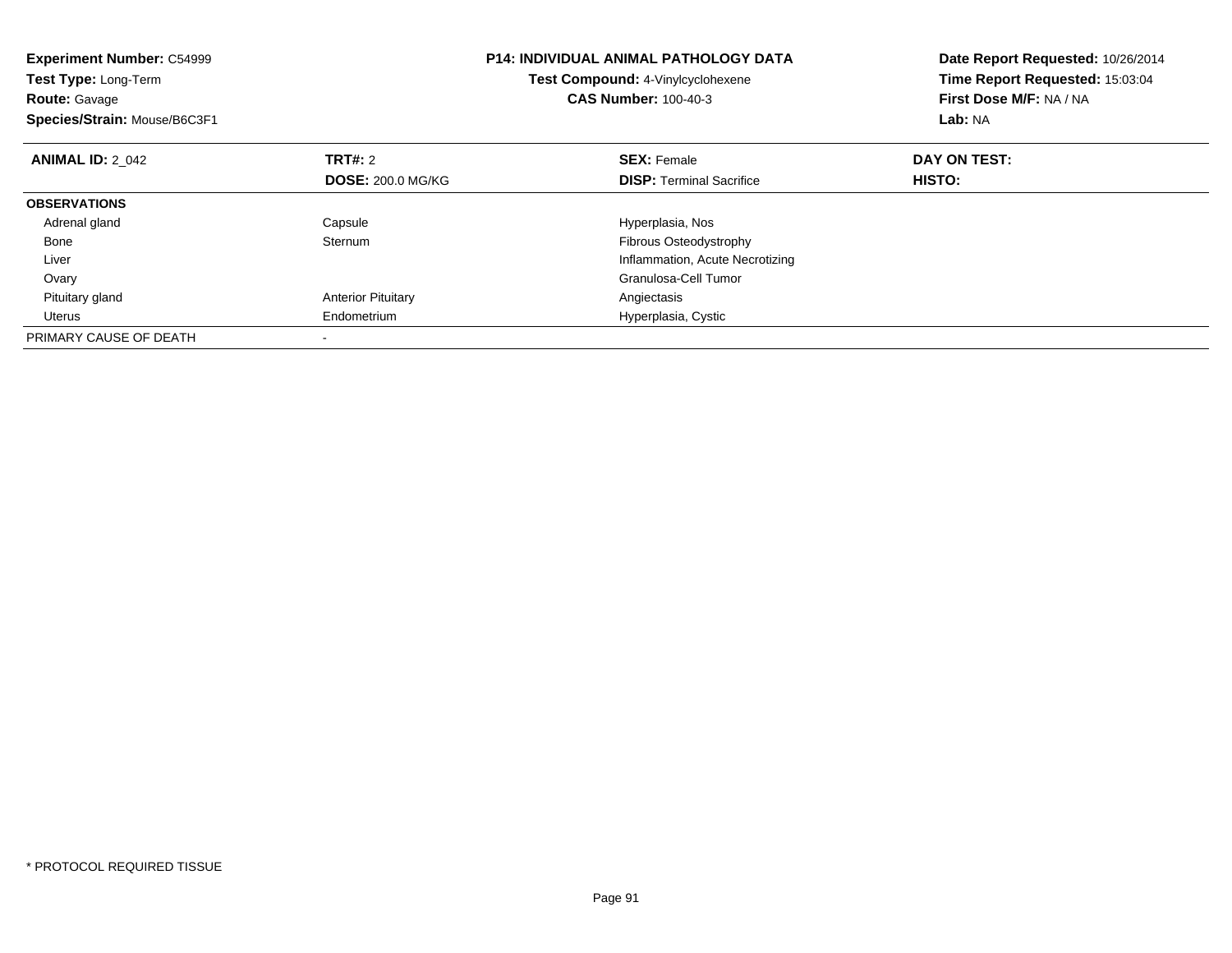| <b>Experiment Number: C54999</b> |                           | <b>P14: INDIVIDUAL ANIMAL PATHOLOGY DATA</b> | Date Report Requested: 10/26/2014 |
|----------------------------------|---------------------------|----------------------------------------------|-----------------------------------|
| Test Type: Long-Term             |                           | Test Compound: 4-Vinylcyclohexene            | Time Report Requested: 15:03:04   |
| <b>Route: Gavage</b>             |                           | <b>CAS Number: 100-40-3</b>                  | First Dose M/F: NA / NA           |
| Species/Strain: Mouse/B6C3F1     |                           |                                              | Lab: NA                           |
| <b>ANIMAL ID: 2 043</b>          | <b>TRT#: 2</b>            | <b>SEX: Female</b>                           | DAY ON TEST:                      |
|                                  | <b>DOSE: 200.0 MG/KG</b>  | <b>DISP:</b> Terminal Sacrifice              | HISTO:                            |
| <b>OBSERVATIONS</b>              |                           |                                              |                                   |
| Adrenal gland                    | Capsule                   | Hyperplasia, Nos                             |                                   |
| Bone                             | Sternum                   | Fibrous Osteodystrophy                       |                                   |
| Kidney                           |                           | Lymphocytic Inflammatory Infiltrate          |                                   |
| Liver                            |                           | Lymphocytic Inflammatory Infiltrate          |                                   |
| Ovary                            |                           | Cyst, Nos                                    |                                   |
|                                  |                           | Granulosa-Cell Tumor                         |                                   |
| Pituitary gland                  | <b>Anterior Pituitary</b> | Adenoma, Nos                                 |                                   |
| Uterus                           | Endometrium               | Hyperplasia, Cystic                          |                                   |
| PRIMARY CAUSE OF DEATH           |                           |                                              |                                   |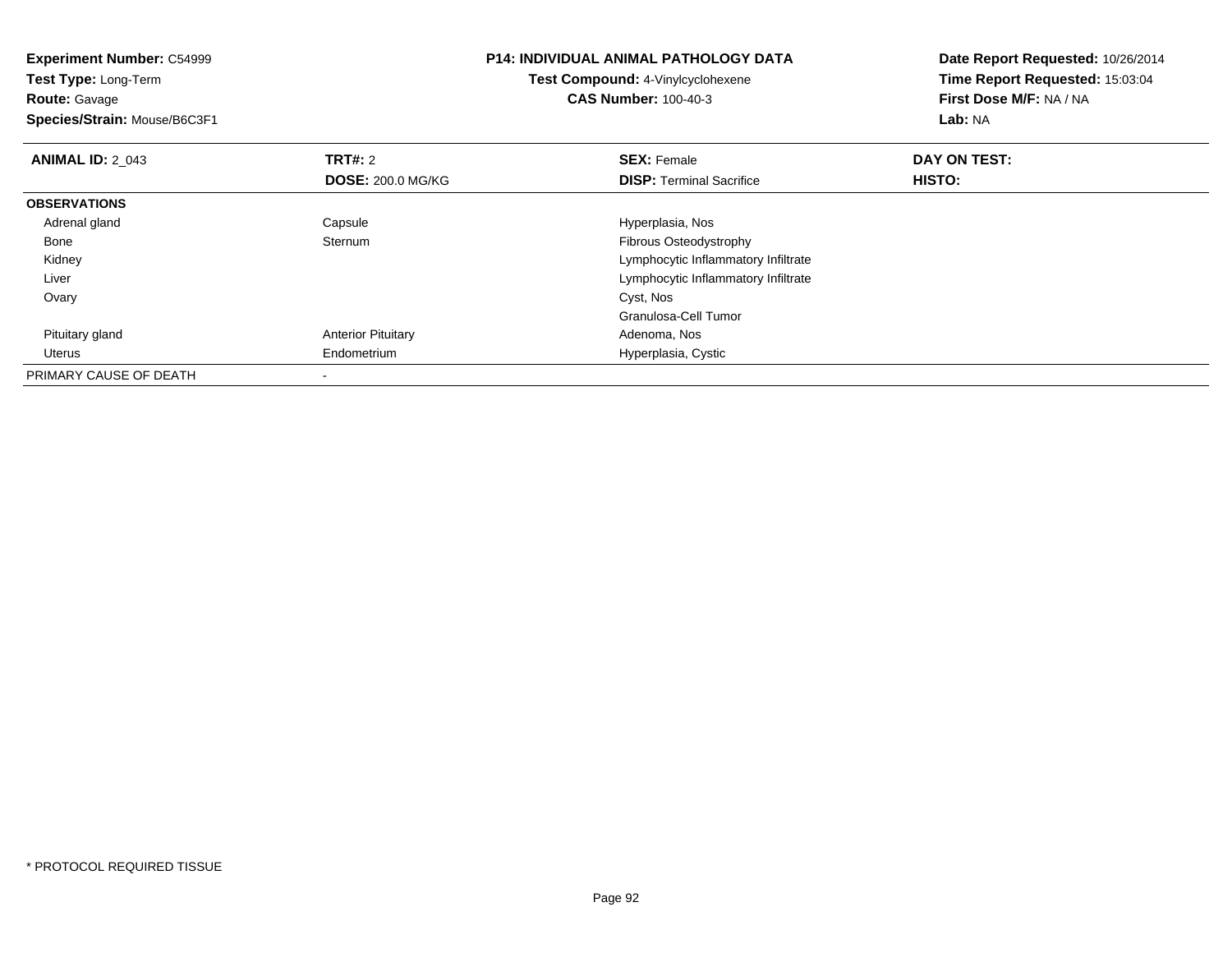| <b>Experiment Number: C54999</b><br>Test Type: Long-Term<br><b>Route: Gavage</b><br>Species/Strain: Mouse/B6C3F1 |                           | <b>P14: INDIVIDUAL ANIMAL PATHOLOGY DATA</b><br>Test Compound: 4-Vinylcyclohexene<br><b>CAS Number: 100-40-3</b> | Date Report Requested: 10/26/2014<br>Time Report Requested: 15:03:04<br>First Dose M/F: NA / NA<br>Lab: NA |
|------------------------------------------------------------------------------------------------------------------|---------------------------|------------------------------------------------------------------------------------------------------------------|------------------------------------------------------------------------------------------------------------|
| <b>ANIMAL ID: 2 044</b>                                                                                          | TRT#: 2                   | <b>SEX: Female</b>                                                                                               | DAY ON TEST:                                                                                               |
|                                                                                                                  | <b>DOSE: 200.0 MG/KG</b>  | <b>DISP:</b> Terminal Sacrifice                                                                                  | HISTO:                                                                                                     |
| <b>OBSERVATIONS</b>                                                                                              |                           |                                                                                                                  |                                                                                                            |
| Bone                                                                                                             | Sternum                   | Fibrous Osteodystrophy                                                                                           |                                                                                                            |
| Ovary                                                                                                            |                           | Cyst, Nos                                                                                                        |                                                                                                            |
|                                                                                                                  |                           | Mixed Tumor, Benign                                                                                              |                                                                                                            |
| Pituitary gland                                                                                                  | <b>Anterior Pituitary</b> | Hyperplasia, Nos                                                                                                 |                                                                                                            |
| Uterus                                                                                                           | Endometrium               | Hyperplasia, Cystic                                                                                              |                                                                                                            |
| PRIMARY CAUSE OF DEATH                                                                                           | $\overline{\phantom{a}}$  |                                                                                                                  |                                                                                                            |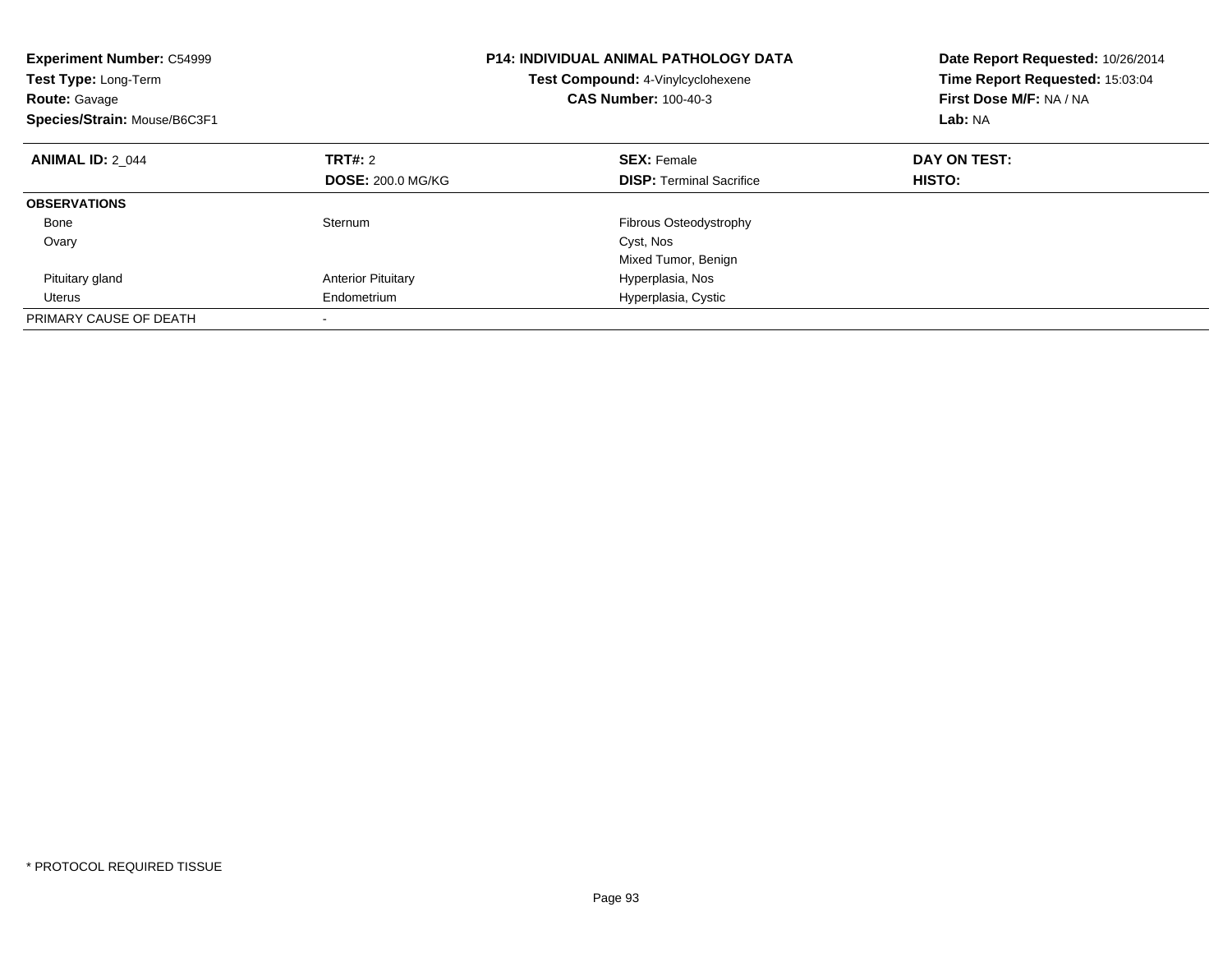**Experiment Number:** C54999**Test Type:** Long-Term**Route:** Gavage **Species/Strain:** Mouse/B6C3F1**P14: INDIVIDUAL ANIMAL PATHOLOGY DATATest Compound:** 4-Vinylcyclohexene**CAS Number:** 100-40-3**Date Report Requested:** 10/26/2014**Time Report Requested:** 15:03:04**First Dose M/F:** NA / NA**Lab:** NA**ANIMAL ID: 2 045 TRT#:** 2 **SEX:** Female **DAY ON TEST: DOSE:** 200.0 MG/KG**DISP:** Terminal Sacrifice **HISTO: OBSERVATIONS** Bonee Sternum Sternum **Exercise Sternum Fibrous Osteodystrophy**  Kidney Capsule Lymphocytic Inflammatory Infiltrate Liver Capsule Lymphocytic Inflammatory Infiltrate Mammary gland Adenocarcinoma, Nos Ovary Granulosa-Cell Tumor Mixed Tumor, BenignPapillary Adenoma Follicular-Cell Adenoma Thyroid UnspecifiedMediastinum Nos **Mediastinum Nos** Lymphocytic Inflammatory Infiltrate Uterus Endometrium Hyperplasia, Cystic PRIMARY CAUSE OF DEATH-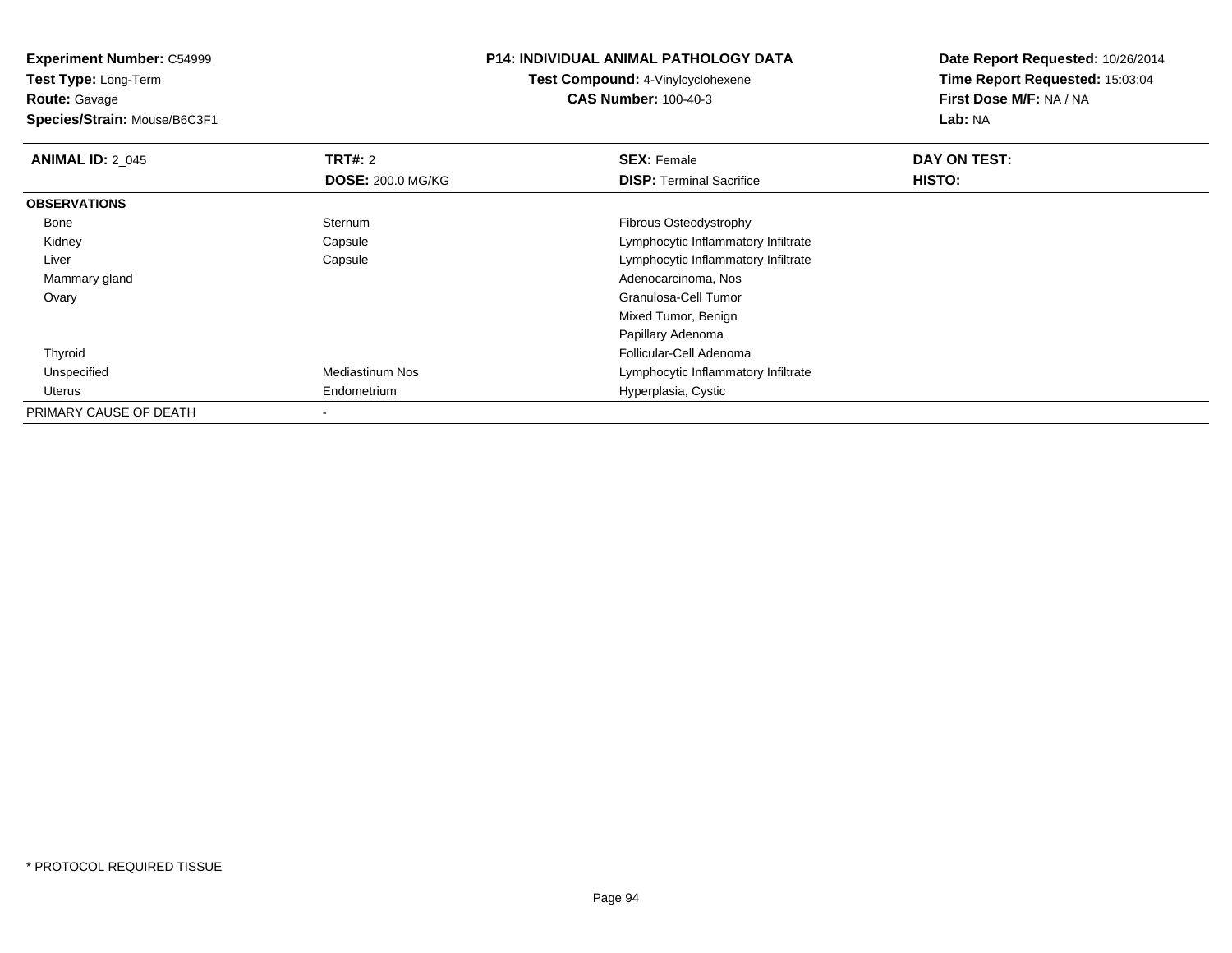**Experiment Number:** C54999

**Test Type:** Long-Term**Route:** Gavage

**Species/Strain:** Mouse/B6C3F1

## **P14: INDIVIDUAL ANIMAL PATHOLOGY DATA**

**Test Compound:** 4-Vinylcyclohexene**CAS Number:** 100-40-3

**Date Report Requested:** 10/26/2014**Time Report Requested:** 15:03:04**First Dose M/F:** NA / NA**Lab:** NA

| <b>ANIMAL ID: 2_046</b> | <b>TRT#: 2</b>           | <b>SEX: Female</b>              | DAY ON TEST: |  |
|-------------------------|--------------------------|---------------------------------|--------------|--|
|                         | <b>DOSE: 200.0 MG/KG</b> | <b>DISP: Terminal Sacrifice</b> | HISTO:       |  |
| <b>OBSERVATIONS</b>     |                          |                                 |              |  |
| Adrenal gland           | Cortex Nos               | Cytologic Alteration, Nos       |              |  |
| Bone                    | Sternum                  | Fibrous Osteodystrophy          |              |  |
| Kidney                  |                          | Hyperplasia, Tubular Cell       |              |  |
|                         | Interstitium             | Inflammation, Chronic           |              |  |
| Liver                   |                          | Hepatocellular Adenoma          |              |  |
| Ovary                   |                          | Hyperplasia, Tubular Cell       |              |  |
|                         |                          | Mixed Tumor, Benign             |              |  |
| Pancreas                | Acinus                   | Atrophy, Nos                    |              |  |
|                         | Interstitium             | Inflammation, Acute/Chronic     |              |  |
| Spleen                  |                          | Hematopoiesis                   |              |  |
| Unspecified             | Multiple Organs Nos      | Lymphoma, Mixed-Malignant Type  |              |  |
| Uterus                  | Endometrium              | Hyperplasia, Cystic             |              |  |
| Vagina                  |                          | Hemangioma                      |              |  |
| PRIMARY CAUSE OF DEATH  |                          |                                 |              |  |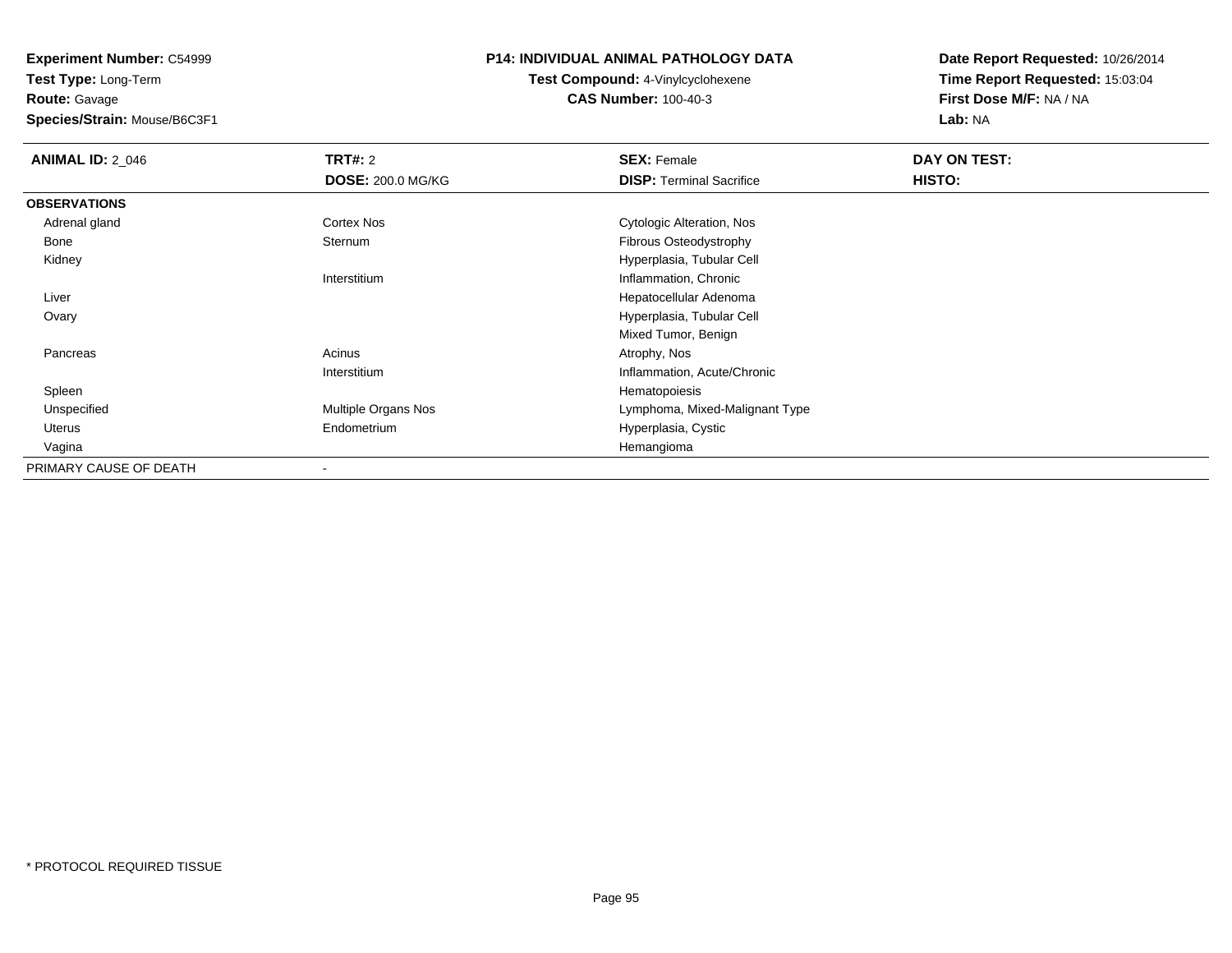| <b>Experiment Number: C54999</b><br>Test Type: Long-Term<br><b>Route: Gavage</b><br>Species/Strain: Mouse/B6C3F1 |                           | <b>P14: INDIVIDUAL ANIMAL PATHOLOGY DATA</b><br>Test Compound: 4-Vinylcyclohexene<br><b>CAS Number: 100-40-3</b> | Date Report Requested: 10/26/2014<br>Time Report Requested: 15:03:04<br>First Dose M/F: NA / NA<br>Lab: NA |
|------------------------------------------------------------------------------------------------------------------|---------------------------|------------------------------------------------------------------------------------------------------------------|------------------------------------------------------------------------------------------------------------|
| <b>ANIMAL ID: 2 047</b>                                                                                          | <b>TRT#: 2</b>            | <b>SEX: Female</b>                                                                                               | DAY ON TEST:                                                                                               |
|                                                                                                                  | <b>DOSE: 200.0 MG/KG</b>  | <b>DISP:</b> Terminal Sacrifice                                                                                  | HISTO:                                                                                                     |
| <b>OBSERVATIONS</b>                                                                                              |                           |                                                                                                                  |                                                                                                            |
| Adrenal gland                                                                                                    | Cortex Nos                | Cytologic Alteration, Nos                                                                                        |                                                                                                            |
| Bone                                                                                                             | Sternum                   | Fibrous Osteodystrophy                                                                                           |                                                                                                            |
| Liver                                                                                                            |                           | Cyst, Nos                                                                                                        |                                                                                                            |
| Ovary                                                                                                            |                           | Hyperplasia, Granulosa Cell                                                                                      |                                                                                                            |
|                                                                                                                  |                           | Hyperplasia, Tubular Cell                                                                                        |                                                                                                            |
| Pituitary gland                                                                                                  | <b>Anterior Pituitary</b> | Adenoma, Nos                                                                                                     |                                                                                                            |
| Uterus                                                                                                           | Endometrium               | Hyperplasia, Cystic                                                                                              |                                                                                                            |
| PRIMARY CAUSE OF DEATH                                                                                           |                           |                                                                                                                  |                                                                                                            |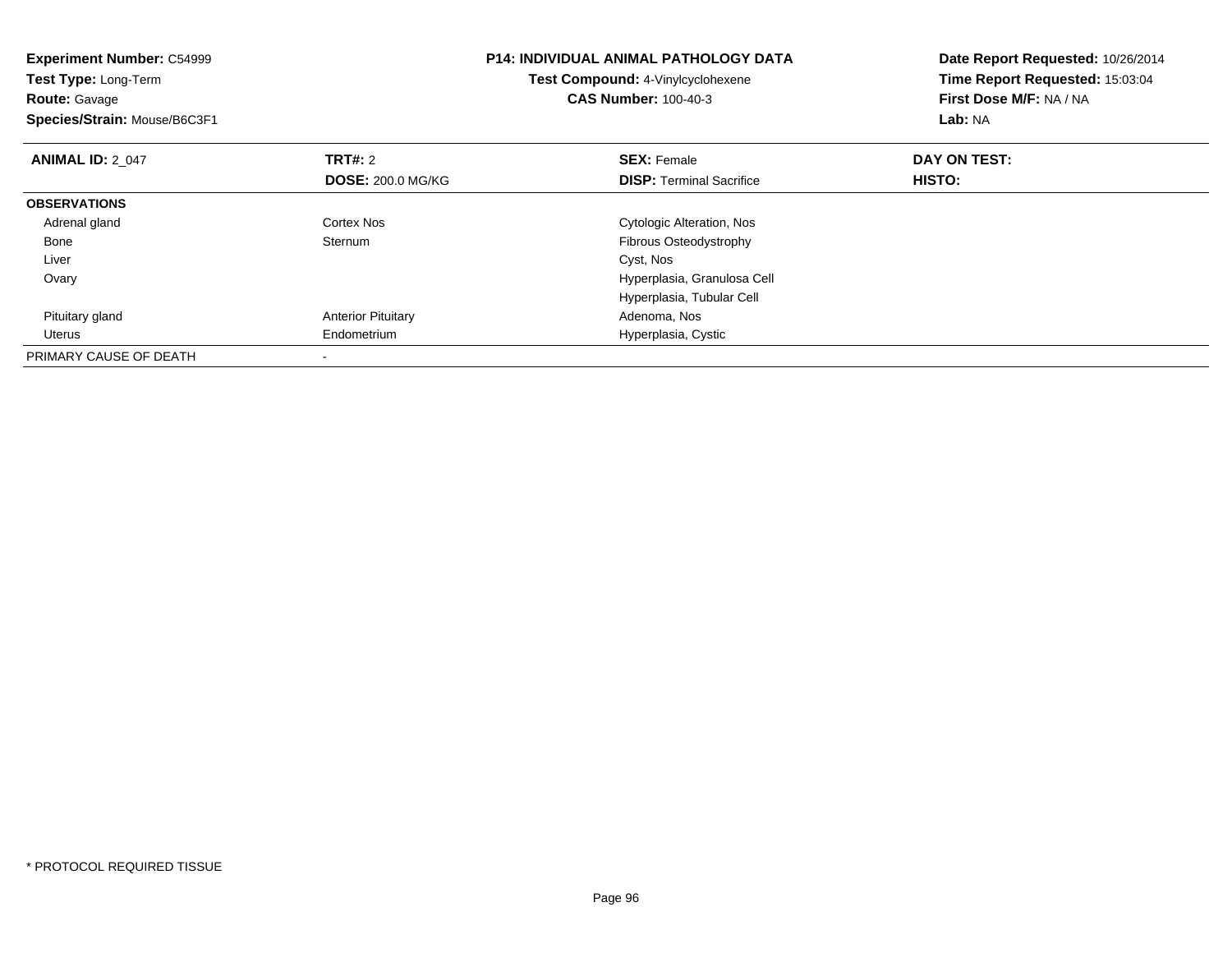| <b>Experiment Number: C54999</b><br>Test Type: Long-Term<br><b>Route: Gavage</b><br>Species/Strain: Mouse/B6C3F1 |                          | <b>P14: INDIVIDUAL ANIMAL PATHOLOGY DATA</b><br>Test Compound: 4-Vinylcyclohexene<br><b>CAS Number: 100-40-3</b> | Date Report Requested: 10/26/2014<br>Time Report Requested: 15:03:04<br>First Dose M/F: NA / NA<br>Lab: NA |
|------------------------------------------------------------------------------------------------------------------|--------------------------|------------------------------------------------------------------------------------------------------------------|------------------------------------------------------------------------------------------------------------|
| <b>ANIMAL ID: 2 049</b>                                                                                          | <b>TRT#:</b> 2           | <b>SEX: Female</b>                                                                                               | DAY ON TEST:                                                                                               |
|                                                                                                                  | <b>DOSE: 200.0 MG/KG</b> | <b>DISP:</b> Terminal Sacrifice                                                                                  | HISTO:                                                                                                     |
| <b>OBSERVATIONS</b>                                                                                              |                          |                                                                                                                  |                                                                                                            |
| Adrenal gland                                                                                                    | Cortex Nos               | Cytologic Alteration, Nos                                                                                        |                                                                                                            |
| Bone                                                                                                             | Sternum                  | Fibrous Osteodystrophy                                                                                           |                                                                                                            |
| Liver                                                                                                            |                          | Metamorphosis, Fatty                                                                                             |                                                                                                            |
| Nasal cavity                                                                                                     |                          | Inflammation, Acute                                                                                              |                                                                                                            |
| Ovary                                                                                                            |                          | Hyperplasia, Granulosa Cell                                                                                      |                                                                                                            |
|                                                                                                                  |                          | Hyperplasia, Tubular Cell                                                                                        |                                                                                                            |
| Uterus                                                                                                           |                          | Lymphoma, Histiocytic-Malignant Type                                                                             |                                                                                                            |
| PRIMARY CAUSE OF DEATH                                                                                           |                          |                                                                                                                  |                                                                                                            |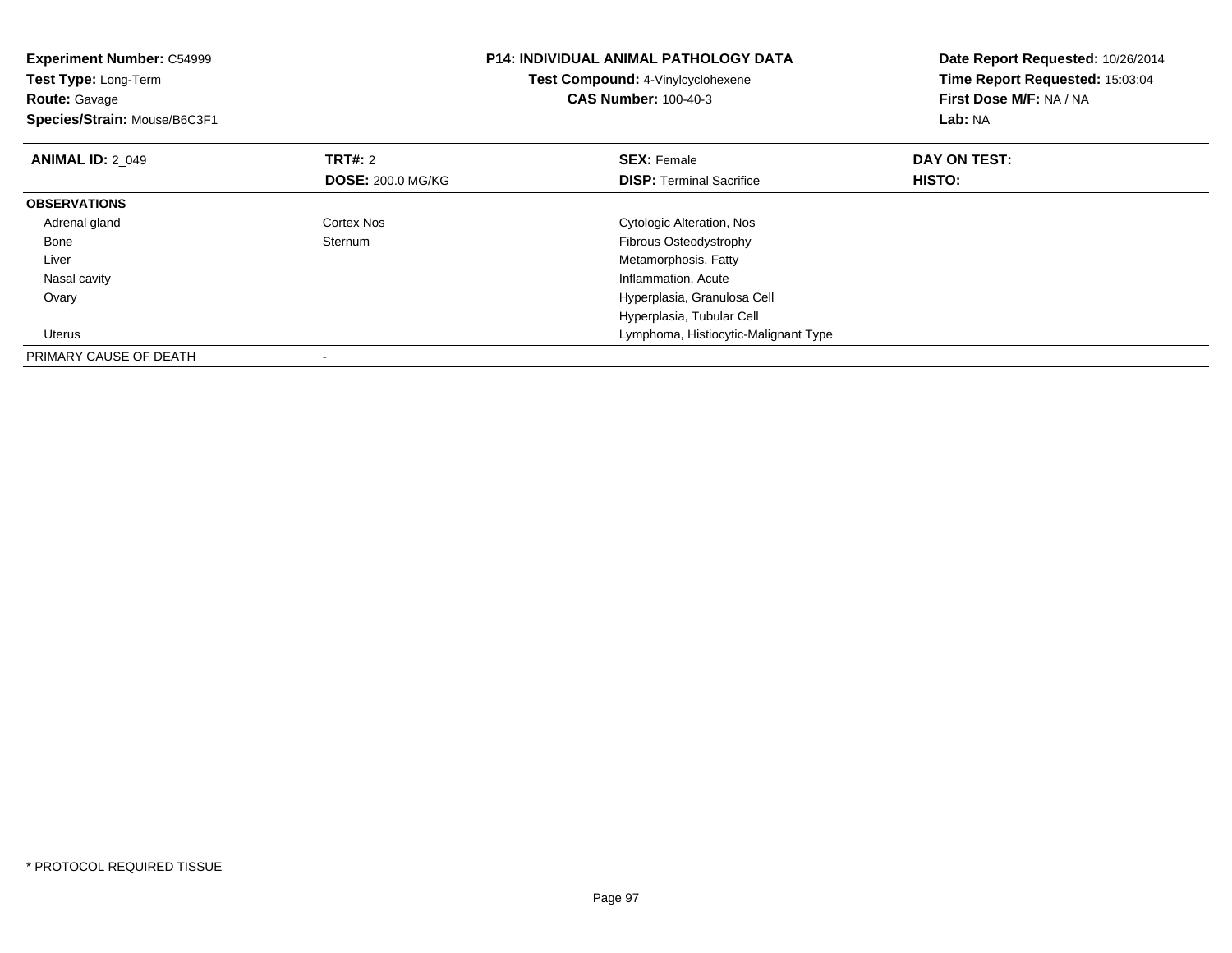| <b>Experiment Number: C54999</b><br><b>Test Type: Long-Term</b><br><b>Route: Gavage</b><br>Species/Strain: Mouse/B6C3F1 |                                            | <b>P14: INDIVIDUAL ANIMAL PATHOLOGY DATA</b><br>Test Compound: 4-Vinylcyclohexene<br><b>CAS Number: 100-40-3</b> | Date Report Requested: 10/26/2014<br>Time Report Requested: 15:03:04<br>First Dose M/F: NA / NA<br>Lab: NA |
|-------------------------------------------------------------------------------------------------------------------------|--------------------------------------------|------------------------------------------------------------------------------------------------------------------|------------------------------------------------------------------------------------------------------------|
| <b>ANIMAL ID: 2 050</b>                                                                                                 | <b>TRT#: 2</b><br><b>DOSE: 200.0 MG/KG</b> | <b>SEX: Female</b><br><b>DISP:</b> Terminal Sacrifice                                                            | DAY ON TEST:<br>HISTO:                                                                                     |
| <b>OBSERVATIONS</b>                                                                                                     |                                            |                                                                                                                  |                                                                                                            |
| Adrenal gland                                                                                                           | Capsule<br>Cortex Nos                      | Adenoma, Nos<br>Cytologic Alteration, Nos                                                                        |                                                                                                            |
| Bone                                                                                                                    | Sternum                                    | <b>Fibrous Osteodystrophy</b>                                                                                    |                                                                                                            |
| <b>Brain</b>                                                                                                            |                                            | Calcification, Focal                                                                                             |                                                                                                            |
| Kidney                                                                                                                  |                                            | Lymphocytic Inflammatory Infiltrate                                                                              |                                                                                                            |
| Ovary                                                                                                                   |                                            | Hyperplasia, Tubular Cell                                                                                        |                                                                                                            |
| Uterus                                                                                                                  | Endometrium                                | Hyperplasia, Cystic                                                                                              |                                                                                                            |
| PRIMARY CAUSE OF DEATH                                                                                                  |                                            |                                                                                                                  |                                                                                                            |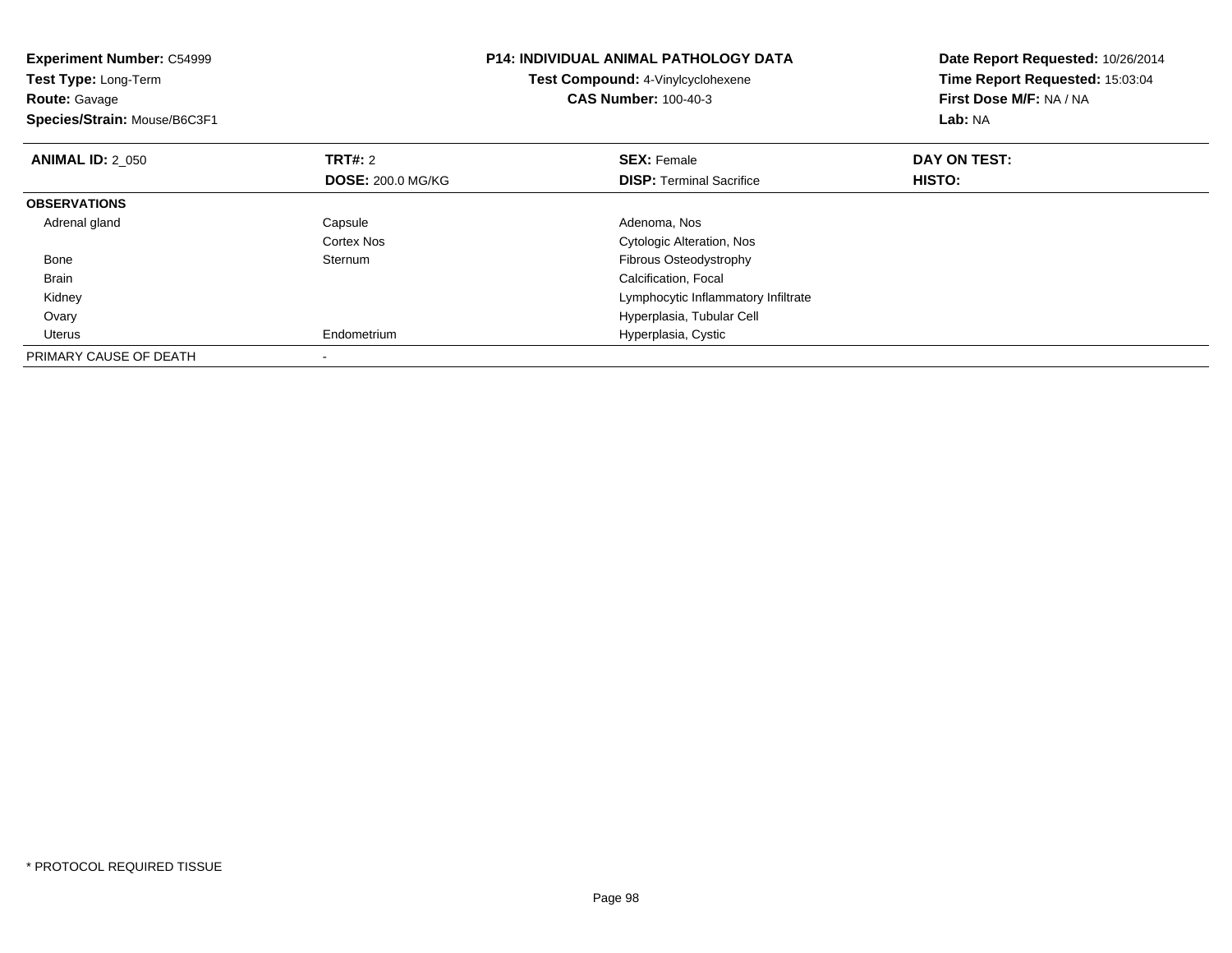| <b>Experiment Number: C54999</b><br>Test Type: Long-Term<br><b>Route: Gavage</b><br>Species/Strain: Mouse/B6C3F1 |                           | <b>P14: INDIVIDUAL ANIMAL PATHOLOGY DATA</b><br>Test Compound: 4-Vinylcyclohexene<br><b>CAS Number: 100-40-3</b> | Date Report Requested: 10/26/2014<br>Time Report Requested: 15:03:04<br>First Dose M/F: NA / NA<br>Lab: NA |
|------------------------------------------------------------------------------------------------------------------|---------------------------|------------------------------------------------------------------------------------------------------------------|------------------------------------------------------------------------------------------------------------|
| <b>ANIMAL ID: 3 001</b>                                                                                          | TRT#: 3                   | <b>SEX: Female</b>                                                                                               | DAY ON TEST:                                                                                               |
|                                                                                                                  | DOSE: 0                   | <b>DISP:</b> Terminal Sacrifice                                                                                  | HISTO:                                                                                                     |
| <b>OBSERVATIONS</b>                                                                                              |                           |                                                                                                                  |                                                                                                            |
| Bone                                                                                                             | Sternum                   | <b>Fibrous Osteodystrophy</b>                                                                                    |                                                                                                            |
| Brain                                                                                                            |                           | Calcification, Focal                                                                                             |                                                                                                            |
| Ovary                                                                                                            |                           | Cyst, Nos                                                                                                        |                                                                                                            |
| Pituitary gland                                                                                                  | <b>Anterior Pituitary</b> | Adenoma, Nos                                                                                                     |                                                                                                            |
| Unspecified                                                                                                      | Multiple Organs Nos       | Lymphoma, Mixed-Malignant Type                                                                                   |                                                                                                            |
| Uterus                                                                                                           | Endometrium               | Hyperplasia, Cystic                                                                                              |                                                                                                            |
| PRIMARY CAUSE OF DEATH                                                                                           |                           |                                                                                                                  |                                                                                                            |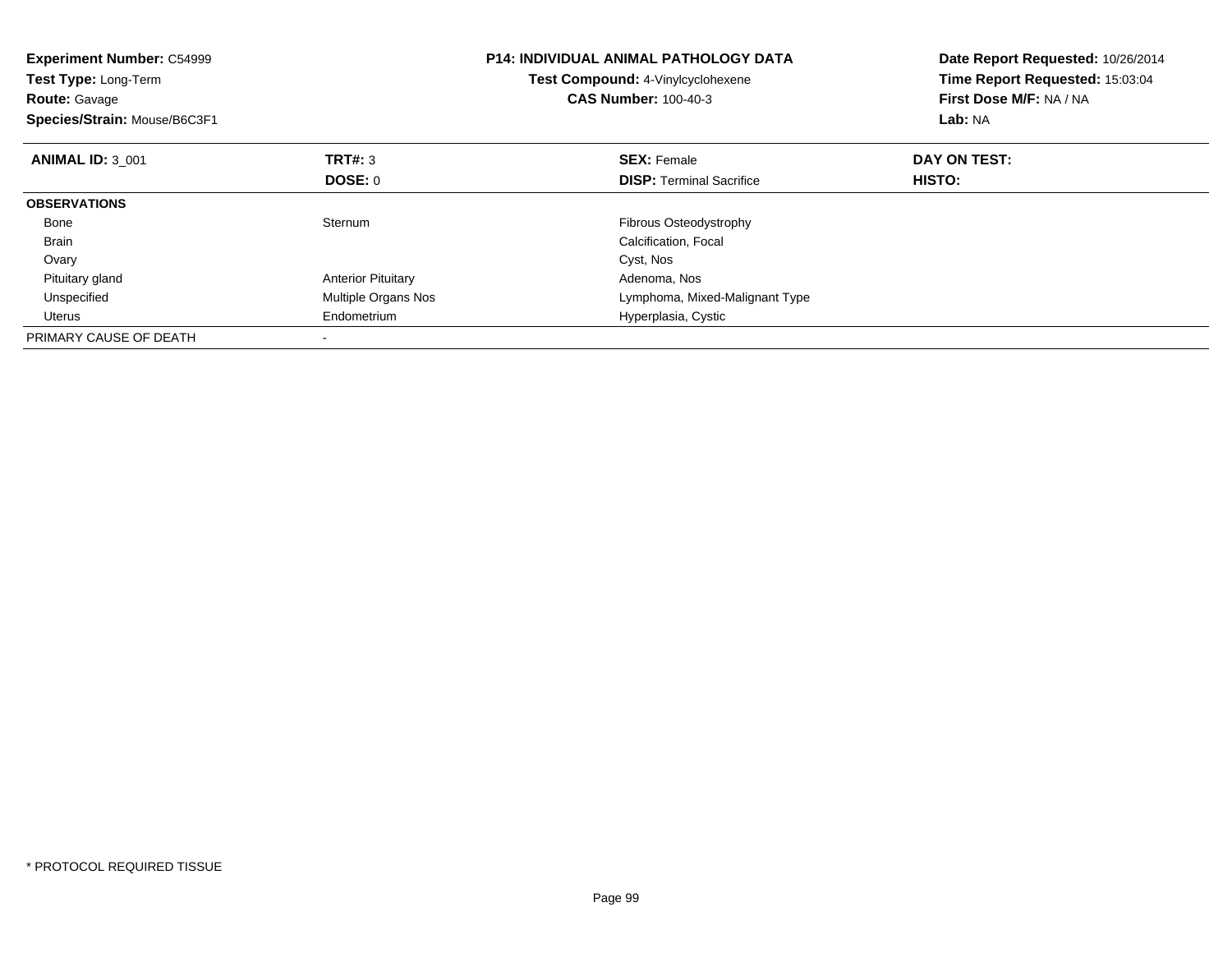| <b>Experiment Number: C54999</b><br><b>Test Type: Long-Term</b><br><b>Route: Gavage</b><br>Species/Strain: Mouse/B6C3F1 |                     | <b>P14: INDIVIDUAL ANIMAL PATHOLOGY DATA</b><br><b>Test Compound: 4-Vinylcyclohexene</b><br><b>CAS Number: 100-40-3</b> | Date Report Requested: 10/26/2014<br>Time Report Requested: 15:03:04<br>First Dose M/F: NA / NA<br>Lab: NA |
|-------------------------------------------------------------------------------------------------------------------------|---------------------|-------------------------------------------------------------------------------------------------------------------------|------------------------------------------------------------------------------------------------------------|
| <b>ANIMAL ID: 3 002</b>                                                                                                 | TRT#: 3             | <b>SEX: Female</b>                                                                                                      | DAY ON TEST:                                                                                               |
|                                                                                                                         | DOSE: 0             | <b>DISP:</b> Terminal Sacrifice                                                                                         | HISTO:                                                                                                     |
| <b>OBSERVATIONS</b>                                                                                                     |                     |                                                                                                                         |                                                                                                            |
| Bone                                                                                                                    | Sternum             | Fibrous Osteodystrophy                                                                                                  |                                                                                                            |
| <b>Brain</b>                                                                                                            |                     | Calcification, Focal                                                                                                    |                                                                                                            |
| Kidney                                                                                                                  | Tubule              | Atrophy, Focal                                                                                                          |                                                                                                            |
| Thyroid                                                                                                                 |                     | Hyperplasia, Follicular Cell                                                                                            |                                                                                                            |
| Unspecified                                                                                                             | Multiple Organs Nos | Lymphoma, Mixed-Malignant Type                                                                                          |                                                                                                            |
| PRIMARY CAUSE OF DEATH                                                                                                  |                     |                                                                                                                         |                                                                                                            |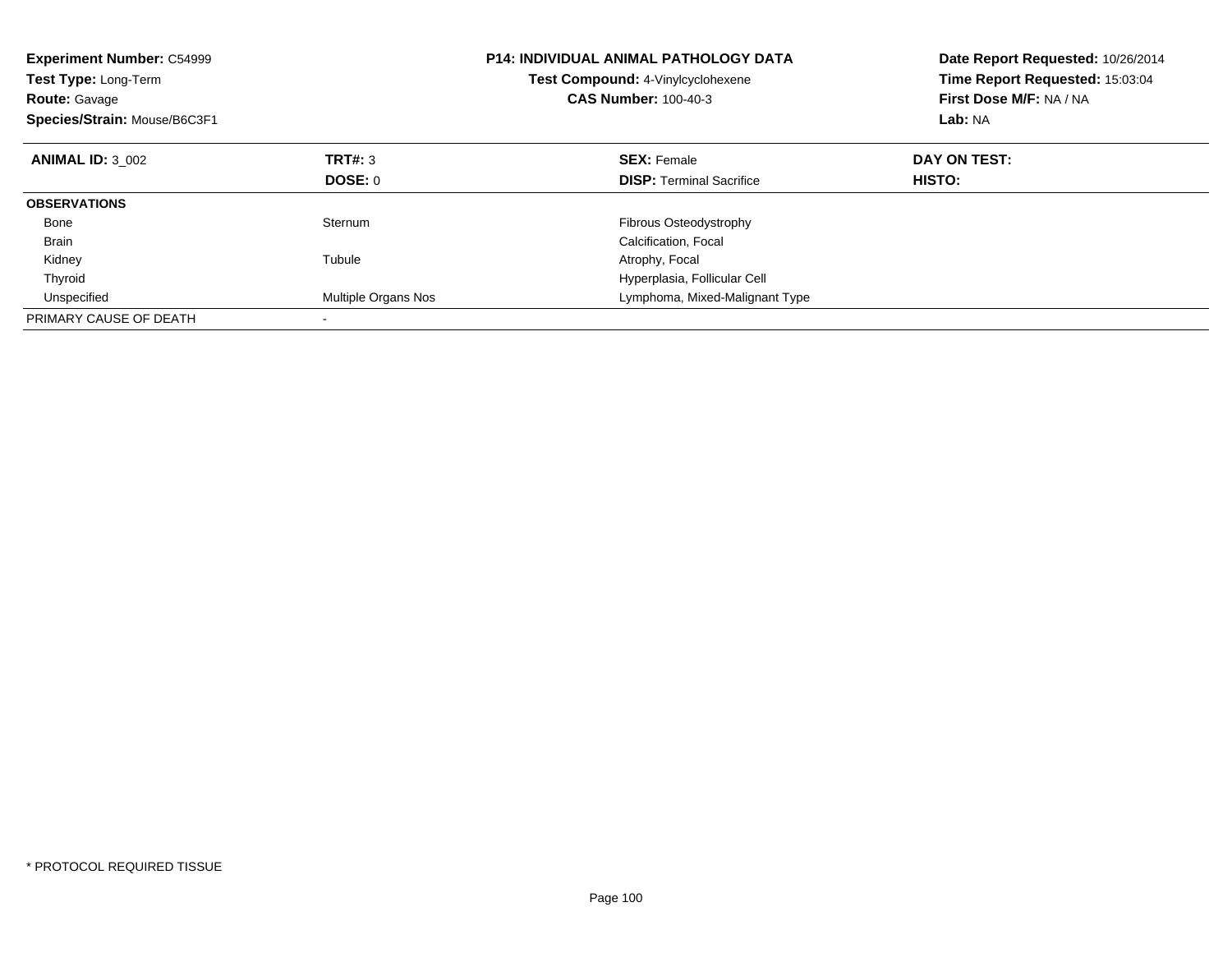| <b>Experiment Number: C54999</b><br><b>Test Type: Long-Term</b><br><b>Route: Gavage</b><br>Species/Strain: Mouse/B6C3F1 |                           | <b>P14: INDIVIDUAL ANIMAL PATHOLOGY DATA</b><br>Test Compound: 4-Vinylcyclohexene<br><b>CAS Number: 100-40-3</b> | Date Report Requested: 10/26/2014<br>Time Report Requested: 15:03:04<br>First Dose M/F: NA / NA<br>Lab: NA |
|-------------------------------------------------------------------------------------------------------------------------|---------------------------|------------------------------------------------------------------------------------------------------------------|------------------------------------------------------------------------------------------------------------|
| <b>ANIMAL ID: 3 003</b>                                                                                                 | TRT#: 3                   | <b>SEX: Female</b>                                                                                               | DAY ON TEST:                                                                                               |
|                                                                                                                         | DOSE: 0                   | <b>DISP:</b> Terminal Sacrifice                                                                                  | HISTO:                                                                                                     |
| <b>OBSERVATIONS</b>                                                                                                     |                           |                                                                                                                  |                                                                                                            |
| Bone                                                                                                                    | Sternum                   | <b>Fibrous Osteodystrophy</b>                                                                                    |                                                                                                            |
|                                                                                                                         | Sternum                   | Osteosclerosis                                                                                                   |                                                                                                            |
| Brain                                                                                                                   |                           | Calcification, Focal                                                                                             |                                                                                                            |
| Ovary                                                                                                                   |                           | Cyst, Nos                                                                                                        |                                                                                                            |
| Pituitary gland                                                                                                         | <b>Anterior Pituitary</b> | Hyperplasia, Focal                                                                                               |                                                                                                            |
| Uterus                                                                                                                  | Endometrium               | Hyperplasia, Cystic                                                                                              |                                                                                                            |
| PRIMARY CAUSE OF DEATH                                                                                                  |                           |                                                                                                                  |                                                                                                            |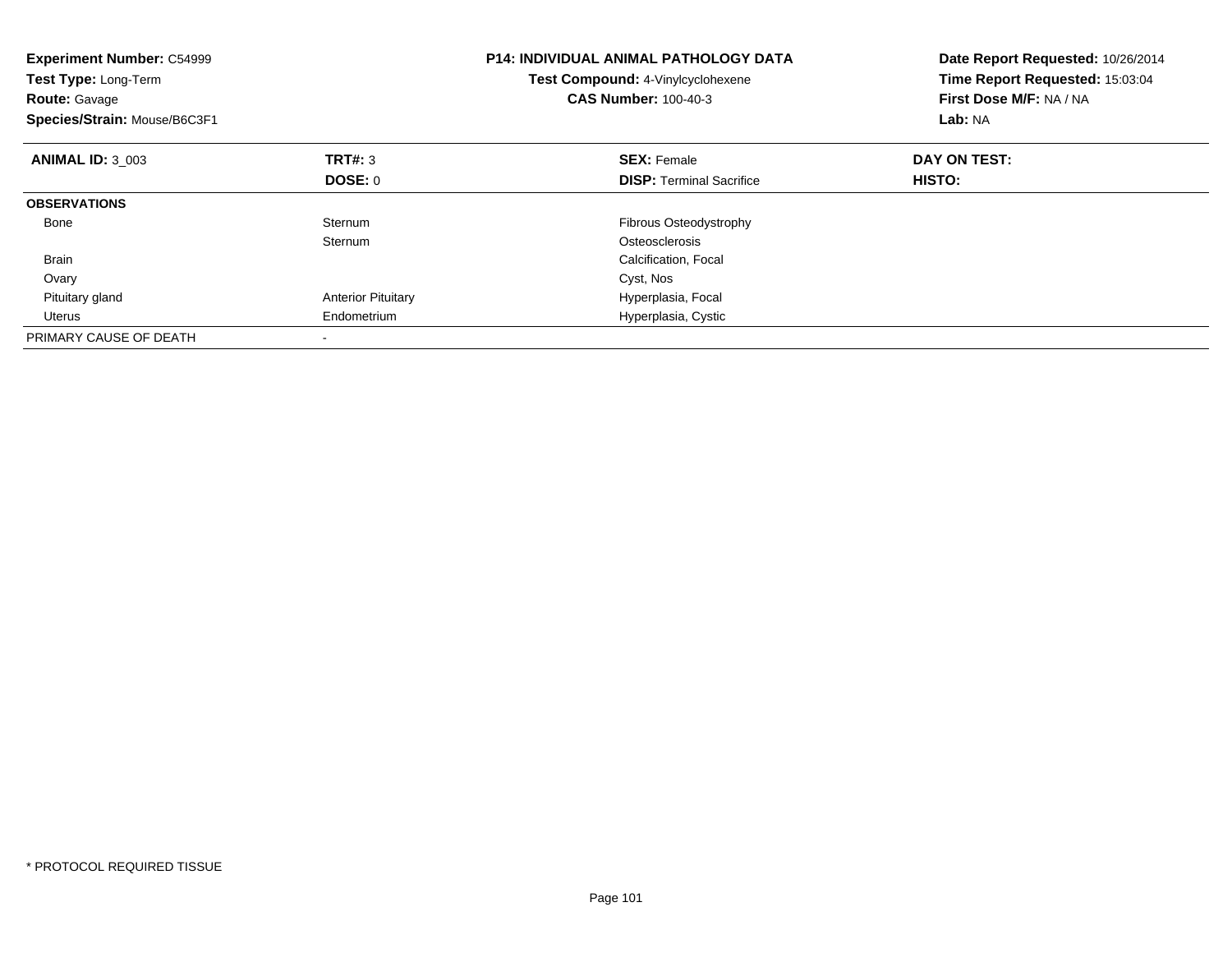| <b>Experiment Number: C54999</b><br><b>Test Type: Long-Term</b><br><b>Route: Gavage</b><br>Species/Strain: Mouse/B6C3F1 |                           | <b>P14: INDIVIDUAL ANIMAL PATHOLOGY DATA</b><br><b>Test Compound: 4-Vinylcyclohexene</b><br><b>CAS Number: 100-40-3</b> | Date Report Requested: 10/26/2014<br>Time Report Requested: 15:03:04<br>First Dose M/F: NA / NA<br><b>Lab: NA</b> |
|-------------------------------------------------------------------------------------------------------------------------|---------------------------|-------------------------------------------------------------------------------------------------------------------------|-------------------------------------------------------------------------------------------------------------------|
| <b>ANIMAL ID: 3 004</b>                                                                                                 | TRT#: 3                   | <b>SEX: Female</b>                                                                                                      | DAY ON TEST:                                                                                                      |
|                                                                                                                         | <b>DOSE: 0</b>            | <b>DISP:</b> Terminal Sacrifice                                                                                         | HISTO:                                                                                                            |
| <b>OBSERVATIONS</b>                                                                                                     |                           |                                                                                                                         |                                                                                                                   |
| Bone                                                                                                                    | Sternum                   | Fibrous Osteodystrophy                                                                                                  |                                                                                                                   |
| <b>Brain</b>                                                                                                            |                           | Calcification, Focal                                                                                                    |                                                                                                                   |
| Pituitary gland                                                                                                         | <b>Anterior Pituitary</b> | Angiectasis                                                                                                             |                                                                                                                   |
| Spleen                                                                                                                  |                           | Hyperplasia, Lymphoid                                                                                                   |                                                                                                                   |
| Uterus                                                                                                                  |                           | Hydrometra                                                                                                              |                                                                                                                   |
| PRIMARY CAUSE OF DEATH                                                                                                  |                           |                                                                                                                         |                                                                                                                   |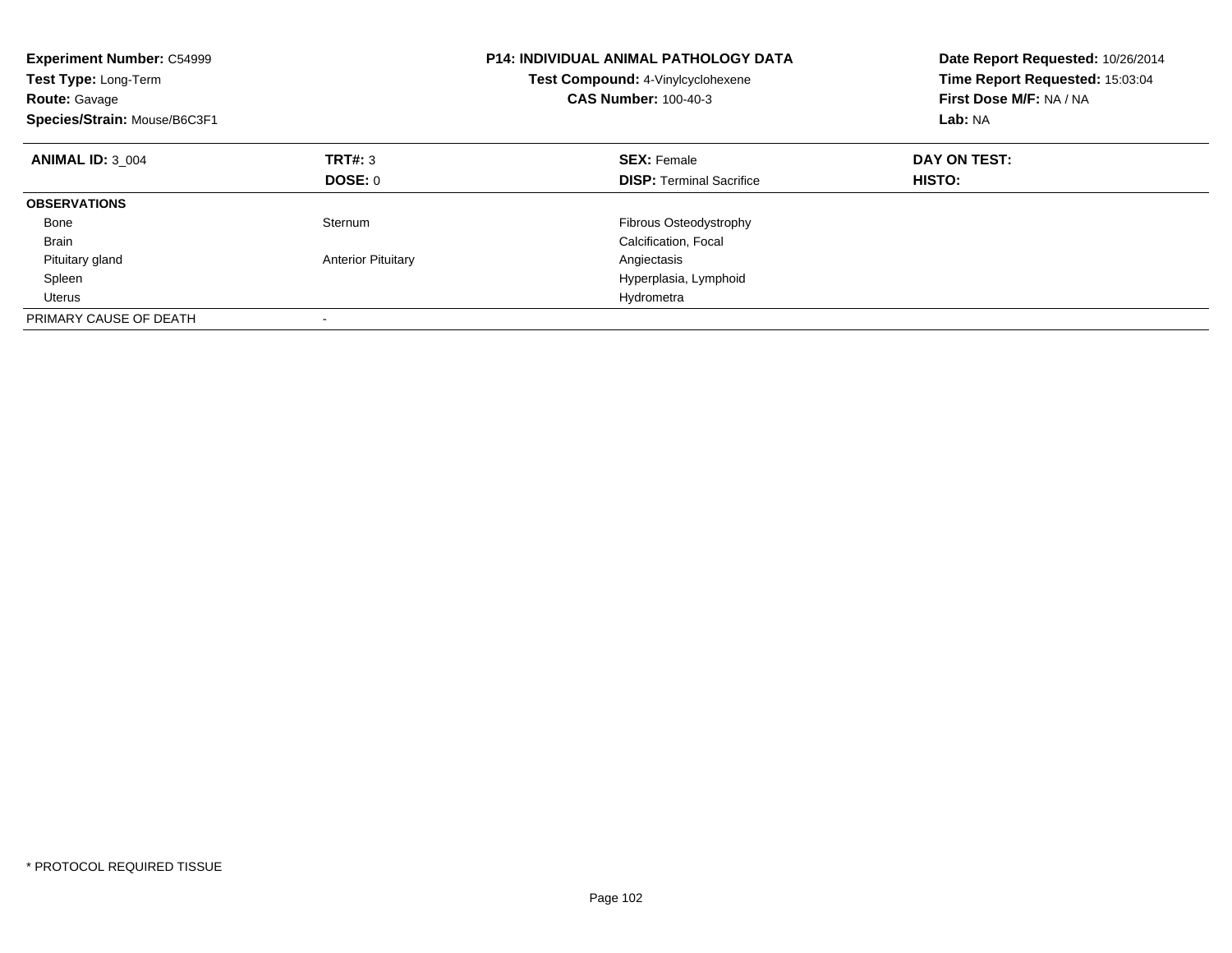| <b>Experiment Number: C54999</b><br>Test Type: Long-Term<br><b>Route: Gavage</b><br>Species/Strain: Mouse/B6C3F1 |                        | <b>P14: INDIVIDUAL ANIMAL PATHOLOGY DATA</b><br>Test Compound: 4-Vinylcyclohexene<br><b>CAS Number: 100-40-3</b> | Date Report Requested: 10/26/2014<br>Time Report Requested: 15:03:04<br>First Dose M/F: NA / NA<br>Lab: NA |
|------------------------------------------------------------------------------------------------------------------|------------------------|------------------------------------------------------------------------------------------------------------------|------------------------------------------------------------------------------------------------------------|
| <b>ANIMAL ID: 3 005</b>                                                                                          | TRT#: 3                | <b>SEX: Female</b>                                                                                               | DAY ON TEST:                                                                                               |
|                                                                                                                  | <b>DOSE: 0</b>         | <b>DISP:</b> Terminal Sacrifice                                                                                  | HISTO:                                                                                                     |
| <b>OBSERVATIONS</b>                                                                                              |                        |                                                                                                                  |                                                                                                            |
| Adrenal gland                                                                                                    | Medulla                | Hyperplasia, Focal                                                                                               |                                                                                                            |
| Bone                                                                                                             | Sternum                | <b>Fibrous Osteodystrophy</b>                                                                                    |                                                                                                            |
| Kidney                                                                                                           |                        | Lymphocytic Inflammatory Infiltrate                                                                              |                                                                                                            |
| Lymph node                                                                                                       | Mediastinal Lymph Node | Hyperplasia, Lymphoid                                                                                            |                                                                                                            |
| Mammary gland                                                                                                    |                        | Dilatation, Ducts                                                                                                |                                                                                                            |
| Uterus                                                                                                           |                        | Hydrometra                                                                                                       |                                                                                                            |
| PRIMARY CAUSE OF DEATH                                                                                           |                        |                                                                                                                  |                                                                                                            |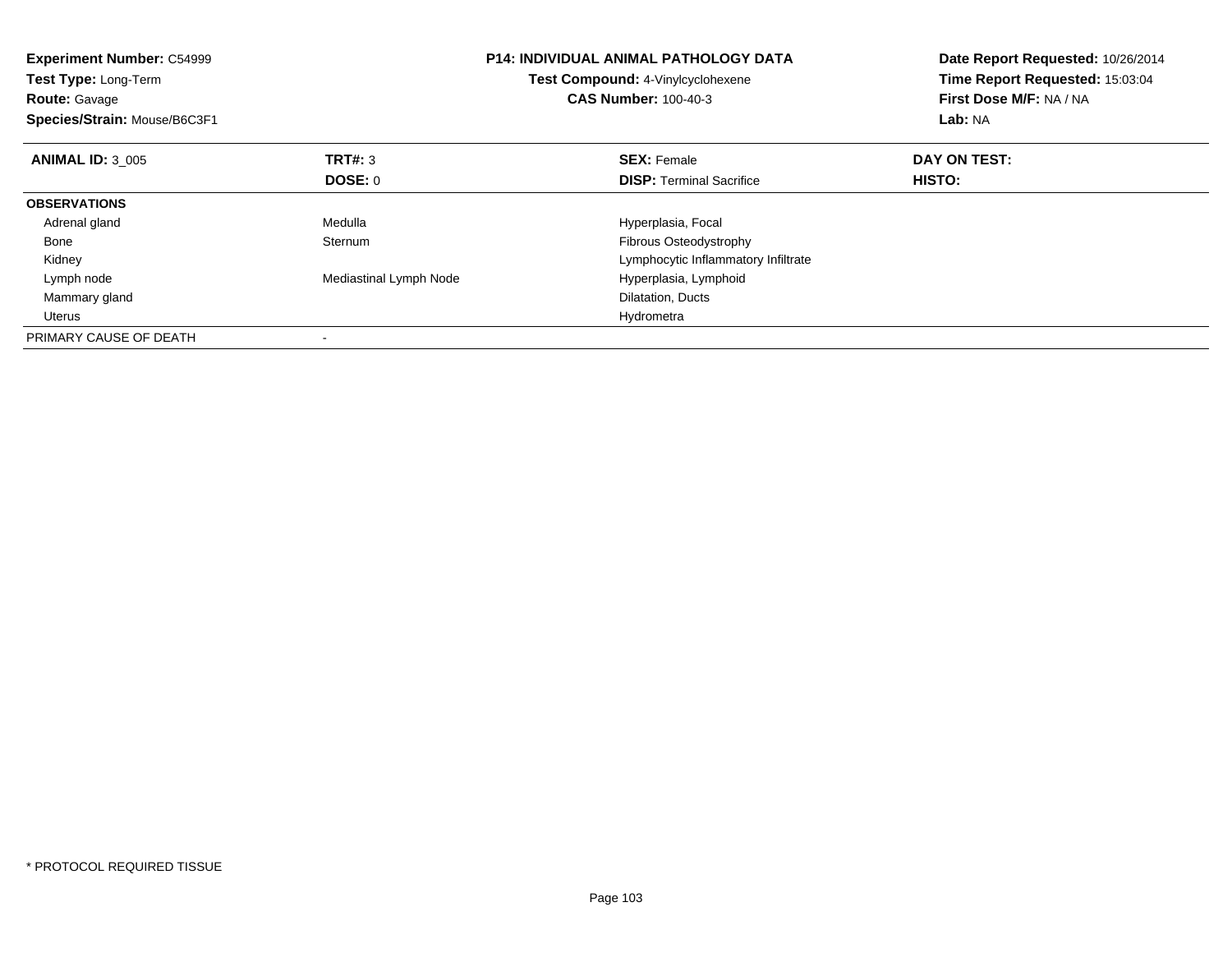| <b>Experiment Number: C54999</b><br>Test Type: Long-Term<br><b>Route: Gavage</b><br>Species/Strain: Mouse/B6C3F1 |                | <b>P14: INDIVIDUAL ANIMAL PATHOLOGY DATA</b><br>Test Compound: 4-Vinylcyclohexene<br><b>CAS Number: 100-40-3</b> | Date Report Requested: 10/26/2014<br>Time Report Requested: 15:03:04<br>First Dose M/F: NA / NA<br>Lab: NA |
|------------------------------------------------------------------------------------------------------------------|----------------|------------------------------------------------------------------------------------------------------------------|------------------------------------------------------------------------------------------------------------|
| <b>ANIMAL ID: 3 006</b>                                                                                          | TRT#: 3        | <b>SEX: Female</b>                                                                                               | DAY ON TEST:                                                                                               |
|                                                                                                                  | <b>DOSE: 0</b> | <b>DISP:</b> Terminal Sacrifice                                                                                  | HISTO:                                                                                                     |
| <b>OBSERVATIONS</b>                                                                                              |                |                                                                                                                  |                                                                                                            |
| Bone                                                                                                             | Sternum        | Fibrous Osteodystrophy                                                                                           |                                                                                                            |
| Brain                                                                                                            |                | Calcification, Focal                                                                                             |                                                                                                            |
| Lung                                                                                                             |                | Hyperplasia, Adenomatous                                                                                         |                                                                                                            |
| Mammary gland                                                                                                    |                | Mixed Tumor, Malignant                                                                                           |                                                                                                            |
| Spleen                                                                                                           |                | Hyperplasia, Lymphoid                                                                                            |                                                                                                            |
| Uterus                                                                                                           | Endometrium    | Hyperplasia, Cystic                                                                                              |                                                                                                            |
| PRIMARY CAUSE OF DEATH                                                                                           |                |                                                                                                                  |                                                                                                            |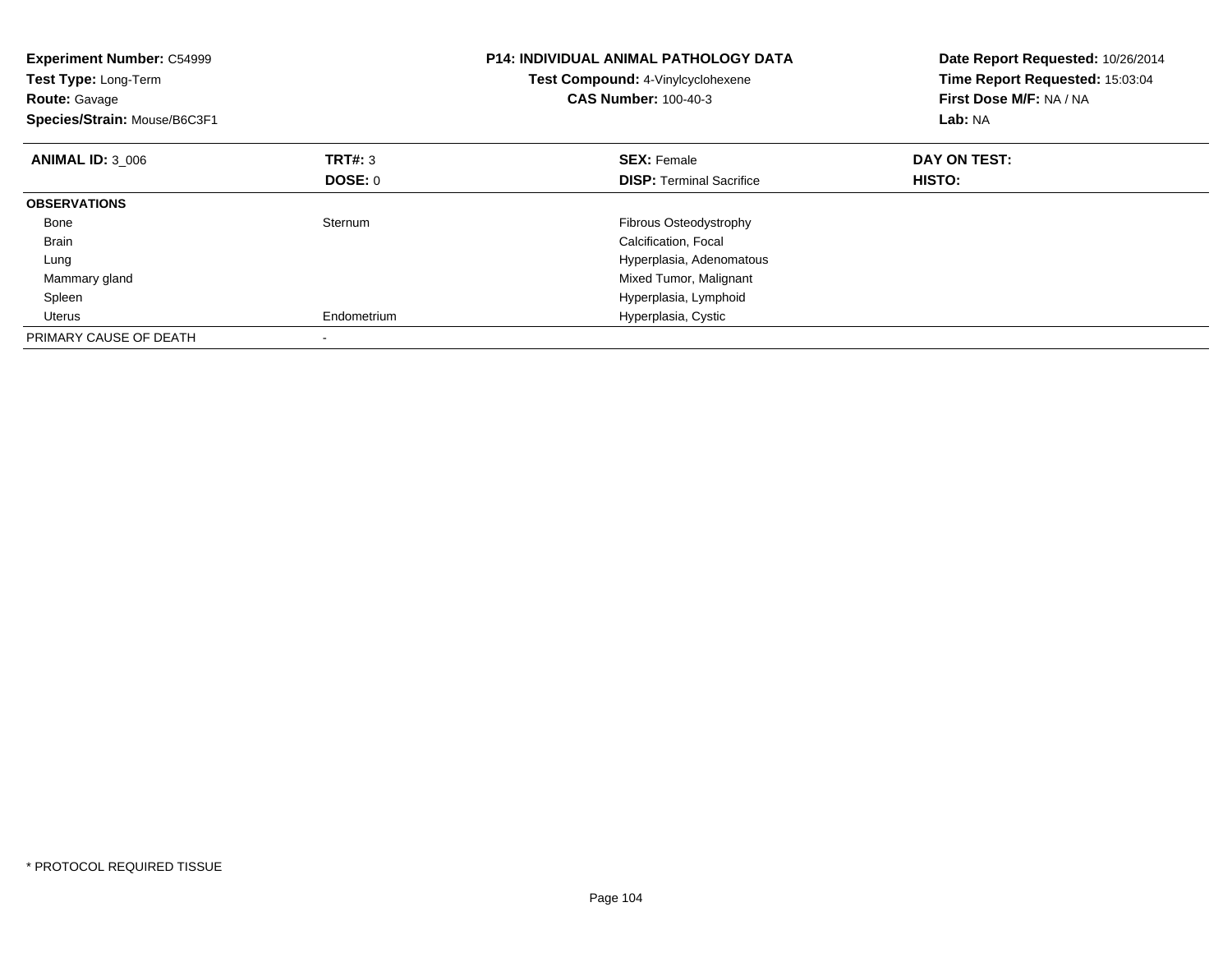| <b>Experiment Number: C54999</b><br>Test Type: Long-Term<br><b>Route: Gavage</b><br>Species/Strain: Mouse/B6C3F1 |                           | <b>P14: INDIVIDUAL ANIMAL PATHOLOGY DATA</b><br>Test Compound: 4-Vinylcyclohexene<br><b>CAS Number: 100-40-3</b> | Date Report Requested: 10/26/2014<br>Time Report Requested: 15:03:04<br>First Dose M/F: NA / NA<br>Lab: NA |
|------------------------------------------------------------------------------------------------------------------|---------------------------|------------------------------------------------------------------------------------------------------------------|------------------------------------------------------------------------------------------------------------|
| <b>ANIMAL ID: 3 007</b>                                                                                          | TRT#: 3                   | <b>SEX: Female</b>                                                                                               | DAY ON TEST:                                                                                               |
|                                                                                                                  | DOSE: 0                   | <b>DISP: Terminal Sacrifice</b>                                                                                  | <b>HISTO:</b>                                                                                              |
| <b>OBSERVATIONS</b>                                                                                              |                           |                                                                                                                  |                                                                                                            |
| Bone                                                                                                             | Sternum                   | Fibrous Osteodystrophy                                                                                           |                                                                                                            |
| <b>Brain</b>                                                                                                     |                           | Calcification, Focal                                                                                             |                                                                                                            |
| Mammary gland                                                                                                    |                           | Dilatation, Ducts                                                                                                |                                                                                                            |
| Ovary                                                                                                            |                           | Cyst, Nos                                                                                                        |                                                                                                            |
|                                                                                                                  |                           | Hyperplasia, Stromal                                                                                             |                                                                                                            |
| Pituitary gland                                                                                                  | <b>Anterior Pituitary</b> | Adenoma, Nos                                                                                                     |                                                                                                            |
| Spleen                                                                                                           |                           | Hyperplasia, Lymphoid                                                                                            |                                                                                                            |
| Uterus                                                                                                           | Endometrium               | Hyperplasia, Cystic                                                                                              |                                                                                                            |
| PRIMARY CAUSE OF DEATH                                                                                           |                           |                                                                                                                  |                                                                                                            |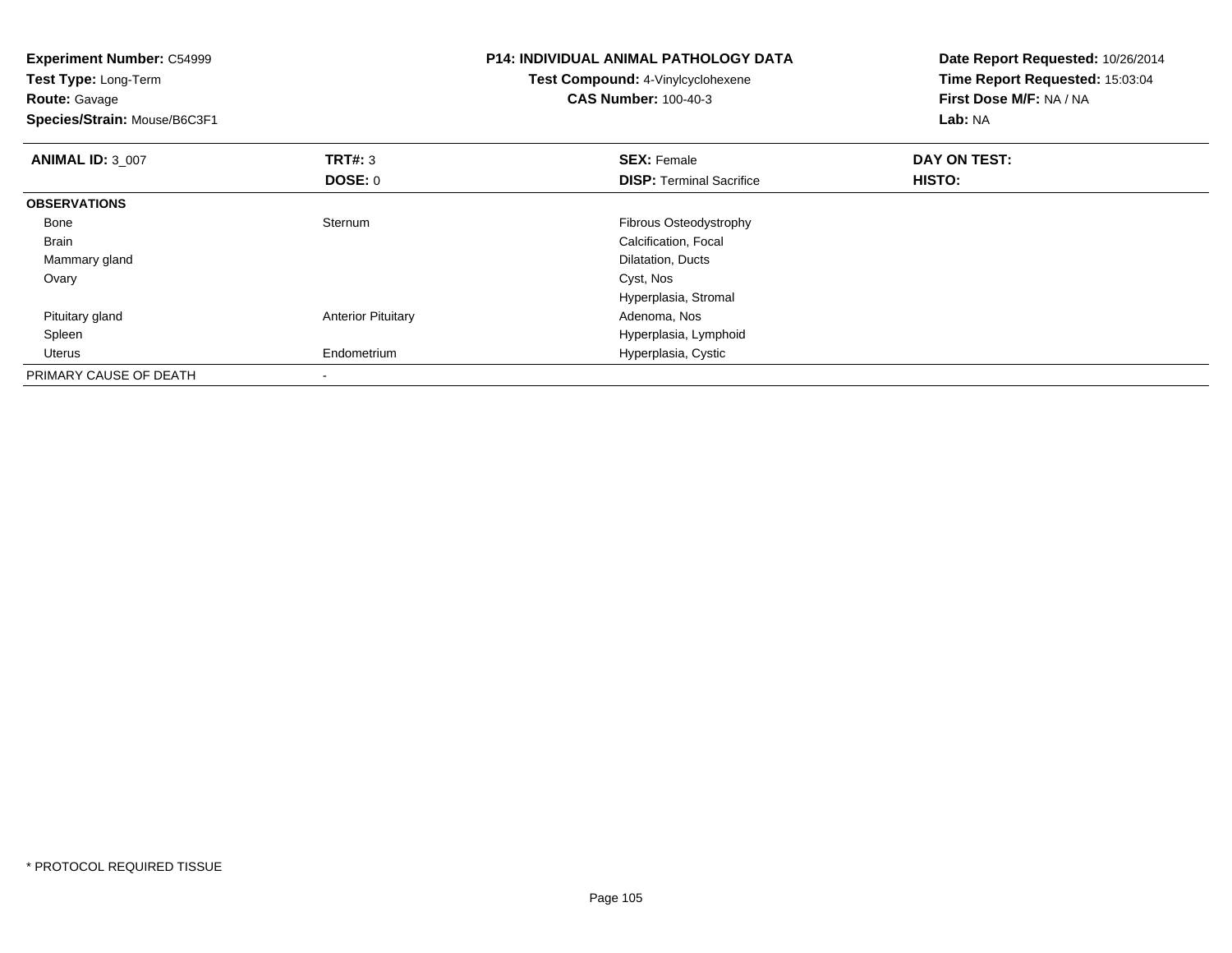| <b>Experiment Number: C54999</b><br>Test Type: Long-Term<br><b>Route: Gavage</b><br>Species/Strain: Mouse/B6C3F1 |                     | <b>P14: INDIVIDUAL ANIMAL PATHOLOGY DATA</b><br>Test Compound: 4-Vinylcyclohexene<br><b>CAS Number: 100-40-3</b> | Date Report Requested: 10/26/2014<br>Time Report Requested: 15:03:04<br>First Dose M/F: NA / NA<br>Lab: NA |
|------------------------------------------------------------------------------------------------------------------|---------------------|------------------------------------------------------------------------------------------------------------------|------------------------------------------------------------------------------------------------------------|
| <b>ANIMAL ID: 3 008</b>                                                                                          | TRT#: 3             | <b>SEX: Female</b>                                                                                               | DAY ON TEST:                                                                                               |
|                                                                                                                  | DOSE: 0             | <b>DISP:</b> Natural Death                                                                                       | HISTO:                                                                                                     |
| <b>OBSERVATIONS</b>                                                                                              |                     |                                                                                                                  |                                                                                                            |
| Bone                                                                                                             | Sternum             | <b>Fibrous Osteodystrophy</b>                                                                                    |                                                                                                            |
| <b>Brain</b>                                                                                                     |                     | Calcification, Focal                                                                                             |                                                                                                            |
| Kidney                                                                                                           |                     | Infarct, Nos                                                                                                     |                                                                                                            |
| Ovary                                                                                                            |                     | Cyst, Nos                                                                                                        |                                                                                                            |
| Unspecified                                                                                                      | Multiple Organs Nos | Lymphoma, Mixed-Malignant Type                                                                                   |                                                                                                            |
| Uterus                                                                                                           | Endometrium         | Cyst, Nos                                                                                                        |                                                                                                            |
| PRIMARY CAUSE OF DEATH                                                                                           |                     |                                                                                                                  |                                                                                                            |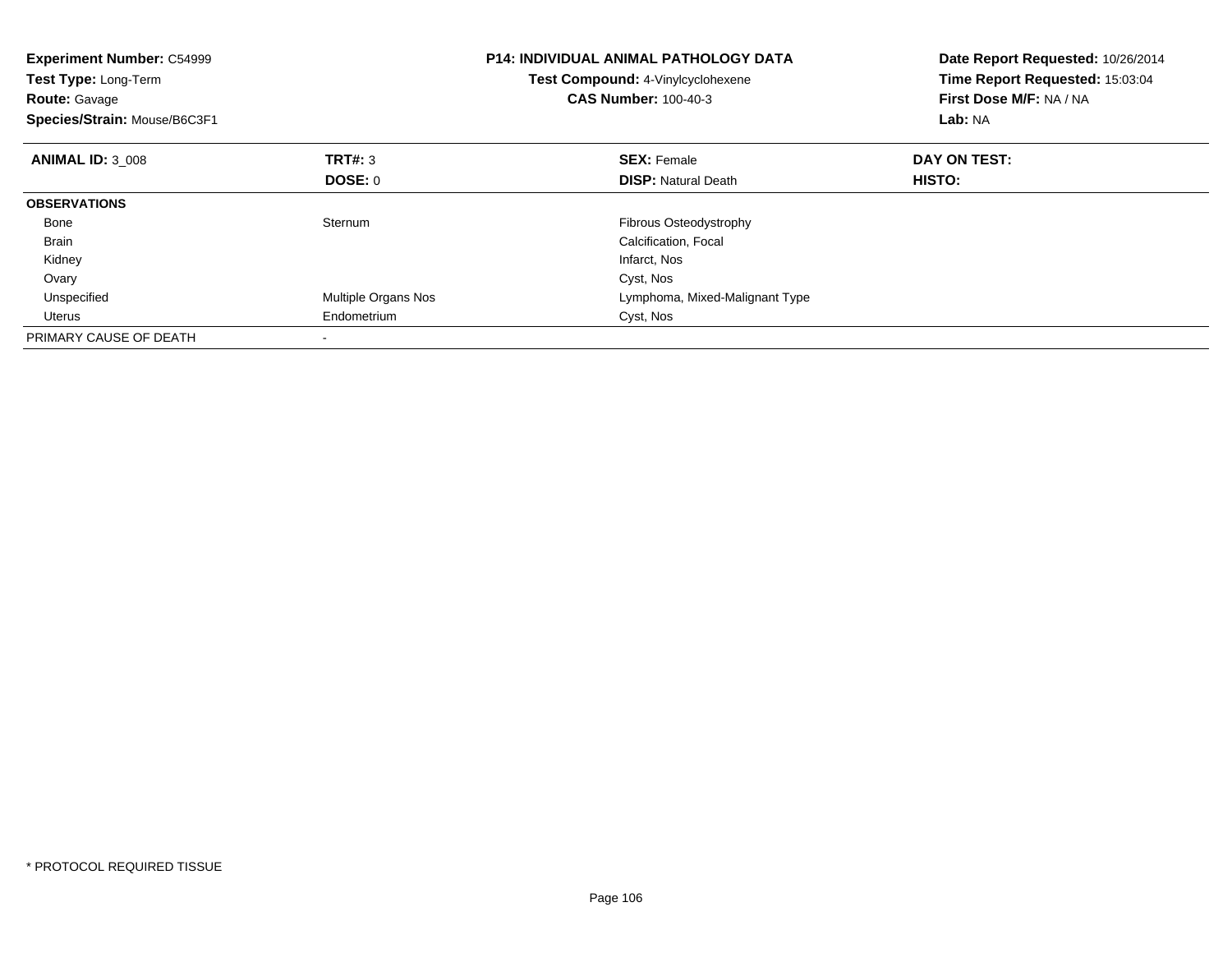| <b>Experiment Number: C54999</b><br><b>Test Type: Long-Term</b><br><b>Route: Gavage</b><br>Species/Strain: Mouse/B6C3F1 |             | <b>P14: INDIVIDUAL ANIMAL PATHOLOGY DATA</b><br><b>Test Compound: 4-Vinylcyclohexene</b><br><b>CAS Number: 100-40-3</b> | Date Report Requested: 10/26/2014<br>Time Report Requested: 15:03:04<br>First Dose M/F: NA / NA<br>Lab: NA |
|-------------------------------------------------------------------------------------------------------------------------|-------------|-------------------------------------------------------------------------------------------------------------------------|------------------------------------------------------------------------------------------------------------|
| <b>ANIMAL ID: 3 009</b>                                                                                                 | TRT#: 3     | <b>SEX: Female</b>                                                                                                      | DAY ON TEST:                                                                                               |
|                                                                                                                         | DOSE: 0     | <b>DISP:</b> Terminal Sacrifice                                                                                         | HISTO:                                                                                                     |
| <b>OBSERVATIONS</b>                                                                                                     |             |                                                                                                                         |                                                                                                            |
| Bone                                                                                                                    | Sternum     | Fibrous Osteodystrophy                                                                                                  |                                                                                                            |
| <b>Brain</b>                                                                                                            |             | Calcification, Focal                                                                                                    |                                                                                                            |
| Kidney                                                                                                                  |             | Lymphocytic Inflammatory Infiltrate                                                                                     |                                                                                                            |
| Unspecified                                                                                                             | Abdomen     | Sarcoma, Nos                                                                                                            |                                                                                                            |
| Uterus                                                                                                                  | Endometrium | Hyperplasia, Cystic                                                                                                     |                                                                                                            |
| PRIMARY CAUSE OF DEATH                                                                                                  |             |                                                                                                                         |                                                                                                            |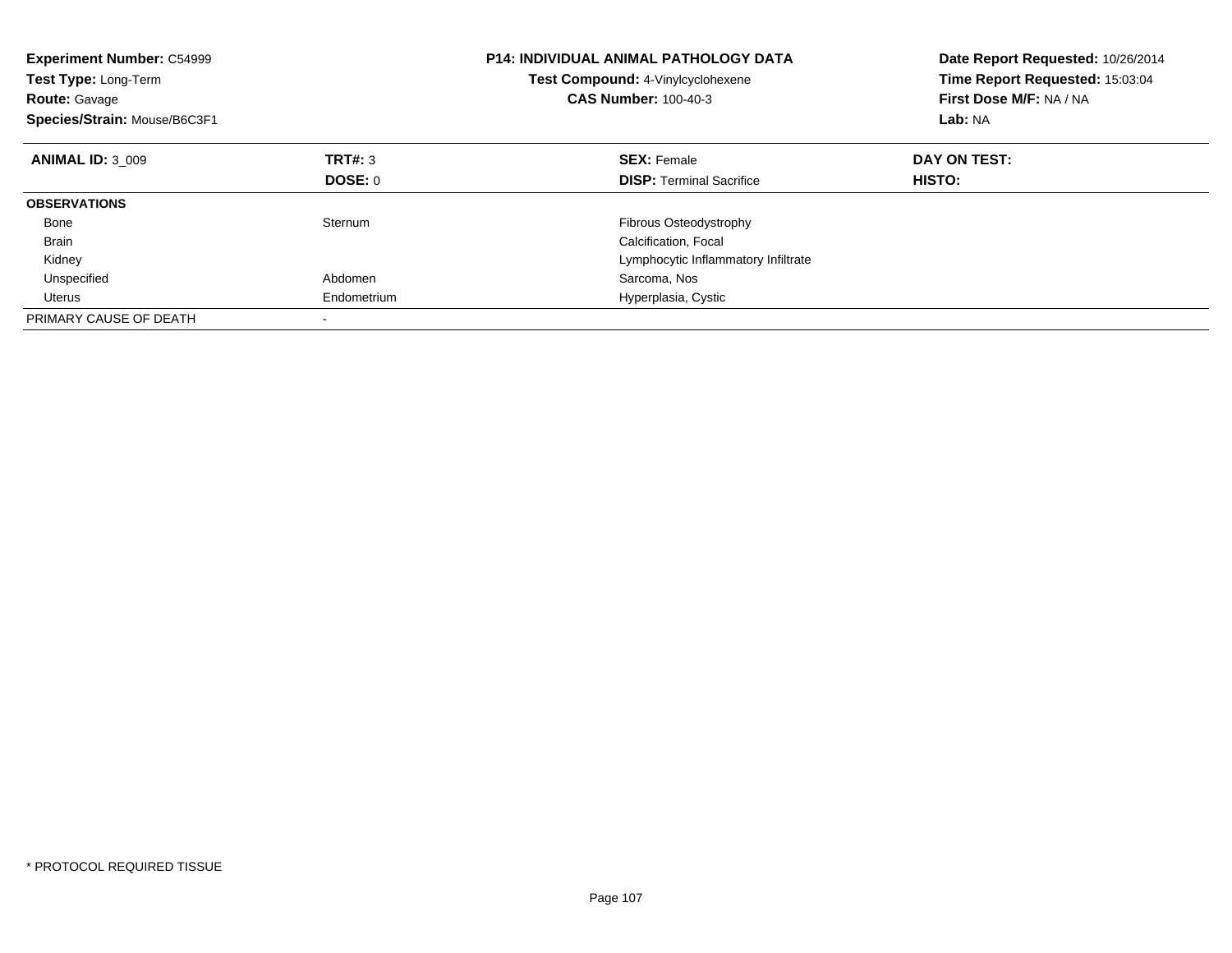| <b>Experiment Number: C54999</b> |         | <b>P14: INDIVIDUAL ANIMAL PATHOLOGY DATA</b><br>Test Compound: 4-Vinylcyclohexene | Date Report Requested: 10/26/2014 |  |
|----------------------------------|---------|-----------------------------------------------------------------------------------|-----------------------------------|--|
| Test Type: Long-Term             |         |                                                                                   | Time Report Requested: 15:03:04   |  |
| <b>Route: Gavage</b>             |         | <b>CAS Number: 100-40-3</b>                                                       | First Dose M/F: NA / NA           |  |
| Species/Strain: Mouse/B6C3F1     |         |                                                                                   | Lab: NA                           |  |
| <b>ANIMAL ID: 3 010</b>          | TRT#: 3 | <b>SEX: Female</b>                                                                | DAY ON TEST:                      |  |
|                                  | DOSE: 0 | <b>DISP:</b> Natural Death                                                        | HISTO:                            |  |
| <b>OBSERVATIONS</b>              |         |                                                                                   |                                   |  |
| Kidney                           |         | Calcification, Nos                                                                |                                   |  |
| Skin                             |         | Trichoepithelioma                                                                 |                                   |  |
| PRIMARY CAUSE OF DEATH           |         |                                                                                   |                                   |  |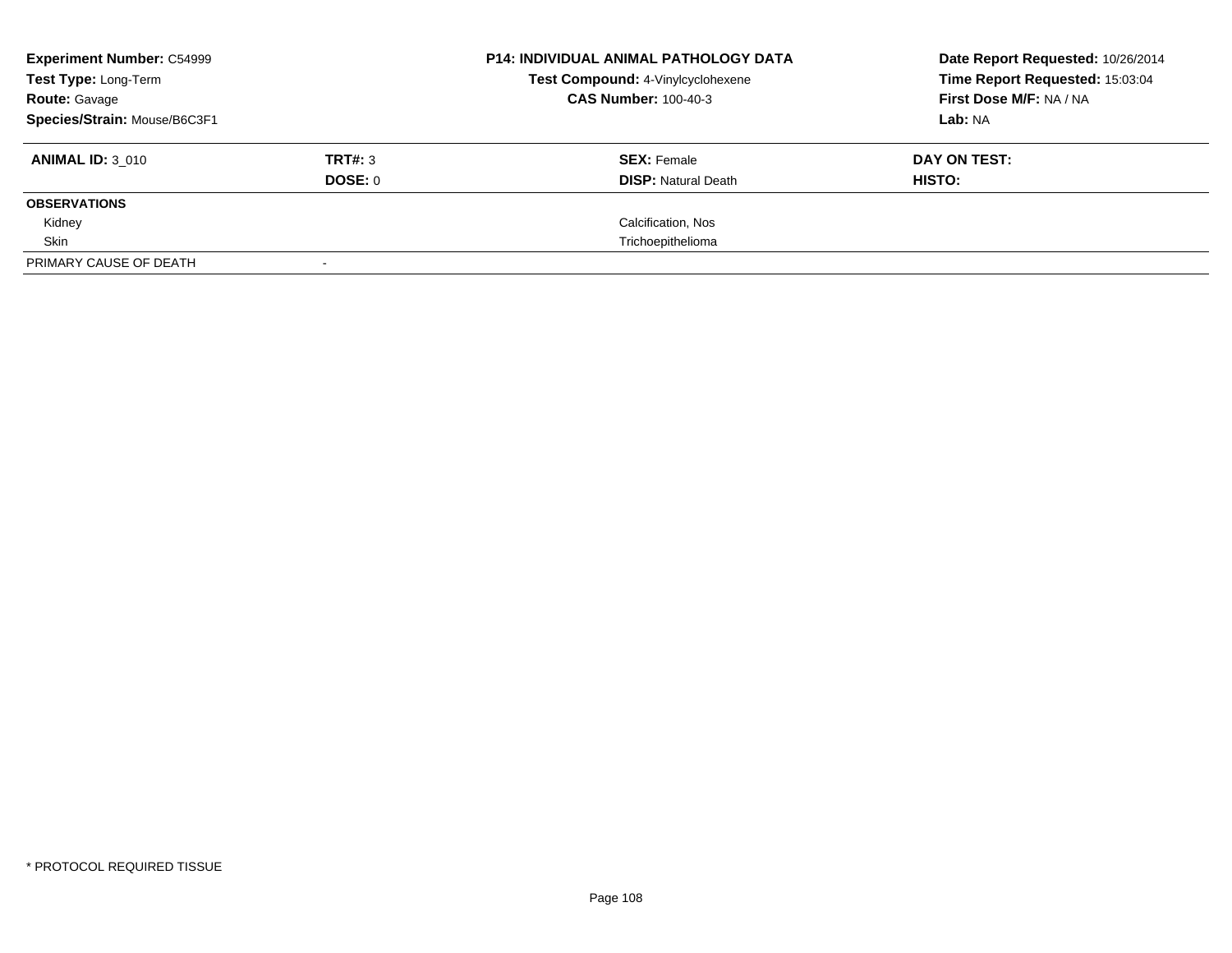| <b>Experiment Number: C54999</b><br>Test Type: Long-Term<br><b>Route: Gavage</b><br>Species/Strain: Mouse/B6C3F1 |             | <b>P14: INDIVIDUAL ANIMAL PATHOLOGY DATA</b><br>Test Compound: 4-Vinylcyclohexene<br><b>CAS Number: 100-40-3</b> | Date Report Requested: 10/26/2014<br>Time Report Requested: 15:03:04<br>First Dose M/F: NA / NA<br>Lab: NA |
|------------------------------------------------------------------------------------------------------------------|-------------|------------------------------------------------------------------------------------------------------------------|------------------------------------------------------------------------------------------------------------|
| <b>ANIMAL ID: 3 011</b>                                                                                          | TRT#: 3     | <b>SEX: Female</b>                                                                                               | DAY ON TEST:                                                                                               |
|                                                                                                                  | DOSE: 0     | <b>DISP:</b> Terminal Sacrifice                                                                                  | <b>HISTO:</b>                                                                                              |
| <b>OBSERVATIONS</b>                                                                                              |             |                                                                                                                  |                                                                                                            |
| Bone                                                                                                             | Sternum     | Fibrous Osteodystrophy                                                                                           |                                                                                                            |
| Kidney                                                                                                           |             | Lymphocytic Inflammatory Infiltrate                                                                              |                                                                                                            |
| Lung                                                                                                             |             | Perivasculitis                                                                                                   |                                                                                                            |
| Spleen                                                                                                           |             | Hyperplasia, Lymphoid                                                                                            |                                                                                                            |
| Uterus                                                                                                           | Endometrium | Hyperplasia, Cystic                                                                                              |                                                                                                            |
| PRIMARY CAUSE OF DEATH                                                                                           |             |                                                                                                                  |                                                                                                            |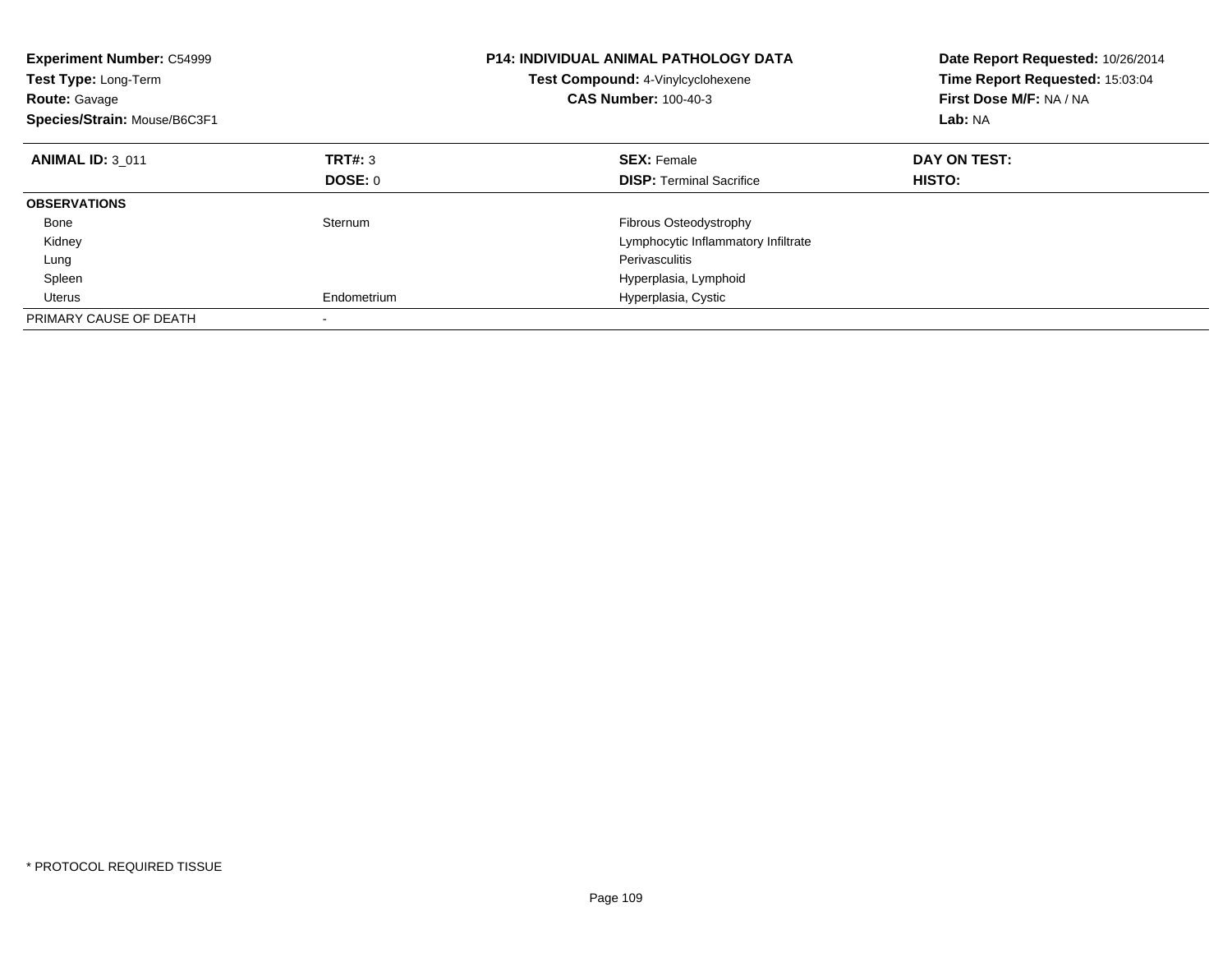**Experiment Number:** C54999

**Test Type:** Long-Term**Route:** Gavage

**Species/Strain:** Mouse/B6C3F1

## **P14: INDIVIDUAL ANIMAL PATHOLOGY DATA**

## **Test Compound:** 4-Vinylcyclohexene**CAS Number:** 100-40-3

**Date Report Requested:** 10/26/2014**Time Report Requested:** 15:03:04**First Dose M/F:** NA / NA**Lab:** NA

| <b>ANIMAL ID: 3 012</b> | TRT#: 3               | <b>SEX: Female</b>          | DAY ON TEST: |  |
|-------------------------|-----------------------|-----------------------------|--------------|--|
|                         | <b>DOSE: 0</b>        | <b>DISP: Natural Death</b>  | HISTO:       |  |
| <b>OBSERVATIONS</b>     |                       |                             |              |  |
| Blood vessel            | <b>Ovarian Artery</b> | Thrombosis, Nos             |              |  |
| <b>Brain</b>            |                       | Calcification, Focal        |              |  |
|                         |                       | Hemorrhage                  |              |  |
| Esophagus               | Periesophageal Tissue | Inflammation, Chronic       |              |  |
| Heart                   |                       | Calcification, Focal        |              |  |
|                         |                       | Degeneration, Nos           |              |  |
| Kidney                  |                       | Glomerulonephritis, Chronic |              |  |
| Liver                   |                       | Necrosis, Focal             |              |  |
| Ovary                   |                       | Cyst, Nos                   |              |  |
|                         |                       | Inflammation, Chronic       |              |  |
| Uterus                  | Endometrium           | Hyperplasia, Cystic         |              |  |
| PRIMARY CAUSE OF DEATH  | $\blacksquare$        |                             |              |  |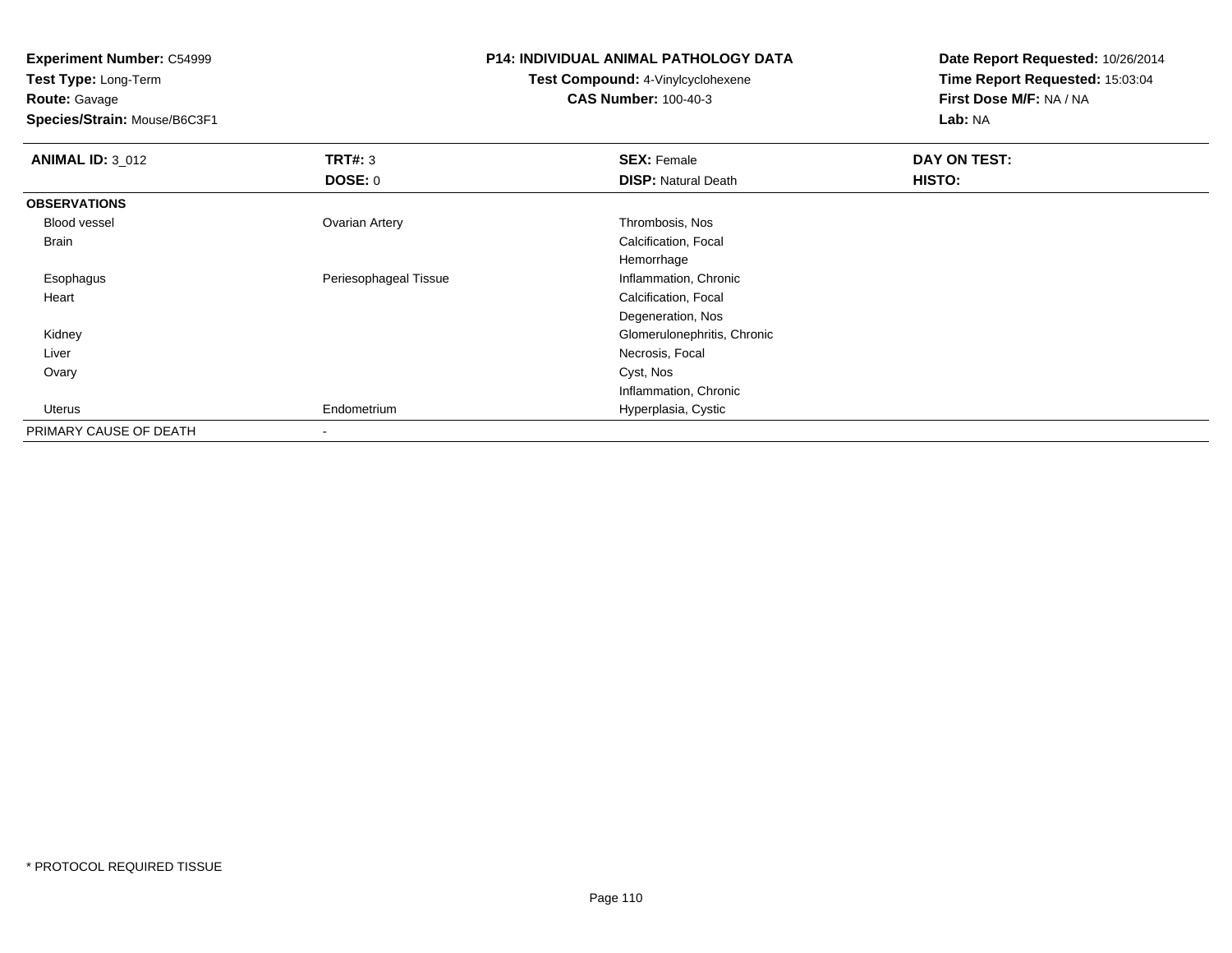| <b>Experiment Number: C54999</b><br>Test Type: Long-Term<br><b>Route: Gavage</b><br>Species/Strain: Mouse/B6C3F1 |                      | <b>P14: INDIVIDUAL ANIMAL PATHOLOGY DATA</b><br>Test Compound: 4-Vinylcyclohexene<br><b>CAS Number: 100-40-3</b> | Date Report Requested: 10/26/2014<br>Time Report Requested: 15:03:04<br>First Dose M/F: NA / NA<br>Lab: NA |
|------------------------------------------------------------------------------------------------------------------|----------------------|------------------------------------------------------------------------------------------------------------------|------------------------------------------------------------------------------------------------------------|
| <b>ANIMAL ID: 3 013</b>                                                                                          | TRT#: 3              | <b>SEX: Female</b>                                                                                               | DAY ON TEST:                                                                                               |
|                                                                                                                  | DOSE: 0              | <b>DISP: Terminal Sacrifice</b>                                                                                  | HISTO:                                                                                                     |
| <b>OBSERVATIONS</b>                                                                                              |                      |                                                                                                                  |                                                                                                            |
| <b>Intestine Small</b>                                                                                           | <b>Mesentery Nos</b> | Necrosis, Fat                                                                                                    |                                                                                                            |
| Kidney                                                                                                           |                      | Lymphocytic Inflammatory Infiltrate                                                                              |                                                                                                            |
| Lung                                                                                                             |                      | Inflammation, Chronic Focal                                                                                      |                                                                                                            |
| Ovary                                                                                                            |                      | Cyst, Nos                                                                                                        |                                                                                                            |
| Spleen                                                                                                           |                      | Hematopoiesis                                                                                                    |                                                                                                            |
| Stomach                                                                                                          | Forestomach          | Hyperplasia, Epithelial                                                                                          |                                                                                                            |
|                                                                                                                  | Forestomach          | Inflammation, Chronic                                                                                            |                                                                                                            |
| Uterus                                                                                                           | Endometrium          | Hyperplasia, Cystic                                                                                              |                                                                                                            |
| PRIMARY CAUSE OF DEATH                                                                                           |                      |                                                                                                                  |                                                                                                            |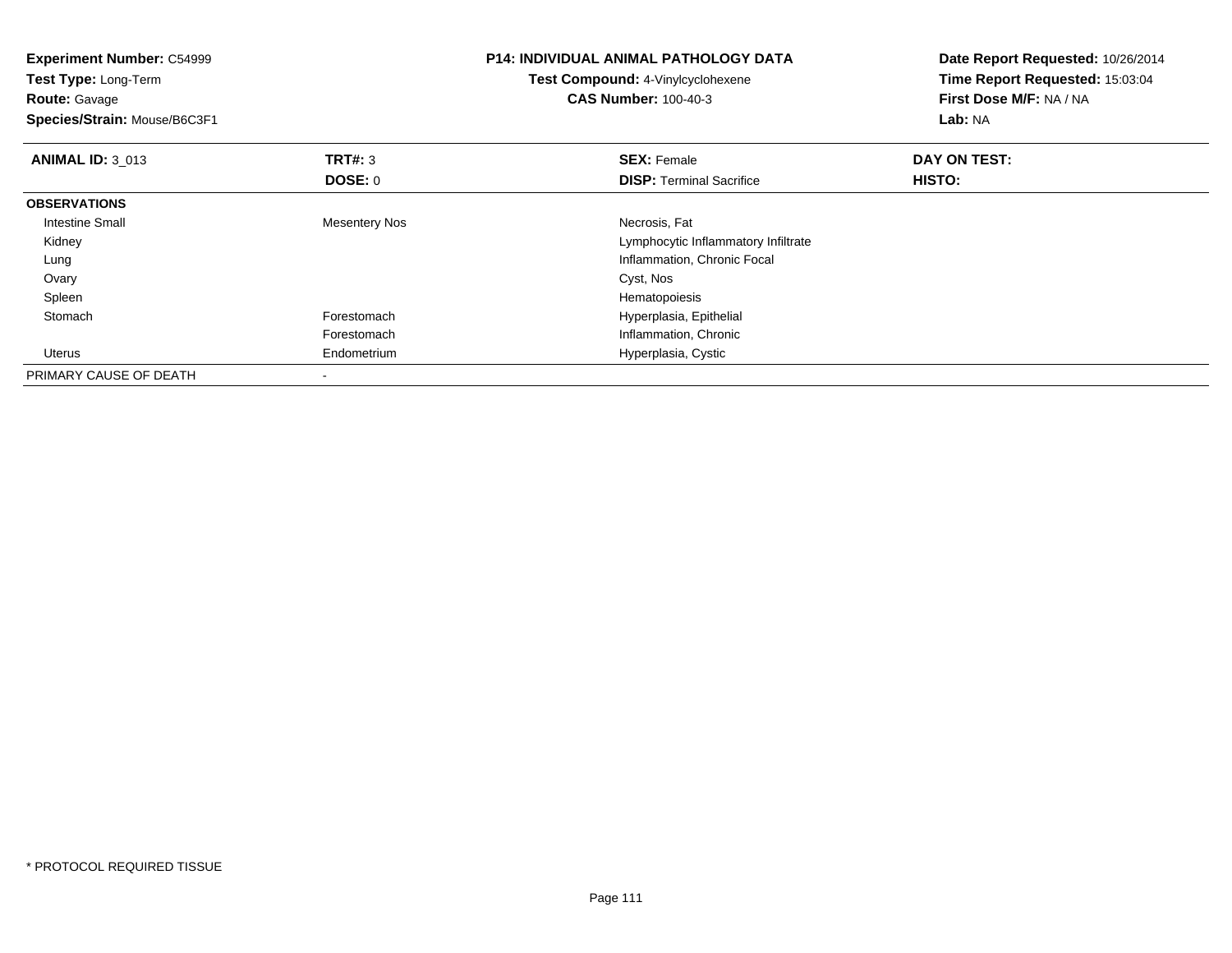| <b>Experiment Number: C54999</b><br>Test Type: Long-Term<br><b>Route: Gavage</b><br>Species/Strain: Mouse/B6C3F1 |                           | <b>P14: INDIVIDUAL ANIMAL PATHOLOGY DATA</b><br>Test Compound: 4-Vinylcyclohexene<br><b>CAS Number: 100-40-3</b> | Date Report Requested: 10/26/2014<br>Time Report Requested: 15:03:04<br>First Dose M/F: NA / NA<br>Lab: NA |
|------------------------------------------------------------------------------------------------------------------|---------------------------|------------------------------------------------------------------------------------------------------------------|------------------------------------------------------------------------------------------------------------|
| <b>ANIMAL ID: 3 014</b>                                                                                          | TRT#: 3                   | <b>SEX: Female</b>                                                                                               | DAY ON TEST:                                                                                               |
|                                                                                                                  | DOSE: 0                   | <b>DISP: Terminal Sacrifice</b>                                                                                  | <b>HISTO:</b>                                                                                              |
| <b>OBSERVATIONS</b>                                                                                              |                           |                                                                                                                  |                                                                                                            |
| Bone                                                                                                             | Sternum                   | Fibrous Osteodystrophy                                                                                           |                                                                                                            |
| Ovary                                                                                                            |                           | Cyst, Nos                                                                                                        |                                                                                                            |
| Pituitary gland                                                                                                  | <b>Anterior Pituitary</b> | Adenoma, Nos                                                                                                     |                                                                                                            |
| Unspecified                                                                                                      | Multiple Organs Nos       | Lymphoma, Mixed-Malignant Type                                                                                   |                                                                                                            |
| Uterus                                                                                                           | Endometrium               | Hyperplasia, Cystic                                                                                              |                                                                                                            |
| PRIMARY CAUSE OF DEATH                                                                                           |                           |                                                                                                                  |                                                                                                            |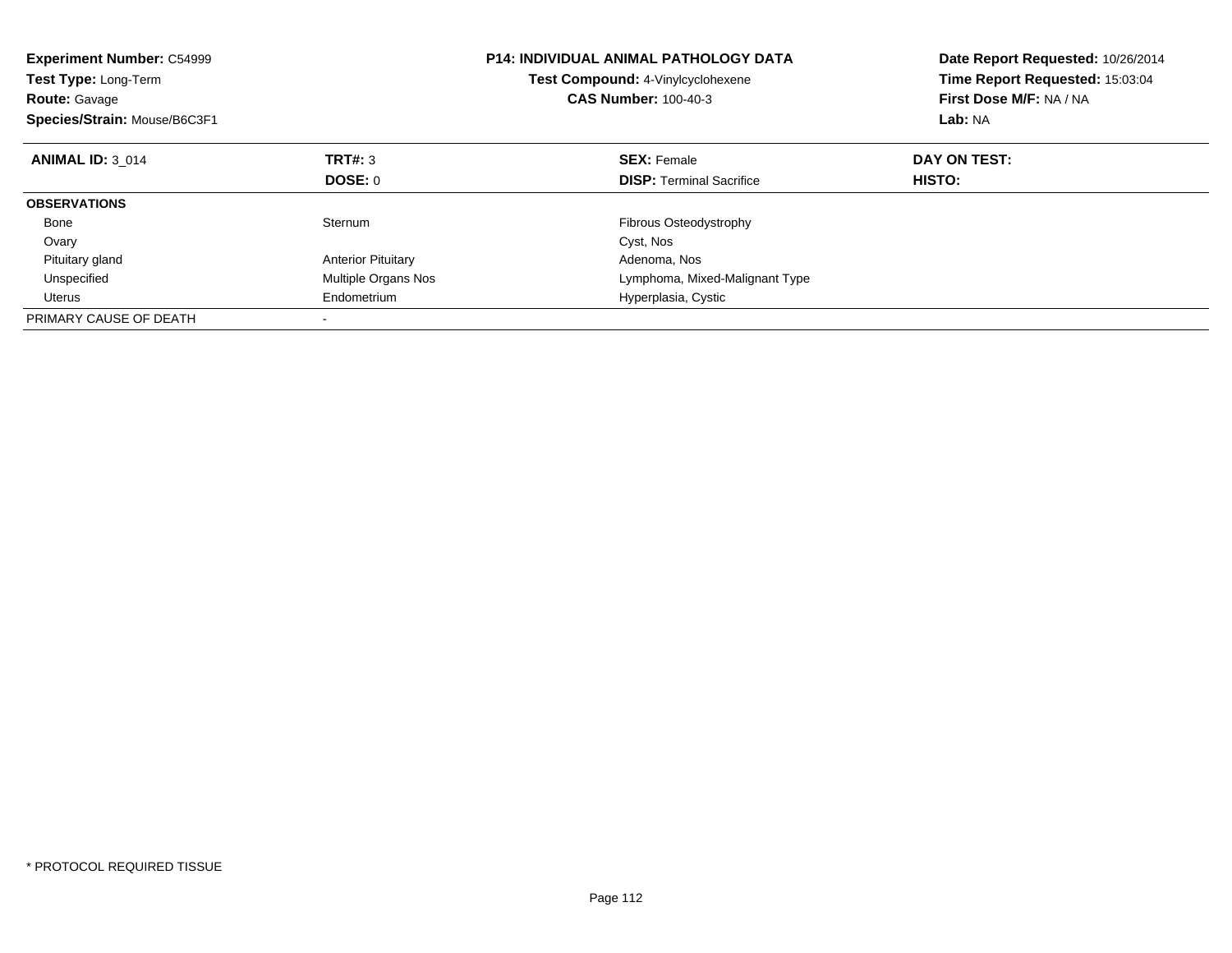| <b>Experiment Number: C54999</b><br>Test Type: Long-Term<br><b>Route: Gavage</b><br>Species/Strain: Mouse/B6C3F1 |                | <b>P14: INDIVIDUAL ANIMAL PATHOLOGY DATA</b><br>Test Compound: 4-Vinylcyclohexene<br><b>CAS Number: 100-40-3</b> | Date Report Requested: 10/26/2014<br>Time Report Requested: 15:03:04<br>First Dose M/F: NA / NA<br>Lab: NA |
|------------------------------------------------------------------------------------------------------------------|----------------|------------------------------------------------------------------------------------------------------------------|------------------------------------------------------------------------------------------------------------|
| <b>ANIMAL ID: 3 015</b>                                                                                          | TRT#: 3        | <b>SEX: Female</b>                                                                                               | DAY ON TEST:                                                                                               |
|                                                                                                                  | <b>DOSE: 0</b> | <b>DISP:</b> Terminal Sacrifice                                                                                  | HISTO:                                                                                                     |
| <b>OBSERVATIONS</b>                                                                                              |                |                                                                                                                  |                                                                                                            |
| Bone                                                                                                             | Sternum        | <b>Fibrous Osteodystrophy</b>                                                                                    |                                                                                                            |
| <b>Brain</b>                                                                                                     |                | Calcification, Focal                                                                                             |                                                                                                            |
| Kidney                                                                                                           |                | Lymphocytic Inflammatory Infiltrate                                                                              |                                                                                                            |
| Lung                                                                                                             |                | Lymphocytic Inflammatory Infiltrate                                                                              |                                                                                                            |
| Ovary                                                                                                            |                | Cyst, Nos                                                                                                        |                                                                                                            |
| Uterus                                                                                                           | Endometrium    | Hyperplasia, Cystic                                                                                              |                                                                                                            |
| PRIMARY CAUSE OF DEATH                                                                                           |                |                                                                                                                  |                                                                                                            |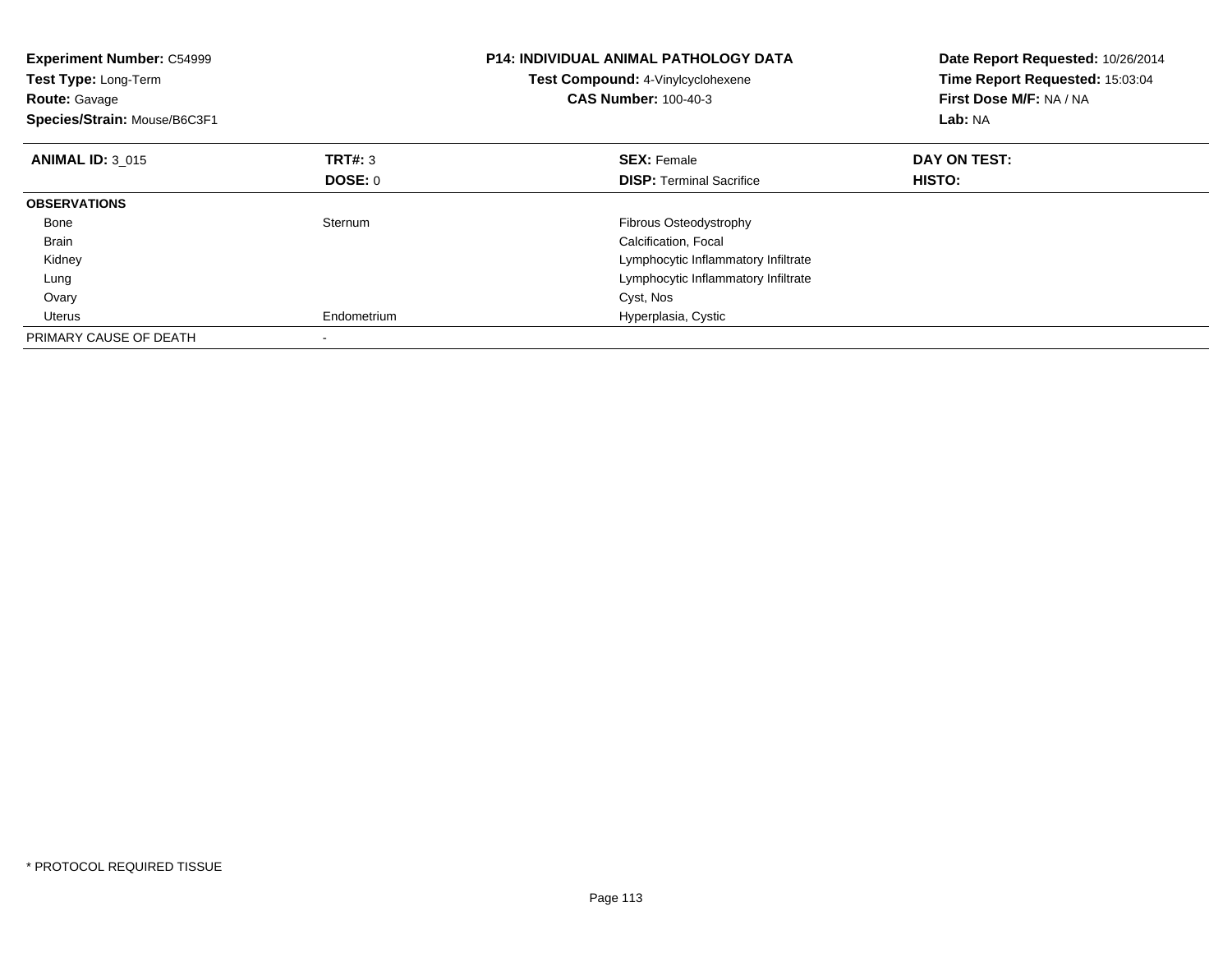| <b>Experiment Number: C54999</b><br>Test Type: Long-Term<br><b>Route: Gavage</b><br>Species/Strain: Mouse/B6C3F1 |                           | <b>P14: INDIVIDUAL ANIMAL PATHOLOGY DATA</b><br>Test Compound: 4-Vinylcyclohexene<br><b>CAS Number: 100-40-3</b> | Date Report Requested: 10/26/2014<br>Time Report Requested: 15:03:04<br>First Dose M/F: NA / NA<br>Lab: NA |
|------------------------------------------------------------------------------------------------------------------|---------------------------|------------------------------------------------------------------------------------------------------------------|------------------------------------------------------------------------------------------------------------|
| <b>ANIMAL ID: 3 016</b>                                                                                          | TRT#: 3                   | <b>SEX: Female</b>                                                                                               | DAY ON TEST:                                                                                               |
|                                                                                                                  | DOSE: 0                   | <b>DISP:</b> Terminal Sacrifice                                                                                  | HISTO:                                                                                                     |
| <b>OBSERVATIONS</b>                                                                                              |                           |                                                                                                                  |                                                                                                            |
| Bone                                                                                                             | Sternum                   | Fibrous Osteodystrophy                                                                                           |                                                                                                            |
| Ovary                                                                                                            |                           | Cyst, Nos                                                                                                        |                                                                                                            |
|                                                                                                                  |                           | Granulosa-Cell Tumor                                                                                             |                                                                                                            |
| Pituitary gland                                                                                                  | <b>Anterior Pituitary</b> | Dilatation, Sinus                                                                                                |                                                                                                            |
| Uterus                                                                                                           | Endometrium               | Hyperplasia, Cystic                                                                                              |                                                                                                            |
| PRIMARY CAUSE OF DEATH                                                                                           |                           |                                                                                                                  |                                                                                                            |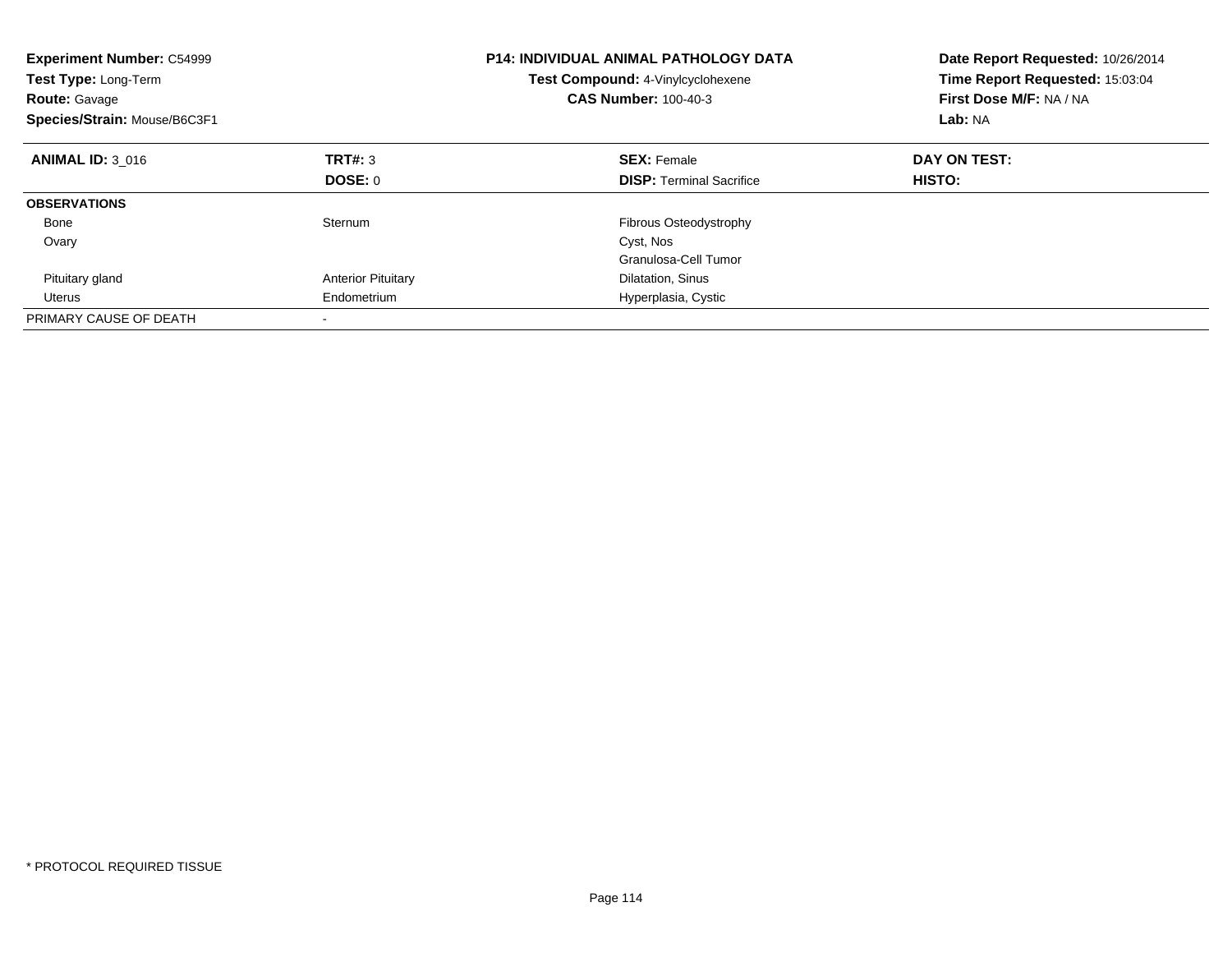| <b>Experiment Number: C54999</b><br>Test Type: Long-Term<br><b>Route: Gavage</b><br>Species/Strain: Mouse/B6C3F1 |             | <b>P14: INDIVIDUAL ANIMAL PATHOLOGY DATA</b><br>Test Compound: 4-Vinylcyclohexene<br><b>CAS Number: 100-40-3</b> | Date Report Requested: 10/26/2014<br>Time Report Requested: 15:03:04<br>First Dose M/F: NA / NA<br>Lab: NA |
|------------------------------------------------------------------------------------------------------------------|-------------|------------------------------------------------------------------------------------------------------------------|------------------------------------------------------------------------------------------------------------|
| <b>ANIMAL ID: 3 017</b>                                                                                          | TRT#: 3     | <b>SEX: Female</b>                                                                                               | DAY ON TEST:                                                                                               |
|                                                                                                                  | DOSE: 0     | <b>DISP:</b> Terminal Sacrifice                                                                                  | HISTO:                                                                                                     |
| <b>OBSERVATIONS</b>                                                                                              |             |                                                                                                                  |                                                                                                            |
| Bone                                                                                                             | Sternum     | Fibrous Osteodystrophy                                                                                           |                                                                                                            |
| <b>Brain</b>                                                                                                     |             | Calcification, Focal                                                                                             |                                                                                                            |
| Ovary                                                                                                            |             | Cyst, Nos                                                                                                        |                                                                                                            |
| Spleen                                                                                                           |             | Hyperplasia, Lymphoid                                                                                            |                                                                                                            |
| Uterus                                                                                                           | Endometrium | Hyperplasia, Cystic                                                                                              |                                                                                                            |
| PRIMARY CAUSE OF DEATH                                                                                           |             |                                                                                                                  |                                                                                                            |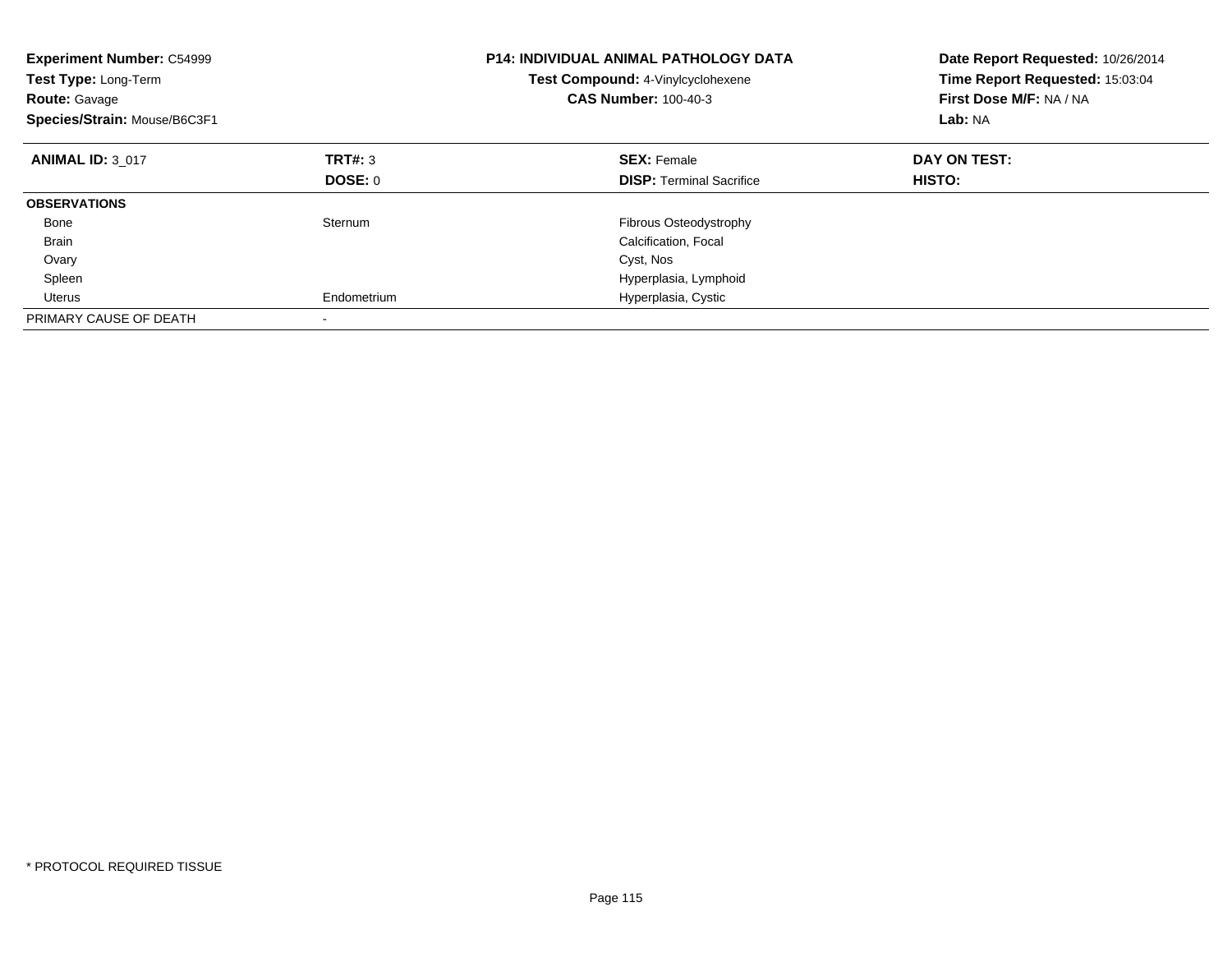| <b>Experiment Number: C54999</b><br>Test Type: Long-Term<br><b>Route: Gavage</b><br>Species/Strain: Mouse/B6C3F1 |                     | <b>P14: INDIVIDUAL ANIMAL PATHOLOGY DATA</b><br>Test Compound: 4-Vinylcyclohexene<br><b>CAS Number: 100-40-3</b> | Date Report Requested: 10/26/2014<br>Time Report Requested: 15:03:04<br>First Dose M/F: NA / NA<br>Lab: NA |
|------------------------------------------------------------------------------------------------------------------|---------------------|------------------------------------------------------------------------------------------------------------------|------------------------------------------------------------------------------------------------------------|
| <b>ANIMAL ID: 3 018</b>                                                                                          | TRT#: 3             | <b>SEX: Female</b>                                                                                               | DAY ON TEST:                                                                                               |
|                                                                                                                  | <b>DOSE: 0</b>      | <b>DISP:</b> Moribund Sacrifice                                                                                  | HISTO:                                                                                                     |
| <b>OBSERVATIONS</b>                                                                                              |                     |                                                                                                                  |                                                                                                            |
| <b>Brain</b>                                                                                                     |                     | Calcification, Focal                                                                                             |                                                                                                            |
| Liver                                                                                                            |                     | Necrosis, Nos                                                                                                    |                                                                                                            |
| Lung                                                                                                             |                     | Inflammation, Acute/Chronic                                                                                      |                                                                                                            |
| Spleen                                                                                                           |                     | Hematopoiesis                                                                                                    |                                                                                                            |
| Stomach                                                                                                          |                     | Ulcer, Acute                                                                                                     |                                                                                                            |
| Unspecified                                                                                                      | Multiple Organs Nos | Lymphoma, Histiocytic-Malignant Type                                                                             |                                                                                                            |
| PRIMARY CAUSE OF DEATH                                                                                           |                     |                                                                                                                  |                                                                                                            |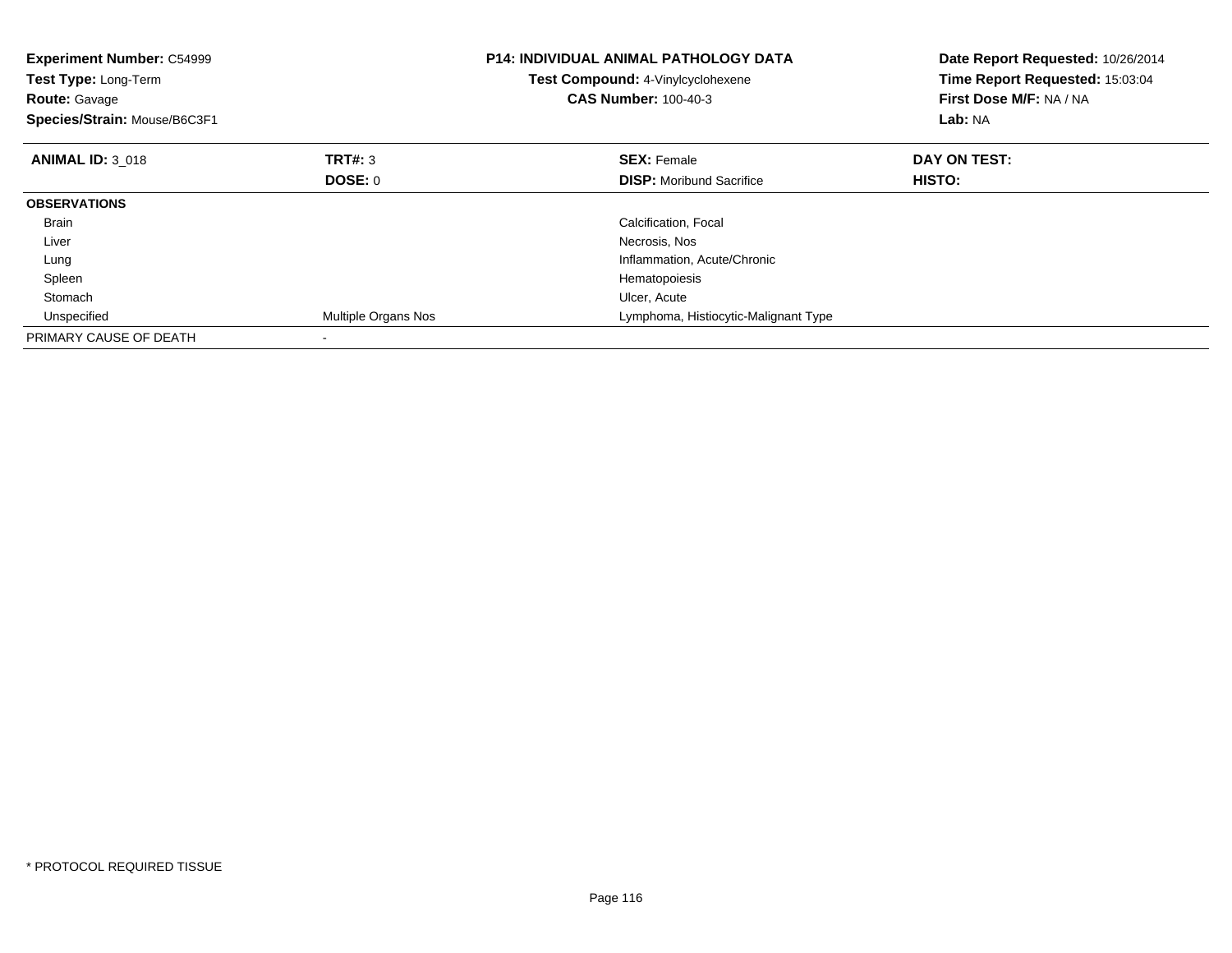| <b>Experiment Number: C54999</b> |                           | <b>P14: INDIVIDUAL ANIMAL PATHOLOGY DATA</b> | Date Report Requested: 10/26/2014<br>Time Report Requested: 15:03:04 |
|----------------------------------|---------------------------|----------------------------------------------|----------------------------------------------------------------------|
| Test Type: Long-Term             |                           | <b>Test Compound: 4-Vinylcyclohexene</b>     |                                                                      |
| <b>Route: Gavage</b>             |                           | <b>CAS Number: 100-40-3</b>                  | First Dose M/F: NA / NA                                              |
| Species/Strain: Mouse/B6C3F1     |                           |                                              | Lab: NA                                                              |
| <b>ANIMAL ID: 3 019</b>          | <b>TRT#:</b> 3            | <b>SEX: Female</b>                           | DAY ON TEST:                                                         |
|                                  | DOSE: 0                   | <b>DISP:</b> Terminal Sacrifice              | HISTO:                                                               |
| <b>OBSERVATIONS</b>              |                           |                                              |                                                                      |
| <b>Blood vessel</b>              | Renal Vein                | Thrombosis, Nos                              |                                                                      |
| Bone                             | Sternum                   | Fibrous Osteodystrophy                       |                                                                      |
| Liver                            |                           | Metamorphosis, Fatty                         |                                                                      |
| Lung                             |                           | Alveolar/Bronchiolar Carcinoma               |                                                                      |
| Ovary                            |                           | Cyst, Nos                                    |                                                                      |
| Pituitary gland                  | <b>Anterior Pituitary</b> | Adenoma, Nos                                 |                                                                      |
| Unspecified                      | Multiple Organs Nos       | Alveolar/Bronchiolar Carcinoma, Metastatic   |                                                                      |
| Uterus                           | Endometrium               | Hyperplasia, Cystic                          |                                                                      |
|                                  |                           | Perivasculitis                               |                                                                      |
| DDII11ND17Q111QFQFQF1T11         |                           |                                              |                                                                      |

PRIMARY CAUSE OF DEATH-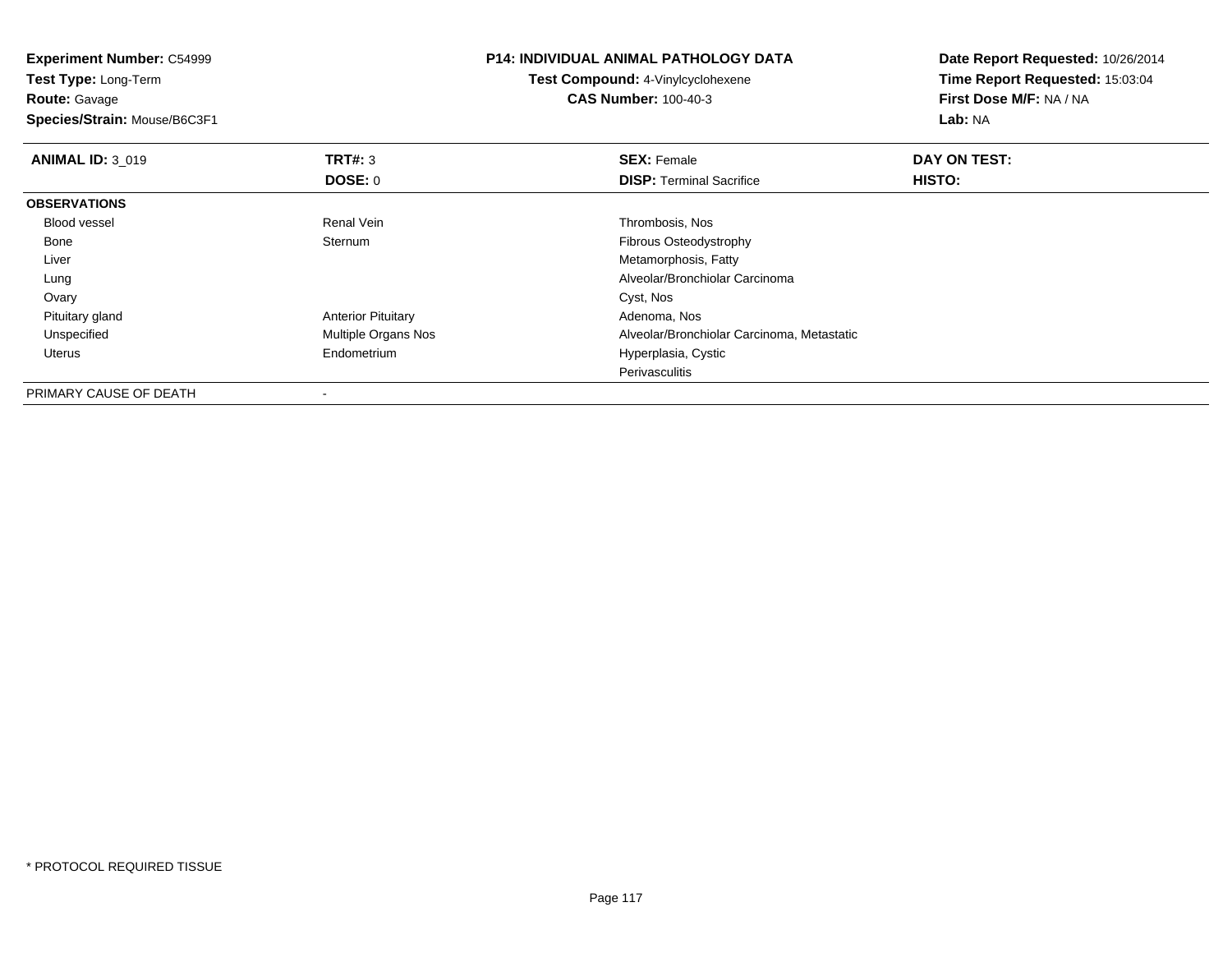| <b>Experiment Number: C54999</b><br>Test Type: Long-Term<br><b>Route:</b> Gavage<br>Species/Strain: Mouse/B6C3F1 |                           | <b>P14: INDIVIDUAL ANIMAL PATHOLOGY DATA</b><br>Test Compound: 4-Vinylcyclohexene<br><b>CAS Number: 100-40-3</b> | Date Report Requested: 10/26/2014<br>Time Report Requested: 15:03:04<br>First Dose M/F: NA / NA<br>Lab: NA |
|------------------------------------------------------------------------------------------------------------------|---------------------------|------------------------------------------------------------------------------------------------------------------|------------------------------------------------------------------------------------------------------------|
| <b>ANIMAL ID: 3 020</b>                                                                                          | <b>TRT#: 3</b>            | <b>SEX: Female</b>                                                                                               | DAY ON TEST:                                                                                               |
|                                                                                                                  | DOSE: 0                   | <b>DISP:</b> Terminal Sacrifice                                                                                  | HISTO:                                                                                                     |
| <b>OBSERVATIONS</b>                                                                                              |                           |                                                                                                                  |                                                                                                            |
| Bone                                                                                                             | Sternum                   | Fibrous Osteodystrophy                                                                                           |                                                                                                            |
| Mammary gland                                                                                                    | Mammary Lobule            | Hyperplasia, Nos                                                                                                 |                                                                                                            |
| Pituitary gland                                                                                                  | <b>Anterior Pituitary</b> | Adenoma, Nos                                                                                                     |                                                                                                            |
| Spleen                                                                                                           |                           | Infarct, Nos                                                                                                     |                                                                                                            |
| Thyroid                                                                                                          |                           | Hyperplasia, Follicular Cell                                                                                     |                                                                                                            |
| Unspecified                                                                                                      | Multiple Organs Nos       | Lymphoma, Mixed-Malignant Type                                                                                   |                                                                                                            |
| Uterus                                                                                                           | <b>Fallopian Tube</b>     | Cyst, Nos                                                                                                        |                                                                                                            |
|                                                                                                                  | Endometrium               | Hyperplasia, Cystic                                                                                              |                                                                                                            |
| PRIMARY CAUSE OF DEATH                                                                                           | $\overline{\phantom{a}}$  |                                                                                                                  |                                                                                                            |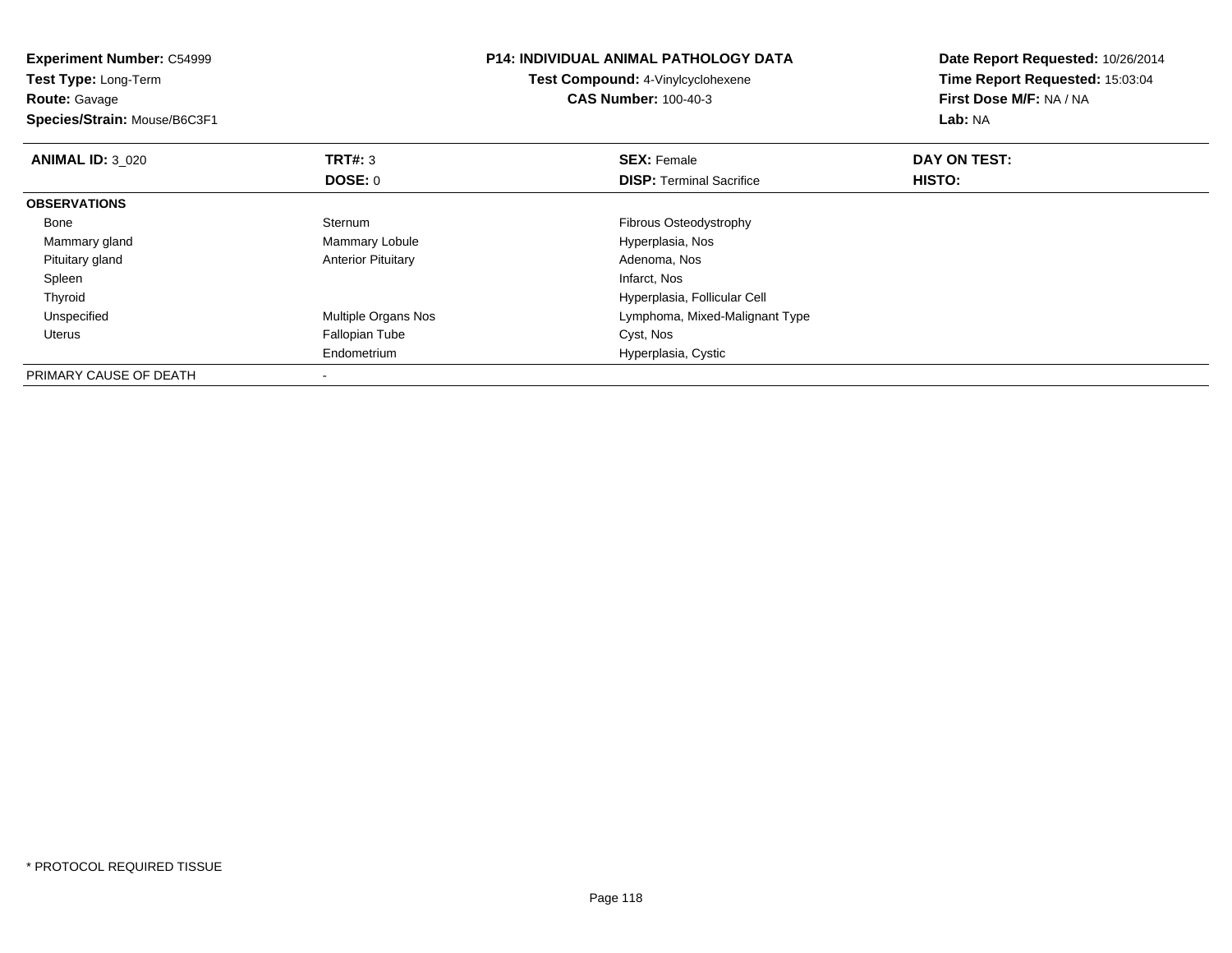| <b>Experiment Number: C54999</b><br><b>Test Type: Long-Term</b><br><b>Route: Gavage</b><br>Species/Strain: Mouse/B6C3F1 |                           | <b>P14: INDIVIDUAL ANIMAL PATHOLOGY DATA</b><br>Test Compound: 4-Vinylcyclohexene<br><b>CAS Number: 100-40-3</b> | Date Report Requested: 10/26/2014<br>Time Report Requested: 15:03:04<br>First Dose M/F: NA / NA<br>Lab: NA |
|-------------------------------------------------------------------------------------------------------------------------|---------------------------|------------------------------------------------------------------------------------------------------------------|------------------------------------------------------------------------------------------------------------|
| <b>ANIMAL ID: 3 021</b>                                                                                                 | TRT#: 3                   | <b>SEX: Female</b>                                                                                               | DAY ON TEST:                                                                                               |
|                                                                                                                         | <b>DOSE: 0</b>            | <b>DISP:</b> Terminal Sacrifice                                                                                  | HISTO:                                                                                                     |
| <b>OBSERVATIONS</b>                                                                                                     |                           |                                                                                                                  |                                                                                                            |
| Bone                                                                                                                    | Sternum                   | Fibrous Osteodystrophy                                                                                           |                                                                                                            |
| <b>Brain</b>                                                                                                            |                           | Calcification, Focal                                                                                             |                                                                                                            |
| Kidney                                                                                                                  |                           | Lymphocytic Inflammatory Infiltrate                                                                              |                                                                                                            |
| Pituitary gland                                                                                                         | <b>Anterior Pituitary</b> | Hyperplasia, Nos                                                                                                 |                                                                                                            |
| Spleen                                                                                                                  |                           | Hyperplasia, Lymphoid                                                                                            |                                                                                                            |
| Urinary bladder                                                                                                         |                           | Lymphocytic Inflammatory Infiltrate                                                                              |                                                                                                            |
| Uterus                                                                                                                  |                           | Hydrometra                                                                                                       |                                                                                                            |
| PRIMARY CAUSE OF DEATH                                                                                                  |                           |                                                                                                                  |                                                                                                            |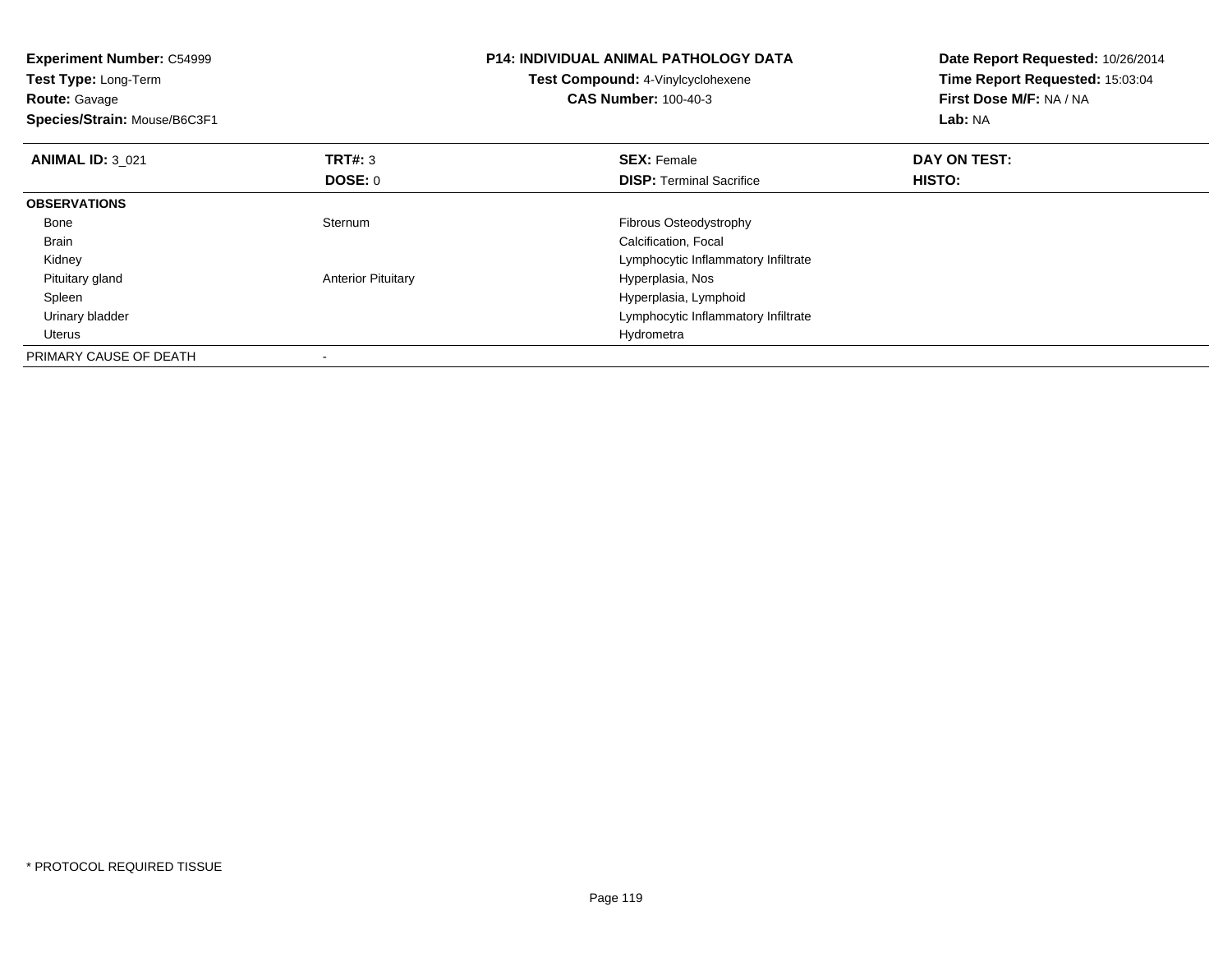**Experiment Number:** C54999**Test Type:** Long-Term**Route:** Gavage **Species/Strain:** Mouse/B6C3F1**P14: INDIVIDUAL ANIMAL PATHOLOGY DATATest Compound:** 4-Vinylcyclohexene**CAS Number:** 100-40-3**Date Report Requested:** 10/26/2014**Time Report Requested:** 15:03:04**First Dose M/F:** NA / NA**Lab:** NA**ANIMAL ID:** 3\_022 **TRT#:** <sup>3</sup> **SEX:** Female **DAY ON TEST: DOSE:** 0**DISP:** Terminal Sacrifice **HISTO: OBSERVATIONS** Blood vessel Splenic Vein Thrombosis, Nos Bone Sternum Fibrous Osteodystrophy Brain Calcification, Focal Liver Inflammation, Acute Necrotizing Alveolar/Bronchiolar Adenoma LungHistiocytosisInfarct, Nos Spleenn and the control of the control of the control of the control of the control of the control of the control of the control of the control of the control of the control of the control of the control of the control of the co UnspecifiedMultiple Organs Nos **Multiple Organs Nos** Lymphoma, Mixed-Malignant Type Uteruss and the contract of the contract of the contract of the contract of the contract of the contract of the contract of the contract of the contract of the contract of the contract of the contract of the contract of the cont m Hyperplasia, Cystic EndometriumPRIMARY CAUSE OF DEATH-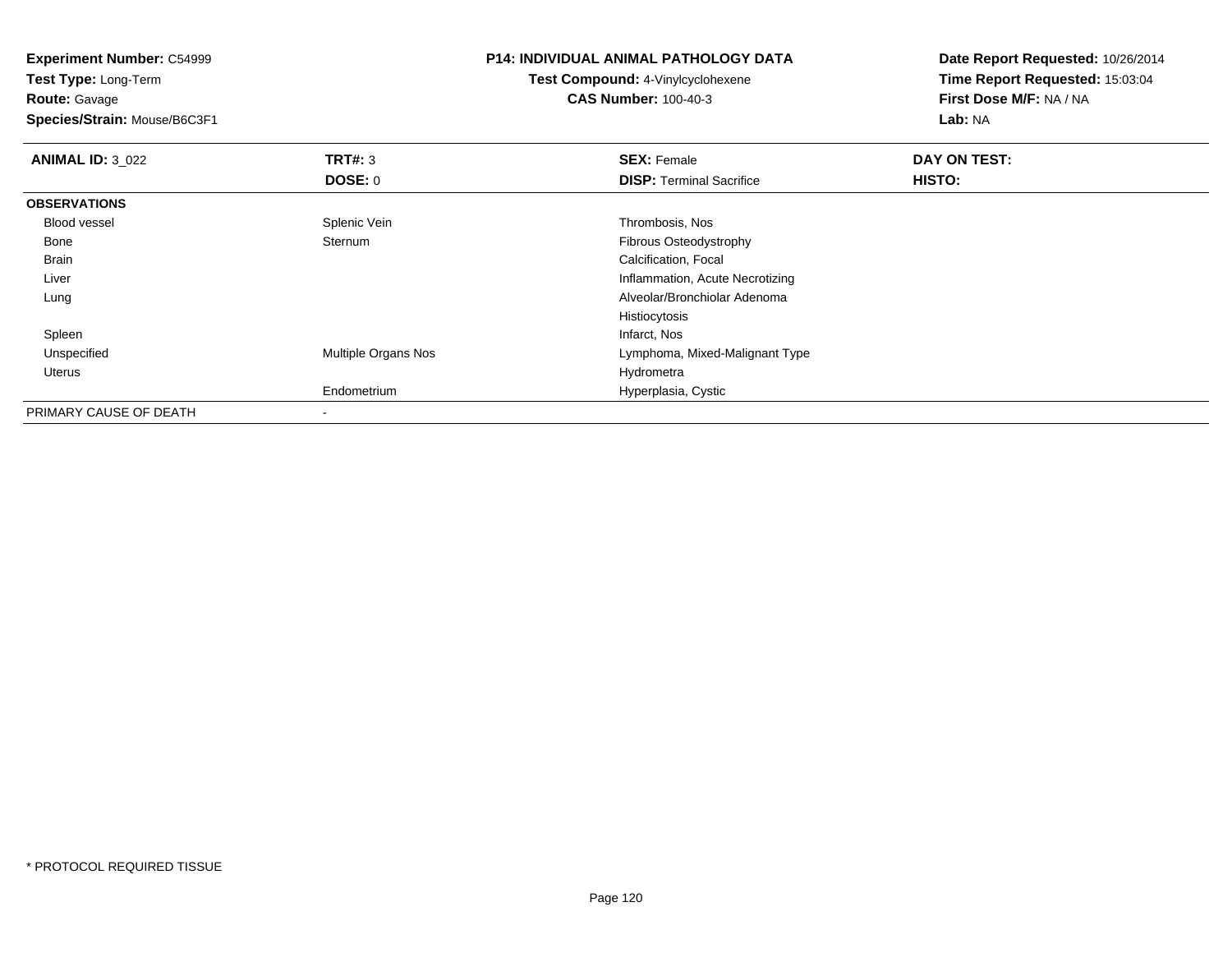| <b>Experiment Number: C54999</b><br>Test Type: Long-Term<br><b>Route: Gavage</b><br>Species/Strain: Mouse/B6C3F1 |                           | <b>P14: INDIVIDUAL ANIMAL PATHOLOGY DATA</b><br>Test Compound: 4-Vinylcyclohexene<br><b>CAS Number: 100-40-3</b> | Date Report Requested: 10/26/2014<br>Time Report Requested: 15:03:04<br>First Dose M/F: NA / NA<br>Lab: NA |
|------------------------------------------------------------------------------------------------------------------|---------------------------|------------------------------------------------------------------------------------------------------------------|------------------------------------------------------------------------------------------------------------|
| <b>ANIMAL ID: 3 023</b>                                                                                          | TRT#: 3                   | <b>SEX: Female</b>                                                                                               | DAY ON TEST:                                                                                               |
|                                                                                                                  | DOSE: 0                   | <b>DISP:</b> Terminal Sacrifice                                                                                  | HISTO:                                                                                                     |
| <b>OBSERVATIONS</b>                                                                                              |                           |                                                                                                                  |                                                                                                            |
| Adrenal gland                                                                                                    | Cortex Nos                | Cytoplasmic Vacuolization                                                                                        |                                                                                                            |
| Bone                                                                                                             | Sternum                   | <b>Fibrous Osteodystrophy</b>                                                                                    |                                                                                                            |
| Brain                                                                                                            |                           | Calcification, Focal                                                                                             |                                                                                                            |
| Kidney                                                                                                           |                           | Lymphocytic Inflammatory Infiltrate                                                                              |                                                                                                            |
| Pituitary gland                                                                                                  | <b>Anterior Pituitary</b> | Dilatation, Sinus                                                                                                |                                                                                                            |
| Uterus                                                                                                           | Endometrium               | Hyperplasia, Cystic                                                                                              |                                                                                                            |
| PRIMARY CAUSE OF DEATH                                                                                           |                           |                                                                                                                  |                                                                                                            |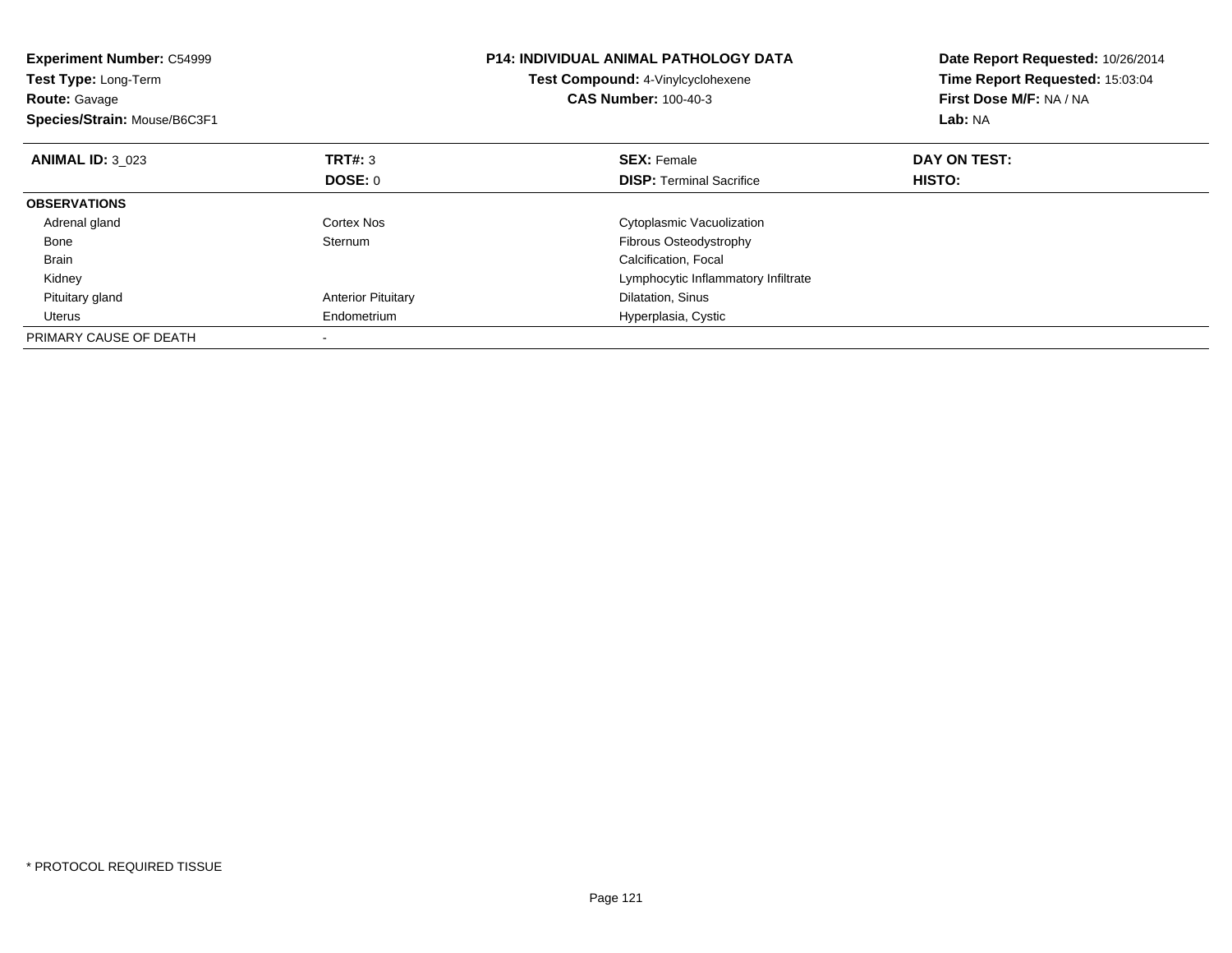**Experiment Number:** C54999

**Test Type:** Long-Term**Route:** Gavage

**Species/Strain:** Mouse/B6C3F1

## **P14: INDIVIDUAL ANIMAL PATHOLOGY DATA**

**Test Compound:** 4-Vinylcyclohexene**CAS Number:** 100-40-3

**Date Report Requested:** 10/26/2014**Time Report Requested:** 15:03:04**First Dose M/F:** NA / NA**Lab:** NA

| <b>ANIMAL ID: 3 024</b> | TRT#: 3                   | <b>SEX: Female</b>                  | DAY ON TEST: |
|-------------------------|---------------------------|-------------------------------------|--------------|
|                         | <b>DOSE: 0</b>            | <b>DISP:</b> Natural Death          | HISTO:       |
| <b>OBSERVATIONS</b>     |                           |                                     |              |
| Bone                    | Sternum                   | Fibrous Osteodystrophy              |              |
| Lung                    |                           | Alveolar/Bronchiolar Adenoma        |              |
|                         |                           | Lymphocytic Inflammatory Infiltrate |              |
| Lymph node              | Mandibular Lymph Node     | Hyperplasia, Lymphoid               |              |
|                         | Mediastinal Lymph Node    | Hyperplasia, Lymphoid               |              |
| Pituitary gland         | <b>Anterior Pituitary</b> | Adenoma, Nos                        |              |
| Skin                    |                           | Lymphocytic Inflammatory Infiltrate |              |
| Stomach                 |                           | Calcification, Focal                |              |
| Urinary bladder         |                           | Lymphocytic Inflammatory Infiltrate |              |
| Uterus                  | Endometrium               | Hyperplasia, Cystic                 |              |
|                         |                           | Lymphocytic Inflammatory Infiltrate |              |
| PRIMARY CAUSE OF DEATH  | $\overline{\phantom{a}}$  |                                     |              |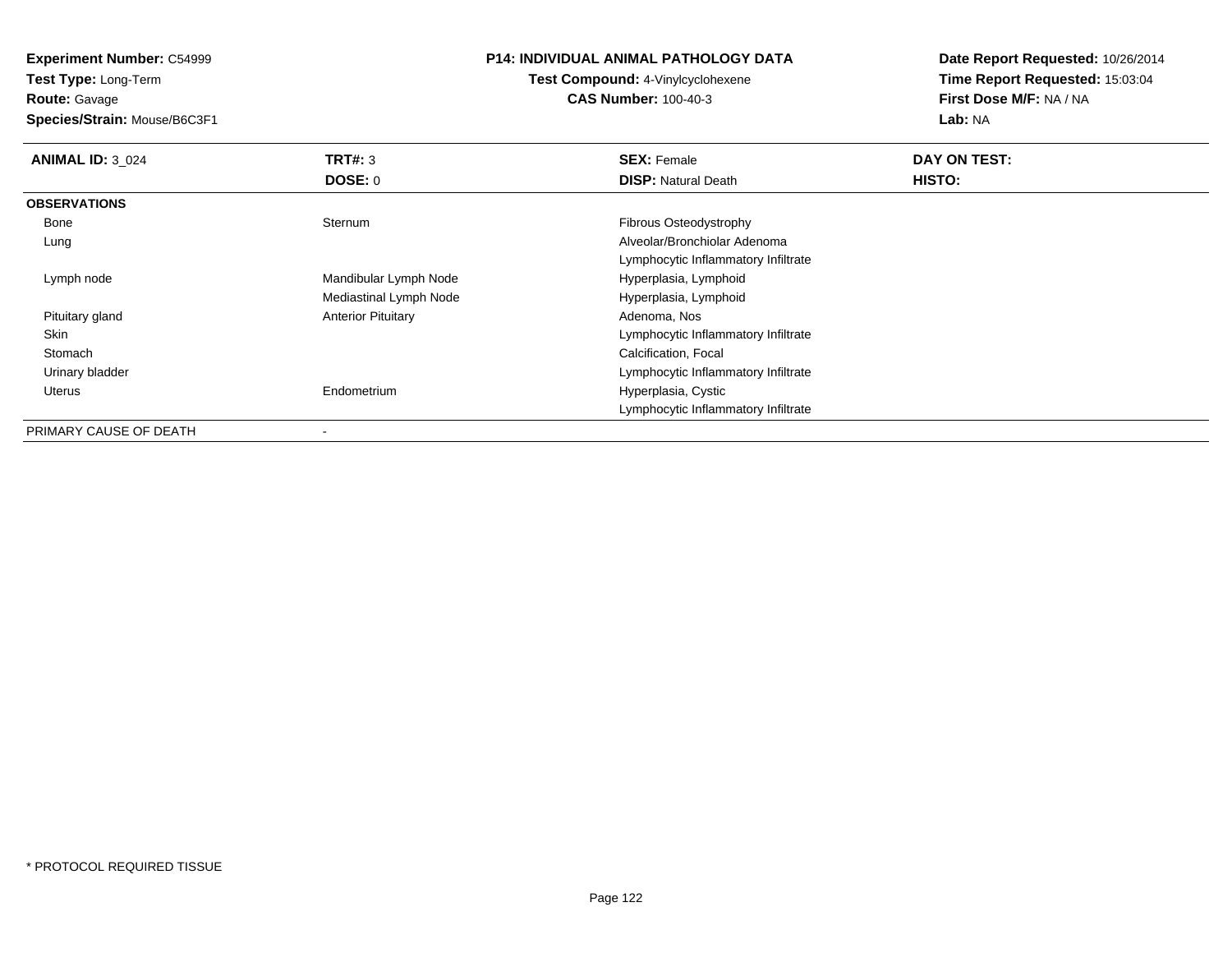| <b>Experiment Number: C54999</b><br>Test Type: Long-Term<br><b>Route: Gavage</b><br>Species/Strain: Mouse/B6C3F1 |                | <b>P14: INDIVIDUAL ANIMAL PATHOLOGY DATA</b><br>Test Compound: 4-Vinylcyclohexene<br><b>CAS Number: 100-40-3</b> | Date Report Requested: 10/26/2014<br>Time Report Requested: 15:03:04<br>First Dose M/F: NA / NA<br>Lab: NA |
|------------------------------------------------------------------------------------------------------------------|----------------|------------------------------------------------------------------------------------------------------------------|------------------------------------------------------------------------------------------------------------|
| <b>ANIMAL ID: 3 025</b>                                                                                          | TRT#: 3        | <b>SEX: Female</b>                                                                                               | DAY ON TEST:                                                                                               |
|                                                                                                                  | <b>DOSE: 0</b> | <b>DISP:</b> Terminal Sacrifice                                                                                  | HISTO:                                                                                                     |
| <b>OBSERVATIONS</b>                                                                                              |                |                                                                                                                  |                                                                                                            |
| Bone                                                                                                             | Sternum        | <b>Fibrous Osteodystrophy</b>                                                                                    |                                                                                                            |
| <b>Brain</b>                                                                                                     |                | Calcification, Focal                                                                                             |                                                                                                            |
| Heart                                                                                                            |                | Periarteritis                                                                                                    |                                                                                                            |
| Kidney                                                                                                           |                | Lymphocytic Inflammatory Infiltrate                                                                              |                                                                                                            |
| Lung                                                                                                             |                | Lymphocytic Inflammatory Infiltrate                                                                              |                                                                                                            |
| Uterus                                                                                                           | Endometrium    | Hyperplasia, Cystic                                                                                              |                                                                                                            |
| PRIMARY CAUSE OF DEATH                                                                                           |                |                                                                                                                  |                                                                                                            |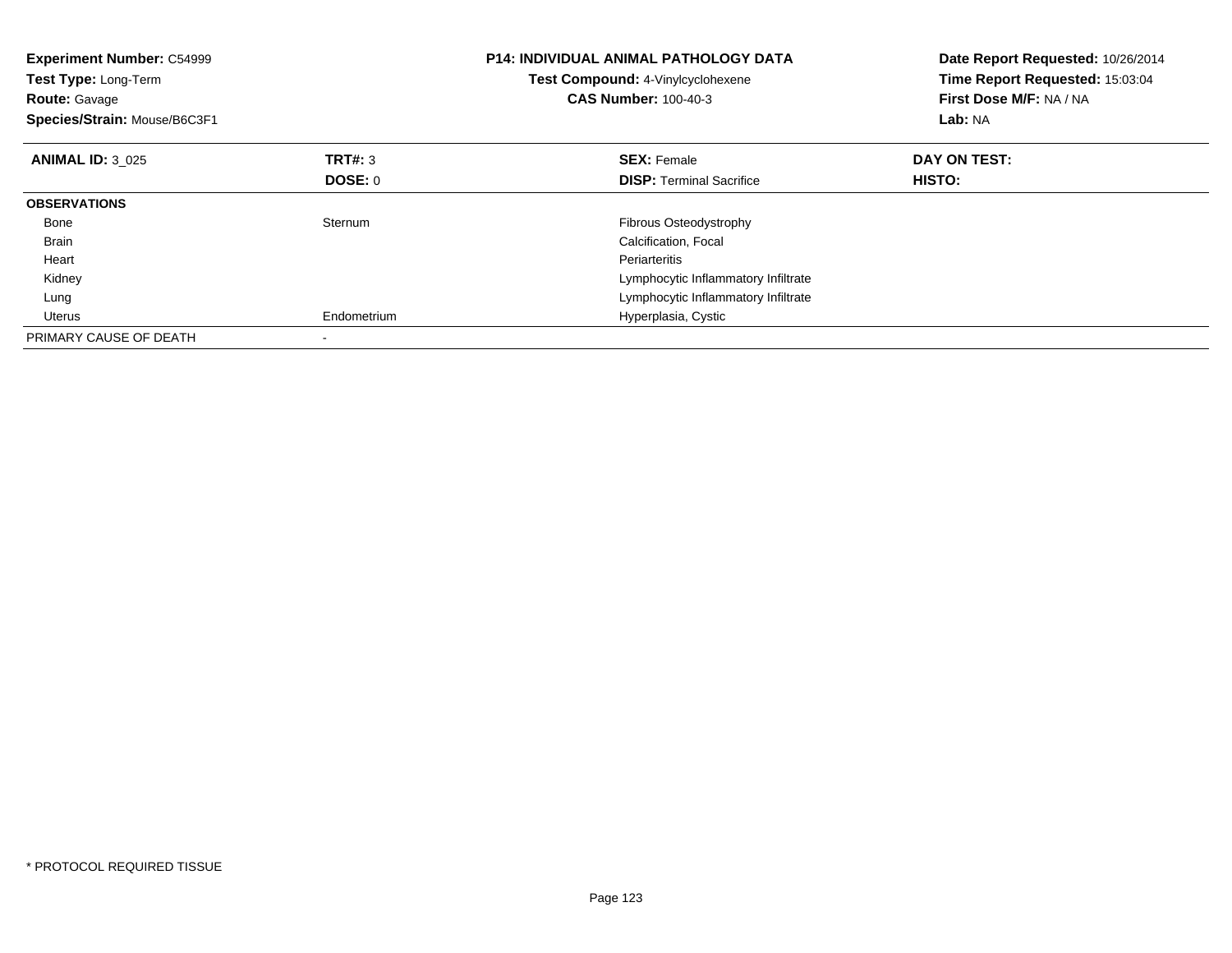| <b>Experiment Number: C54999</b><br>Test Type: Long-Term<br><b>Route: Gavage</b><br>Species/Strain: Mouse/B6C3F1 |             | <b>P14: INDIVIDUAL ANIMAL PATHOLOGY DATA</b><br>Test Compound: 4-Vinylcyclohexene<br><b>CAS Number: 100-40-3</b> | Date Report Requested: 10/26/2014<br>Time Report Requested: 15:03:04<br>First Dose M/F: NA / NA<br>Lab: NA |
|------------------------------------------------------------------------------------------------------------------|-------------|------------------------------------------------------------------------------------------------------------------|------------------------------------------------------------------------------------------------------------|
| <b>ANIMAL ID: 3 026</b>                                                                                          | TRT#: 3     | <b>SEX: Female</b>                                                                                               | DAY ON TEST:                                                                                               |
|                                                                                                                  | DOSE: 0     | <b>DISP:</b> Terminal Sacrifice                                                                                  | <b>HISTO:</b>                                                                                              |
| <b>OBSERVATIONS</b>                                                                                              |             |                                                                                                                  |                                                                                                            |
| Bone                                                                                                             | Sternum     | Fibrous Osteodystrophy                                                                                           |                                                                                                            |
| Lung                                                                                                             |             | Hemorrhage                                                                                                       |                                                                                                            |
| Ovary                                                                                                            |             | Cyst, Nos                                                                                                        |                                                                                                            |
| Stomach                                                                                                          | Mucosa      | Cyst, Nos                                                                                                        |                                                                                                            |
| Uterus                                                                                                           | Endometrium | Hyperplasia, Cystic                                                                                              |                                                                                                            |
| PRIMARY CAUSE OF DEATH                                                                                           |             |                                                                                                                  |                                                                                                            |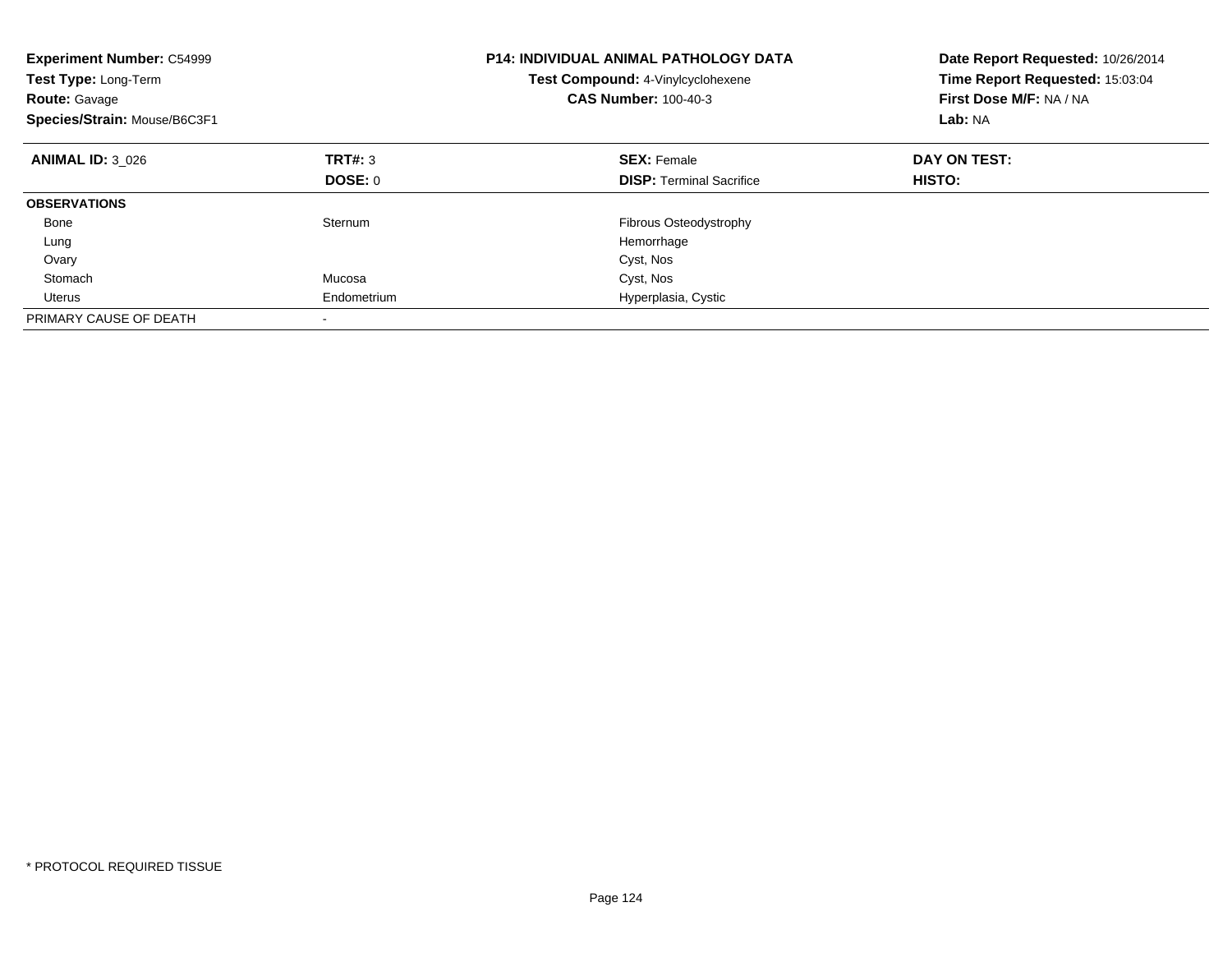| <b>Experiment Number: C54999</b><br>Test Type: Long-Term<br><b>Route: Gavage</b><br>Species/Strain: Mouse/B6C3F1 |                | <b>P14: INDIVIDUAL ANIMAL PATHOLOGY DATA</b><br>Test Compound: 4-Vinylcyclohexene<br><b>CAS Number: 100-40-3</b> | Date Report Requested: 10/26/2014<br>Time Report Requested: 15:03:04<br>First Dose M/F: NA / NA<br>Lab: NA |
|------------------------------------------------------------------------------------------------------------------|----------------|------------------------------------------------------------------------------------------------------------------|------------------------------------------------------------------------------------------------------------|
| <b>ANIMAL ID: 3 027</b>                                                                                          | <b>TRT#: 3</b> | <b>SEX: Female</b>                                                                                               | DAY ON TEST:                                                                                               |
|                                                                                                                  | DOSE: 0        | <b>DISP:</b> Terminal Sacrifice                                                                                  | <b>HISTO:</b>                                                                                              |
| <b>OBSERVATIONS</b>                                                                                              |                |                                                                                                                  |                                                                                                            |
| Bone                                                                                                             | Sternum        | Fibrous Osteodystrophy                                                                                           |                                                                                                            |
| Ovary                                                                                                            |                | Papillary Adenoma                                                                                                |                                                                                                            |
| Spleen                                                                                                           |                | Hyperplasia, Lymphoid                                                                                            |                                                                                                            |
| Stomach                                                                                                          | Mucosa         | Cyst, Nos                                                                                                        |                                                                                                            |
| Thymus                                                                                                           |                | Hemorrhage                                                                                                       |                                                                                                            |
| Uterus                                                                                                           | Endometrium    | Hyperplasia, Cystic                                                                                              |                                                                                                            |
| PRIMARY CAUSE OF DEATH                                                                                           |                |                                                                                                                  |                                                                                                            |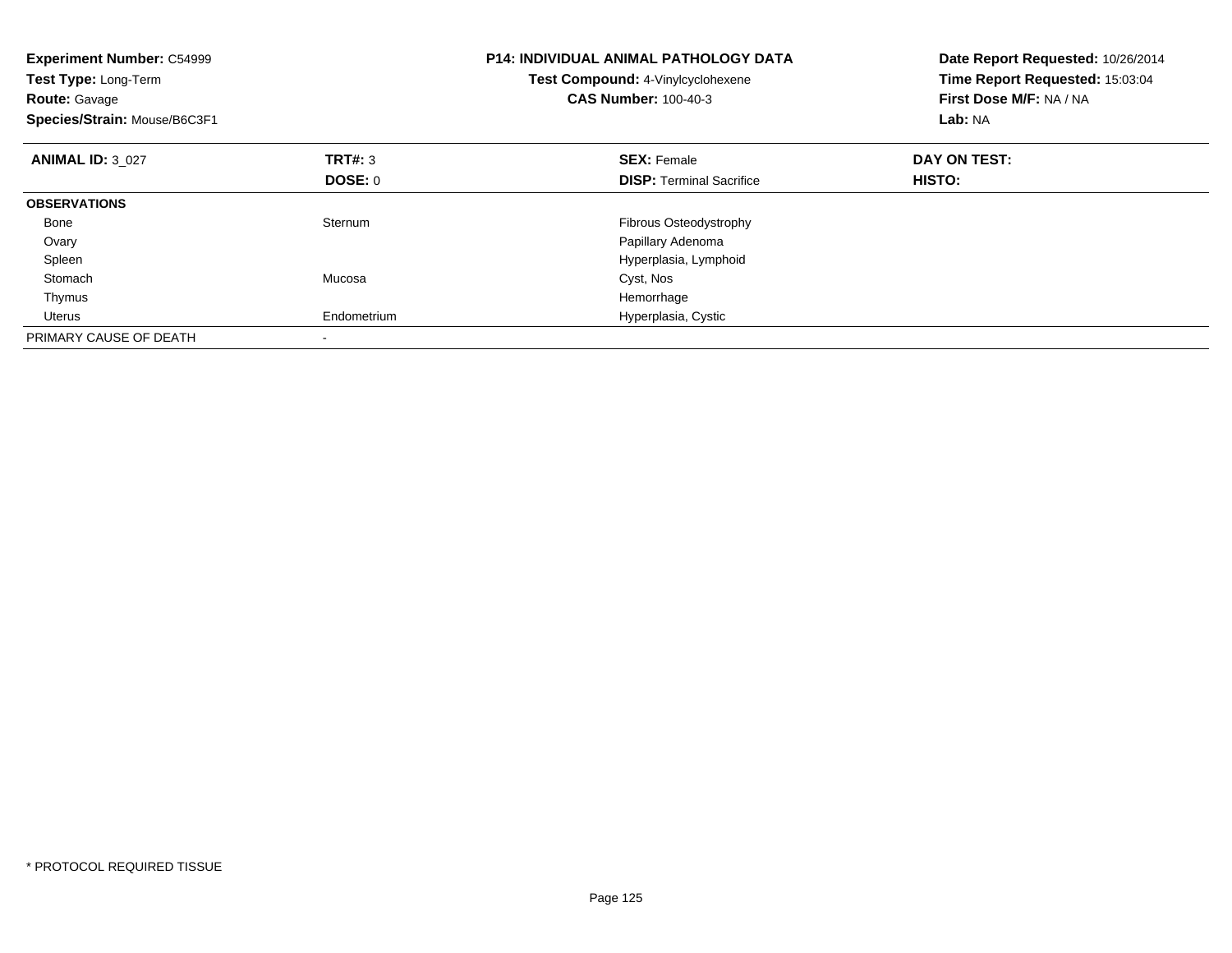| <b>Experiment Number: C54999</b><br>Test Type: Long-Term<br><b>Route: Gavage</b><br>Species/Strain: Mouse/B6C3F1 |                           | <b>P14: INDIVIDUAL ANIMAL PATHOLOGY DATA</b><br>Test Compound: 4-Vinylcyclohexene<br><b>CAS Number: 100-40-3</b> | Date Report Requested: 10/26/2014<br>Time Report Requested: 15:03:04<br>First Dose M/F: NA / NA<br>Lab: NA |
|------------------------------------------------------------------------------------------------------------------|---------------------------|------------------------------------------------------------------------------------------------------------------|------------------------------------------------------------------------------------------------------------|
| <b>ANIMAL ID: 3 028</b>                                                                                          | <b>TRT#: 3</b>            | <b>SEX: Female</b>                                                                                               | DAY ON TEST:                                                                                               |
|                                                                                                                  | DOSE: 0                   | <b>DISP:</b> Terminal Sacrifice                                                                                  | HISTO:                                                                                                     |
| <b>OBSERVATIONS</b>                                                                                              |                           |                                                                                                                  |                                                                                                            |
| Adrenal gland                                                                                                    | Cortex Nos                | Cytoplasmic Vacuolization                                                                                        |                                                                                                            |
| Bone                                                                                                             | Sternum                   | Fibrous Osteodystrophy                                                                                           |                                                                                                            |
| Ovary                                                                                                            |                           | Cyst, Nos                                                                                                        |                                                                                                            |
| Pituitary gland                                                                                                  | <b>Anterior Pituitary</b> | Adenoma, Nos                                                                                                     |                                                                                                            |
| Spleen                                                                                                           |                           | Hyperplasia, Lymphoid                                                                                            |                                                                                                            |
| Thyroid                                                                                                          |                           | Inflammation, Chronic                                                                                            |                                                                                                            |
| Uterus                                                                                                           | Endometrium               | Hyperplasia, Cystic                                                                                              |                                                                                                            |
| PRIMARY CAUSE OF DEATH                                                                                           |                           |                                                                                                                  |                                                                                                            |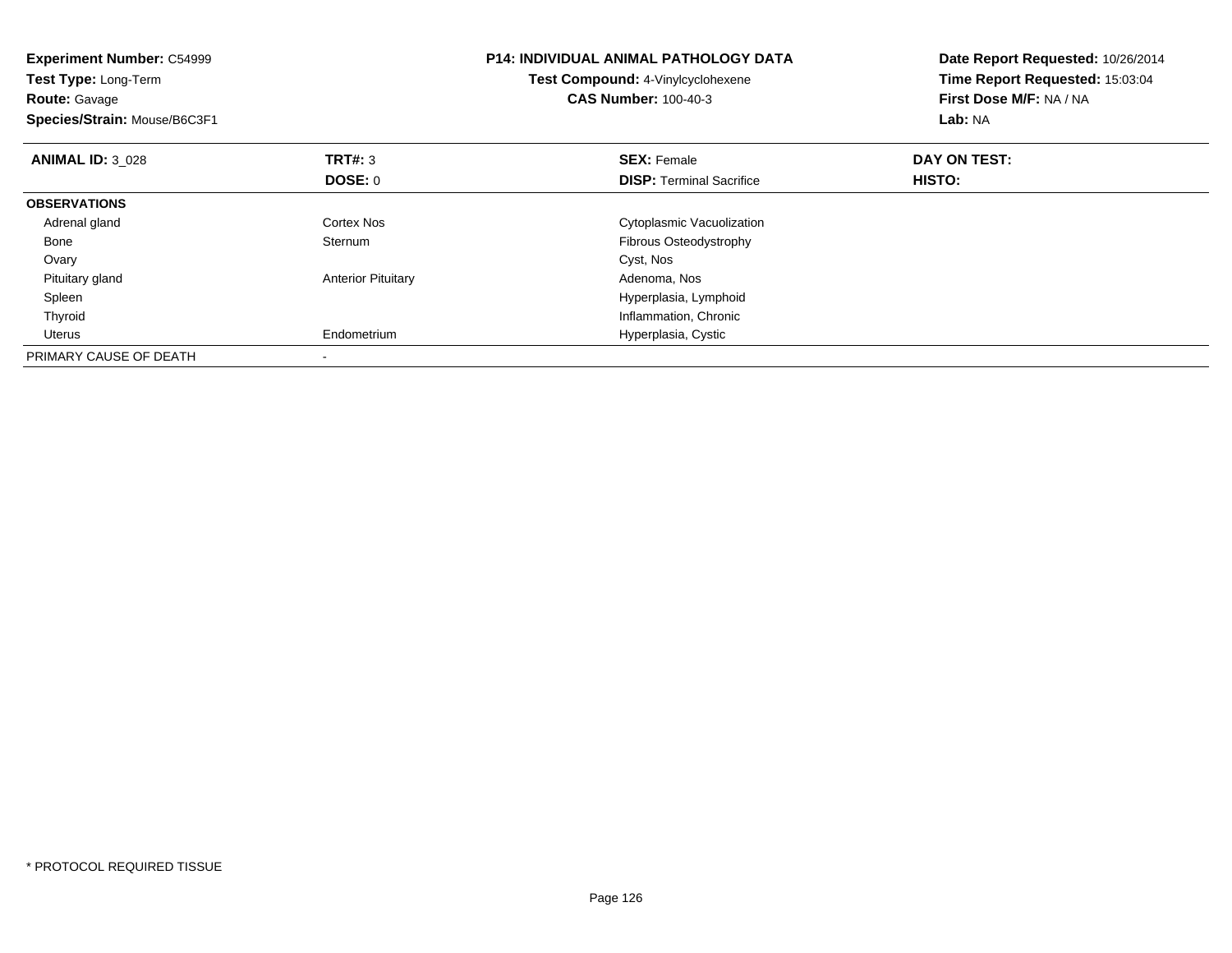| <b>Experiment Number: C54999</b> |                            | <b>P14: INDIVIDUAL ANIMAL PATHOLOGY DATA</b> | Date Report Requested: 10/26/2014 |
|----------------------------------|----------------------------|----------------------------------------------|-----------------------------------|
| Test Type: Long-Term             |                            | Test Compound: 4-Vinylcyclohexene            | Time Report Requested: 15:03:04   |
| <b>Route: Gavage</b>             |                            | <b>CAS Number: 100-40-3</b>                  | First Dose M/F: NA / NA           |
| Species/Strain: Mouse/B6C3F1     |                            |                                              | Lab: NA                           |
| <b>ANIMAL ID: 3 029</b>          | TRT#: 3                    | <b>SEX: Female</b>                           | DAY ON TEST:                      |
|                                  | DOSE: 0                    | <b>DISP:</b> Moribund Sacrifice              | HISTO:                            |
| <b>OBSERVATIONS</b>              |                            |                                              |                                   |
| Liver                            |                            | Necrosis, Nos                                |                                   |
| Unspecified                      | <b>Multiple Organs Nos</b> | Lymphoma, Mixed-Malignant Type               |                                   |
| Uterus                           | Endometrium                | Cyst, Nos                                    |                                   |
| PRIMARY CAUSE OF DEATH           |                            |                                              |                                   |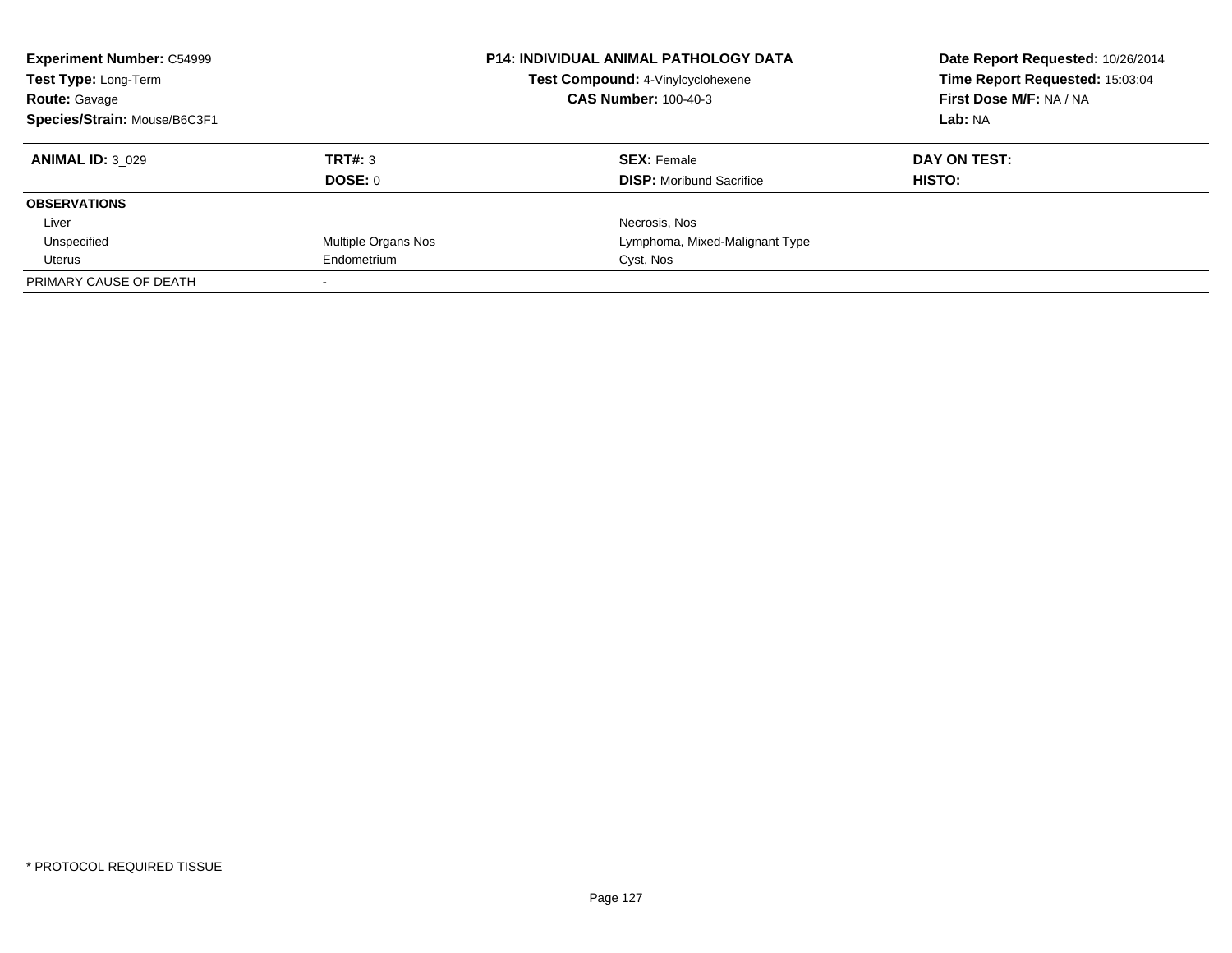| <b>Experiment Number: C54999</b><br>Test Type: Long-Term<br><b>Route: Gavage</b><br>Species/Strain: Mouse/B6C3F1 |                | <b>P14: INDIVIDUAL ANIMAL PATHOLOGY DATA</b><br>Test Compound: 4-Vinylcyclohexene<br><b>CAS Number: 100-40-3</b> | Date Report Requested: 10/26/2014<br>Time Report Requested: 15:03:04<br>First Dose M/F: NA / NA<br>Lab: NA |
|------------------------------------------------------------------------------------------------------------------|----------------|------------------------------------------------------------------------------------------------------------------|------------------------------------------------------------------------------------------------------------|
| <b>ANIMAL ID: 3 030</b>                                                                                          | TRT#: 3        | <b>SEX: Female</b>                                                                                               | DAY ON TEST:                                                                                               |
|                                                                                                                  | <b>DOSE: 0</b> | <b>DISP:</b> Terminal Sacrifice                                                                                  | HISTO:                                                                                                     |
| <b>OBSERVATIONS</b>                                                                                              |                |                                                                                                                  |                                                                                                            |
| Bone                                                                                                             | Sternum        | <b>Fibrous Osteodystrophy</b>                                                                                    |                                                                                                            |
| <b>Brain</b>                                                                                                     |                | Calcification, Focal                                                                                             |                                                                                                            |
| Kidney                                                                                                           |                | Lymphocytic Inflammatory Infiltrate                                                                              |                                                                                                            |
| Ovary                                                                                                            |                | Teratoma, Nos                                                                                                    |                                                                                                            |
| Urinary bladder                                                                                                  |                | Lymphocytic Inflammatory Infiltrate                                                                              |                                                                                                            |
| Uterus                                                                                                           | Endometrium    | Hyperplasia, Cystic                                                                                              |                                                                                                            |
| PRIMARY CAUSE OF DEATH                                                                                           |                |                                                                                                                  |                                                                                                            |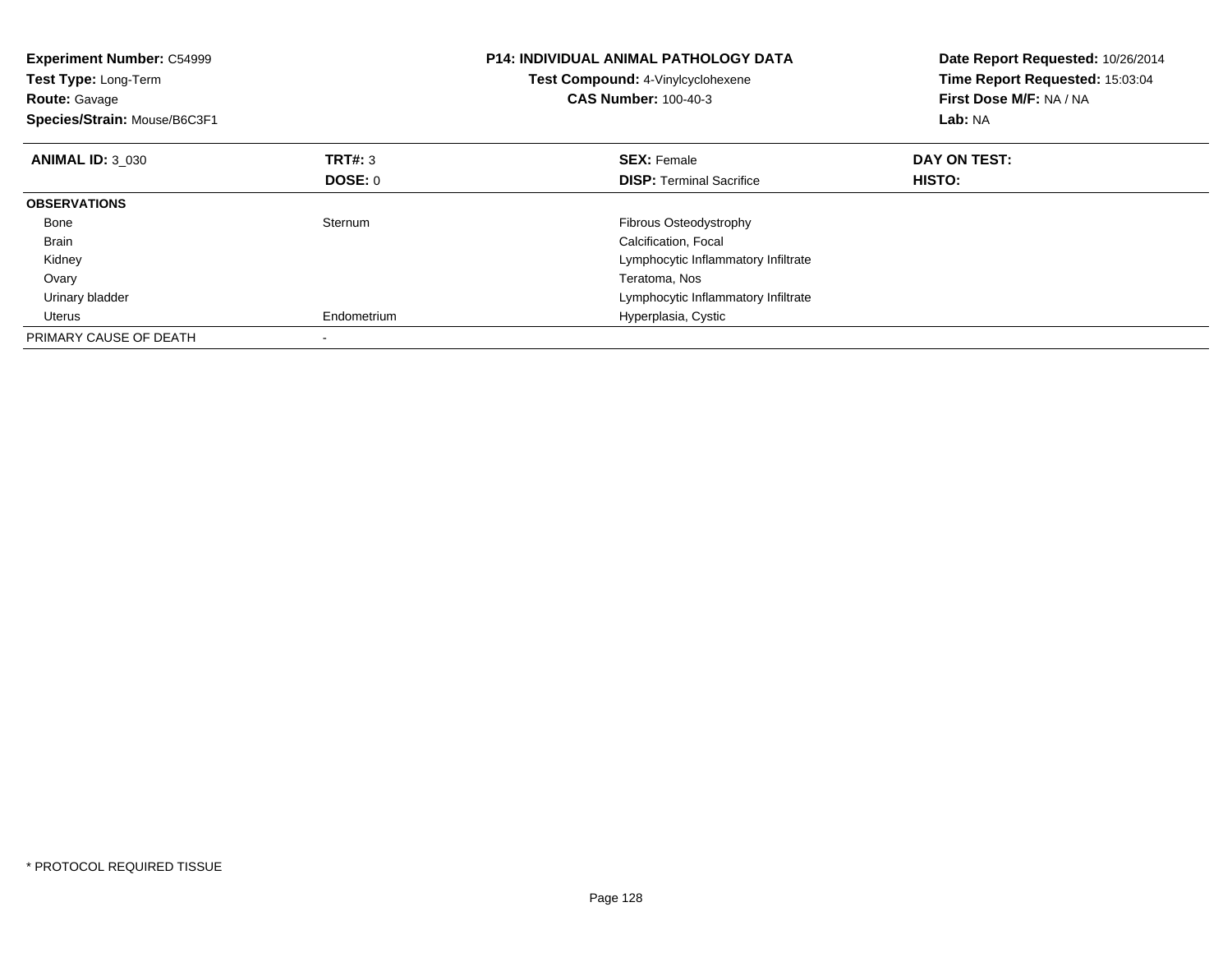| <b>Experiment Number: C54999</b><br>Test Type: Long-Term<br><b>Route: Gavage</b><br>Species/Strain: Mouse/B6C3F1 |                       | <b>P14: INDIVIDUAL ANIMAL PATHOLOGY DATA</b><br>Test Compound: 4-Vinylcyclohexene<br><b>CAS Number: 100-40-3</b> | Date Report Requested: 10/26/2014<br>Time Report Requested: 15:03:04<br>First Dose M/F: NA / NA<br>Lab: NA |
|------------------------------------------------------------------------------------------------------------------|-----------------------|------------------------------------------------------------------------------------------------------------------|------------------------------------------------------------------------------------------------------------|
| <b>ANIMAL ID: 3 031</b>                                                                                          | <b>TRT#: 3</b>        | <b>SEX: Female</b>                                                                                               | DAY ON TEST:                                                                                               |
|                                                                                                                  | DOSE: 0               | <b>DISP:</b> Terminal Sacrifice                                                                                  | <b>HISTO:</b>                                                                                              |
| <b>OBSERVATIONS</b>                                                                                              |                       |                                                                                                                  |                                                                                                            |
| Bone                                                                                                             | Sternum               | Fibrous Osteodystrophy                                                                                           |                                                                                                            |
| <b>Brain</b>                                                                                                     |                       | Calcification, Focal                                                                                             |                                                                                                            |
| Liver                                                                                                            |                       | Cytoplasmic Vacuolization                                                                                        |                                                                                                            |
| Lymph node                                                                                                       | Mandibular Lymph Node | Hyperplasia, Lymphoid                                                                                            |                                                                                                            |
| Ovary                                                                                                            |                       | Cyst, Nos                                                                                                        |                                                                                                            |
| Uterus                                                                                                           | Endometrium           | Hyperplasia, Cystic                                                                                              |                                                                                                            |
| PRIMARY CAUSE OF DEATH                                                                                           |                       |                                                                                                                  |                                                                                                            |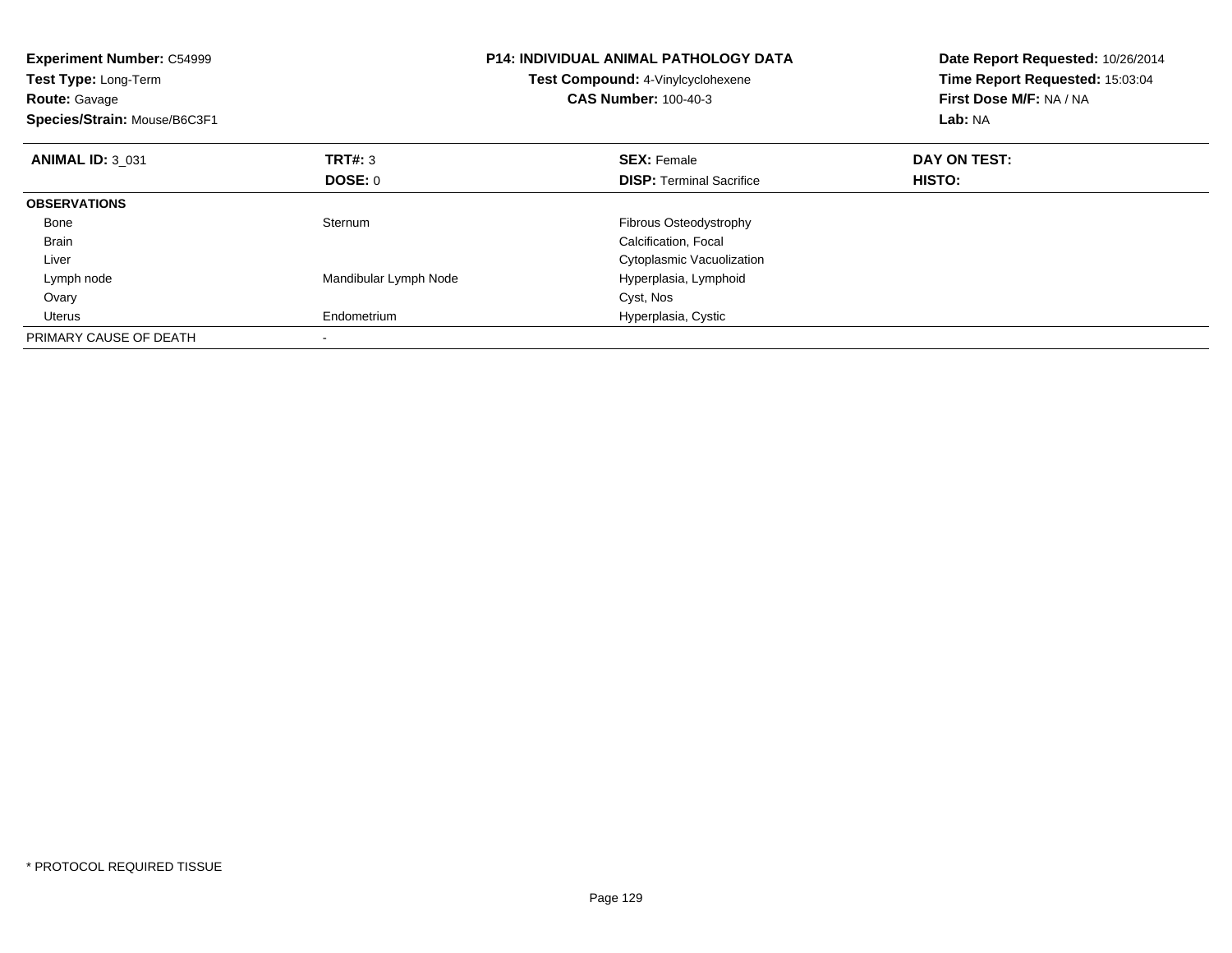| <b>Experiment Number: C54999</b><br>Test Type: Long-Term<br><b>Route: Gavage</b><br>Species/Strain: Mouse/B6C3F1 |                | <b>P14: INDIVIDUAL ANIMAL PATHOLOGY DATA</b><br>Test Compound: 4-Vinylcyclohexene<br><b>CAS Number: 100-40-3</b> | Date Report Requested: 10/26/2014<br>Time Report Requested: 15:03:04<br>First Dose M/F: NA / NA<br>Lab: NA |
|------------------------------------------------------------------------------------------------------------------|----------------|------------------------------------------------------------------------------------------------------------------|------------------------------------------------------------------------------------------------------------|
| <b>ANIMAL ID: 3 032</b>                                                                                          | TRT#: 3        | <b>SEX: Female</b>                                                                                               | DAY ON TEST:                                                                                               |
|                                                                                                                  | <b>DOSE: 0</b> | <b>DISP:</b> Terminal Sacrifice                                                                                  | HISTO:                                                                                                     |
| <b>OBSERVATIONS</b>                                                                                              |                |                                                                                                                  |                                                                                                            |
| Bone                                                                                                             | Sternum        | <b>Fibrous Osteodystrophy</b>                                                                                    |                                                                                                            |
| <b>Brain</b>                                                                                                     |                | Calcification, Focal                                                                                             |                                                                                                            |
| Kidney                                                                                                           |                | Lymphocytic Inflammatory Infiltrate                                                                              |                                                                                                            |
| Ovary                                                                                                            |                | Cyst, Nos                                                                                                        |                                                                                                            |
| Spleen                                                                                                           |                | Thrombosis, Nos                                                                                                  |                                                                                                            |
| Uterus                                                                                                           | Endometrium    | Hyperplasia, Cystic                                                                                              |                                                                                                            |
| PRIMARY CAUSE OF DEATH                                                                                           |                |                                                                                                                  |                                                                                                            |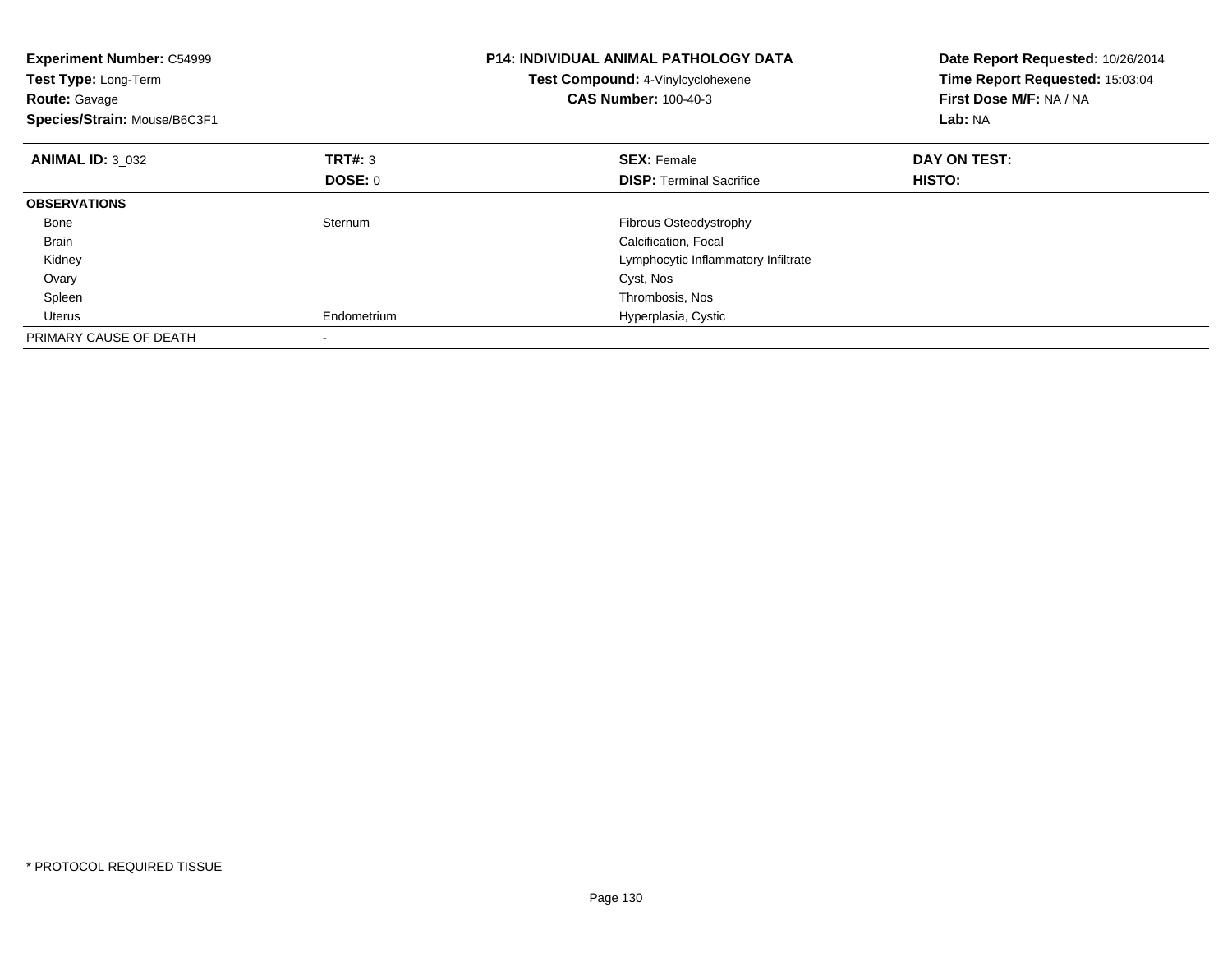| <b>Experiment Number: C54999</b><br>Test Type: Long-Term<br><b>Route: Gavage</b><br>Species/Strain: Mouse/B6C3F1 |                | <b>P14: INDIVIDUAL ANIMAL PATHOLOGY DATA</b><br>Test Compound: 4-Vinylcyclohexene<br><b>CAS Number: 100-40-3</b> | Date Report Requested: 10/26/2014<br>Time Report Requested: 15:03:05<br>First Dose M/F: NA / NA<br>Lab: NA |
|------------------------------------------------------------------------------------------------------------------|----------------|------------------------------------------------------------------------------------------------------------------|------------------------------------------------------------------------------------------------------------|
| <b>ANIMAL ID: 3 033</b>                                                                                          | TRT#: 3        | <b>SEX: Female</b>                                                                                               | DAY ON TEST:                                                                                               |
|                                                                                                                  | <b>DOSE: 0</b> | <b>DISP:</b> Terminal Sacrifice                                                                                  | HISTO:                                                                                                     |
| <b>OBSERVATIONS</b>                                                                                              |                |                                                                                                                  |                                                                                                            |
| Bone                                                                                                             | Sternum        | Fibrous Osteodystrophy                                                                                           |                                                                                                            |
| <b>Brain</b>                                                                                                     |                | Calcification, Focal                                                                                             |                                                                                                            |
| Kidney                                                                                                           |                | Lymphocytic Inflammatory Infiltrate                                                                              |                                                                                                            |
| Spleen                                                                                                           |                | Hyperplasia, Lymphoid                                                                                            |                                                                                                            |
| Thymus                                                                                                           |                | Hemorrhage                                                                                                       |                                                                                                            |
| Uterus                                                                                                           | Endometrium    | Hyperplasia, Cystic                                                                                              |                                                                                                            |
| PRIMARY CAUSE OF DEATH                                                                                           |                |                                                                                                                  |                                                                                                            |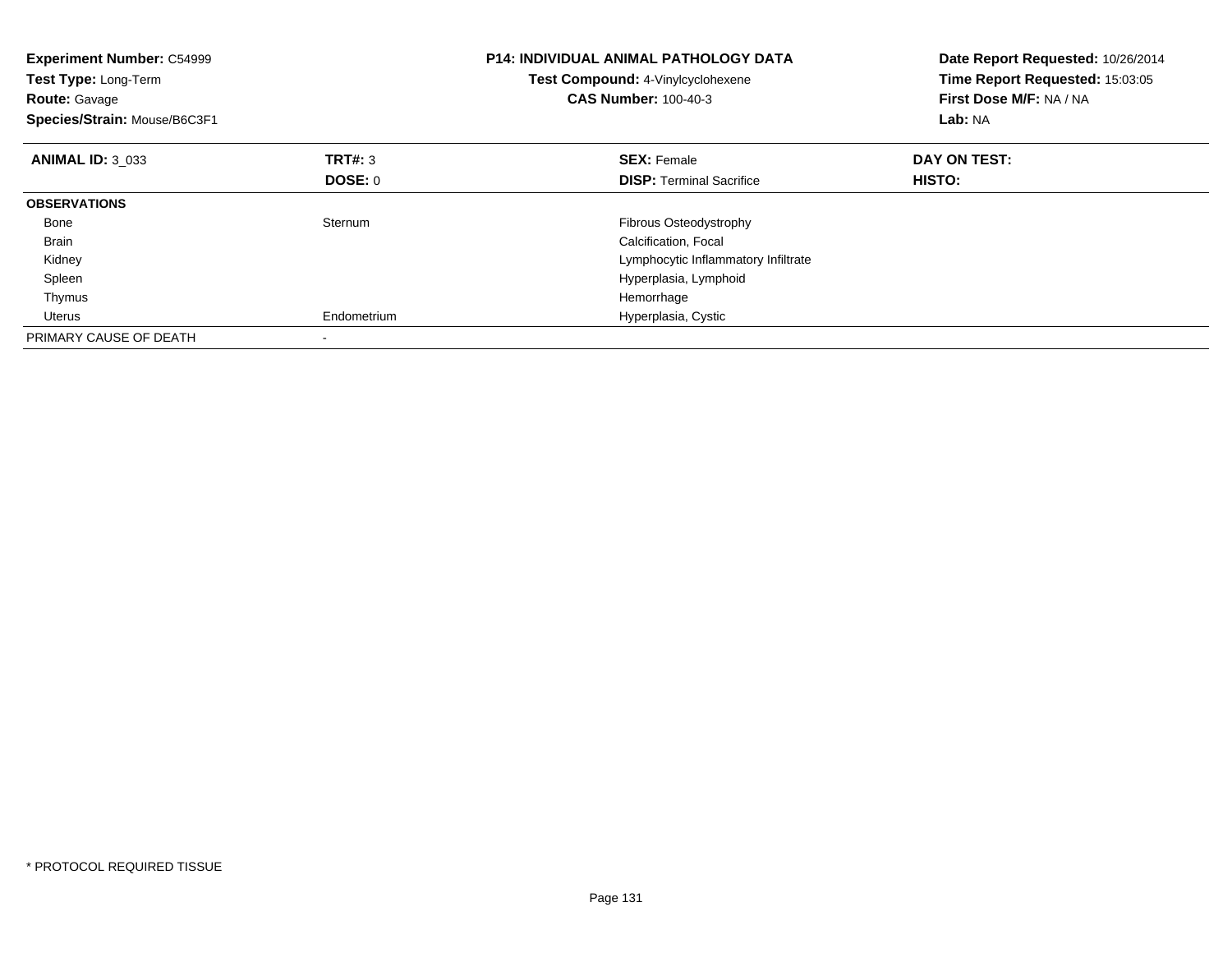| <b>Experiment Number: C54999</b><br><b>Test Type: Long-Term</b><br><b>Route: Gavage</b><br>Species/Strain: Mouse/B6C3F1 |                     | <b>P14: INDIVIDUAL ANIMAL PATHOLOGY DATA</b><br>Test Compound: 4-Vinylcyclohexene<br><b>CAS Number: 100-40-3</b> | Date Report Requested: 10/26/2014<br>Time Report Requested: 15:03:05<br>First Dose M/F: NA / NA<br>Lab: NA |
|-------------------------------------------------------------------------------------------------------------------------|---------------------|------------------------------------------------------------------------------------------------------------------|------------------------------------------------------------------------------------------------------------|
| <b>ANIMAL ID: 3 034</b>                                                                                                 | TRT#: 3<br>DOSE: 0  | <b>SEX: Female</b><br><b>DISP: Natural Death</b>                                                                 | DAY ON TEST:<br><b>HISTO:</b>                                                                              |
| <b>OBSERVATIONS</b>                                                                                                     |                     |                                                                                                                  |                                                                                                            |
| <b>Brain</b>                                                                                                            |                     | Calcification, Focal                                                                                             |                                                                                                            |
| Heart                                                                                                                   | Cardiac Valve       | Thrombosis, Nos                                                                                                  |                                                                                                            |
| Liver                                                                                                                   |                     | Necrosis, Focal                                                                                                  |                                                                                                            |
| Lung                                                                                                                    |                     | Inflammation, Chronic Focal                                                                                      |                                                                                                            |
| Mammary gland                                                                                                           |                     | Dilatation, Ducts                                                                                                |                                                                                                            |
| Unspecified                                                                                                             | Multiple Organs Nos | Lymphoma, Histiocytic-Malignant Type                                                                             |                                                                                                            |
| Uterus                                                                                                                  | Endometrium         | Cyst, Nos                                                                                                        |                                                                                                            |
| PRIMARY CAUSE OF DEATH                                                                                                  |                     |                                                                                                                  |                                                                                                            |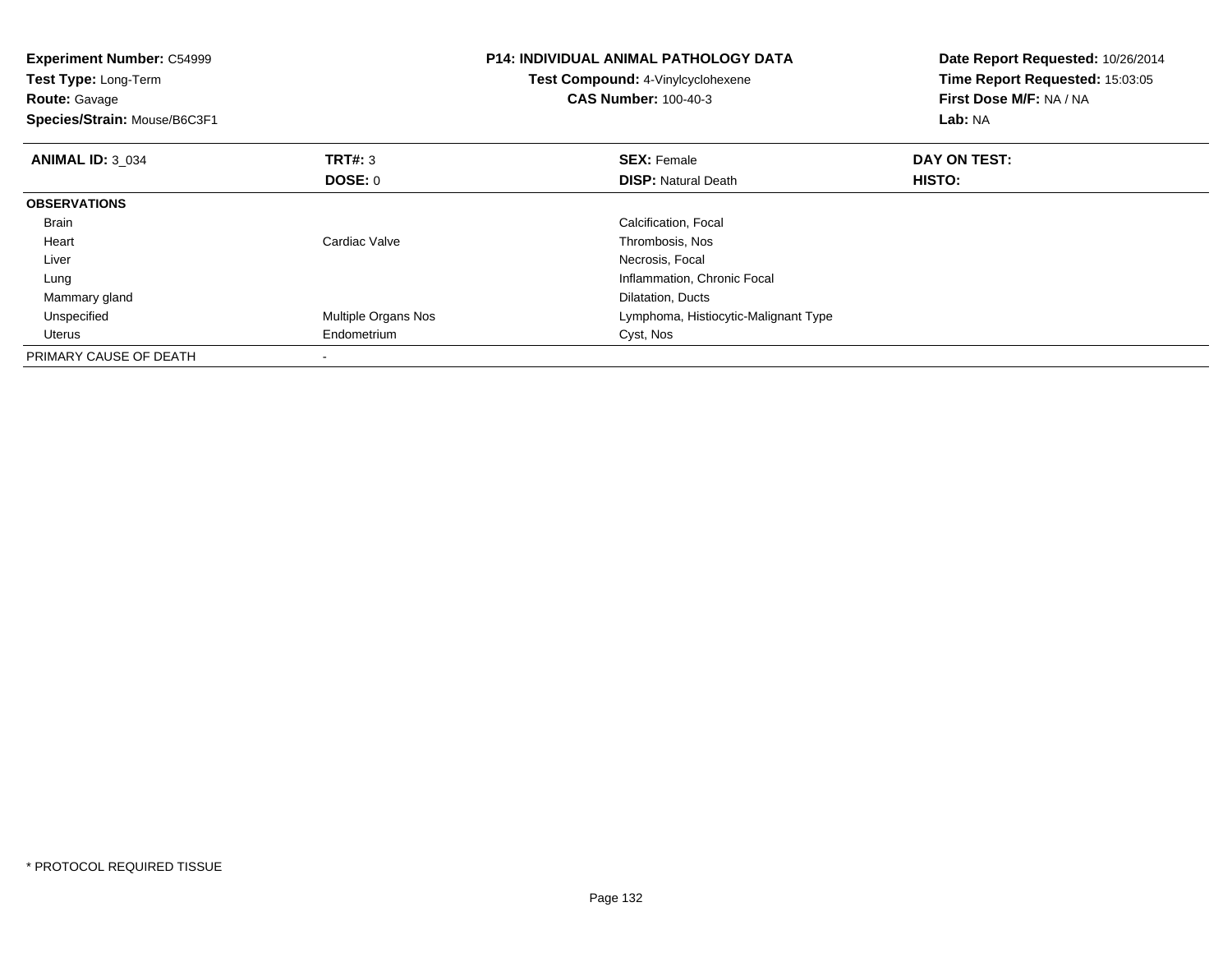| <b>Experiment Number: C54999</b><br>Test Type: Long-Term<br><b>Route: Gavage</b><br>Species/Strain: Mouse/B6C3F1 |             | <b>P14: INDIVIDUAL ANIMAL PATHOLOGY DATA</b><br>Test Compound: 4-Vinylcyclohexene<br><b>CAS Number: 100-40-3</b> | Date Report Requested: 10/26/2014<br>Time Report Requested: 15:03:05<br>First Dose M/F: NA / NA<br>Lab: NA |
|------------------------------------------------------------------------------------------------------------------|-------------|------------------------------------------------------------------------------------------------------------------|------------------------------------------------------------------------------------------------------------|
| <b>ANIMAL ID: 3 035</b>                                                                                          | TRT#: 3     | <b>SEX: Female</b>                                                                                               | DAY ON TEST:                                                                                               |
|                                                                                                                  | DOSE: 0     | <b>DISP:</b> Terminal Sacrifice                                                                                  | HISTO:                                                                                                     |
| <b>OBSERVATIONS</b>                                                                                              |             |                                                                                                                  |                                                                                                            |
| Bone                                                                                                             | Sternum     | Fibrous Osteodystrophy                                                                                           |                                                                                                            |
| Brain                                                                                                            |             | Calcification, Focal                                                                                             |                                                                                                            |
| Ovary                                                                                                            |             | Cyst, Nos                                                                                                        |                                                                                                            |
| Spleen                                                                                                           |             | Hematopoiesis                                                                                                    |                                                                                                            |
| Uterus                                                                                                           | Endometrium | Hyperplasia, Cystic                                                                                              |                                                                                                            |
| PRIMARY CAUSE OF DEATH                                                                                           |             |                                                                                                                  |                                                                                                            |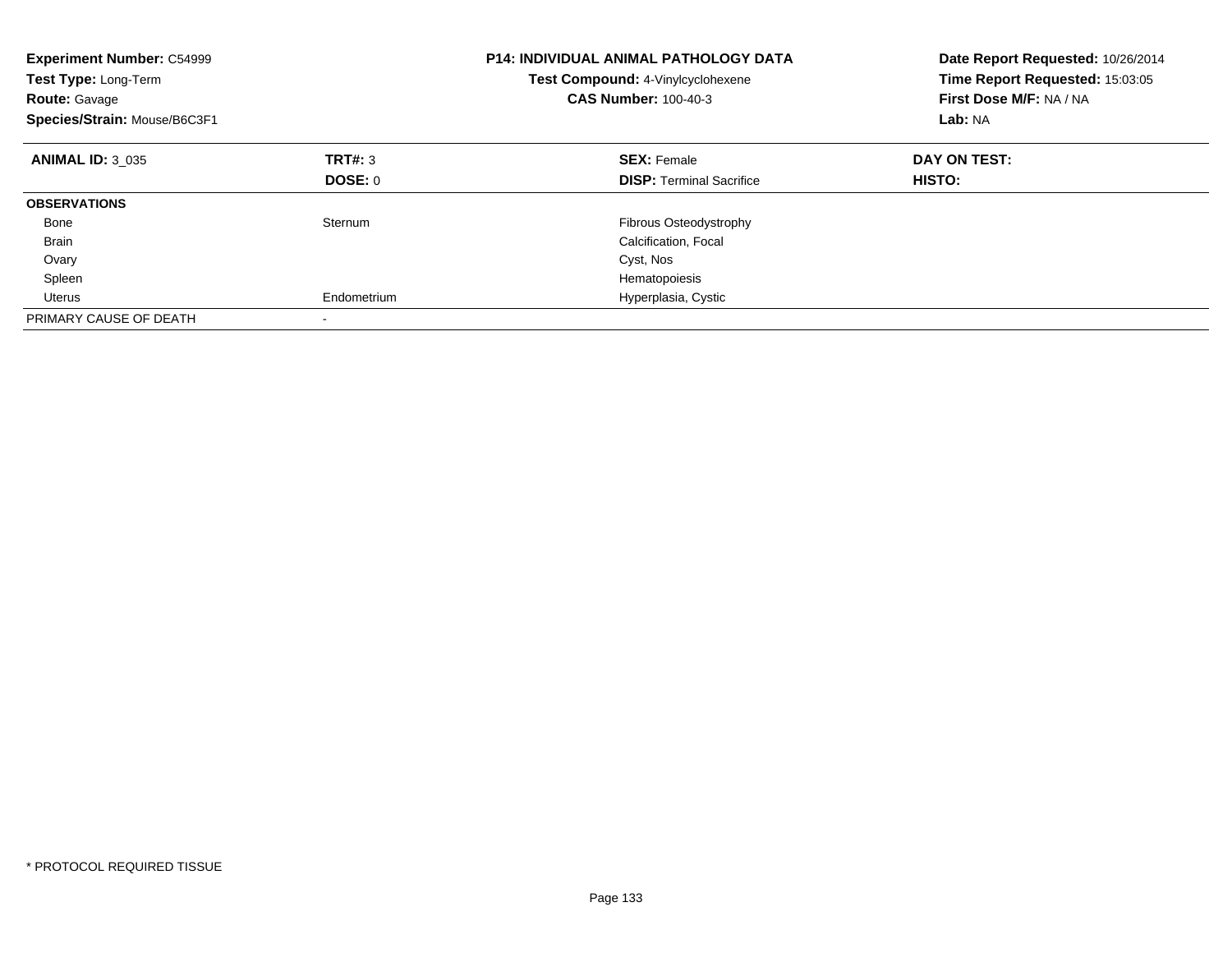| <b>Experiment Number: C54999</b><br><b>Test Type: Long-Term</b><br><b>Route: Gavage</b><br>Species/Strain: Mouse/B6C3F1 |                    | <b>P14: INDIVIDUAL ANIMAL PATHOLOGY DATA</b><br>Test Compound: 4-Vinylcyclohexene<br><b>CAS Number: 100-40-3</b> | Date Report Requested: 10/26/2014<br>Time Report Requested: 15:03:05<br>First Dose M/F: NA / NA<br>Lab: NA |
|-------------------------------------------------------------------------------------------------------------------------|--------------------|------------------------------------------------------------------------------------------------------------------|------------------------------------------------------------------------------------------------------------|
| <b>ANIMAL ID: 3 036</b>                                                                                                 | TRT#: 3<br>DOSE: 0 | <b>SEX: Female</b><br><b>DISP:</b> Terminal Sacrifice                                                            | DAY ON TEST:<br>HISTO:                                                                                     |
| <b>OBSERVATIONS</b>                                                                                                     |                    |                                                                                                                  |                                                                                                            |
| Bone<br>Liver                                                                                                           | Sternum            | Fibrous Osteodystrophy<br>Lymphocytic Inflammatory Infiltrate                                                    |                                                                                                            |
| Spleen                                                                                                                  |                    | Hyperplasia, Lymphoid                                                                                            |                                                                                                            |
| Uterus                                                                                                                  | Endometrium        | Hyperplasia, Cystic                                                                                              |                                                                                                            |
| PRIMARY CAUSE OF DEATH                                                                                                  |                    |                                                                                                                  |                                                                                                            |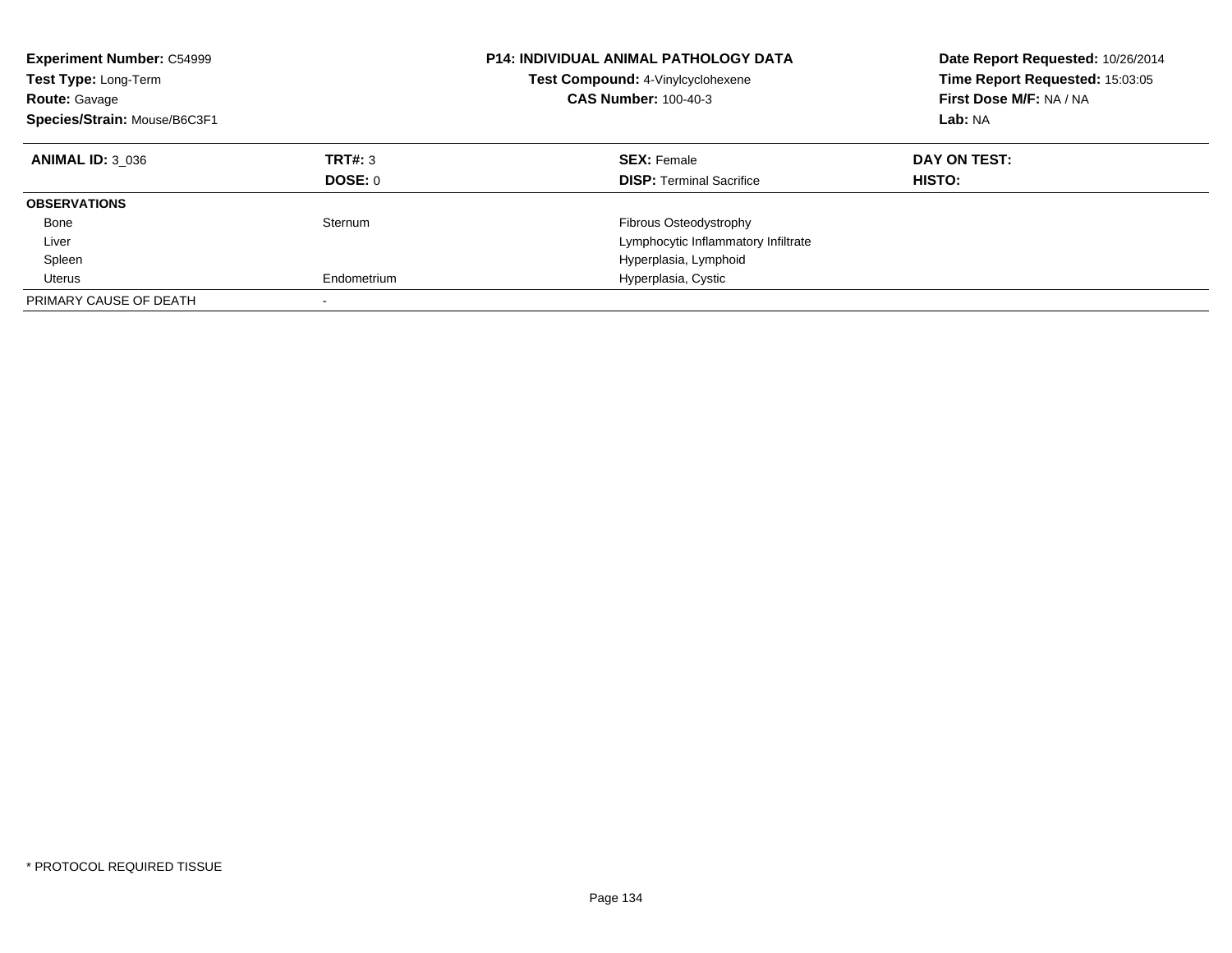| <b>Experiment Number: C54999</b><br>Test Type: Long-Term<br><b>Route: Gavage</b><br>Species/Strain: Mouse/B6C3F1 |                         | <b>P14: INDIVIDUAL ANIMAL PATHOLOGY DATA</b><br><b>Test Compound: 4-Vinylcyclohexene</b><br><b>CAS Number: 100-40-3</b> | Date Report Requested: 10/26/2014<br>Time Report Requested: 15:03:05<br>First Dose M/F: NA / NA<br>Lab: NA |
|------------------------------------------------------------------------------------------------------------------|-------------------------|-------------------------------------------------------------------------------------------------------------------------|------------------------------------------------------------------------------------------------------------|
| <b>ANIMAL ID: 3 037</b>                                                                                          | TRT#: 3                 | <b>SEX: Female</b>                                                                                                      | DAY ON TEST:                                                                                               |
|                                                                                                                  | DOSE: 0                 | <b>DISP:</b> Terminal Sacrifice                                                                                         | <b>HISTO:</b>                                                                                              |
| <b>OBSERVATIONS</b>                                                                                              |                         |                                                                                                                         |                                                                                                            |
| Bone                                                                                                             | Sternum                 | Fibrous Osteodystrophy                                                                                                  |                                                                                                            |
|                                                                                                                  | Sternum                 | Osteosclerosis                                                                                                          |                                                                                                            |
| <b>Brain</b>                                                                                                     |                         | Calcification, Focal                                                                                                    |                                                                                                            |
| Liver                                                                                                            |                         | Cytoplasmic Change, Basophilic                                                                                          |                                                                                                            |
|                                                                                                                  | <b>Hepatic Sinusoid</b> | Dilatation, Nos                                                                                                         |                                                                                                            |
|                                                                                                                  |                         | Thrombus, Organized                                                                                                     |                                                                                                            |
| Ureter                                                                                                           |                         | Lymphocytic Inflammatory Infiltrate                                                                                     |                                                                                                            |
| Uterus                                                                                                           | Endometrium             | Hyperplasia, Cystic                                                                                                     |                                                                                                            |
| PRIMARY CAUSE OF DEATH                                                                                           |                         |                                                                                                                         |                                                                                                            |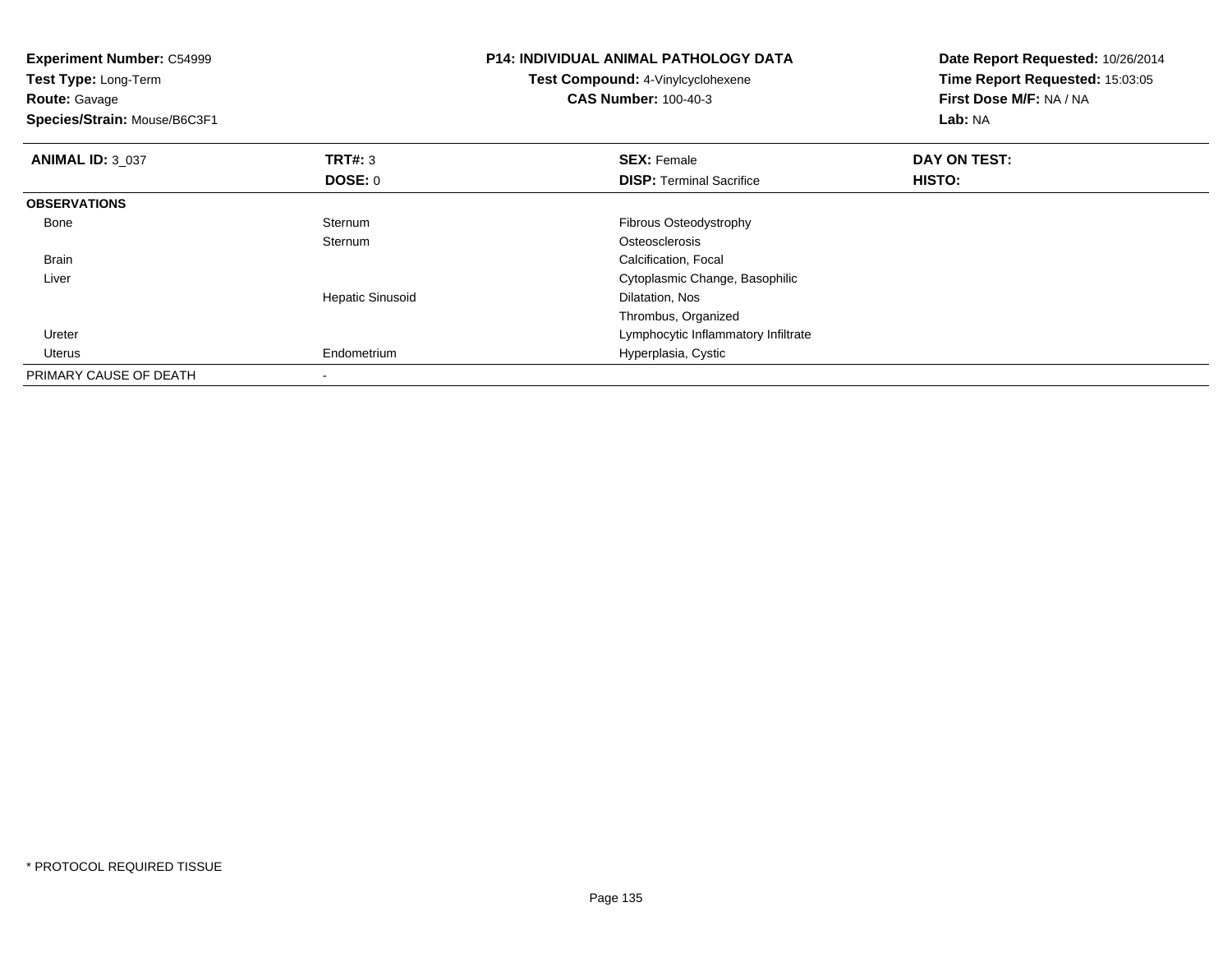| <b>Experiment Number: C54999</b><br>Test Type: Long-Term<br><b>Route: Gavage</b><br>Species/Strain: Mouse/B6C3F1 |                           | <b>P14: INDIVIDUAL ANIMAL PATHOLOGY DATA</b><br>Test Compound: 4-Vinylcyclohexene<br><b>CAS Number: 100-40-3</b> | Date Report Requested: 10/26/2014<br>Time Report Requested: 15:03:05<br>First Dose M/F: NA / NA<br>Lab: NA |
|------------------------------------------------------------------------------------------------------------------|---------------------------|------------------------------------------------------------------------------------------------------------------|------------------------------------------------------------------------------------------------------------|
| <b>ANIMAL ID: 3 038</b>                                                                                          | TRT#: 3                   | <b>SEX: Female</b>                                                                                               | DAY ON TEST:                                                                                               |
|                                                                                                                  | DOSE: 0                   | <b>DISP:</b> Natural Death                                                                                       | HISTO:                                                                                                     |
| <b>OBSERVATIONS</b>                                                                                              |                           |                                                                                                                  |                                                                                                            |
| Mammary gland                                                                                                    |                           | Adenocarcinoma, Nos                                                                                              |                                                                                                            |
| Pituitary gland                                                                                                  | <b>Anterior Pituitary</b> | Adenoma, Nos                                                                                                     |                                                                                                            |
| Unspecified                                                                                                      | Multiple Organs Nos       | Leukemoid Reaction                                                                                               |                                                                                                            |
| PRIMARY CAUSE OF DEATH                                                                                           |                           |                                                                                                                  |                                                                                                            |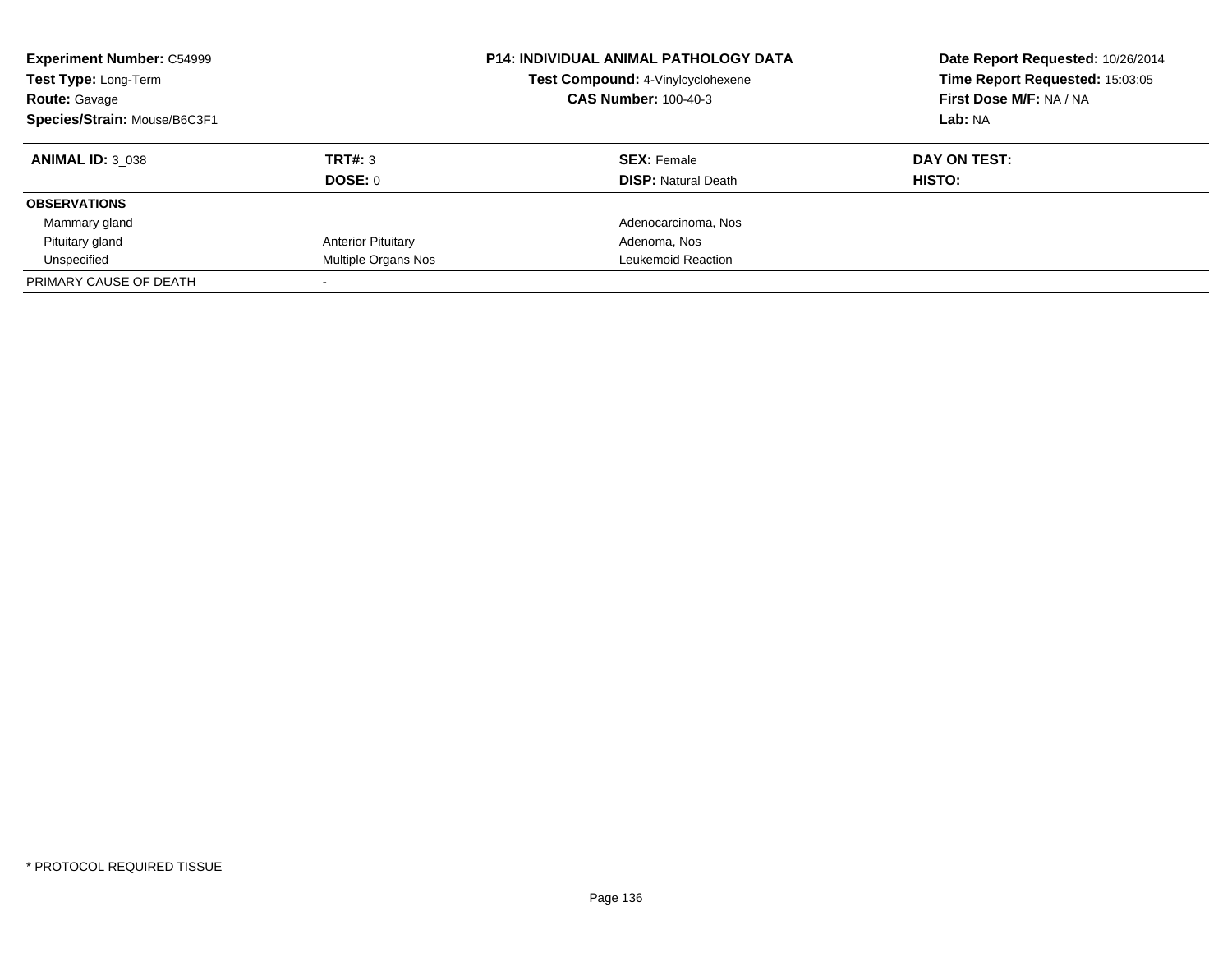| <b>Experiment Number: C54999</b><br>Test Type: Long-Term<br><b>Route: Gavage</b><br>Species/Strain: Mouse/B6C3F1 |                       | <b>P14: INDIVIDUAL ANIMAL PATHOLOGY DATA</b><br>Test Compound: 4-Vinylcyclohexene<br><b>CAS Number: 100-40-3</b> | Date Report Requested: 10/26/2014<br>Time Report Requested: 15:03:05<br>First Dose M/F: NA / NA<br>Lab: NA |
|------------------------------------------------------------------------------------------------------------------|-----------------------|------------------------------------------------------------------------------------------------------------------|------------------------------------------------------------------------------------------------------------|
| <b>ANIMAL ID: 3 039</b>                                                                                          | TRT#: 3<br>DOSE: 0    | <b>SEX:</b> Female                                                                                               | DAY ON TEST:<br>HISTO:                                                                                     |
| <b>OBSERVATIONS</b>                                                                                              |                       | <b>DISP:</b> Terminal Sacrifice                                                                                  |                                                                                                            |
| Bone                                                                                                             | Sternum               | Fibrous Osteodystrophy                                                                                           |                                                                                                            |
| Lymph node                                                                                                       | Mandibular Lymph Node | Hyperplasia, Lymphoid                                                                                            |                                                                                                            |
| Uterus                                                                                                           | Endometrium           | Hyperplasia, Cystic                                                                                              |                                                                                                            |
| PRIMARY CAUSE OF DEATH                                                                                           |                       |                                                                                                                  |                                                                                                            |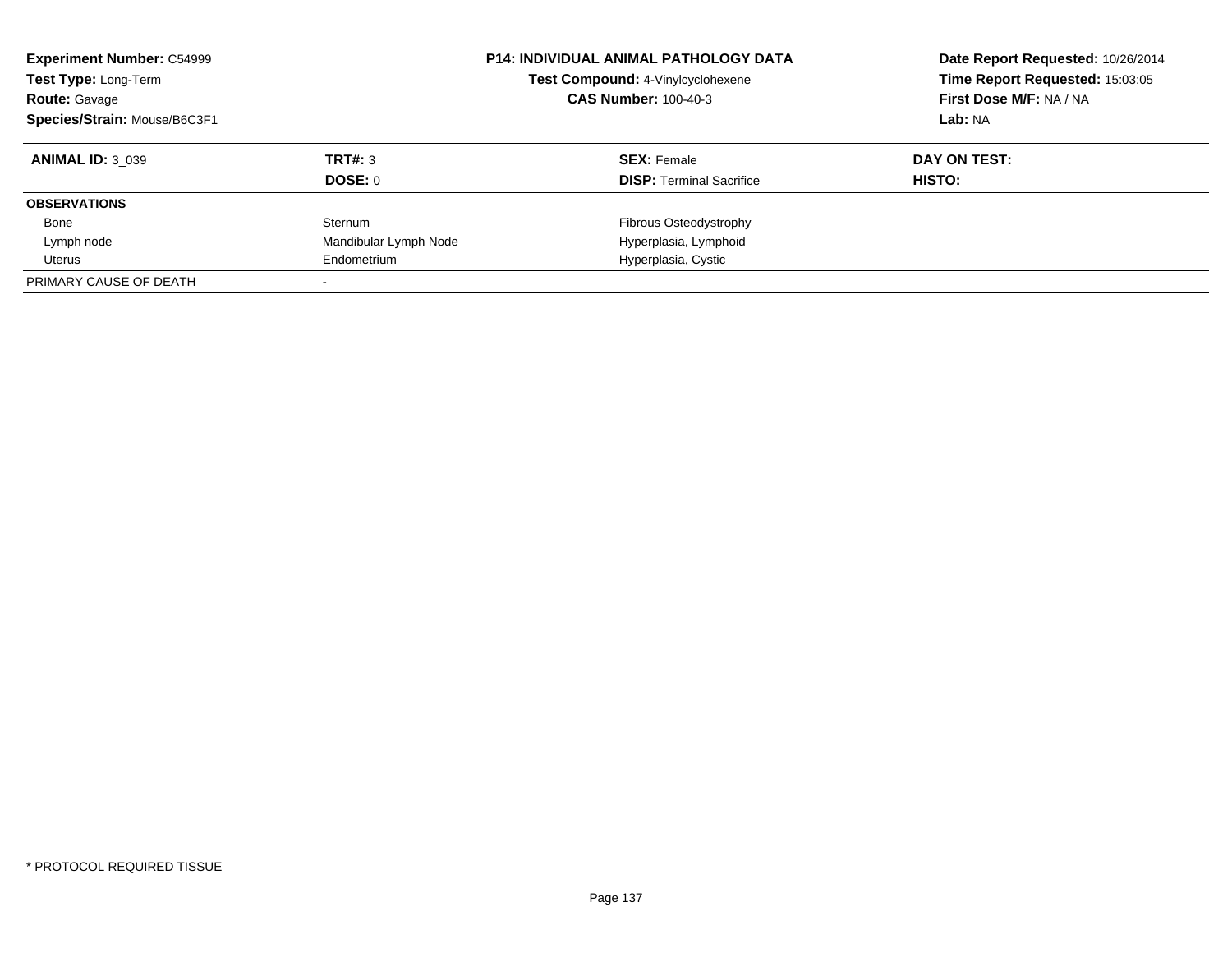| <b>Experiment Number: C54999</b><br>Test Type: Long-Term<br><b>Route: Gavage</b> |                     | <b>P14: INDIVIDUAL ANIMAL PATHOLOGY DATA</b><br>Test Compound: 4-Vinylcyclohexene<br><b>CAS Number: 100-40-3</b> | Date Report Requested: 10/26/2014<br>Time Report Requested: 15:03:05<br>First Dose M/F: NA / NA |
|----------------------------------------------------------------------------------|---------------------|------------------------------------------------------------------------------------------------------------------|-------------------------------------------------------------------------------------------------|
| Species/Strain: Mouse/B6C3F1                                                     |                     |                                                                                                                  | Lab: NA                                                                                         |
| <b>ANIMAL ID: 3 040</b>                                                          | TRT#: 3             | <b>SEX: Female</b>                                                                                               | DAY ON TEST:                                                                                    |
|                                                                                  | DOSE: 0             | <b>DISP:</b> Moribund Sacrifice                                                                                  | <b>HISTO:</b>                                                                                   |
| <b>OBSERVATIONS</b>                                                              |                     |                                                                                                                  |                                                                                                 |
| Brain                                                                            |                     | Calcification, Focal                                                                                             |                                                                                                 |
| Unspecified                                                                      | Multiple Organs Nos | Lymphoma, Lymphocytic-Malignant Type                                                                             |                                                                                                 |
| Uterus                                                                           | Endometrium         | Hyperplasia, Cystic                                                                                              |                                                                                                 |
| PRIMARY CAUSE OF DEATH                                                           |                     |                                                                                                                  |                                                                                                 |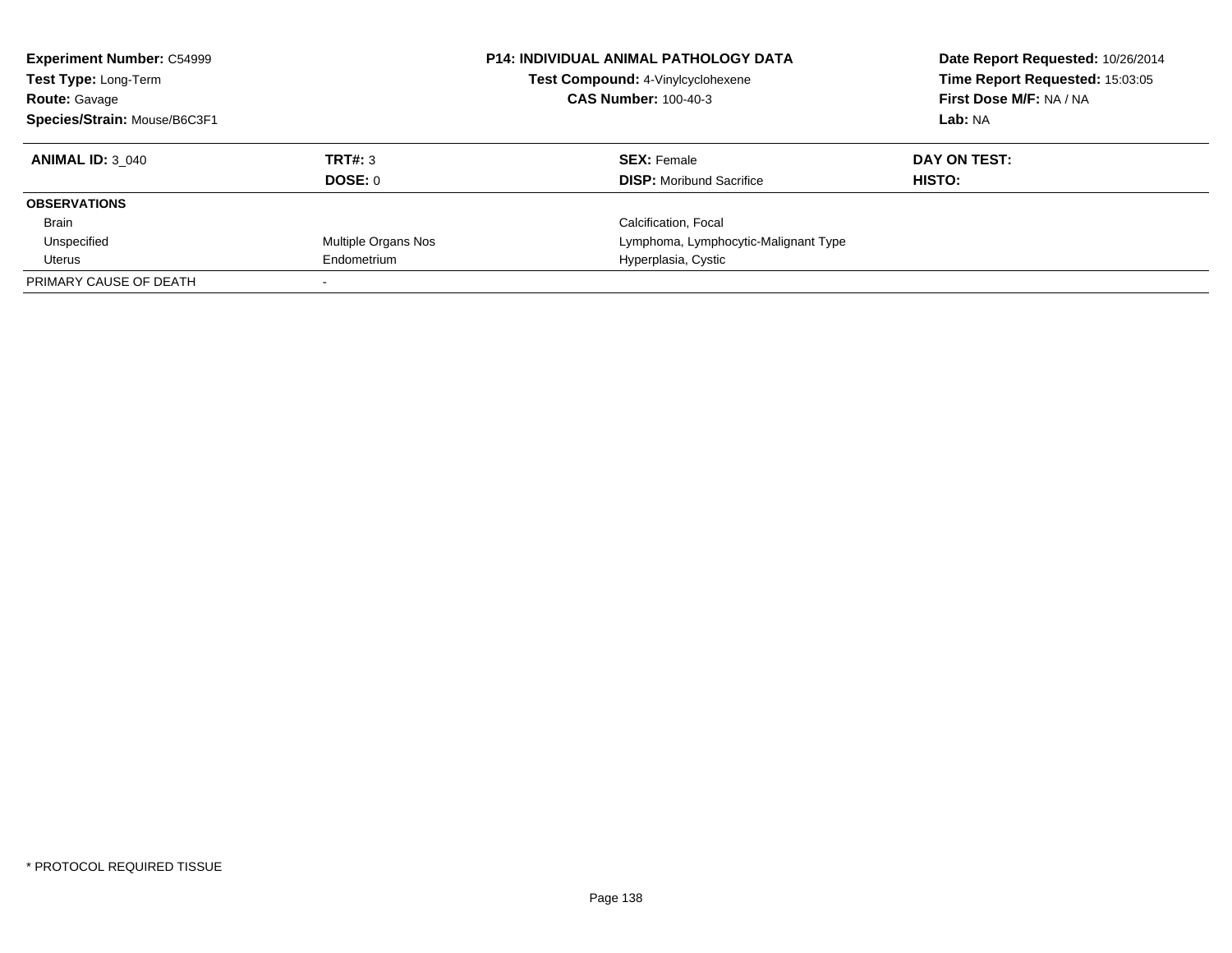| <b>Experiment Number: C54999</b><br>Test Type: Long-Term<br><b>Route: Gavage</b><br>Species/Strain: Mouse/B6C3F1 |                       | <b>P14: INDIVIDUAL ANIMAL PATHOLOGY DATA</b><br>Test Compound: 4-Vinylcyclohexene<br><b>CAS Number: 100-40-3</b> | Date Report Requested: 10/26/2014<br>Time Report Requested: 15:03:05<br>First Dose M/F: NA / NA<br><b>Lab: NA</b> |
|------------------------------------------------------------------------------------------------------------------|-----------------------|------------------------------------------------------------------------------------------------------------------|-------------------------------------------------------------------------------------------------------------------|
| <b>ANIMAL ID: 3 041</b>                                                                                          | <b>TRT#: 3</b>        | <b>SEX: Female</b>                                                                                               | DAY ON TEST:                                                                                                      |
|                                                                                                                  | DOSE: 0               | <b>DISP:</b> Terminal Sacrifice                                                                                  | HISTO:                                                                                                            |
| <b>OBSERVATIONS</b>                                                                                              |                       |                                                                                                                  |                                                                                                                   |
| Adrenal gland                                                                                                    | Cortex Nos            | Degeneration, Lipoid                                                                                             |                                                                                                                   |
| Bone                                                                                                             | Sternum               | Fibrous Osteodystrophy                                                                                           |                                                                                                                   |
| Liver                                                                                                            |                       | Hepatocellular Adenoma                                                                                           |                                                                                                                   |
| Lymph node                                                                                                       | Mesenteric Lymph Node | Congestion, Nos                                                                                                  |                                                                                                                   |
| Skin                                                                                                             | Lower Leg             | Cyst, Epidermal Inclusion                                                                                        |                                                                                                                   |
| Unspecified                                                                                                      | Multiple Organs Nos   | Lymphoma, Mixed-Malignant Type                                                                                   |                                                                                                                   |
| Uterus                                                                                                           | Cervix Uteri          | Cyst, Nos                                                                                                        |                                                                                                                   |
|                                                                                                                  |                       | Hydrometra                                                                                                       |                                                                                                                   |
| PRIMARY CAUSE OF DEATH                                                                                           |                       |                                                                                                                  |                                                                                                                   |

-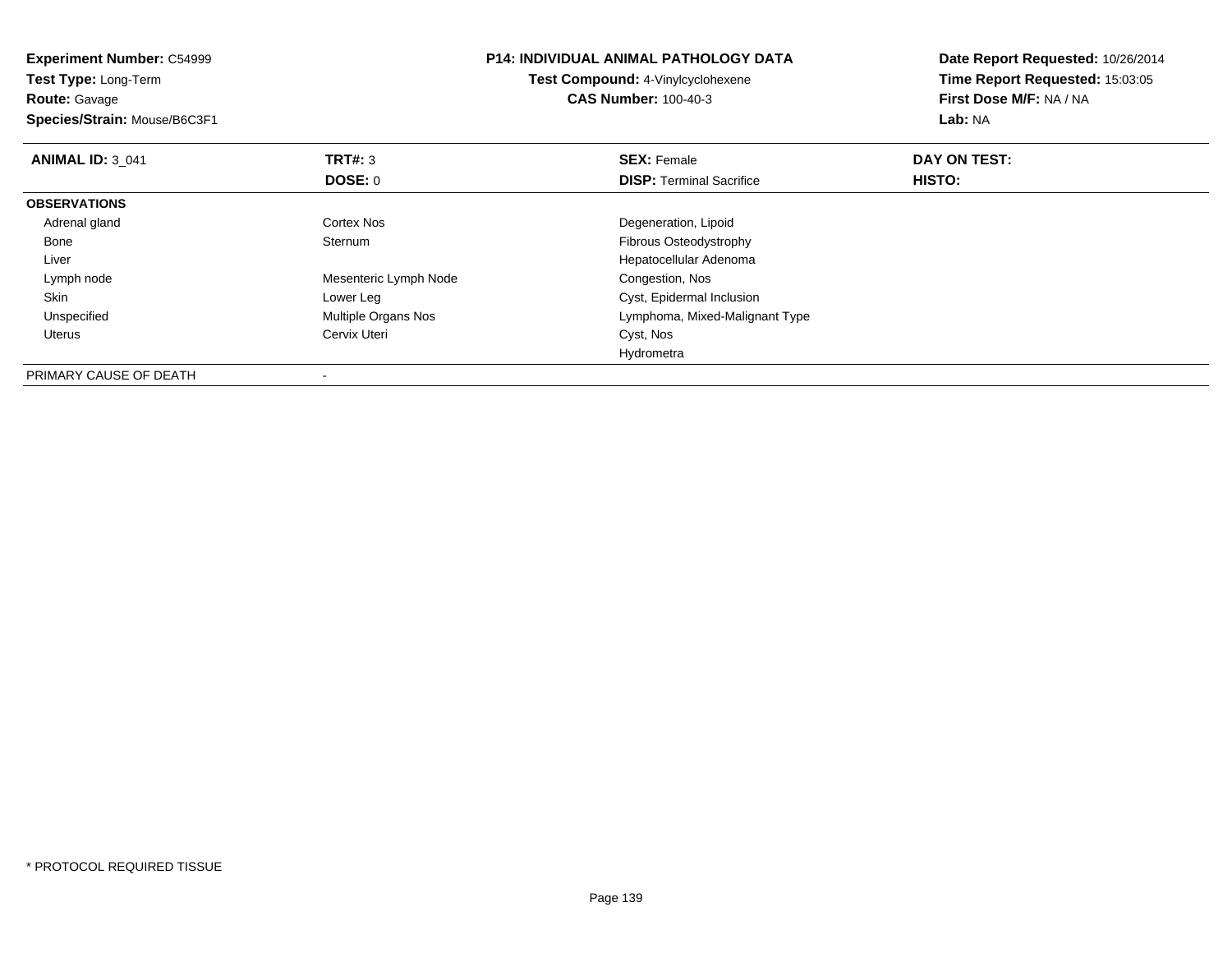| <b>Experiment Number: C54999</b><br><b>Test Type: Long-Term</b><br><b>Route: Gavage</b><br>Species/Strain: Mouse/B6C3F1 |                           | <b>P14: INDIVIDUAL ANIMAL PATHOLOGY DATA</b><br>Test Compound: 4-Vinylcyclohexene<br><b>CAS Number: 100-40-3</b> | Date Report Requested: 10/26/2014<br>Time Report Requested: 15:03:05<br>First Dose M/F: NA / NA<br>Lab: NA |
|-------------------------------------------------------------------------------------------------------------------------|---------------------------|------------------------------------------------------------------------------------------------------------------|------------------------------------------------------------------------------------------------------------|
| <b>ANIMAL ID: 3 042</b>                                                                                                 | <b>TRT#: 3</b>            | <b>SEX: Female</b>                                                                                               | DAY ON TEST:                                                                                               |
|                                                                                                                         | DOSE: 0                   | <b>DISP:</b> Terminal Sacrifice                                                                                  | HISTO:                                                                                                     |
| <b>OBSERVATIONS</b>                                                                                                     |                           |                                                                                                                  |                                                                                                            |
| Adrenal gland                                                                                                           | Cortex Nos                | Cyst, Nos                                                                                                        |                                                                                                            |
| Kidney                                                                                                                  |                           | Lymphocytic Inflammatory Infiltrate                                                                              |                                                                                                            |
| Pituitary gland                                                                                                         | <b>Anterior Pituitary</b> | Adenoma, Nos                                                                                                     |                                                                                                            |
| Spleen                                                                                                                  |                           | Lymphoma, Mixed-Malignant Type                                                                                   |                                                                                                            |
| Uterus                                                                                                                  |                           | Hemangioma                                                                                                       |                                                                                                            |
|                                                                                                                         | Endometrium               | Hyperplasia, Cystic                                                                                              |                                                                                                            |
| PRIMARY CAUSE OF DEATH                                                                                                  |                           |                                                                                                                  |                                                                                                            |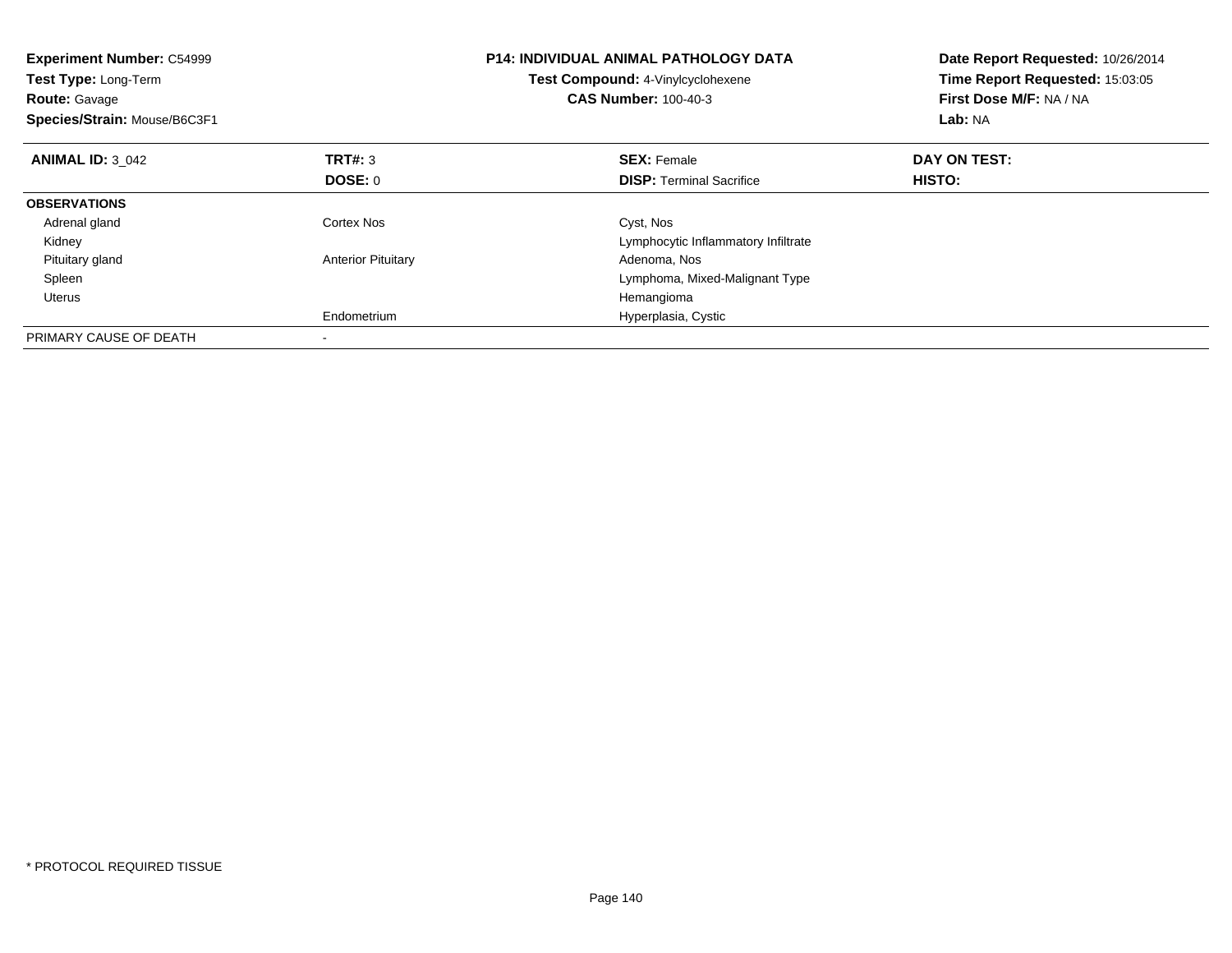| <b>Experiment Number: C54999</b><br>Test Type: Long-Term<br><b>Route: Gavage</b><br>Species/Strain: Mouse/B6C3F1 |                           | <b>P14: INDIVIDUAL ANIMAL PATHOLOGY DATA</b><br>Test Compound: 4-Vinylcyclohexene<br><b>CAS Number: 100-40-3</b> | Date Report Requested: 10/26/2014<br>Time Report Requested: 15:03:05<br>First Dose M/F: NA / NA<br>Lab: NA |
|------------------------------------------------------------------------------------------------------------------|---------------------------|------------------------------------------------------------------------------------------------------------------|------------------------------------------------------------------------------------------------------------|
| <b>ANIMAL ID: 3 043</b>                                                                                          | TRT#: 3                   | <b>SEX:</b> Female                                                                                               | DAY ON TEST:                                                                                               |
|                                                                                                                  | DOSE: 0                   | <b>DISP:</b> Terminal Sacrifice                                                                                  | HISTO:                                                                                                     |
| <b>OBSERVATIONS</b>                                                                                              |                           |                                                                                                                  |                                                                                                            |
| Bone                                                                                                             | Sternum                   | Fibrous Osteodystrophy                                                                                           |                                                                                                            |
| Pituitary gland                                                                                                  | <b>Anterior Pituitary</b> | Hyperplasia, Focal                                                                                               |                                                                                                            |
| Unspecified                                                                                                      | Multiple Organs Nos       | Lymphoma, Nos-Malignant                                                                                          |                                                                                                            |
| PRIMARY CAUSE OF DEATH                                                                                           |                           |                                                                                                                  |                                                                                                            |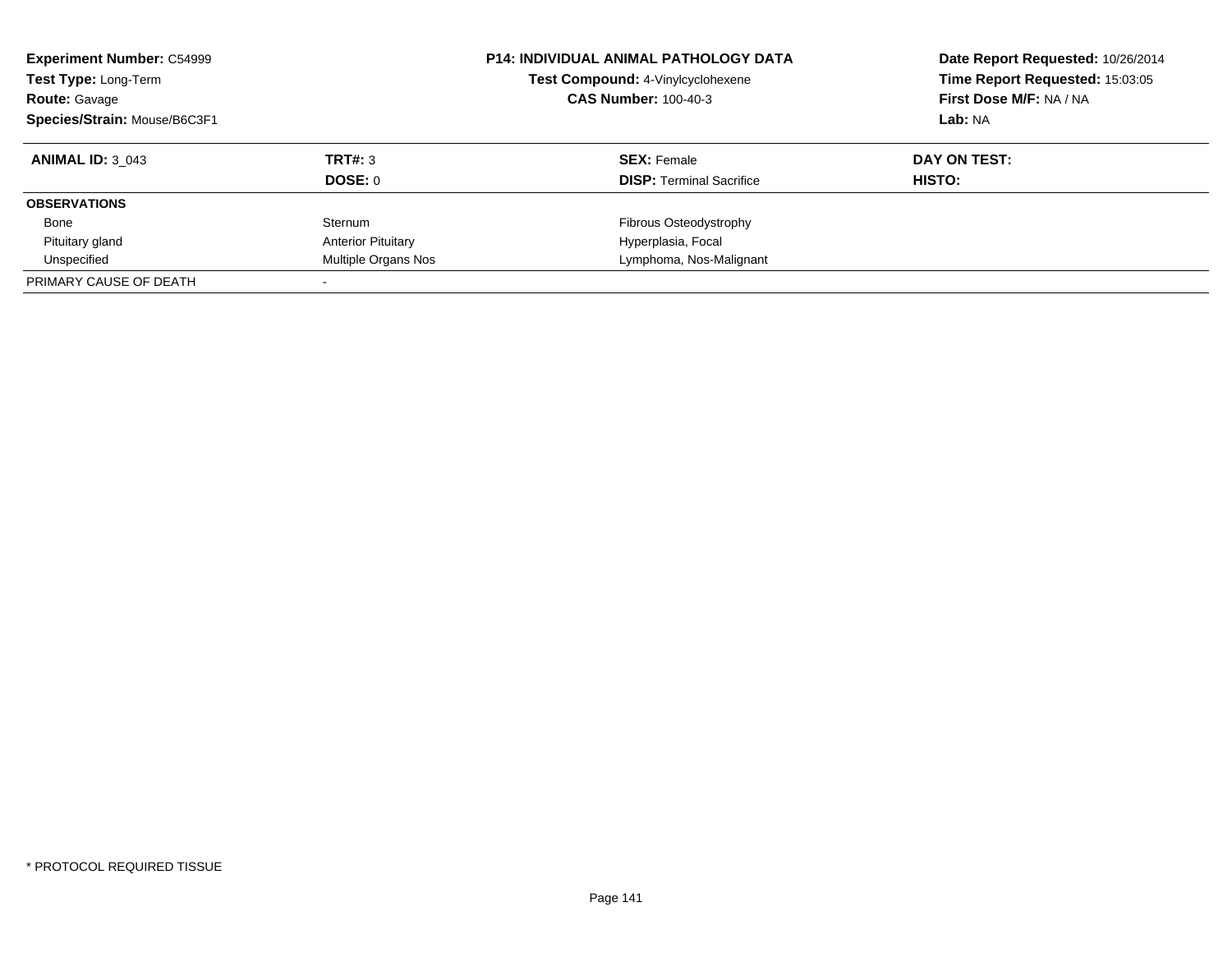| <b>Experiment Number: C54999</b><br>Test Type: Long-Term<br><b>Route: Gavage</b><br>Species/Strain: Mouse/B6C3F1 |                     | <b>P14: INDIVIDUAL ANIMAL PATHOLOGY DATA</b><br>Test Compound: 4-Vinylcyclohexene<br><b>CAS Number: 100-40-3</b> | Date Report Requested: 10/26/2014<br>Time Report Requested: 15:03:05<br>First Dose M/F: NA / NA<br>Lab: NA |
|------------------------------------------------------------------------------------------------------------------|---------------------|------------------------------------------------------------------------------------------------------------------|------------------------------------------------------------------------------------------------------------|
| <b>ANIMAL ID: 3 044</b>                                                                                          | TRT#: 3             | <b>SEX: Female</b>                                                                                               | DAY ON TEST:                                                                                               |
|                                                                                                                  | DOSE: 0             | <b>DISP:</b> Natural Death                                                                                       | HISTO:                                                                                                     |
| <b>OBSERVATIONS</b>                                                                                              |                     |                                                                                                                  |                                                                                                            |
| Heart                                                                                                            |                     | Fibrosis, Focal                                                                                                  |                                                                                                            |
| Lung                                                                                                             |                     | Alveolar/Bronchiolar Adenoma                                                                                     |                                                                                                            |
| Ovary                                                                                                            |                     | Cyst, Nos                                                                                                        |                                                                                                            |
| Spleen                                                                                                           |                     | Hematopoiesis                                                                                                    |                                                                                                            |
| Unspecified                                                                                                      | Multiple Organs Nos | Lymphoma, Histiocytic-Malignant Type                                                                             |                                                                                                            |
| Uterus                                                                                                           | Endometrium         | Cyst, Nos                                                                                                        |                                                                                                            |
| PRIMARY CAUSE OF DEATH                                                                                           |                     |                                                                                                                  |                                                                                                            |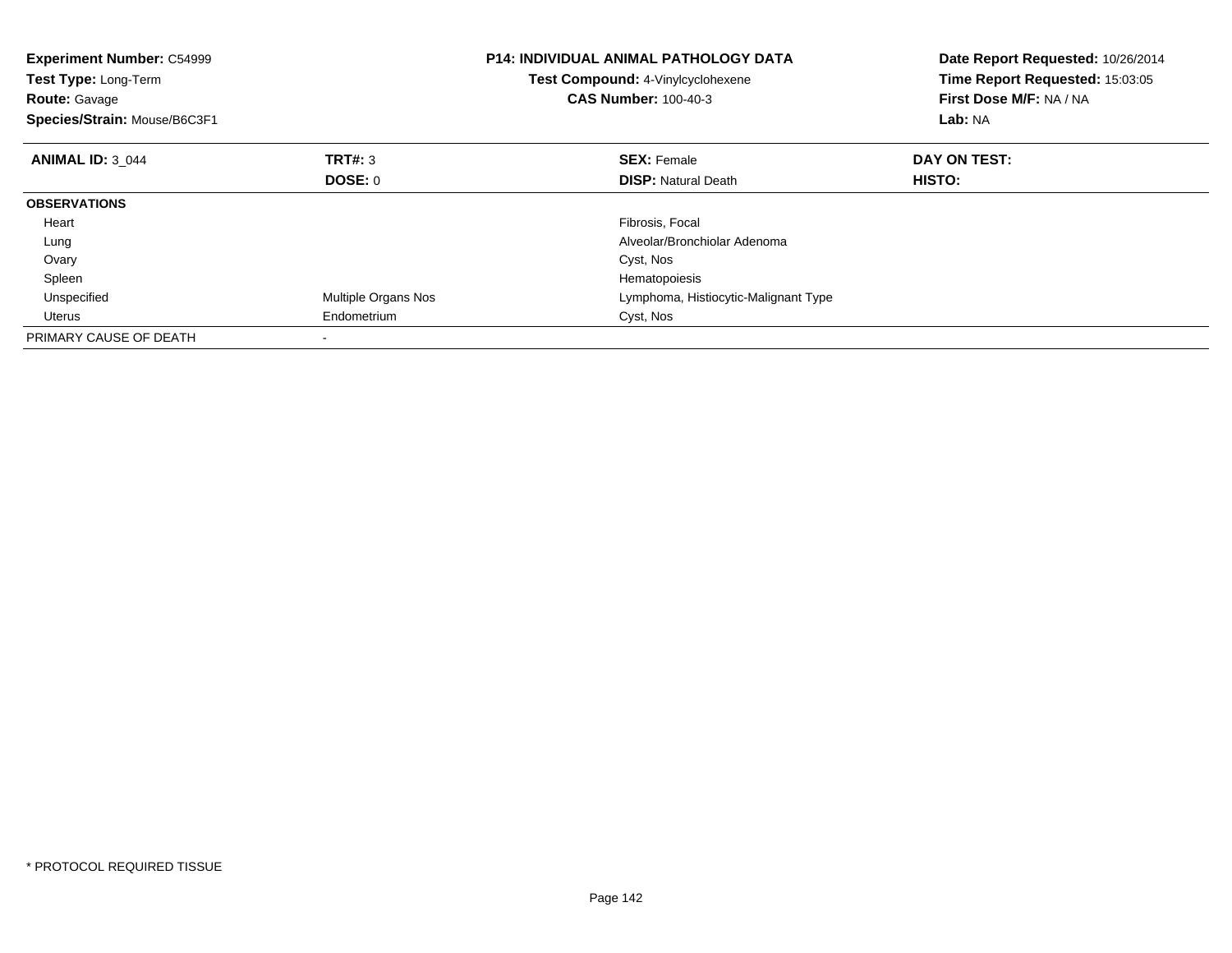| <b>Experiment Number: C54999</b><br><b>Test Type: Long-Term</b><br><b>Route: Gavage</b><br>Species/Strain: Mouse/B6C3F1 |             | <b>P14: INDIVIDUAL ANIMAL PATHOLOGY DATA</b><br><b>Test Compound: 4-Vinylcyclohexene</b><br><b>CAS Number: 100-40-3</b> | Date Report Requested: 10/26/2014<br>Time Report Requested: 15:03:05<br>First Dose M/F: NA / NA<br>Lab: NA |
|-------------------------------------------------------------------------------------------------------------------------|-------------|-------------------------------------------------------------------------------------------------------------------------|------------------------------------------------------------------------------------------------------------|
| <b>ANIMAL ID: 3 045</b>                                                                                                 | TRT#: 3     | <b>SEX: Female</b>                                                                                                      | DAY ON TEST:                                                                                               |
|                                                                                                                         | DOSE: 0     | <b>DISP:</b> Terminal Sacrifice                                                                                         | HISTO:                                                                                                     |
| <b>OBSERVATIONS</b>                                                                                                     |             |                                                                                                                         |                                                                                                            |
| Bone                                                                                                                    | Sternum     | Fibrous Osteodystrophy                                                                                                  |                                                                                                            |
| <b>Brain</b>                                                                                                            |             | Calcification, Focal                                                                                                    |                                                                                                            |
| Liver                                                                                                                   |             | Lymphocytic Inflammatory Infiltrate                                                                                     |                                                                                                            |
| Urinary bladder                                                                                                         |             | Lymphocytic Inflammatory Infiltrate                                                                                     |                                                                                                            |
| Uterus                                                                                                                  | Endometrium | Hyperplasia, Cystic                                                                                                     |                                                                                                            |
| PRIMARY CAUSE OF DEATH                                                                                                  |             |                                                                                                                         |                                                                                                            |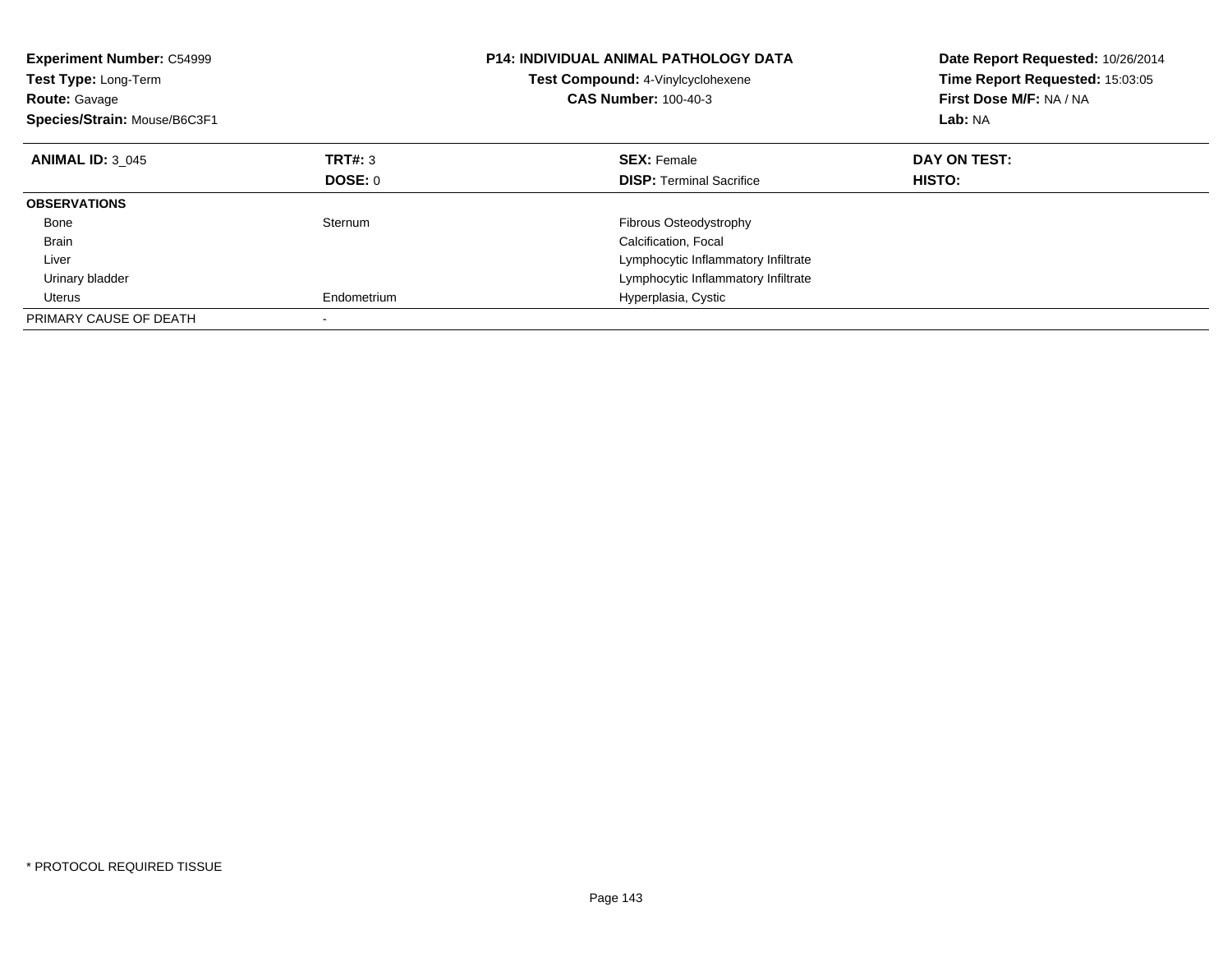| <b>Experiment Number: C54999</b><br><b>Test Type: Long-Term</b><br><b>Route: Gavage</b><br>Species/Strain: Mouse/B6C3F1 |                                  | <b>P14: INDIVIDUAL ANIMAL PATHOLOGY DATA</b><br>Test Compound: 4-Vinylcyclohexene<br><b>CAS Number: 100-40-3</b> | Date Report Requested: 10/26/2014<br>Time Report Requested: 15:03:05<br>First Dose M/F: NA / NA<br>Lab: NA |
|-------------------------------------------------------------------------------------------------------------------------|----------------------------------|------------------------------------------------------------------------------------------------------------------|------------------------------------------------------------------------------------------------------------|
| <b>ANIMAL ID: 3 046</b>                                                                                                 | <b>TRT#:</b> 3<br><b>DOSE: 0</b> | <b>SEX: Female</b><br><b>DISP:</b> Terminal Sacrifice                                                            | DAY ON TEST:<br>HISTO:                                                                                     |
| <b>OBSERVATIONS</b>                                                                                                     |                                  |                                                                                                                  |                                                                                                            |
| Bone                                                                                                                    | Sternum                          | Fibrous Osteodystrophy                                                                                           |                                                                                                            |
| <b>Brain</b>                                                                                                            |                                  | Calcification, Focal                                                                                             |                                                                                                            |
| Kidney                                                                                                                  |                                  | Lymphocytic Inflammatory Infiltrate                                                                              |                                                                                                            |
| Ovary                                                                                                                   |                                  | Cyst, Nos                                                                                                        |                                                                                                            |
| Spleen                                                                                                                  |                                  | Hyperplasia, Lymphoid                                                                                            |                                                                                                            |
| Urinary bladder                                                                                                         |                                  | Lymphocytic Inflammatory Infiltrate                                                                              |                                                                                                            |
| Uterus                                                                                                                  | Endometrium                      | Cyst, Nos                                                                                                        |                                                                                                            |
| PRIMARY CAUSE OF DEATH                                                                                                  |                                  |                                                                                                                  |                                                                                                            |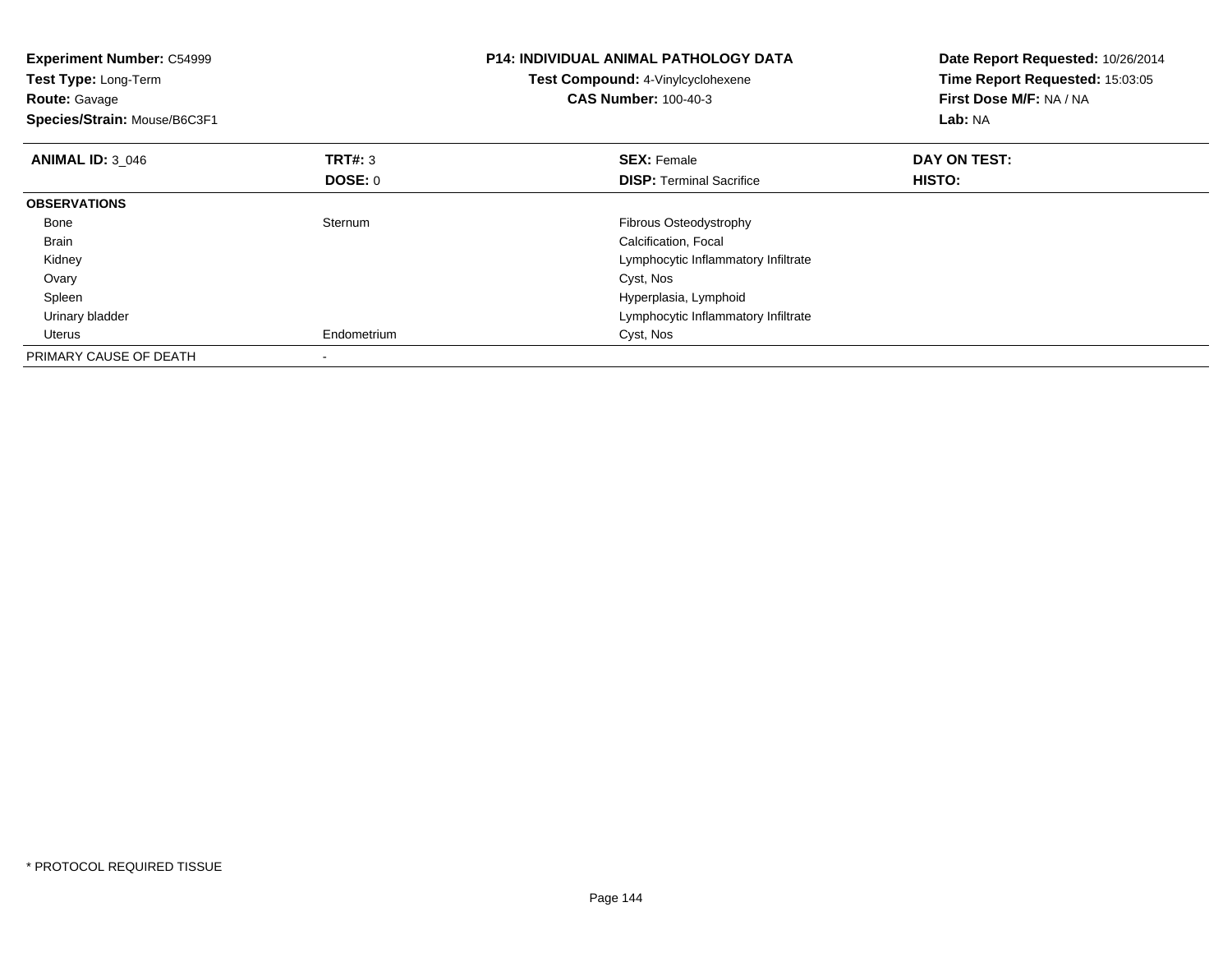| <b>Experiment Number: C54999</b><br>Test Type: Long-Term<br><b>Route: Gavage</b><br>Species/Strain: Mouse/B6C3F1 |                     | <b>P14: INDIVIDUAL ANIMAL PATHOLOGY DATA</b><br>Test Compound: 4-Vinylcyclohexene<br><b>CAS Number: 100-40-3</b> | Date Report Requested: 10/26/2014<br>Time Report Requested: 15:03:05<br>First Dose M/F: NA / NA<br>Lab: NA |
|------------------------------------------------------------------------------------------------------------------|---------------------|------------------------------------------------------------------------------------------------------------------|------------------------------------------------------------------------------------------------------------|
| <b>ANIMAL ID: 3 047</b>                                                                                          | TRT#: 3             | <b>SEX: Female</b>                                                                                               | DAY ON TEST:                                                                                               |
|                                                                                                                  | DOSE: 0             | <b>DISP:</b> Terminal Sacrifice                                                                                  | <b>HISTO:</b>                                                                                              |
| <b>OBSERVATIONS</b>                                                                                              |                     |                                                                                                                  |                                                                                                            |
| Bone                                                                                                             | Sternum             | Fibrous Osteodystrophy                                                                                           |                                                                                                            |
| Intestine Small                                                                                                  | Mesentery Nos       | <b>Steatitis</b>                                                                                                 |                                                                                                            |
| Lung                                                                                                             |                     | Alveolar/Bronchiolar Adenoma                                                                                     |                                                                                                            |
| Pancreas                                                                                                         | Acinus              | Atrophy, Nos                                                                                                     |                                                                                                            |
| Unspecified                                                                                                      | Multiple Organs Nos | Lymphoma, Mixed-Malignant Type                                                                                   |                                                                                                            |
| Uterus                                                                                                           | Endometrium         | Cyst, Nos                                                                                                        |                                                                                                            |
| PRIMARY CAUSE OF DEATH                                                                                           |                     |                                                                                                                  |                                                                                                            |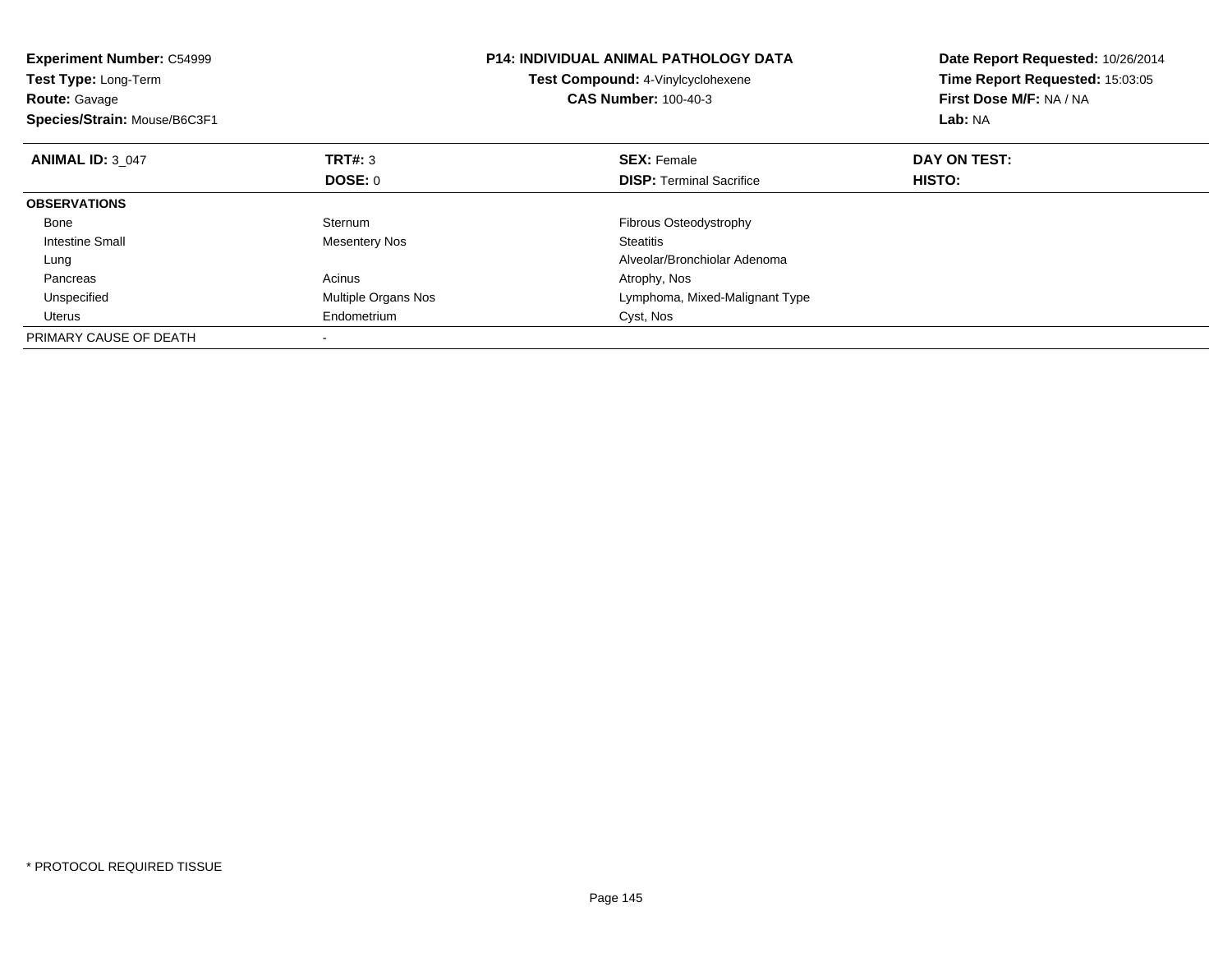| <b>Experiment Number: C54999</b><br><b>Test Type: Long-Term</b><br><b>Route: Gavage</b><br>Species/Strain: Mouse/B6C3F1 |             | <b>P14: INDIVIDUAL ANIMAL PATHOLOGY DATA</b><br><b>Test Compound: 4-Vinylcyclohexene</b><br><b>CAS Number: 100-40-3</b> | Date Report Requested: 10/26/2014<br>Time Report Requested: 15:03:05<br>First Dose M/F: NA / NA<br>Lab: NA |
|-------------------------------------------------------------------------------------------------------------------------|-------------|-------------------------------------------------------------------------------------------------------------------------|------------------------------------------------------------------------------------------------------------|
| <b>ANIMAL ID: 3 048</b>                                                                                                 | TRT#: 3     | <b>SEX: Female</b>                                                                                                      | DAY ON TEST:                                                                                               |
|                                                                                                                         | DOSE: 0     | <b>DISP:</b> Terminal Sacrifice                                                                                         | <b>HISTO:</b>                                                                                              |
| <b>OBSERVATIONS</b>                                                                                                     |             |                                                                                                                         |                                                                                                            |
| Bone                                                                                                                    | Sternum     | Fibrous Osteodystrophy                                                                                                  |                                                                                                            |
| Kidney                                                                                                                  |             | Lymphocytic Inflammatory Infiltrate                                                                                     |                                                                                                            |
| Ovary                                                                                                                   |             | Cyst, Nos                                                                                                               |                                                                                                            |
| Urinary bladder                                                                                                         |             | Lymphocytic Inflammatory Infiltrate                                                                                     |                                                                                                            |
| Uterus                                                                                                                  | Endometrium | Hyperplasia, Cystic                                                                                                     |                                                                                                            |
| PRIMARY CAUSE OF DEATH                                                                                                  |             |                                                                                                                         |                                                                                                            |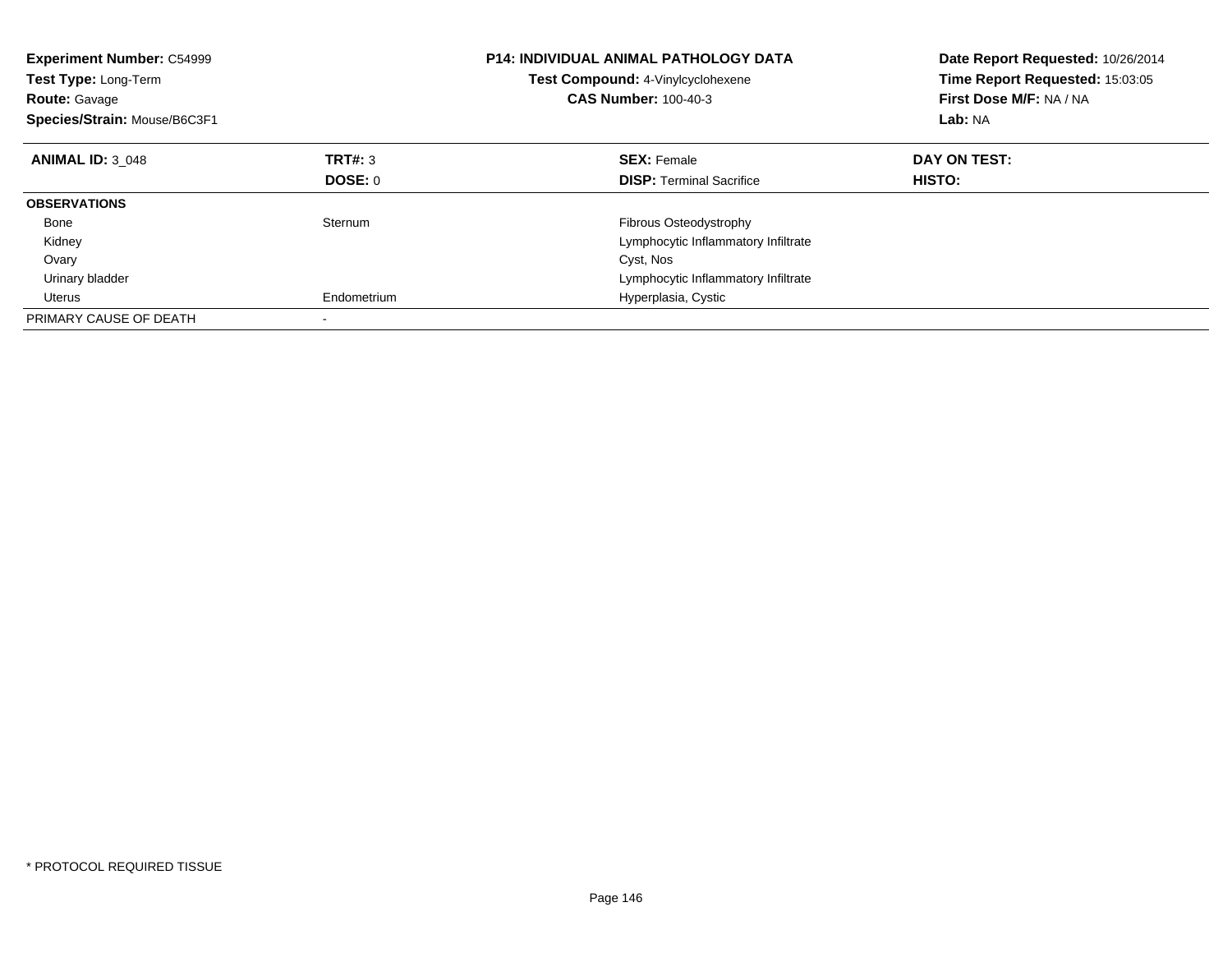| <b>Experiment Number: C54999</b><br><b>Test Type: Long-Term</b><br><b>Route: Gavage</b><br>Species/Strain: Mouse/B6C3F1 |                           | <b>P14: INDIVIDUAL ANIMAL PATHOLOGY DATA</b><br>Test Compound: 4-Vinylcyclohexene<br><b>CAS Number: 100-40-3</b> | Date Report Requested: 10/26/2014<br>Time Report Requested: 15:03:05<br>First Dose M/F: NA / NA<br>Lab: NA |
|-------------------------------------------------------------------------------------------------------------------------|---------------------------|------------------------------------------------------------------------------------------------------------------|------------------------------------------------------------------------------------------------------------|
| <b>ANIMAL ID: 3 049</b>                                                                                                 | <b>TRT#: 3</b><br>DOSE: 0 | <b>SEX: Female</b><br><b>DISP:</b> Terminal Sacrifice                                                            | DAY ON TEST:<br>HISTO:                                                                                     |
| <b>OBSERVATIONS</b>                                                                                                     |                           |                                                                                                                  |                                                                                                            |
| Bone                                                                                                                    | Sternum                   | Fibrous Osteodystrophy                                                                                           |                                                                                                            |
| Lung                                                                                                                    |                           | Alveolar/Bronchiolar Adenoma                                                                                     |                                                                                                            |
| Mammary gland                                                                                                           |                           | Dilatation, Ducts                                                                                                |                                                                                                            |
| Ovary                                                                                                                   |                           | Hyperplasia, Tubular Cell                                                                                        |                                                                                                            |
| Pituitary gland                                                                                                         | <b>Anterior Pituitary</b> | Hyperplasia, Focal                                                                                               |                                                                                                            |
| Spleen                                                                                                                  |                           | Hyperplasia, Lymphoid                                                                                            |                                                                                                            |
| Uterus                                                                                                                  | Endometrium               | Hyperplasia, Cystic                                                                                              |                                                                                                            |
| PRIMARY CAUSE OF DEATH                                                                                                  |                           |                                                                                                                  |                                                                                                            |